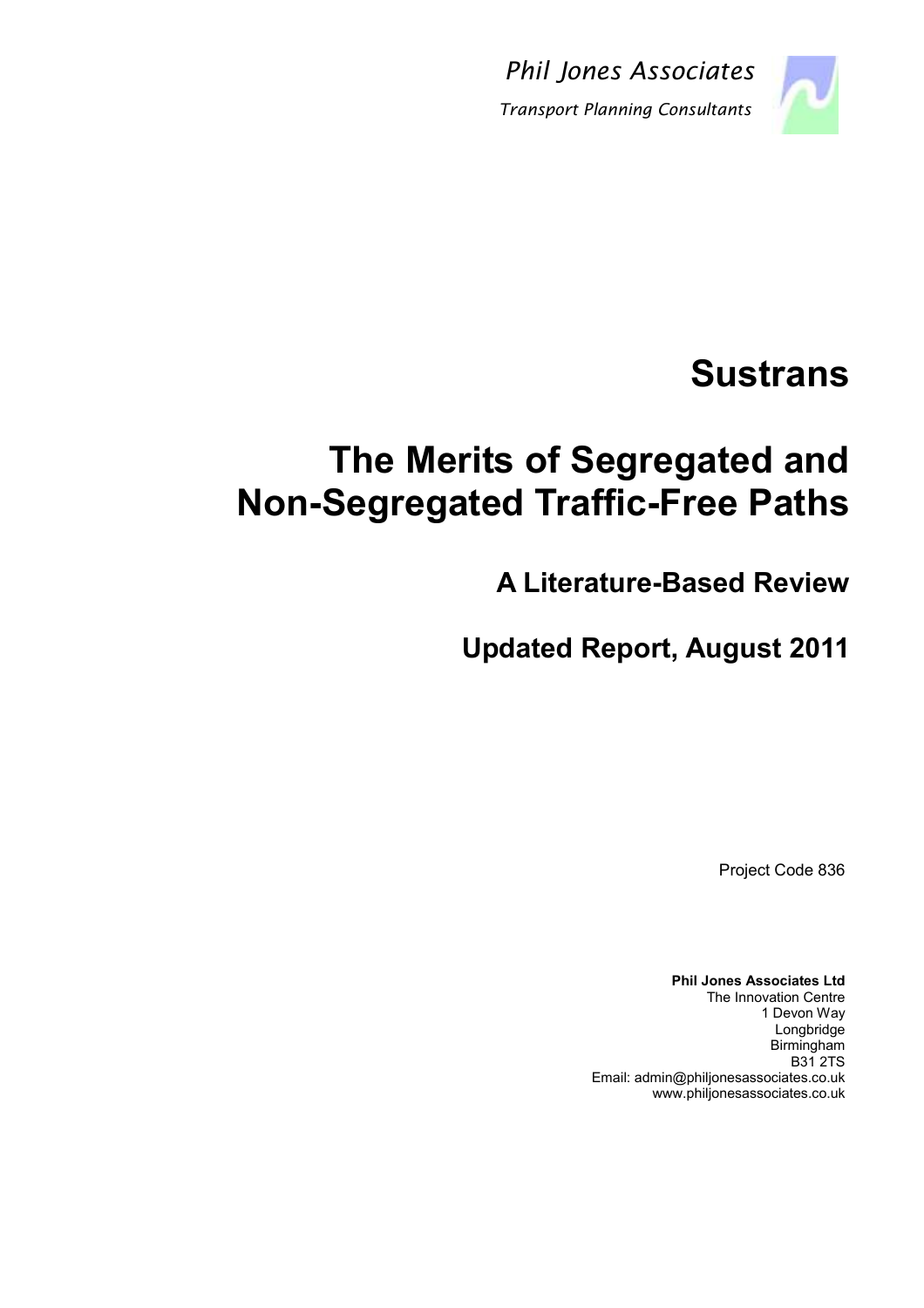# **Sustrans**

# The Merits of Segregated and Non-Segregated Traffic-Free Paths

# A Literature-Based Review

# Updated Report, August 2011

## CONTENTS PAGE

| 1              | <b>Executive Summary</b>                            |    |
|----------------|-----------------------------------------------------|----|
| $\overline{2}$ | Introduction                                        | 11 |
| 3              | Literature Review And Other Research - Introduction | 14 |
| 4              | The Beneficial Outcomes Of Traffic-Free Paths       | 16 |
| 5              | <b>Policy Positions</b>                             | 19 |
| 6              | <b>Guidance Documents And Standards</b>             | 24 |
| 7              | <b>Research Evidence And Case Studies</b>           | 37 |
| 8              | Key Findings Of The Literature Review               | 61 |
| 9              | Conclusions                                         | 61 |

Appendix A – Previously Proposed Legislative Competence Order

Appendix B – Schedule of Documents Reviewed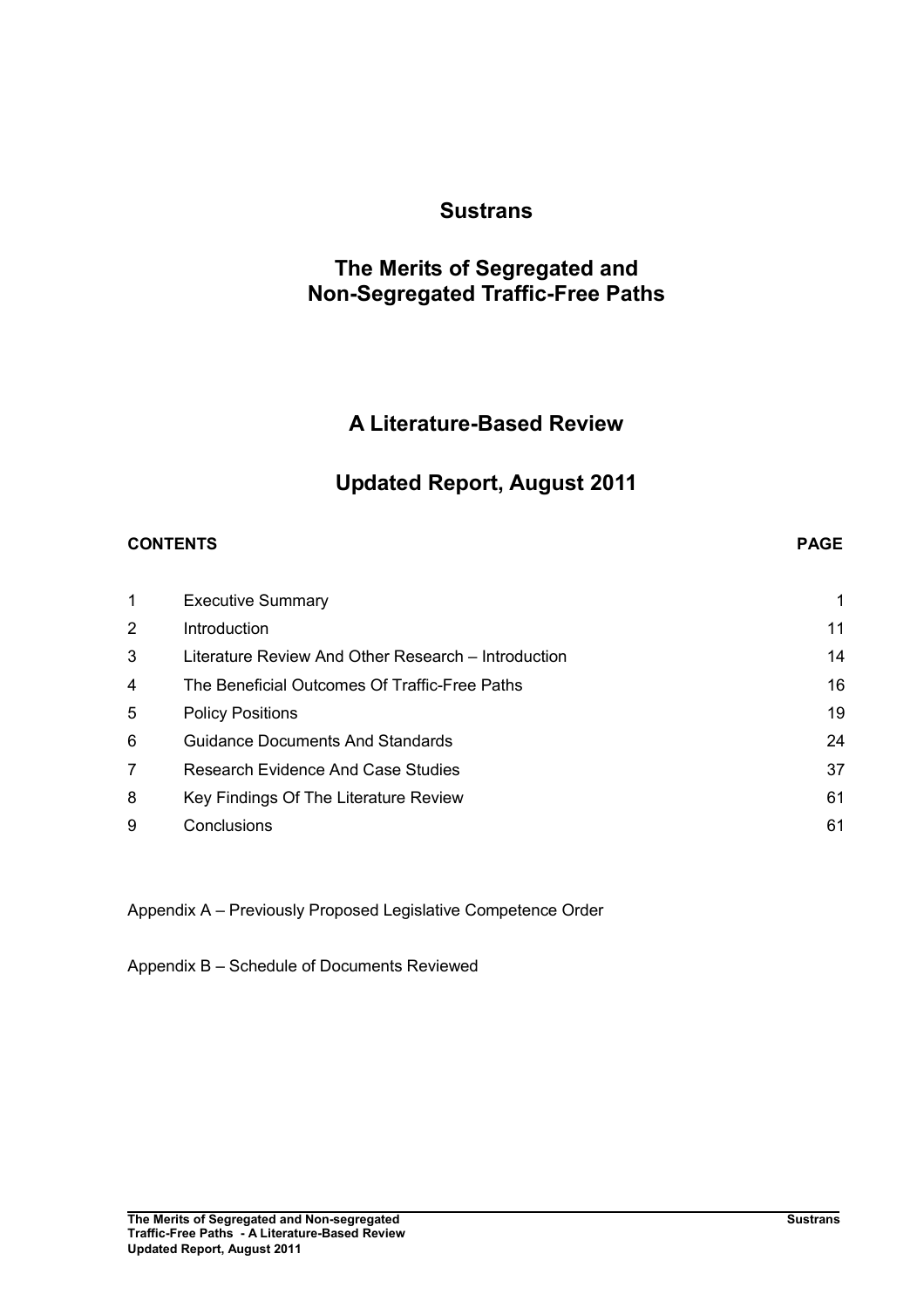# Sustrans

# The Merits of Segregated and Non-Segregated Traffic-Free Paths

# A Literature-Based Review

# Updated Report, August 2011

## 1 EXECUTIVE SUMMARY

#### Introduction

1.1 Phil Jones Associates was commissioned by Sustrans in 2008 to carry out a literaturebased research study into segregated and non-segregated traffic-free paths. This was needed to provide an evidence base in connection with Sustrans' proposal to the Welsh Assembly, which would place a duty on Highway Authorities to develop and maintain a network of traffic free paths for walkers, cyclists and disabled people across Wales.

1.2 PJA was instructed in May 2011 to produce this updated version of the report, reflecting new documentation and research that has been published in the intervening period. Paragraphs that have been added or altered in this second version of the report are indicated by a bold paragraph number.

1.3 Guide Dogs for the Blind Association (GDBA) has objected to the Sustrans initiative, as they wish to see separate paths for pedestrians and cyclists on any future traffic-free routes, something that Sustrans has difficulty in assenting to.

1.4 GDBA/JCMBPS have also suggested that funding could be made available to create wholly separate networks of pedestrian and cycle routes. This concept has not been considered in this report, on the basis that it is likely to be impractical in most situations. Cyclists and pedestrians will generally wish to reach the same destinations, and given the limited opportunities to provide routes away from traffic it is highly unlikely that two separate corridors will be available.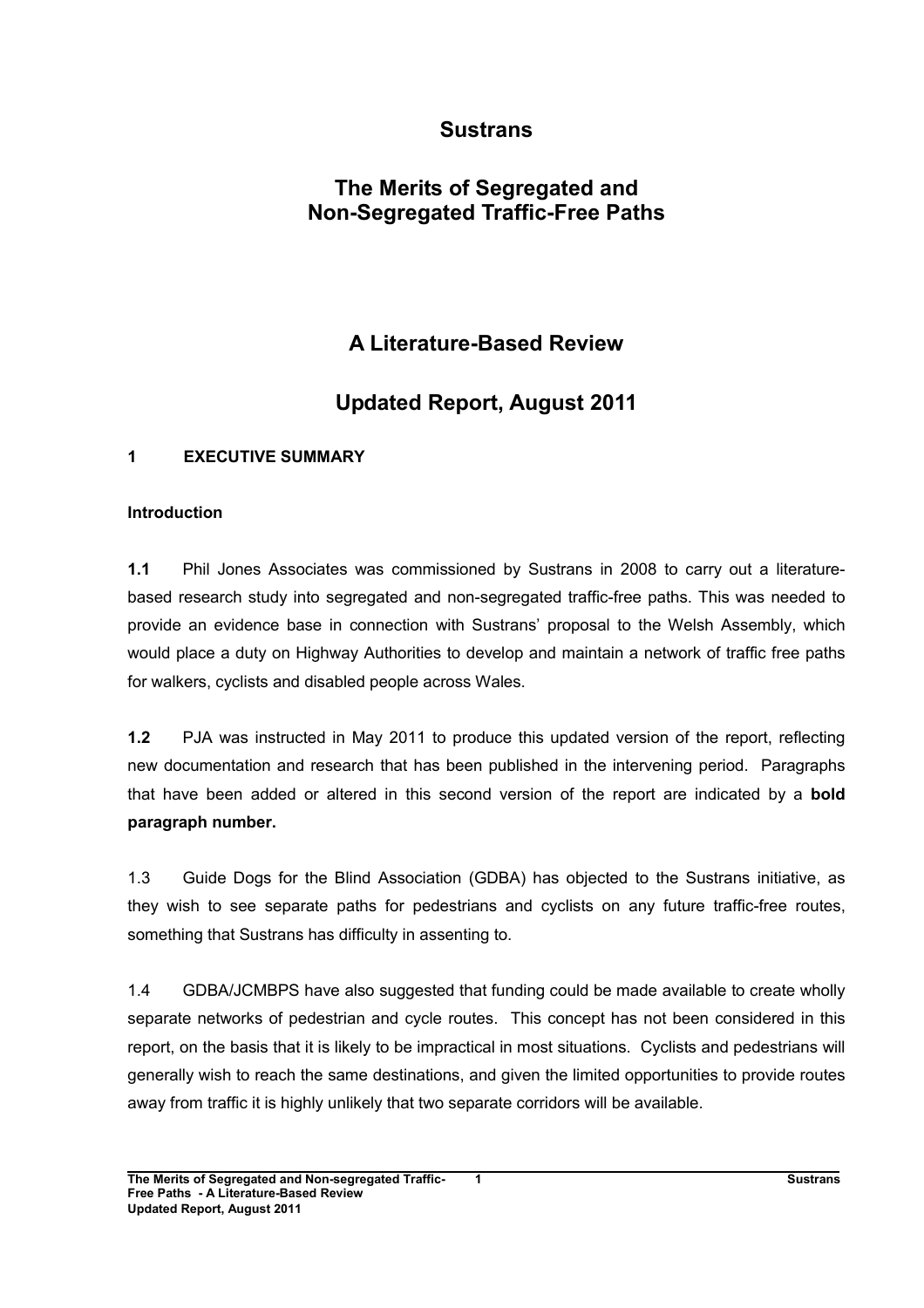- 1.5 This report sets out to make an objective and evidence-based assessment of the following:
	- Current state of policy and design guidance
	- Actual and perceived risks to path users.
	- User behaviour on segregated and non-segregated paths
	- The advantages and disadvantages of segregated and non-segregated paths
	- The implications of alternative design choices

1.6 We stress that this report has been prepared independently of both Sustrans and Guide Dogs for the Blind Association and represents our professional assessment of the key issues.

1.7 The various documents reviewed for this study are scheduled in Appendix B. The list includes:

- Policy statements and produced by Sustrans, Guide Dogs for the Blind Association and the Joint Committee for Blind and Partially-Sighted People
- Guidance and standards from the UK
- Guidance and standards from overseas
- Primary research, case studies and academic papers from various sources

1.8 The benefits of traffic-free paths are set out in many reports and policy statements including the Welsh Assembly's Walking and Cycling Strategy for Wales and the Walking and Cycling Action Plan for Wales; and reports produced by Sustrans, and these benefits are not disputed by GDBA. GDBA maintain that these benefits can also accrue from segregated or wholly separate paths, however.

# The Benefits of Traffic-Free Paths

- 1.9 Encouraging more people to walk and cycle creates three principal types of benefit;
	- Health benefits, through increased exercise and by reducing traffic injuries
	- Environmental benefits, principally through reduced  $CO<sub>2</sub>$  and other emissions
	- Economic benefits, by reducing congestion and. through tourism spending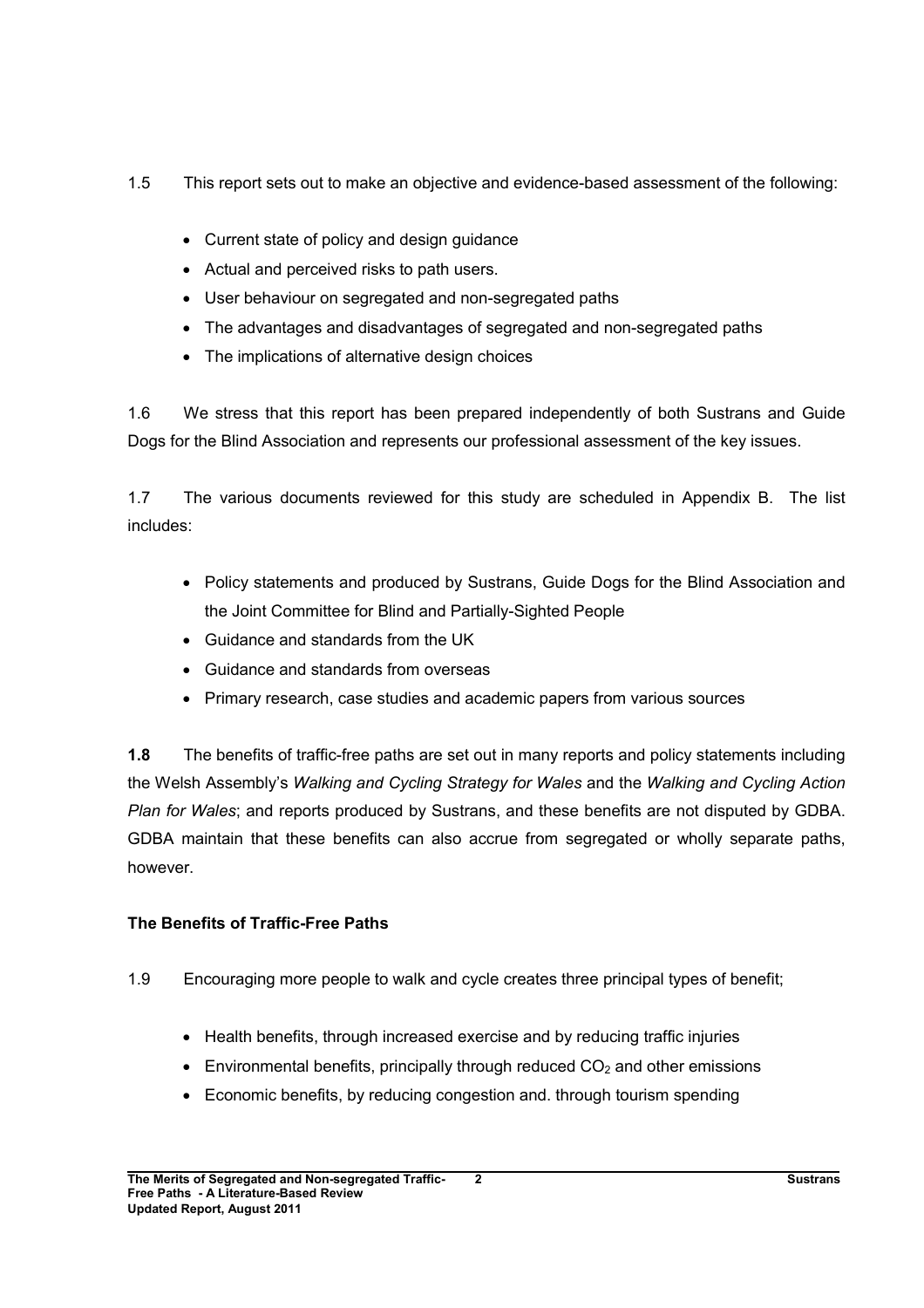1.10 Traffic-free paths are particularly important in encouraging new and returning cyclists to gain more confidence, whilst also providing an important resource for pedestrians.

1.11 Guide Dogs for the Blind Association, in its submission to the Welsh Assembly made the point that that these benefits can accrue if the path is segregated or separate paths are provided, so that vulnerable users feel safer. The issue of perceived risk is considered in more detail later in this report, but it needs to be recognised that segregated paths are generally more costly than nonsegregated paths and require greater land.

1.12 It is self-evident to us that the benefits of traffic-free routes are directly related to the overall extent of the network provided, and that for any given expenditure, the lower the cost of the routes, the greater distance that can be built and maintained.

1.13 There must also be a presumption that a path of some form, whether segregated or nonsegregated, needs to be provided to enable people to reach their desired destination. A failure to complete a key connection – due to insufficient funding or land constraints for example - will devalue the remainder of the link and the network as a whole.

1.14 A visit to the Taff Trail in Cardiff to see the operation of a disabled cycle centre confirmed the value that disabled cyclists gain from being able to use a single level surface that can accommodate special cycles or where a carer can walk or cycle alongside them.



Disabled cycling, Bushy Park (Companion Cycling)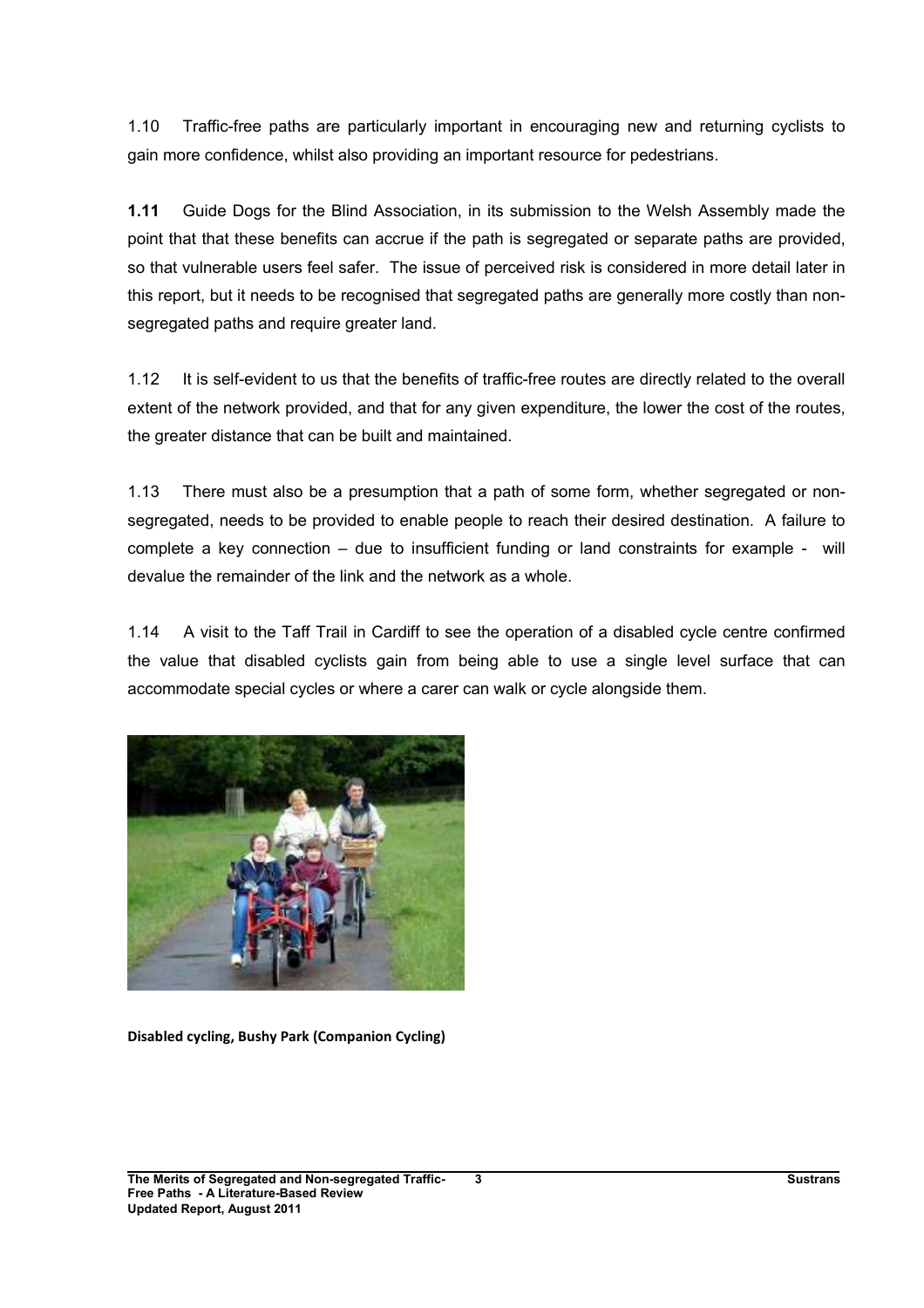## Policy Positions

1.15 The policy positions of Sustrans and Guide Dogs for the Blind Association /Joint Committee on Mobility for Blind and Partially-Sighted People (JCMBPS) were reviewed.

1.16 GDBA are concerned that the sharing of paths with cyclists presents a very real hazard to pedestrians, particularly those with mobility and sensory impairments and other vulnerable groups. GDBA state that they have amassed considerable evidence that collisions between cyclists and disabled persons occur regularly. JCMBPS state that the increase in the number of paths shared by cyclists and pedestrians is causing widespread concern to people with a sensory impairment and pedestrians generally.

1.17 JCMBPS therefore sets out a hierarchy of provision whereby parallel routes for pedestrians and cyclists, separated by a verge, would be the most favoured solution. Shared use (ie a nonsegregated path) would only be acceptable on the most quiet and rural routes.



Visually impaired walker with guide dog & cyclist on segregated traffic free path, Castle Park, Bristol, National Route 4 (Julia Bayne/Sustrans)

1.18 Sustrans accept that disabled people do express concerns of being hit, or being passed too closely, by a speeding cyclist and that while the risk of being hurt is low, there is perceived danger that affects users' behaviour, possibly to the extent that they will not use the route. However, Sustrans also note that their routes (most of which are non-segregated) are well used by people with visual impairment, because they are well surfaced, continuous, free of traffic and convenient.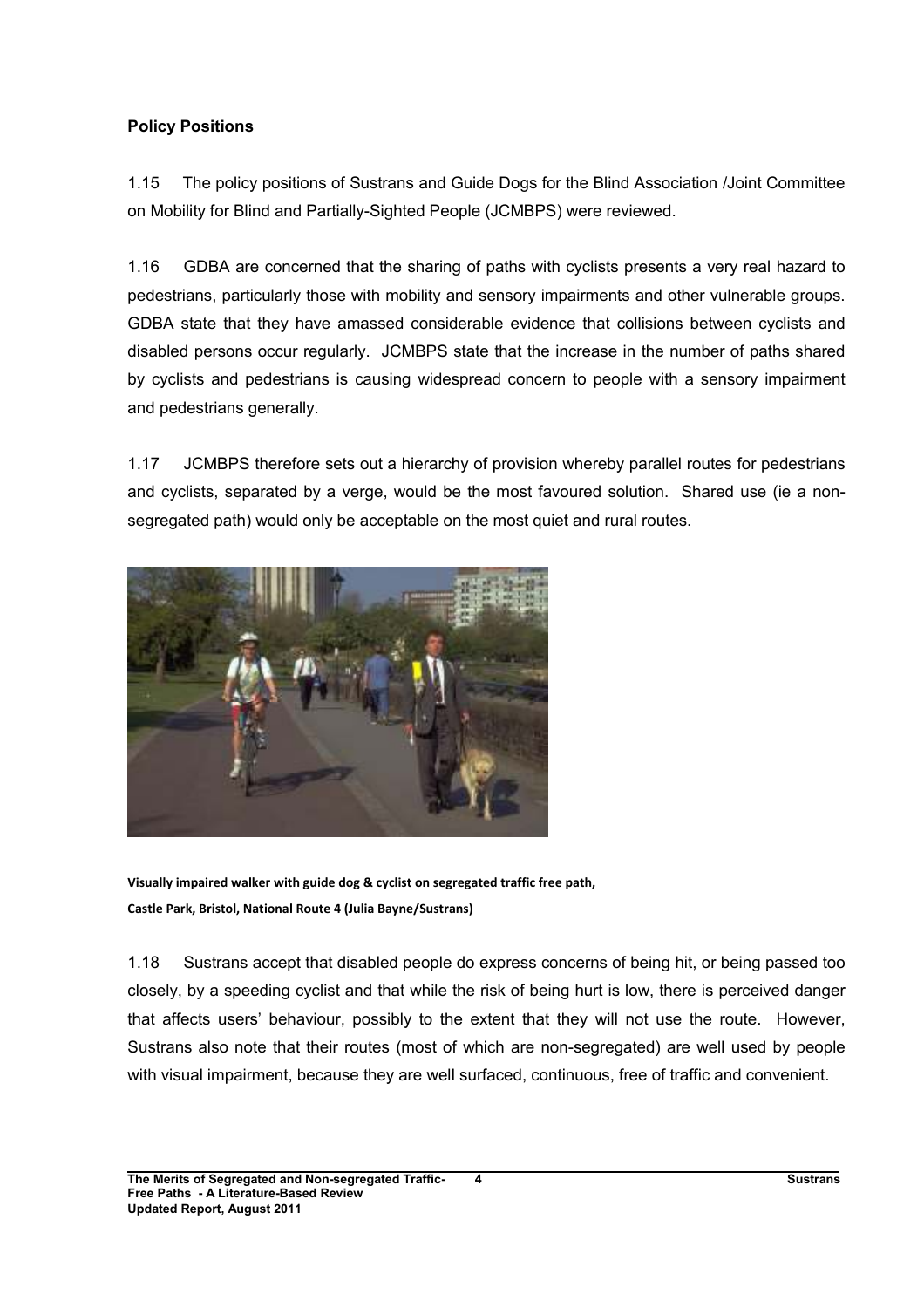1.19 Unfortunately while Sustrans carry out monitoring on path use, and ask whether users have a disability, they do not currently record the nature of that disability and therefore cannot provide firm data on the number of blind and partially sighted users of their network. It is recommended that such data is collected in future.

1.20 Sustrans recognise that some form of segregation can help blind people use the path more safely and confidently and that in urban areas, where use is high, segregation by forming a separate track or by a level difference may be appropriate.

1.21 In rural areas however, Sustrans state that non-segregated paths will be the norm, for several reasons:

- Many paths attract family groups including both walkers and young children on bicycles
- Shared (non-segregated) use of space provides a greater width for everyone including wheelchair users who appreciate a wider space to manoeuvre in.
- Physical separation on canal paths would separate one group of the enjoyment of being by the water
- Complete physical segregation would be impossible on many stretches of path and elsewhere it would be costly to install and maintain

1.22 It is considered that there is actually some common ground between Sustrans and GDBA/JCMBPS. Sustrans do accept that segregation is appropriate in some circumstances, particularly in high use urban locations; and GDBA/JCMBPS accept that non-segregated paths may also be possible, albeit only on very lightly used rural routes. The issue can therefore be seen not in terms of absolutes – whether either segregated or non-segregated paths are generally better – but in trying to define the circumstances when one is to be preferred over the other.

# Literature Review – Guidance, Case Studies, Research and Academic Papers

1.23 The documents reviewed for the study are listed in Appendix B. In addition a snapshot of the attitudes of keen cyclists was obtained from a posting on the forum of the Cyclists' Touring Club website.

1.24 Notwithstanding the general preference for segregation expressed in some technical guidance documents, there are several factors to be taken into account when deciding between non-segregated and segregated paths. These include: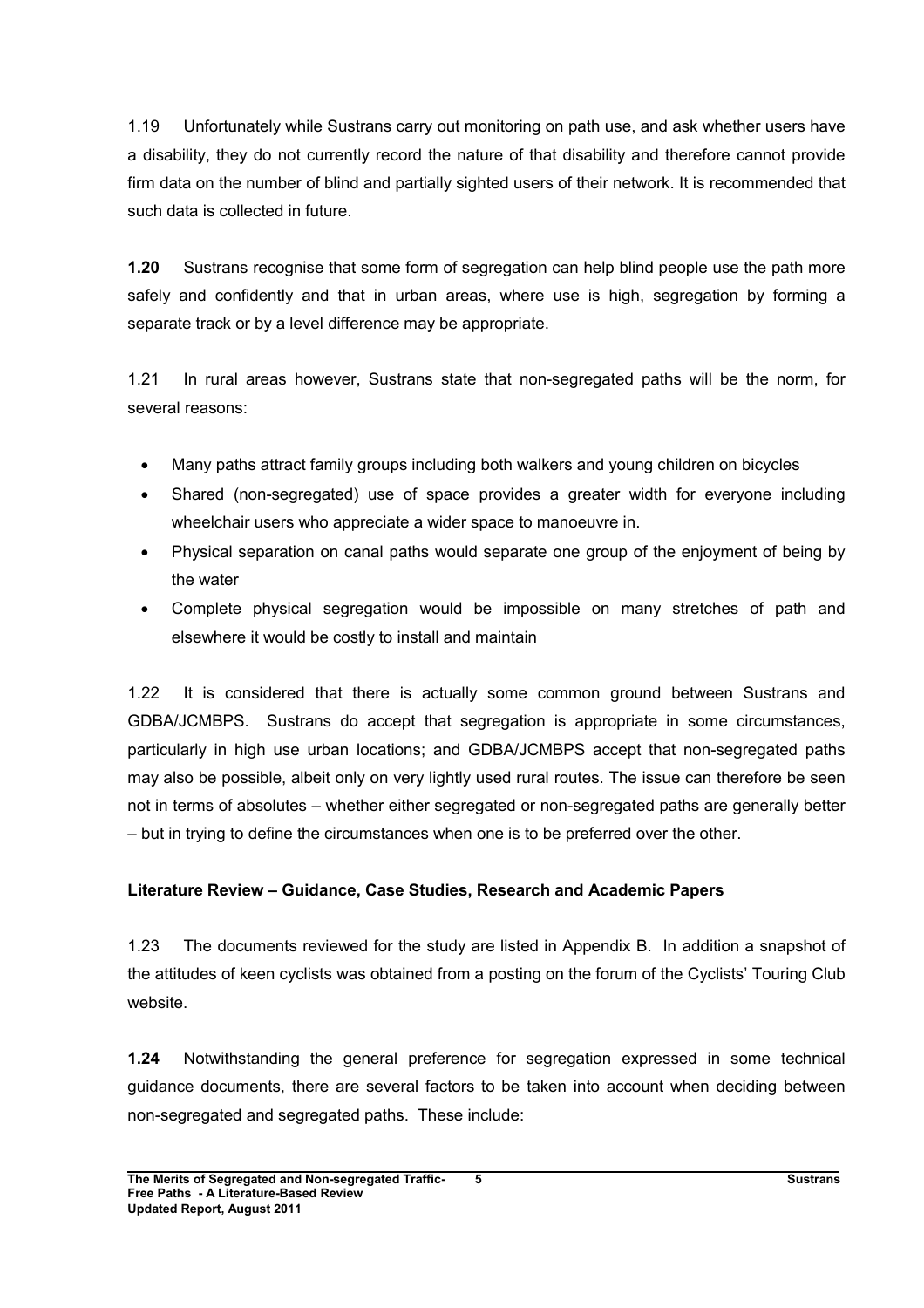- Pedestrian and cycle flow
- Cycle speed
- Cycle journey purpose
- Visibility along the path
- Presence of vulnerable users elderly, disabled, children
- Available width/presence of pinch points eg bridges
- 'Exchange' activity shopping, playing etc.

1.25 Unfortunately the guidance documents rarely give any numerical guidance on these factors, generally stating that designs need to be produced on a site-specific basis, taking local factors into account.

1.26 Significantly, the most recent Department for Transport (DfT) guidance document, the draft Local Transport Note on Shared Use facilities (published in May 2011) moves away from a presumption in favour of segregation and states that the decision whether or not to do so should be based on local circumstances. It is based on research carried out by Intelligent Space Atkins (discussed below), carried out in collaboration with MVA and PJA.

1.27 The risk of actual conflict on traffic-free paths is generally low, although poor standards of maintenance and design can produce paths with a poor accident record for cyclists. Perception does not match reality however; in Milton Keynes, cyclists thought the traffic-free Redways were safer than they actually are; and on the Queen Charlotte Trail, a rural multi-day trail in northern in New Zealand, walkers who did not meet cyclists had more negative views of sharing the route than walkers who did meet cyclists.

1.28 Good information alerting people to the legitimate presence of cyclists on paths can help to reduce perceived conflict. In Kensington Gardens adverse views of cycling went down after cycling was legitimised, despite an increase in cycling. One challenge is how to communicate cyclists' presence to blind and partially-sighted people, but Codes of Conduct, such as those promoted by Sustrans or the Royal Parks, and well-designed tactile surfacing which indicates when pedestrians are entering a path shared with cyclists can help.

1.29 Detailed studies of pedestrian and cyclists on shared use paths in the UK carried out for the Countryside Agency have shown that their behaviour is more complex than may be thought – both cyclists and pedestrians typically use the whole of the path, and cyclists have commented in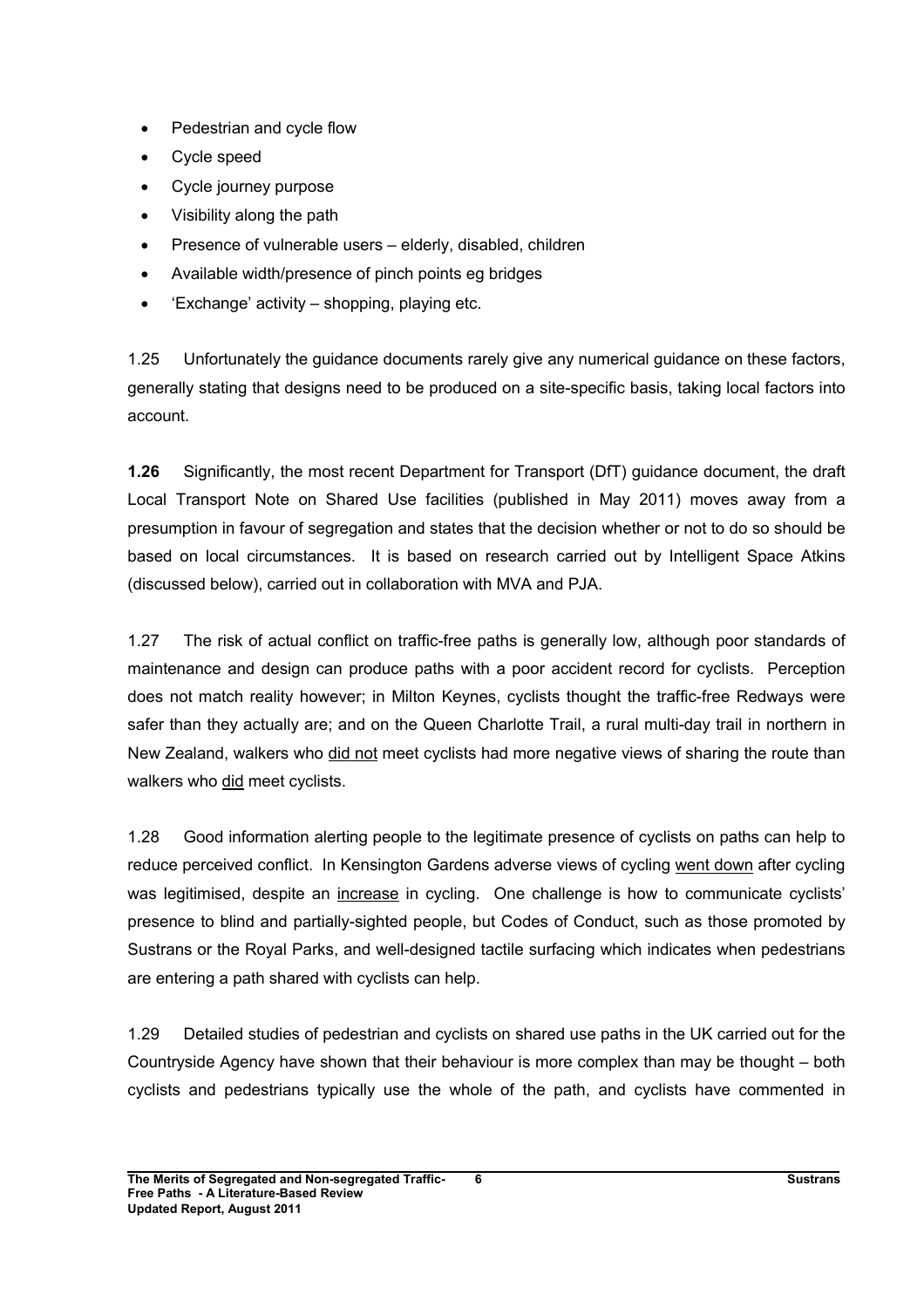several studies of the problem of pedestrians not keeping to the part of path designated for their use on segregated facilities.



Group of pedestrians using the whole of a segregated path, Lancaster (Sustrans)

1.30 The Countryside Agency studies also showed that (on paths carrying up to around 100 users per hour) conflict on non-segregated paths is an extremely infrequent occurrence. However, when people talk about conflict, its assumed incidence increases and appears to be more serious. The discussion and focussing of attention on conflict serves to escalate its perceived existence.

1.31 Some studies have shown that it is the proximity of cyclists to pedestrians that creates most conflict, rather than their speed – and several studies have shown that most cyclists do slow down when they meet pedestrians.

1.32 The recent research studies carried out by Atkins for DfT and Transport for London (TfL) found that 'interactions' – defined as incidents where a pedestrian and cyclist interact in a way that causes minor discomfort or conflict – were rare occurrences and there was no significant difference in conflict levels between the two types of path. The Atkins studies have also found that the cycle speeds tend to increase with segregation, so that actual conflict can be higher on segregated paths.

1.33 It was also found that a white line is not an effective means of segregating a pedestrian/cycle path. Overall, it was found that the level of non-compliance amongst all users was around 1 in 7, and the level of non-compliance for pedestrians is around double that for cyclists.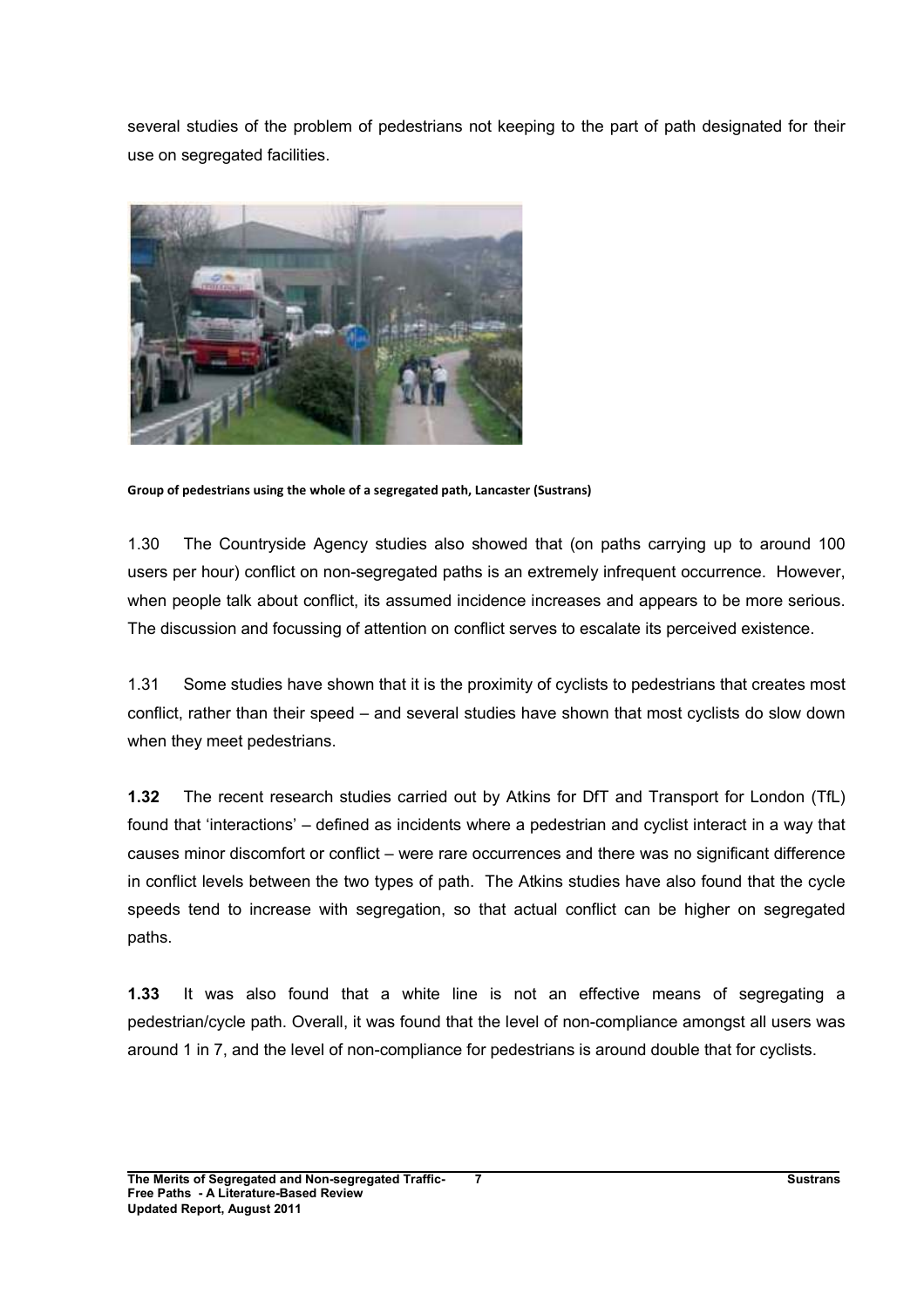1.34 Some research on the possible methods of segregation has shown that using a level difference or a barrier between paths can create a hazard for cyclists. However, the new draft LTN advises that it is the preferred means of segregation.

1.35 Considerable research has been done overseas on the development of more objective methodologies to assess 'level of service' (LOS) on non-segregated paths. The original thinking on this related level of service, for both pedestrians and cyclists, to the frequency with which path users pass or meet one another. More recently researchers in the US have refined this approach, recording the responses of cyclists to videos of varying conditions on real paths, and relating their perceptions of path quality to measurable parameters – principally user flow, modal split and path width.

1.36 This approach is considered to have merit in that it provides a logical and auditable methodology for predicting users' opinions of conditions on a particular path.

1.37 Some applications of LOS concepts have already been made to assess the suitability of routes through London greenspaces for shared use, but these have generally focussed on pedestrian LOS, on the basis that they make up the vast majority of users. Recent research carried out for TfL has proposed how this methodology could be extended to shared use paths, however.

1.38 It is important to note we have not been able to find any research that objectively assesses the degree of perceived risk that is felt by blind and partially-sighted people when actually using a path that is shared with cyclists. Previous studies have generally used focus groups to assess the problem rather than seeking, say, to interview actual path users to ascertain how their perceptions vary with path conditions, including segregation.

1.39 It may be that such an approach (which could be based on the 'perceived LOS' philosophy used in the TRB work) could be used in future research.

1.40 The literature review does provide a series of possible guidance levels for path user flow that may justify segregation, as set out in Table 2 of this report, however the most recent guidance produced by TfL indicates that unsegregated paths can cater for high flows of pedestrians and cyclists, if they are wide enough. That guidance also recommends that segregated paths are not used where cycle flows are low, as pedestrians tend not to comply with segregation in such circumstances.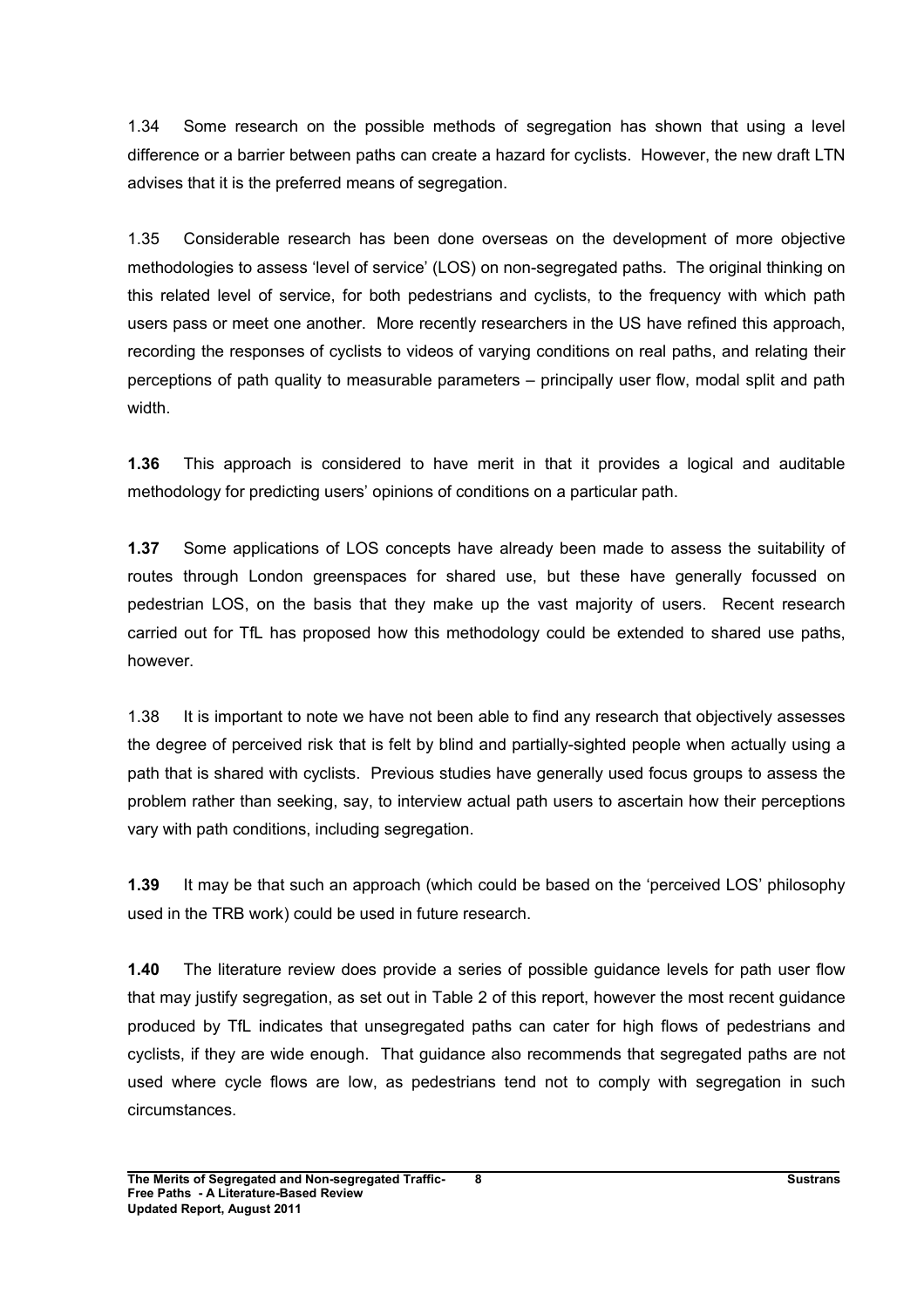1.41 The research has pointed to a list of possible advantages and disadvantages of segregated and non-segregated traffic-free routes, which are given in Table 3 of the report. Disadvantages of segregation include the increased overall width required is greater. As noted at the outset, it is taken as a given that a path should be provided – the key question is what type of path is appropriate for a given situation.

1.42 These advantages and disadvantages show that the choice between segregation and nonsegregation is highly dependent on local circumstances, as set out in Table 4 of the report. This finding is consistent with the new draft Local Transport Note published by DfT and with draft TfL design guidance.

1.43 In any particular situation the choice between segregation and non-segregation is likely to depend on the balance between several of these factors, and the table illustrates why it is not appropriate to set a firm presumption in favour of any particular solution.

#### **Conclusions**

1.44 The study has confirmed that traffic-free routes are vitally important if cycling and walking are to be encouraged and that there should be a presumption in favour of completing the network. It has also demonstrated that it is not generally feasible to provide wholly separate pedestrian and cycle routes; most routes will have to cater for both types of user, as well as other groups such as equestrians.

1.45 Both segregated and non-segregated paths have their advantages and disadvantages. There is no ideal form of segregation, for example; all have their pros and cons.

1.46 Our review has identified a number of indicators that point towards segregation or nonsegregation being the most appropriate response in a particular situation. The choice will depend on the balance between these factors. Local circumstances will therefore inevitably influence the best design for a particular section of path.

1.47 Although considerable research has been carried out which shows that actual levels of conflict on shared paths are low, and that perceptions of conflict are often lower than focus groups may suggest, little objective research has been done into the behaviour and perceptions of blind and partially-sighted people when sharing routes with cyclists.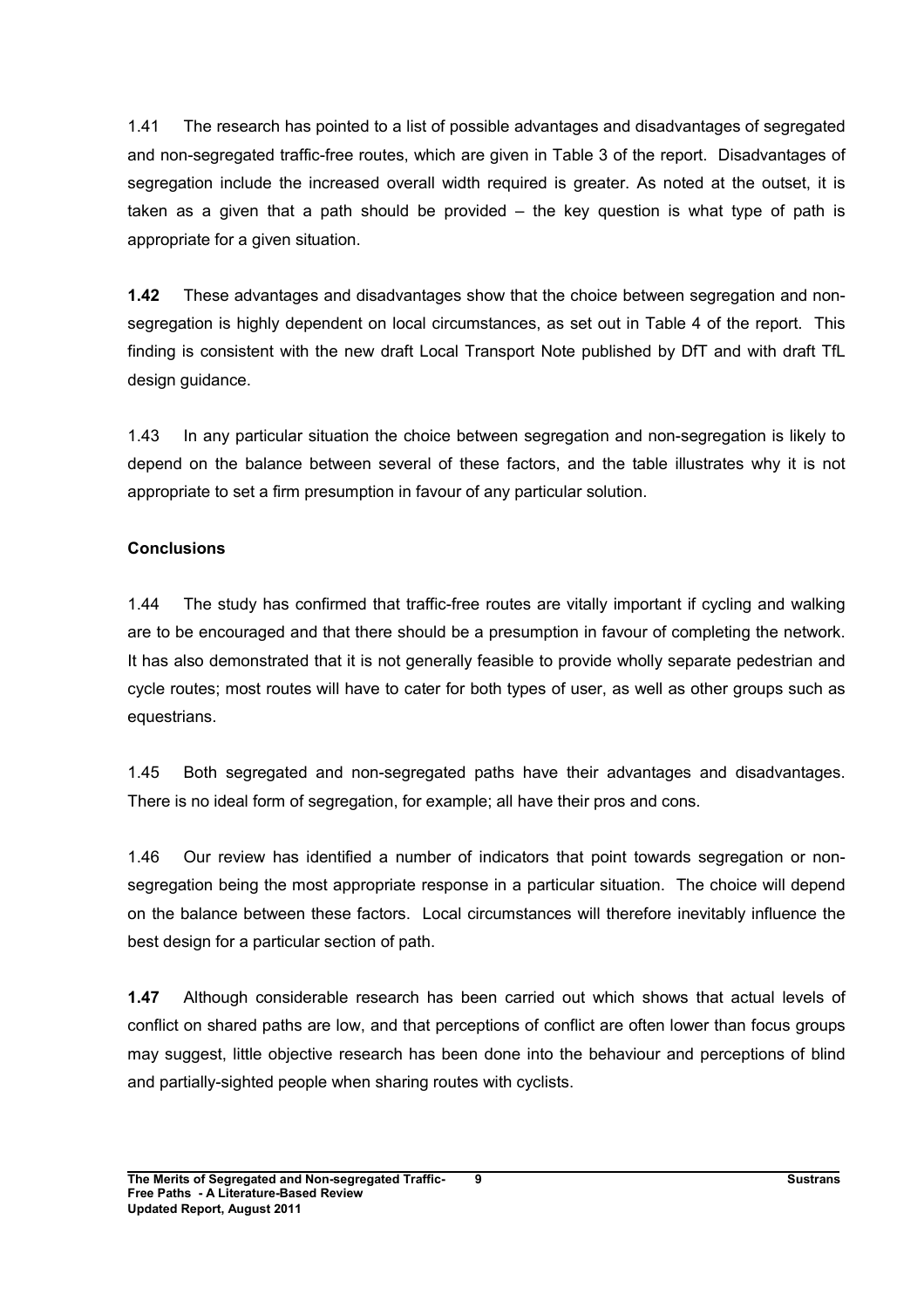1.48 Further research is therefore advisable into the response of vulnerable groups to different conditions, both in terms of path design and use. Extending Sustrans' surveys to identify the nature of any disability, so that variations in the numbers of blind and partially-sighted users could be investigated, would be a starting point in this process.

1.49 Further technical guidance would hopefully enable the best path design to be produced for any particular location, on a case by case basis, helping to overcome the differences between Sustrans and GDBA and to build upon the substantial degree of agreement that does exist.

1.50 It is hoped that this report has helped to provide a balanced overview of the benefits of providing more extensive networks of traffic-free routes throughout Wales; and has provided a way forward that will assist all groups in coming to a common view on how best to decide on the type of path to be provided in any given situation.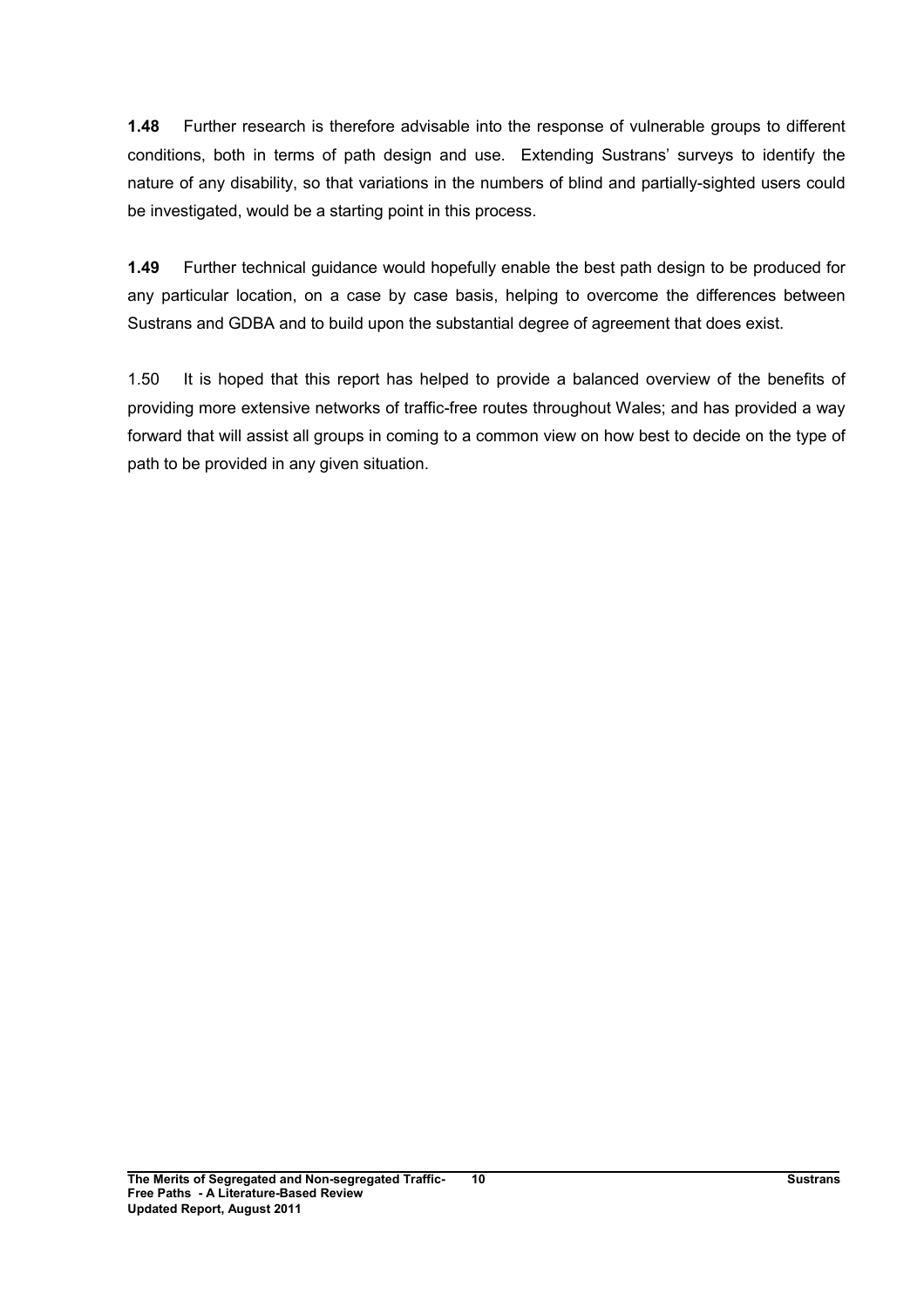## 2 INTRODUCTION

2.1 In 2008, Sustrans commissioned Phil Jones Associates (PJA) to carry out a literature-based research study into segregated and non-segregated traffic-free paths, and the subsequent report was issued in December of that year.

2.2 PJA was instructed in May 2011 to produce this updated version of the report, reflecting new documentation and research that has been published in the intervening period. Paragraphs that have been added or altered in this second version of the report are indicated by a bold paragraph number.

2.3 During the period since the publication of the initial version of the report, PJA has worked with MVA and Intelligent Space Atkins on research for the Department for Transport, leading to a new Local Transport Note on the design of shared use pedestrian and cycle paths. At the time of writing (August 2011) the LTN has been published as a draft for peer review.

2.4 The original PJA report was required in order to provide an evidence base in connection with Sustrans' proposal to the Welsh Assembly, which would place a duty on Highway Authorities to develop and maintain a network of traffic free paths for walkers, cyclists and disabled people across Wales. The then-proposed Legislative Competence Order (LCO) is contained in Appendix A.

2.5 Following the 'Yes' vote in the March 2011 referendum on law-making powers, the proposed LCO fell, but the Welsh Government now intends to place a such a duty on Local Authorities through the Highways and Transport (Wales) Bill, which is planned to be brought forward within the next two years.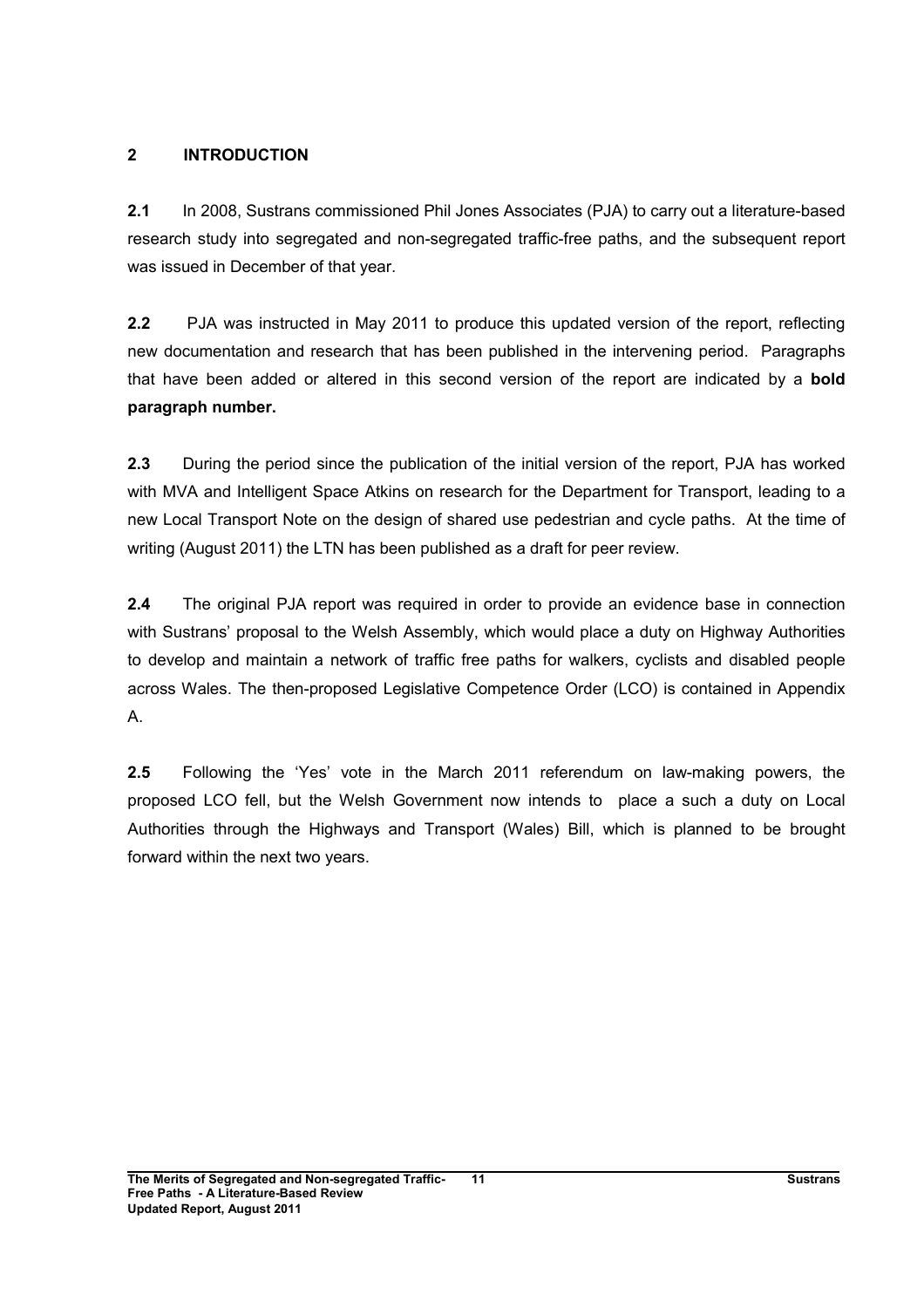

Visually impaired walker with guide dog & cyclist on segregated traffic free path, Castle Park, Bristol, National Route 4 (Julia Bayne/Sustrans)

2.6 In 2008 Guide Dogs for the Blind Association (GDBA) objected to the Sustrans initiative, as they wish to see separate paths for pedestrians and cyclists on any future traffic-free routes, something that Sustrans has difficulty in assenting to. Most of Sustrans' paths provided to date as part of the National Cycle Network have been traffic-free paths without segregation, although some sections are segregated, most commonly in urban areas.

2.7 This report therefore sets out to make an objective and evidence-based assessment of the following:

- Current state of policy and design guidance
- Actual and perceived risks to path users.
- User behaviour on segregated and non-segregated paths
- The advantages and disadvantages of segregated and non-segregated paths
- The implications of alternative design choices

2.8 The study was carried out over a relatively short period of time and was therefore largely based on a literature review, including:

- Policy statements
- Technical guidance
- Research and other reports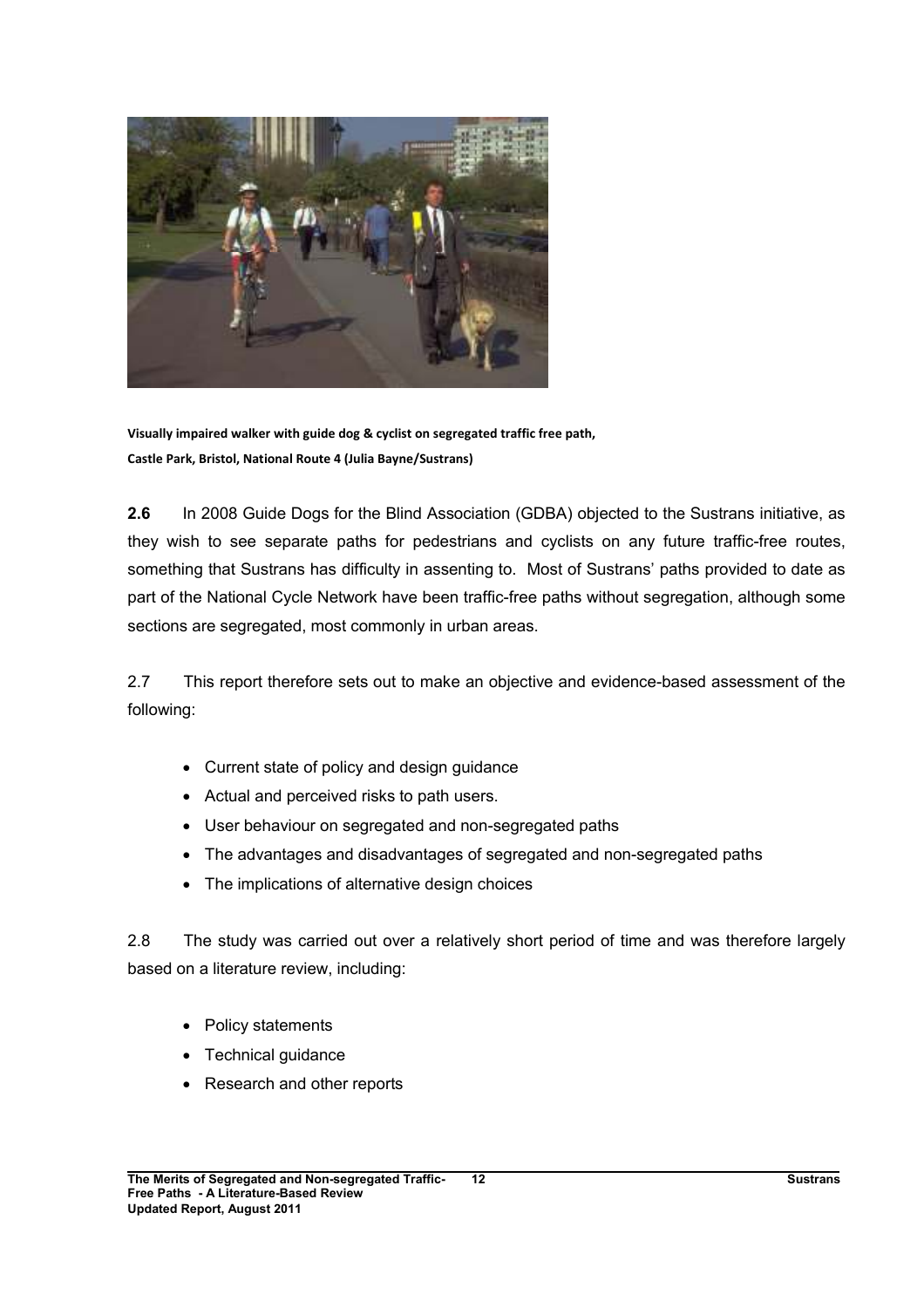- Conference papers
- Published data

2.9 A joint meeting was held in 2008 with Sustrans Wales and representatives of GDBA and Disability Wales to gain a better understanding of the views of the key organisations. On the same day a visit was made to a section of the Taff Trail, a long distance non-segregated traffic-free path, between Cardiff city centre and Bute Park, to see the operation of part of the trail and to visit Pedal Power, a cycle hire centre specialising in meeting the needs of disabled cyclists.



Part of the Taff Trail through Bute Park (Microsoft Live Local)

2.10 A presentation of the draft conclusions of the 2008 research was made to a meeting of the Joint Committee on Mobility for Blind and Partially-Sighted People, which helped to clarify the views of that organisation and GDBA.

2.11 In addition, views were obtained from other organisations promoting the use of traffic-free routes by disabled people; a snapshot of the attitudes of keen cyclists was obtained from a posting on the forum of the Cyclists' Touring Club website; and telephone discussions were held with a representative of The Royal Parks, an organisation that has recent experience of introducing cycling to pedestrian routes in Kensington Gardens and The Regent's Park, and with Intelligent Space Atkins, consultants working on similar projects in London green spaces and for Transport for London.

2.12 We stress that this report has been prepared independently of both Sustrans and Guide Dogs for the Blind and represents our professional assessment of the key issues.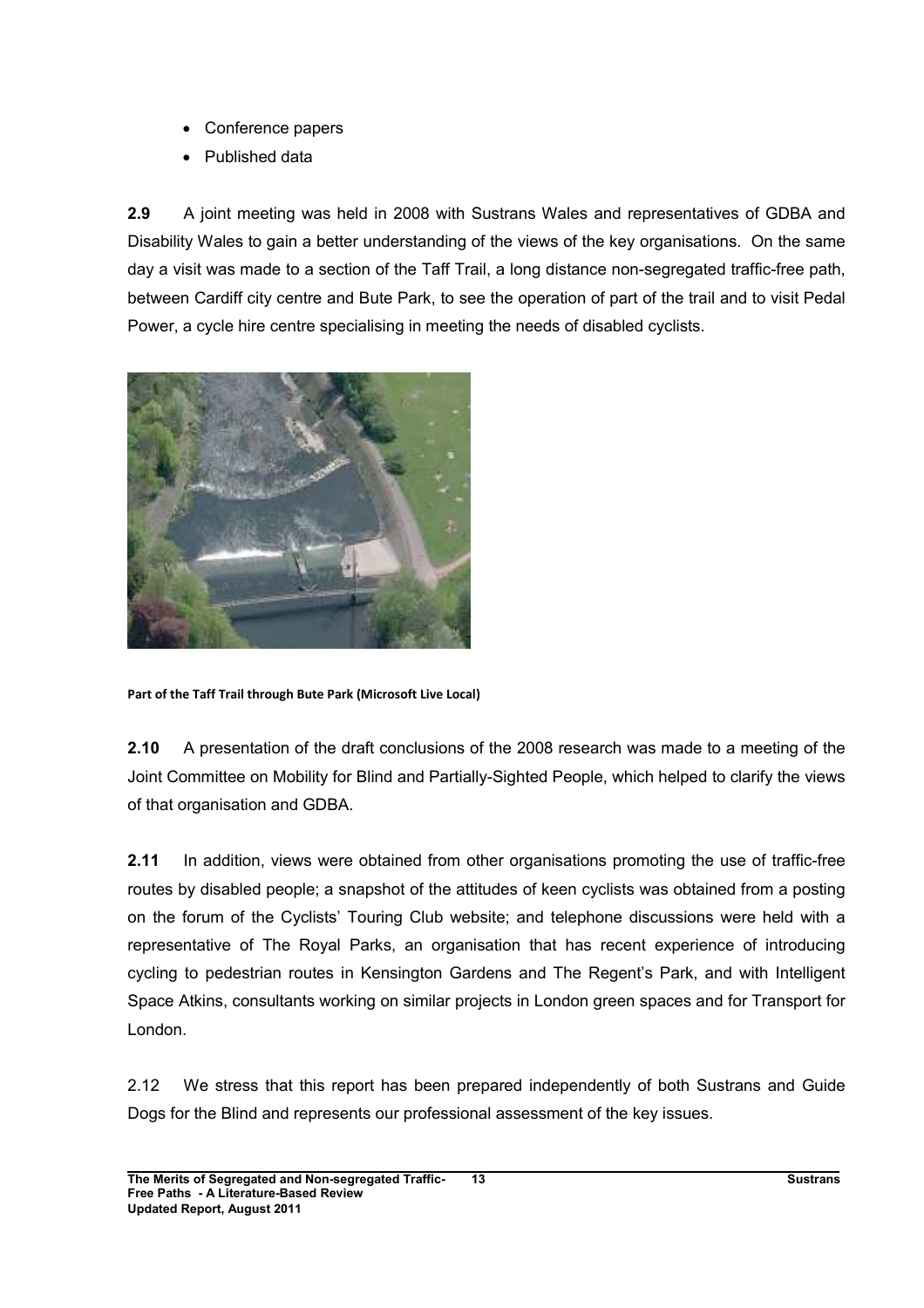## 3 LITERATURE REVIEW AND OTHER RESEARCH – INTRODUCTION

3.1 The various documents reviewed for this study are scheduled in Appendix B. The list includes:

- Policy statements and produced by Sustrans, Guide Dogs for the Blind Association and the Joint Committee for Blind and Partially-Sighted People
- Guidance and standards from the UK
- Guidance and standards from overseas
- Primary research, case studies and academic papers from various sources

3.2 At the outset, however, it is useful to define what is meant by traffic-free paths, both segregated and non-segregated. 'Traffic-free paths' is a term used by Sustrans to mean a path that can be used without restriction, except that motorised vehicles (including motorcycles) are not permitted <sup>1</sup> and on some paths horses are not allowed.

3.3 The term 'Greenways' is also used by Sustrans (and Transport for London) to describe quiet, appealing traffic-free routes to, between and within green spaces<sup>2</sup>. Clearly not all of the traffic-free routes that would be provided as a result of the Sustrans proposal in Wales could be classed as Greenways, but it is expected that a significant proportion would be.

3.4 These traffic-free paths may be divided in some way – for example by a change of level, surfacing material or by a white line (possibly raised) - to indicate which part of the path is meant to be used only by pedestrians, and which part is meant to be used by cyclists<sup>3</sup>, in which case they are referred to in this report as 'segregated'. Alternatively there may be no such division in which case they are referred to here as 'non-segregated'.

3.5 The term 'shared use' can be used in two ways - to indicate that all people may use the path, or that there is no segregation between users, and so for that reason the term is not used in this report.

3.6 The Department for Transport's draft Local Transport Note 1/04 (soon to be withdrawn) uses the latter definition of shared use, and uses the term 'adjacent use' to mean paths where

 $\overline{a}$ 

 $1$  Other than motorised disability scooters travelling up to 15mph, which are generally permitted to use the paths.

 $2$  Sustrans also use the term 'Greenways to include quiet streets that are conducive to walking and cycling.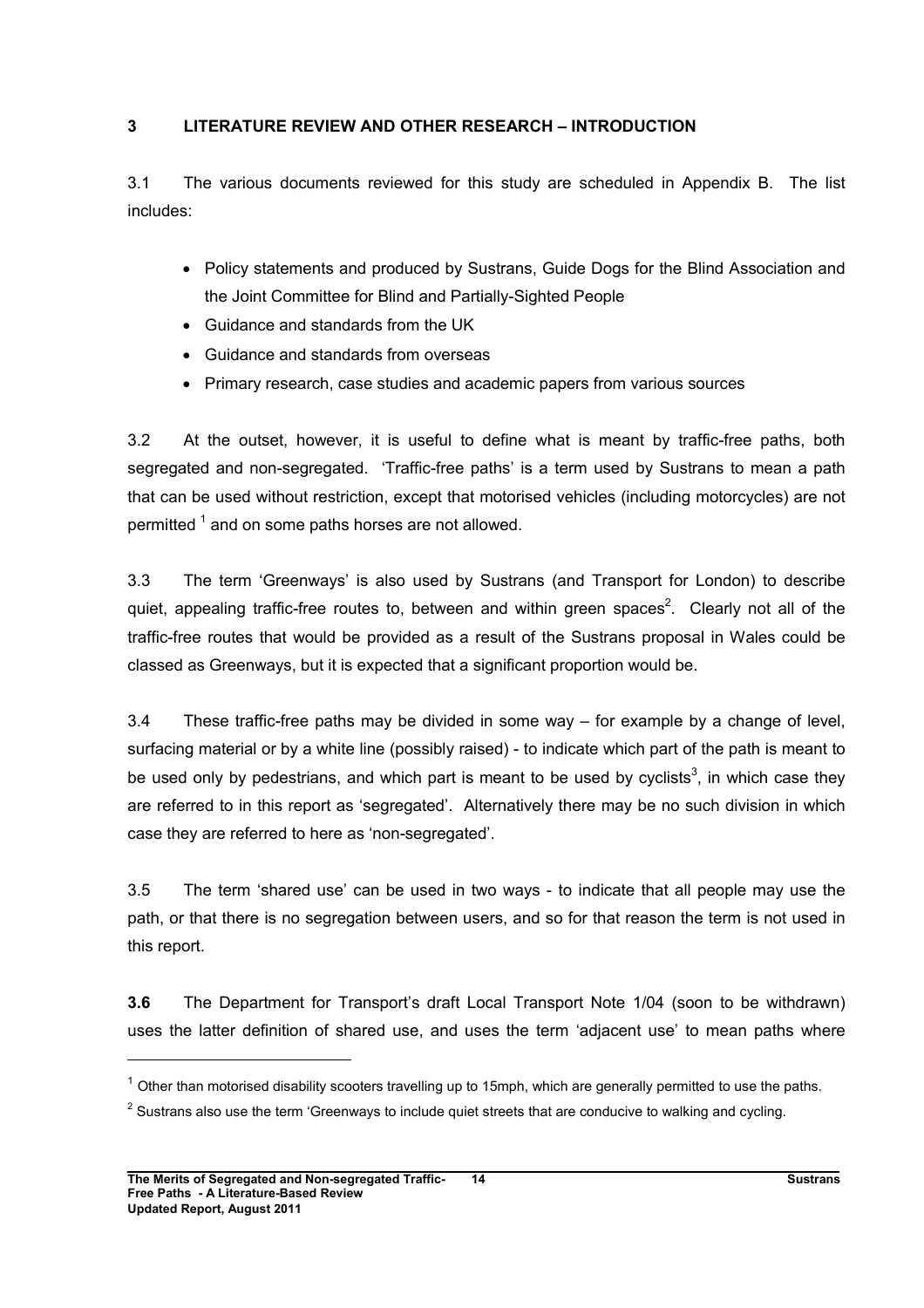there is a cycle track in close proximity to a footway or footpath but is segregated from it in some way. Such a path would be called 'segregated' in this report.

3.7 The DfT's new draft LTN on shared use facilities uses the same definitions as this report, however, which will hopefully help understanding.

3.8 GDBA/JCMBPS have also suggested that funding could be made available to create wholly separate networks of pedestrian and cycle routes. This concept has not been considered in this report, on the basis that it is likely to be impractical in most situations. Cyclists and pedestrians will generally wish to reach the same destinations – whether making leisure trips or travelling for dayto-day needs – and given the limited opportunities to provide routes away from traffic it is highly unlikely that two separate corridors will be available.

3.9 The Department of Transport's draft LTN 2/04 notes that providing cycle-only routes is difficult as pedestrians generally wish to use the paths. Clearly there would also be significant cost implications if two networks were to be required. The DfT's new draft LTN also notes that if it is proposed to create a cycle track on a new alignment, it is likely that pedestrians will wish to use it.

3.10 Furthermore, it should be recognised that in many cases, sections of the network are formed from bridleways, which cyclists, pedestrians and equestrians are already entitled to use. Resurfacing of these routes enables a greater range of users to gain access, including cyclists on road bikes and wheelchair users.

 $^3$  Although pedestrians still have the legal right to use the cyclists' part – see LTN 2/04, para 10.1.2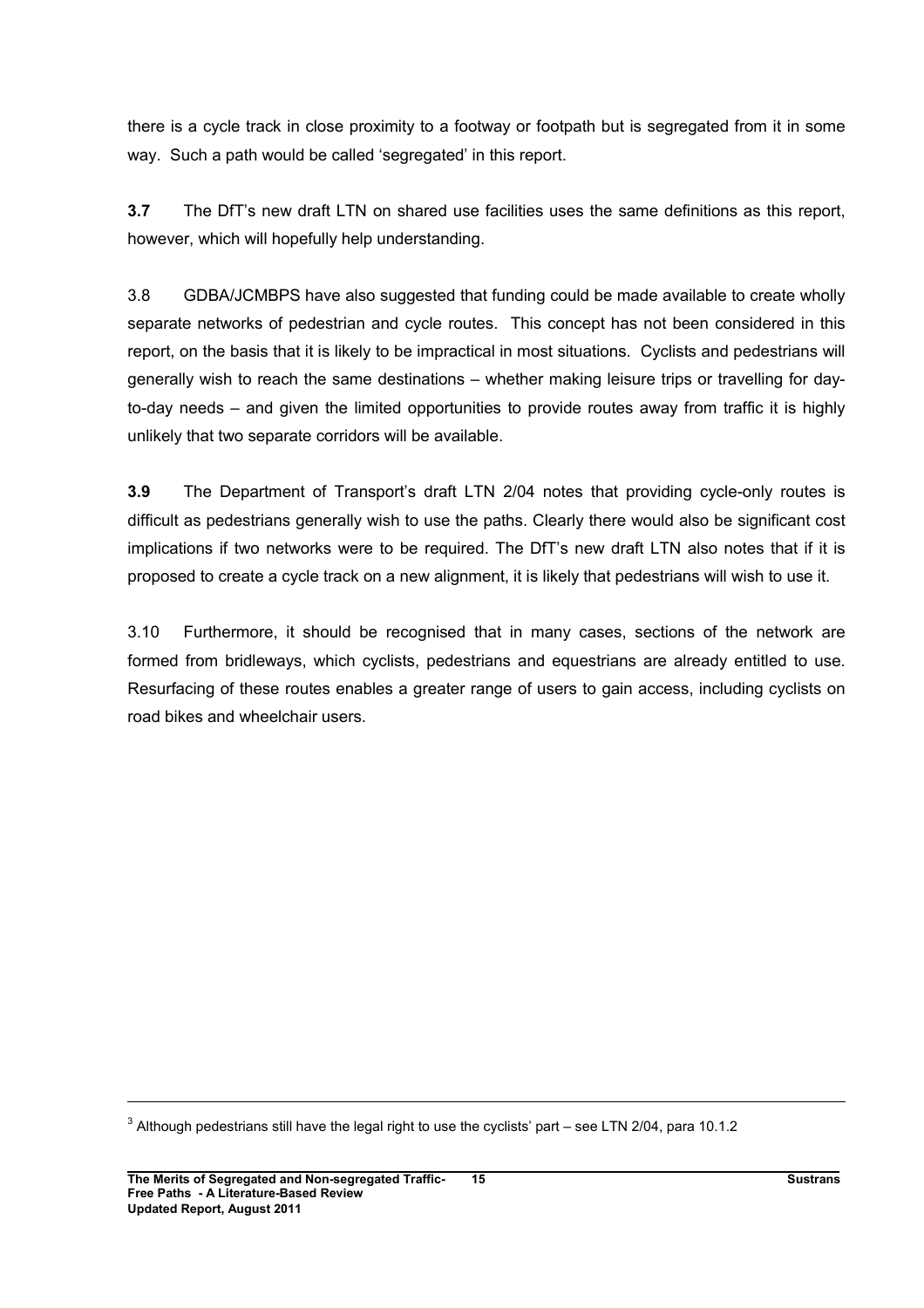## 4 THE BENEFICIAL OUTCOMES OF TRAFFIC-FREE PATHS

4.1 The benefits of traffic-free paths (whether segregated or non-segregated) are set out in many reports and policy statements including the Welsh Assembly's Walking and Cycling Strategy for Wales (2003) and those produced by Sustrans, and these benefits are not disputed by GDBA. GDBA maintain that these benefits can also accrue from segregated or wholly separate paths, however.

4.2 Encouraging more people to walk and cycle creates three principal types of benefit;

- Health benefits, through increased exercise and by reducing traffic injuries
- Environmental benefits, principally through reduced  $CO<sub>2</sub>$  and other emissions
- Economic benefits, by reducing congestion and. through tourism spending

4.3 The Walking and Cycling Strategy for Wales notes in the Foreword that "How we choose to travel is important for our health, our environment and the economy. Walking and cycling can bring about tremendous health benefits to individuals through increasing the amount of physical activity we undertake. Walking to the bus stop helps us use other environmentally friendly forms of transport. Altogether they will help to improve local air quality and reduce emissions that have a global impact. They form a vital part of tourism encouraging visitors to Wales In terms of Welsh society, opening up walking and cycling facilities for everyone is an important element in creating equal opportunities, for example to meet the needs of disabled people and deprived communities."

4.4 The Welsh Strategy document also sets out in para 2.7.6 the key role that traffic-free paths play in encouraging more people to cycle: "Use of off-road and traffic-free cycling facilities during holidays or short leisure breaks allows people to develop confidence to cycle elsewhere e.g. in urban areas for journeys to work, school and shopping."

4.5 In 2009, the Welsh Assembly Government published the Walking and Cycling Action Plan for Wales, which set targets and actions for increasing walking and cycling. The Ministerial Foreword to the Action Plan noted that: "The benefits of walking and cycling more often, whether for routine trips to the shops, to work or for simply for recreation, are clear. By walking and cycling more, people's health can be improved and by relying on our cars less, traffic congestion is reduced and the greenhouse gas emissions causing climate change can be cut. In addition, by encouraging sustainable access to the natural environment our rural economies are supported."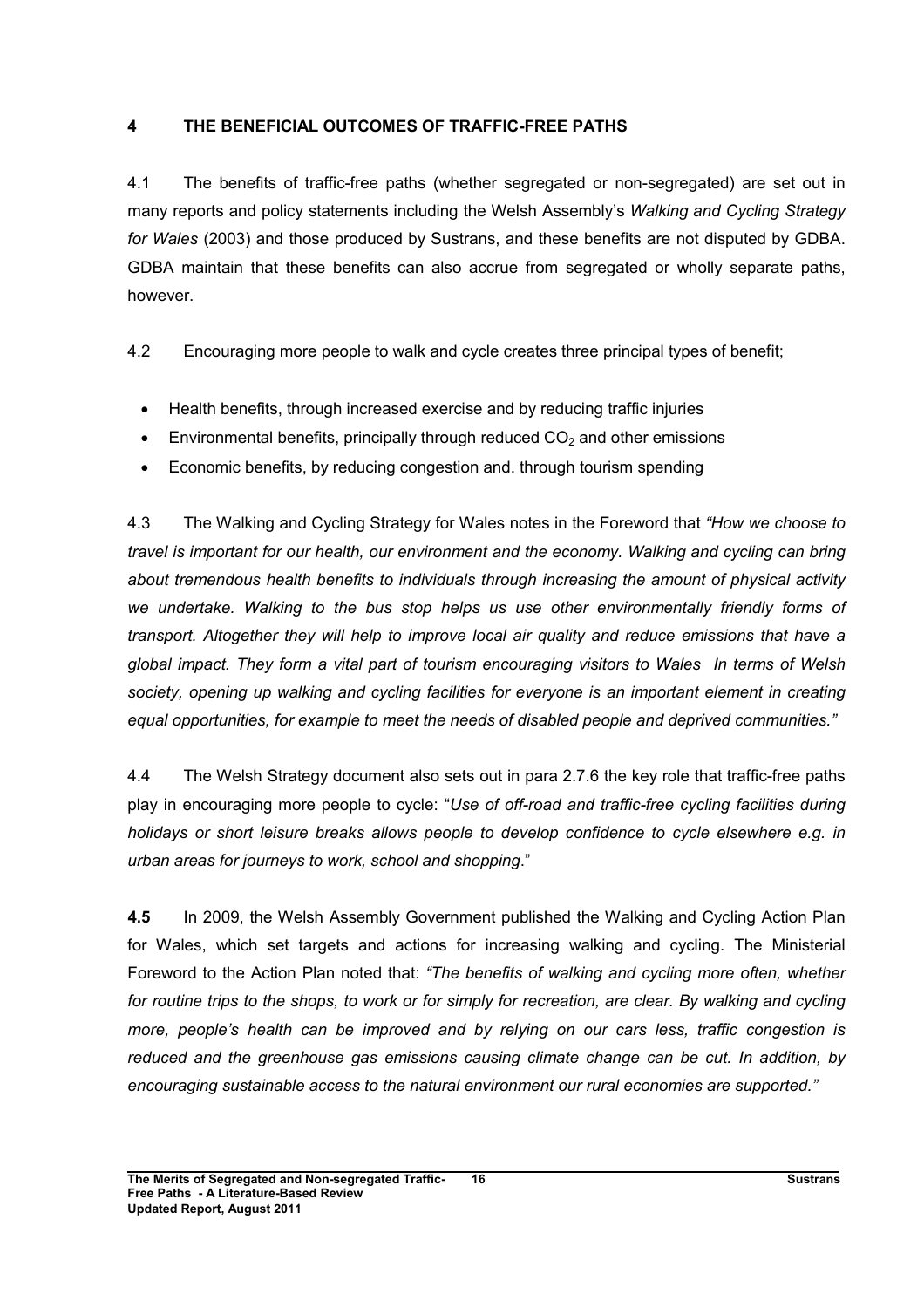4.6 The Action Plan set a number of actions for various agencies, including the increased provision of safe traffic free walking and cycling routes and the continued development of the National and Local Cycle Networks; and targets, including a tripling of the percentage children cycling to school and adults cycling to work.

4.7 Sustrans' annual monitoring reports confirm that traffic-free paths are vital to encouraging new and returning cyclists to gain more confidence, whilst also providing an important resource for pedestrians.

4.8 The 2007 Annual Monitoring Report on the National Cycle Network states that:

- Use of the NCN increased by 4.7% on the previous year, to 354m trips
- 50% of trips on the NCN are walking, 50% cycling
- The traffic-free sections of the NCN carry 82% of its trips
- 9% of cyclists on the NCN are new or returning to cycling
- 13% of women cyclists describe themselves as novices (women cyclists generally being in the minority)
- 14% of the users of the NCN are over 60
- 3% of trips on the NCN are made by people with a disability, rising to 5% in those over 60.

4.9 The 2008 Sustrans monitoring report found that these trends were continuing, with use of the NCN increasing by a further 9%, and with a like-for-like increase of 3%. Again trips on the network were split roughly half and half between pedestrians and cyclists. Although the NCN is often seen mainly as a leisure route, the biggest increase in usage was in weekday journeys, suggesting that utility cyclists are also benefiting from the NCN. Some 23% of the journeys on the NCN were for commuting, more than double the number of trips for this purpose made in 2007.

4.10 Sustrans carried out monitoring of the London Greenways network in 2009 and found that of the users:

- 18% were over 55 (compared to 8-12% of London cyclists in total)
- 42% were women (compared to around 33% of London cyclists in total)
- 19% were below 16 years old.
- 7% had a long term illness or disability
- 19% could have used car or motorcycle
- 44% of trips were for commuting, shopping or other personal business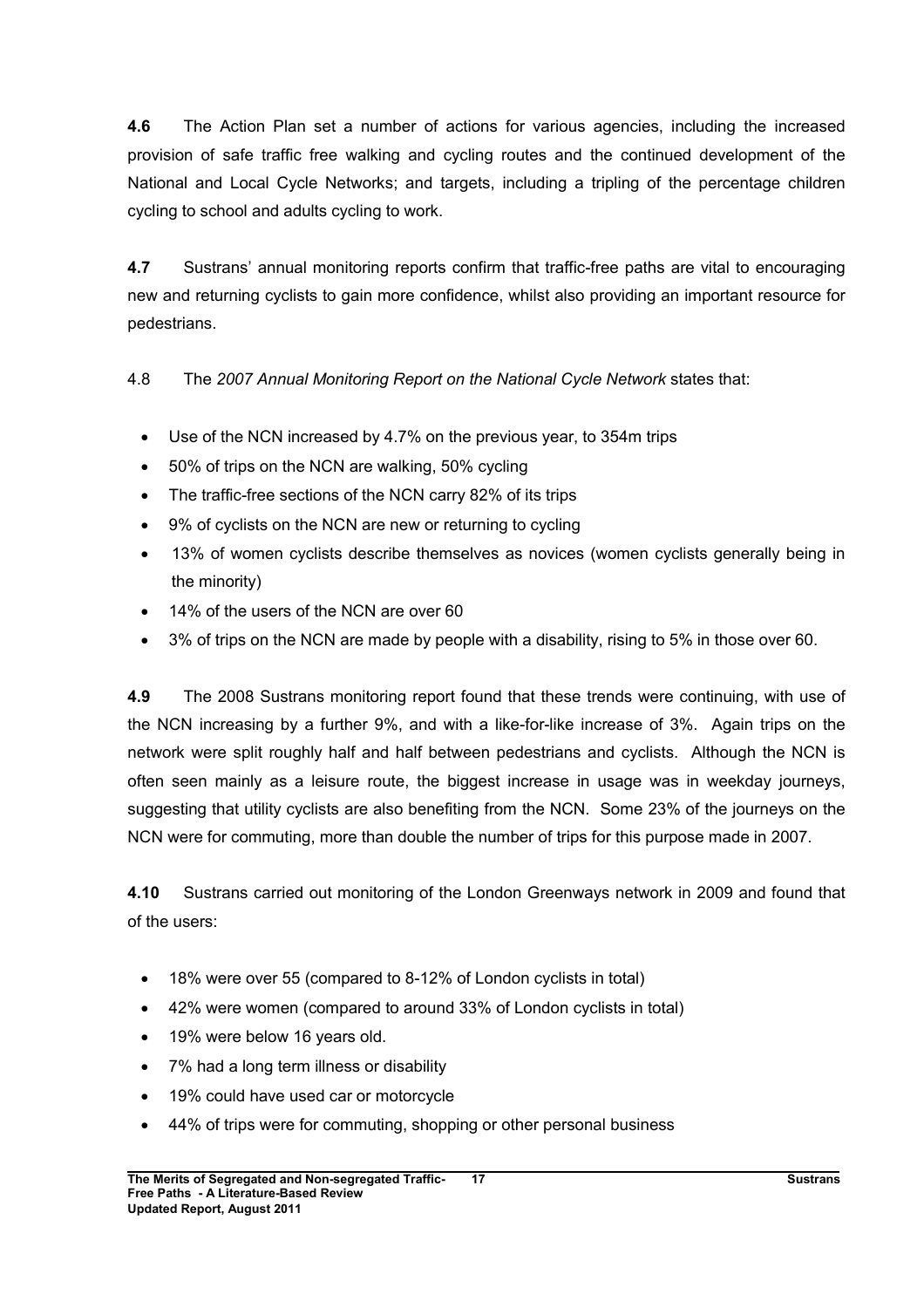4.11 In Wales, the Taff and Celtic trails are particularly important and carry some 2.1m trips per annum. A study carried out for Sustrans, reviewed further below, estimated that the trails bring a total benefit of some £75m per annum to the economies of South Wales, generating an overall 1400 jobs.

4.12 Guide Dogs for the Blind Association, in its submission to the Welsh Assembly on the proposed Legislative Competence Order (LCO), make the point that that these benefits can accrue if the path is segregated or separate paths are provided, so that vulnerable users feel safer. The issue of perceived risk is considered in more detail later in this report, but it needs to be recognised at the outset that segregated paths are generally more costly than non-segregated paths and require greater land. This point is acknowledged in the new draft LTN.

4.13 It is self-evident to us that the benefits of traffic-free routes are directly related to the overall extent of the network provided, and that for any given expenditure, the lower the cost of the routes, the greater distance that can be built and maintained. Resources are limited and need to be spent wisely. as noted in para 3.2.5 of the Walking and Strategy for Wales.

4.14 The Welsh strategy also notes, in para 2.7.5 that it is important that the network is continuous, if it is to meet peoples' need to travel. There must therefore be a presumption that a path of some form, whether segregated or non-segregated, needs to be provided to enable people to reach their desired destination. A failure to complete a key connection – due to insufficient funding, land constraints for example - will devalue the remainder of the link and the network as a whole.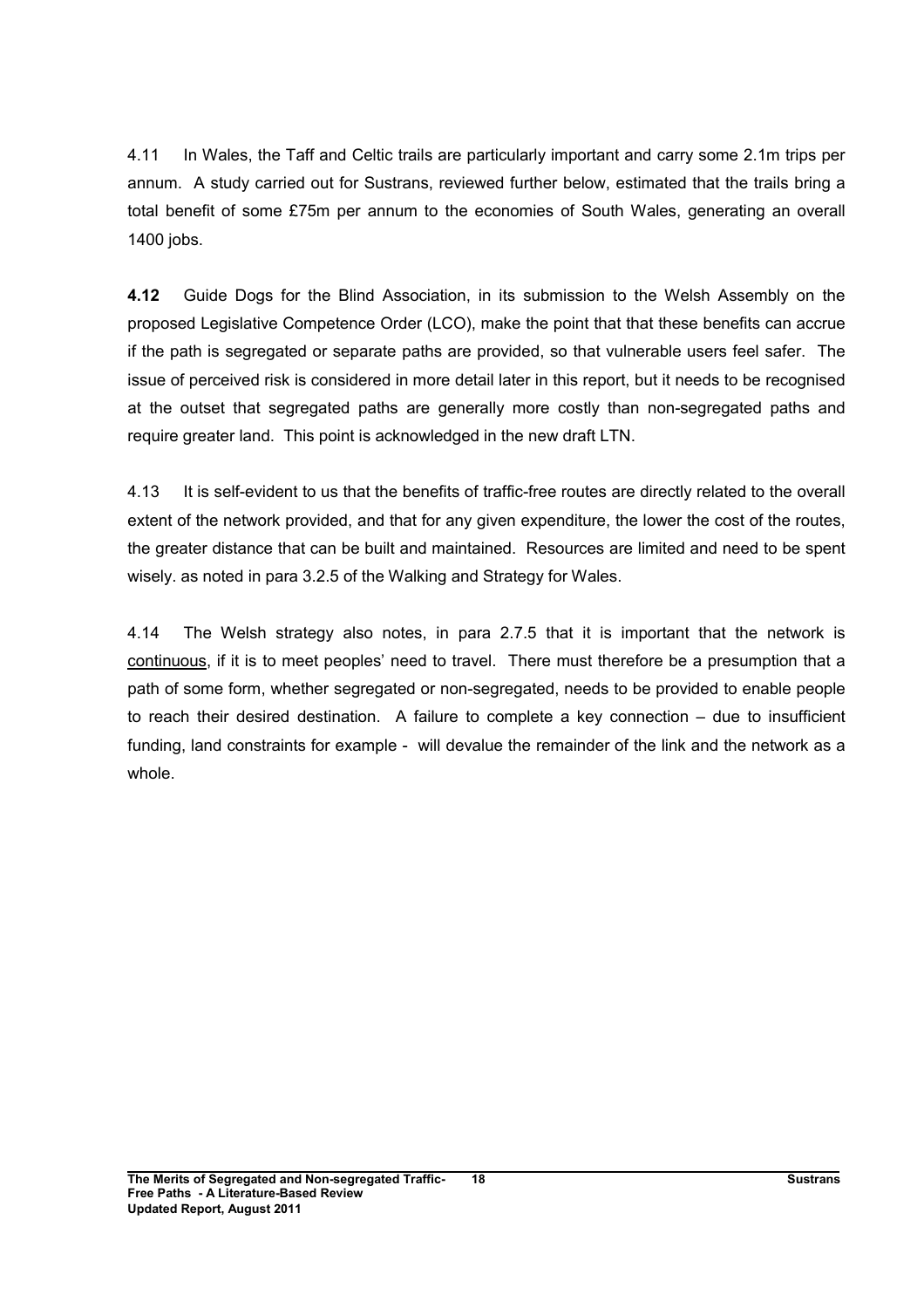#### 5 POLICY POSITIONS

5.1 The issue at the heart of this report is to assess the difficulties that particular user groups have in sharing multi-use paths with other user groups; and how these difficulties can and should be addressed, taking into account all of the other advantages and disadvantages of segregated and non-segregated paths. It is therefore important that the fundamental concerns of those representing blind and other vulnerable users are set out clearly, together with Sustrans as the proponents of the LCO.

5.2 GDBA summarise their concerns in the statement to the Welsh Assembly on the proposed LCO, stating that "The sharing of paths with cyclists can present a very real hazard for pedestrians in general but even more so for those with mobility and sensory impairments, people with learning difficulties, older people, and carers", and that "We have amassed considerable anecdotal evidence that collisions and near-misses between cyclists and disabled pedestrians are a regular occurrence, and, as importantly, the negative impact on the independence of disabled people who are no longer able to use routes that are used by cyclists. These incidents relate not only to existing pedestrian paths used by cyclists, legally or illegally, but also to those paths specifically designed and developed for shared use."

5.3 These concerns are expressed in more detail in the Joint Committee on Mobility of Blind and Partially Sighted People (JCMBPS) Policy on Adjacent Facilities Pedestrians and Cyclists (2004) which states that: "The increase in footways and footpaths shared by cyclists and pedestrians is causing widespread concern not only to people with a sensory impairment but also to other pedestrians and facility planners."

5.4 Notwithstanding these concerns JCMBPS state that 'The provision of safe, well designed and convenient cycle routes is important'.

5.5 The JCMBPS Policy goes on to set out a hierarchy of provision for traffic-free routes:

- Parallel routes for pedestrians and cyclists, separated by a verge, desirably 1m wide and minimum 0.5m wide
- Parallel routes separated by a change in level (50mm to 100mm). Desirably 3-3.5m wide for cyclists, 2m for pedestrians
- Parallel routes separated by a barrier (hedge or railing, 1m high). Desirably 3.9m wide for cyclists where bounded both sides.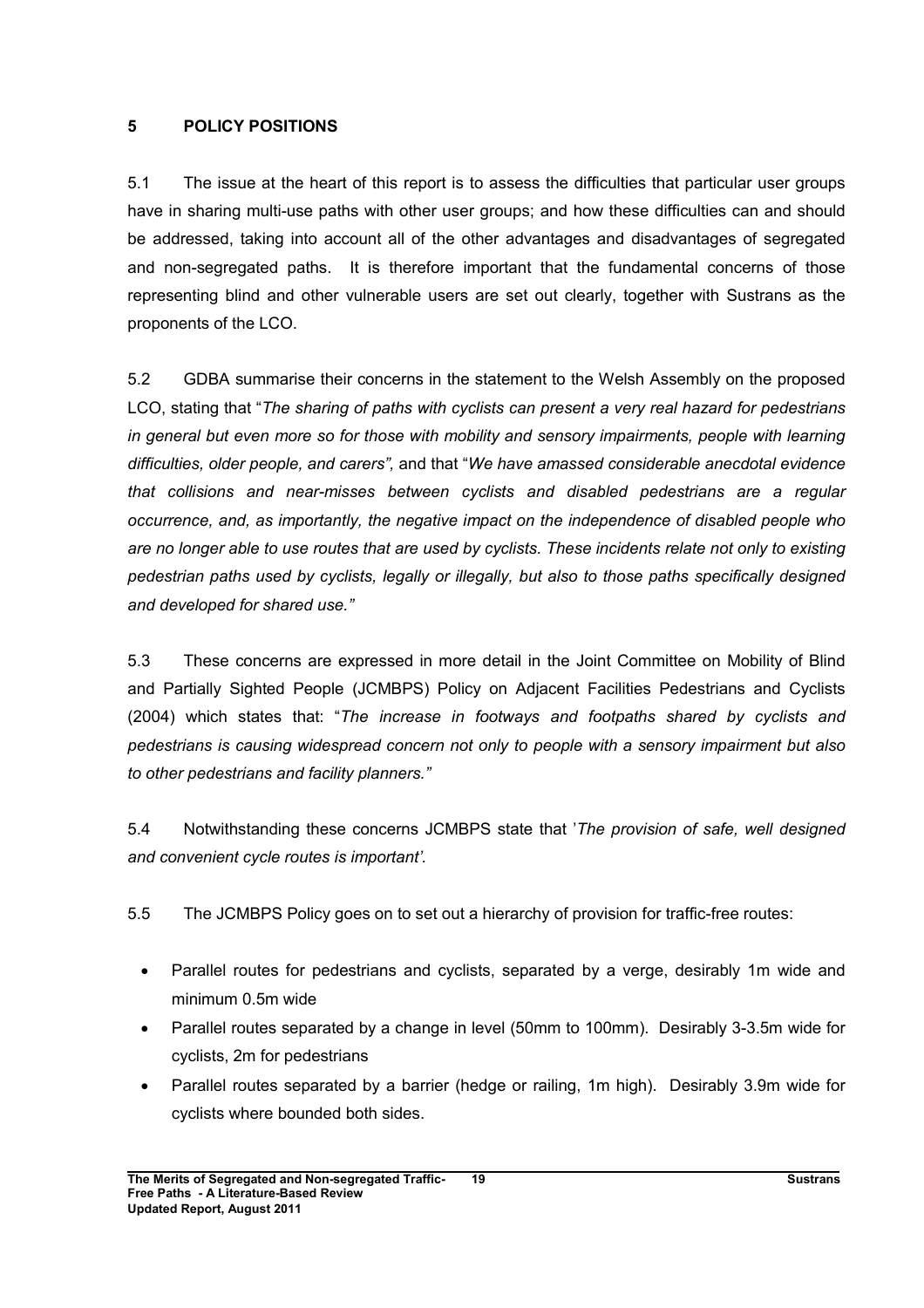- Segregation by a raised white line, plus 'ladder' tactile surfacing to denote pedestrian and cyclist parts, different colour surfacing etc.
- Segregation by a flat white line is never acceptable
- If the above solutions are not possible, shared use is not acceptable, except on rural routes in sparsely populated areas where routes are used by few people infrequently (eg forest paths).

5.6 Sustrans has also produced a statement, dating from 1998 that deals, inter alia, with these issues, "Disabled People and the National Cycle Network". Sustrans note that the NCN does benefit many disabled people, including disabled cyclists on tandems or specialist cycles. The visit made to Pedal Power in Cardiff (see below) demonstrated the value of providing for disabled cyclists.

5.7 Sustrans in their policy note agree that disabled people do express concerns of being hit, or being passed too closely, by a speeding cyclist and that while the risk of being hurt is low, there is perceived danger that affects users' behaviour, possibly to the extent that they will not use the route.

5.8 Sustrans' note states that their routes (most of which are non-segregated) are well used by people with visual impairment, because they are well surfaced, continuous, free of traffic and convenient. Unfortunately Sustrans do not currently record the nature of the disability in their user surveys and therefore cannot provide firm data on the number of blind and partially sighted users of their network.

5.9 It is therefore recommended that Sustrans' survey form is amended to collect data on the nature of any disability. This would enable Sustrans to begin to assess the relationship between various path characteristics (including segregation) and the level of usage by blind and partially sighted people, and other vulnerable groups.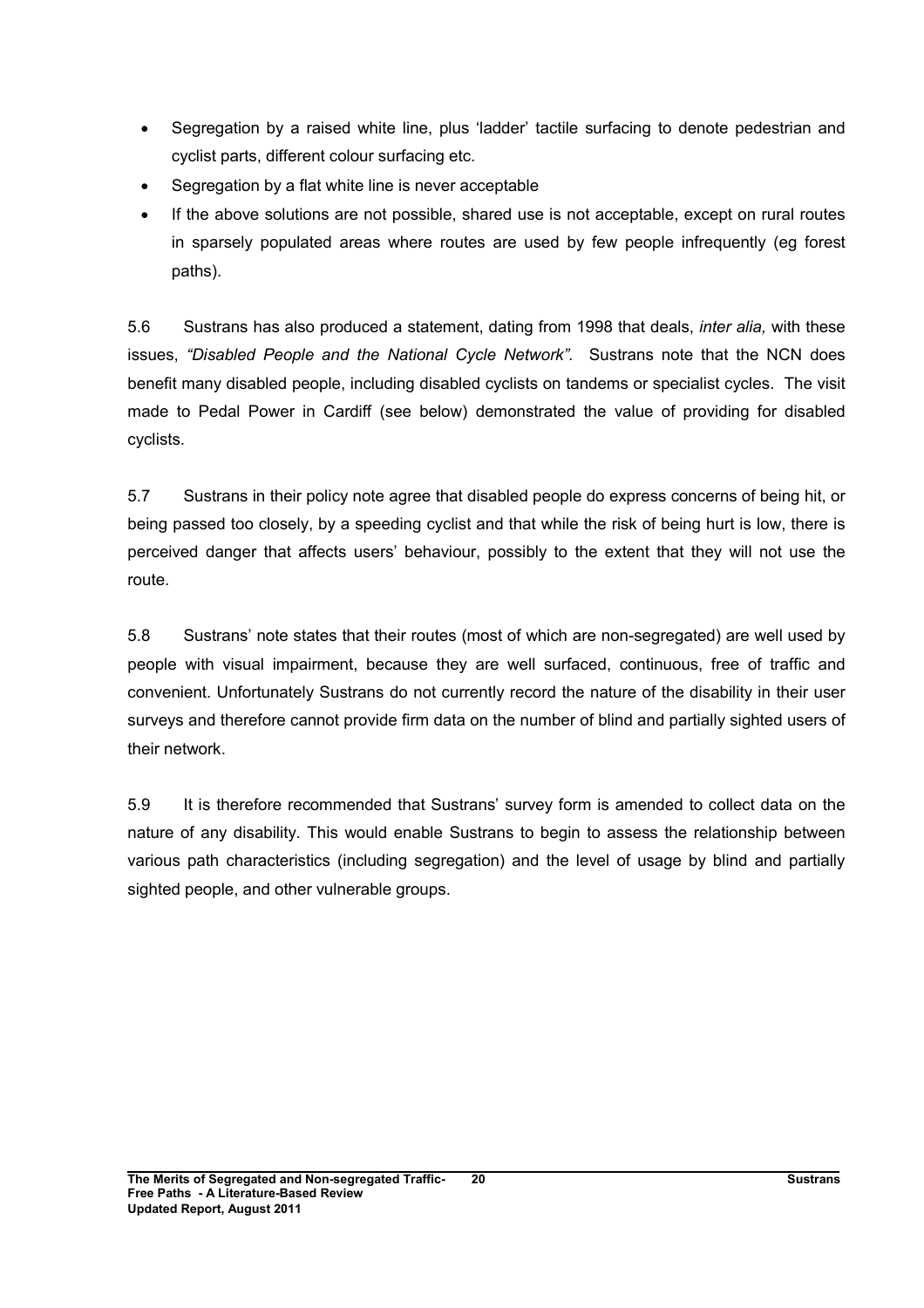Pedal Power is a charitable organisation dedicated to making cycling accessible to all, operating from centre on the Taff Trail that hires specialist cycles to disabled people and their carers. Many of these cycles are larger than normal – up to around 1.2m in width – and often people need to walk alongside cyclists to accompany them. Similar facilities exist elsewhere – for example in Bushy Park, London.





Pedal Power – 'side by side' tricycle (Phil Jones) Disabled cycling, Bushy Park (Companion Cycling)

Discussions with the manager of the Pedal Power centre found that whilst there are concerns over some cyclists travelling too fast on the shared use Taff Trail, on balance she preferred the whole of the path to be available for disabled walkers and cyclists so that they had maximum flexibility in its use.

5.10 Sustrans state that limited research on the problems of pedestrians and cyclists sharing paths has been done, but in their experience the problem can be minimised through consultation, good design standards and publicity and education. They recognise that some form of segregation can help blind people use the path more safely and confidently and that in urban areas, where use is high, segregation by forming a separate track or by a level difference should be the aim.

5.11 In rural areas however, Sustrans state that non-segregated paths will be the norm, for several reasons:

- Many paths attract family groups including both walkers and young children on bicycles
- Shared (non-segregated) use of space provides a greater width for everyone including wheelchair users who appreciate a wider space to manoeuvre in
- Physical separation on canal paths would separate one group of the enjoyment of being by the water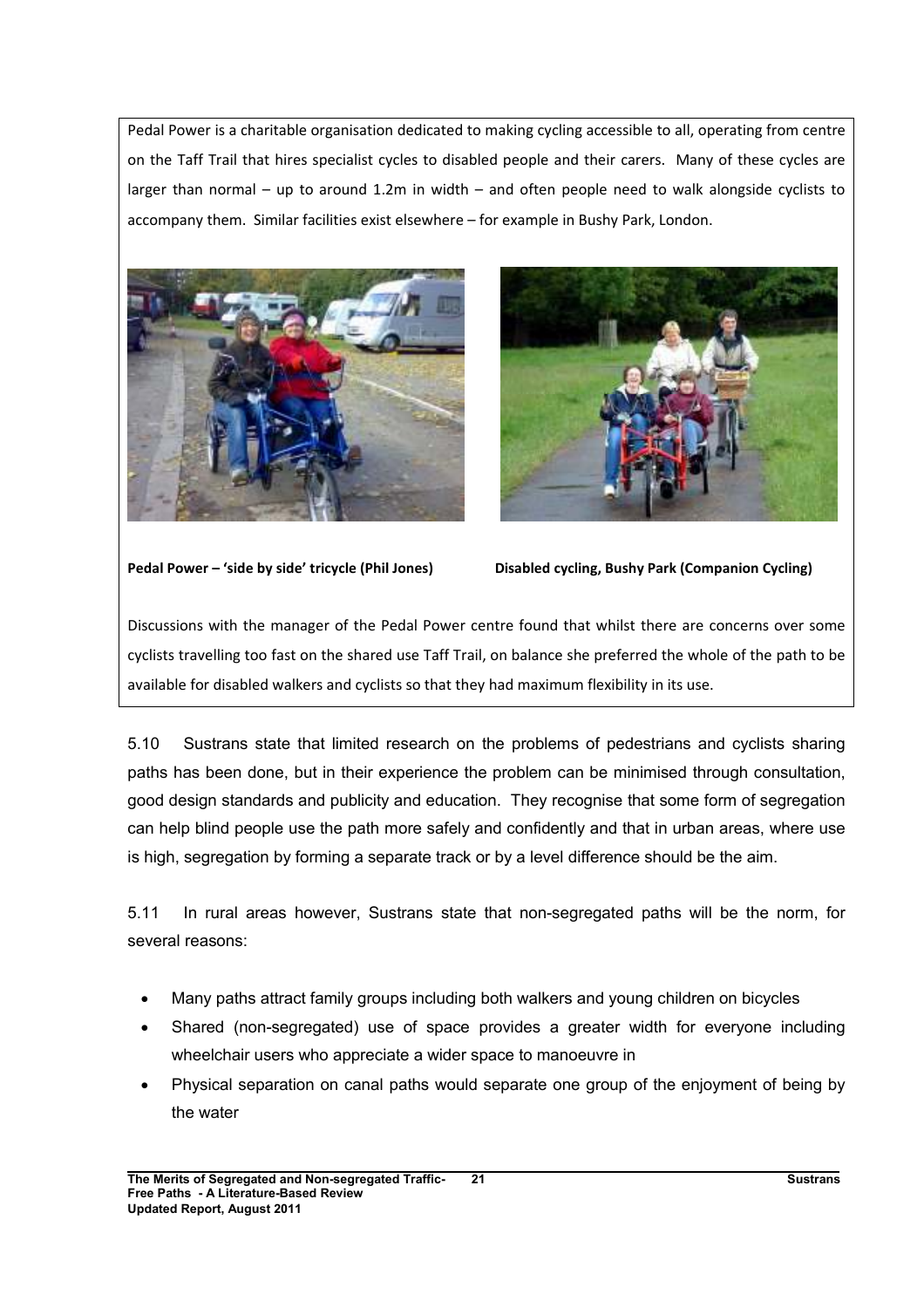• Complete physical segregation would be impossible on many stretches of path and elsewhere it would be costly to install and maintain.



Non-segregated rural route, National Route 45, Swindon, Coate Water (J Bewley/Sustrans)

5.12 Sustrans' policy says that each situation must be considered on its merits, and that where non-segregated paths are proposed, the need for publicity and education material – eg a Good Cycling Code and signs indicating a shared facility, encouraging cyclists to travel slowly and courteously past pedestrians - should be considered.

5.13 Sustrans produced a similar and more general note on shared use (segregated and nonsegregated) paths, 'Shared Use Paths' (2000) which again acknowledged the concerns of vulnerable users and stated that if people perceive the conditions to be unsafe they will not use the route. The note also states that in urban areas where use is high, segregation should be the aim, and that adequate sight lines are important.

5.14 In summary, this review of the policy statements of Sustrans and groups representing the blind and partially sighted reveals that there is actually some common ground. Sustrans do accept that segregation is appropriate in some circumstances, particularly in high use urban locations; and GDBA/JCMBPS accept that non-segregated paths may also be possible, albeit only on very lightly used rural routes.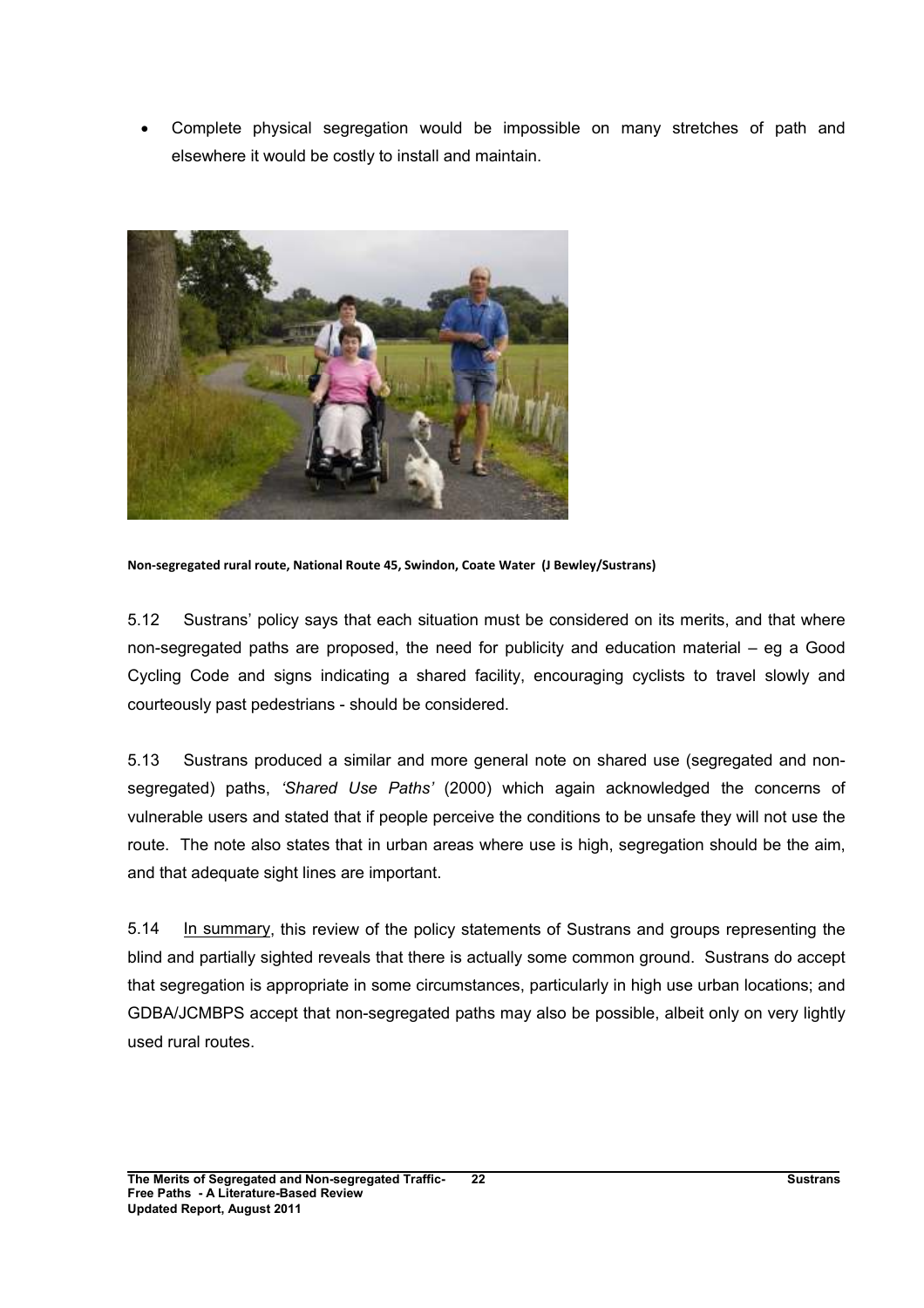5.15 The issue can therefore be seen not in terms of absolutes – whether either segregated or non-segregated paths are generally better – but in trying to define the circumstances when one is to be preferred over the other.

5.16 A review of current technical guidance was made in an attempt to answer this question, and the findings are summarised in Table 4 near the end of this report, which sets out the numerous factors we have identified that point towards segregation or non-segregation.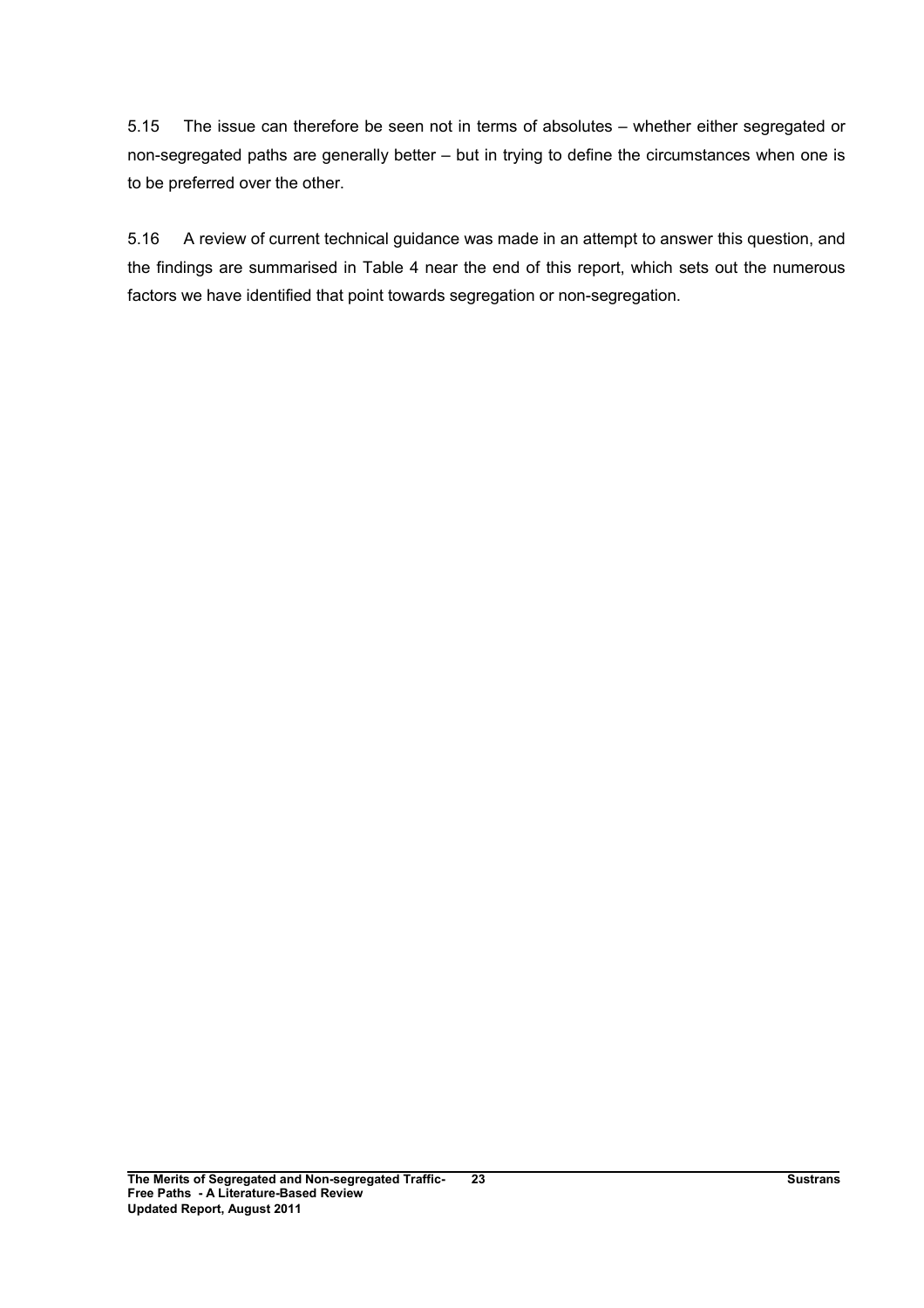## 6 GUIDANCE DOCUMENTS AND STANDARDS

6.1 The Walking and Strategy for Wales, published in 2003, acknowledged the concerns expressed by GDBA/JCMBPS, stating that "It can be frightening for walkers and cyclists alike when other users of paths behave in an inconsiderate way and especially so for those with disabilities, or older people". It goes on to say that it believes that shared use paths "must be managed in various" ways, just as space is arranged on the highway and delineated by markings, islands etc".

6.2 Having said that, the 2003 Strategy also noted that "There is little research on the experiences of people who use shared-use paths, but research has shown that most conflict between pedestrians was perceived, not actual". The research referred to in the Strategy is that carried out for the Countryside Agency by Surrey University, which is discussed further below.

6.3 The Department for Transport's draft Local Transport Note (LTN) 1/04 Policy, Planning and Design for Walking and Cycling states that there are some circumstances where either segregated or non-segregated may be appropriate, but also – particularly on routes that are used for utillty cycling – makes a presumption in favour of physical segregation unless conditions dictate otherwise. Factors affecting the decision not to segregate pedestrians from cyclists are the volume of flow in each group and the total width available, but these issues are not quantified. The note advises that in some circumstances segregation by direction of flow may be appropriate. Draft LTN 1/04 also notes that accidents between pedestrians and cyclists in pedestrianised areas are very rare.

6.4 Draft LTN 1/04 introduces what may be called the 'no-loss principle', ie that any new measures should represent a real improvement over the existing situation for all user groups. A similar principle is set out in the new draft Local Transport Note (see below). This suggests that a more stringent test for non-segregation should apply when cyclists are being allowed to use a route that is currently only used by pedestrians.

6.5 The draft LTN 2/04 Adjacent and Shared Use Facilities for Cyclists and Walkers deals with the issue of segregation in more detail, giving minimum widths for segregated and non-segregated routes, but it should be noted that this document principally applies to routes in built up areas, where the predominant function of the route is for 'utility transport' and where use by pedestrians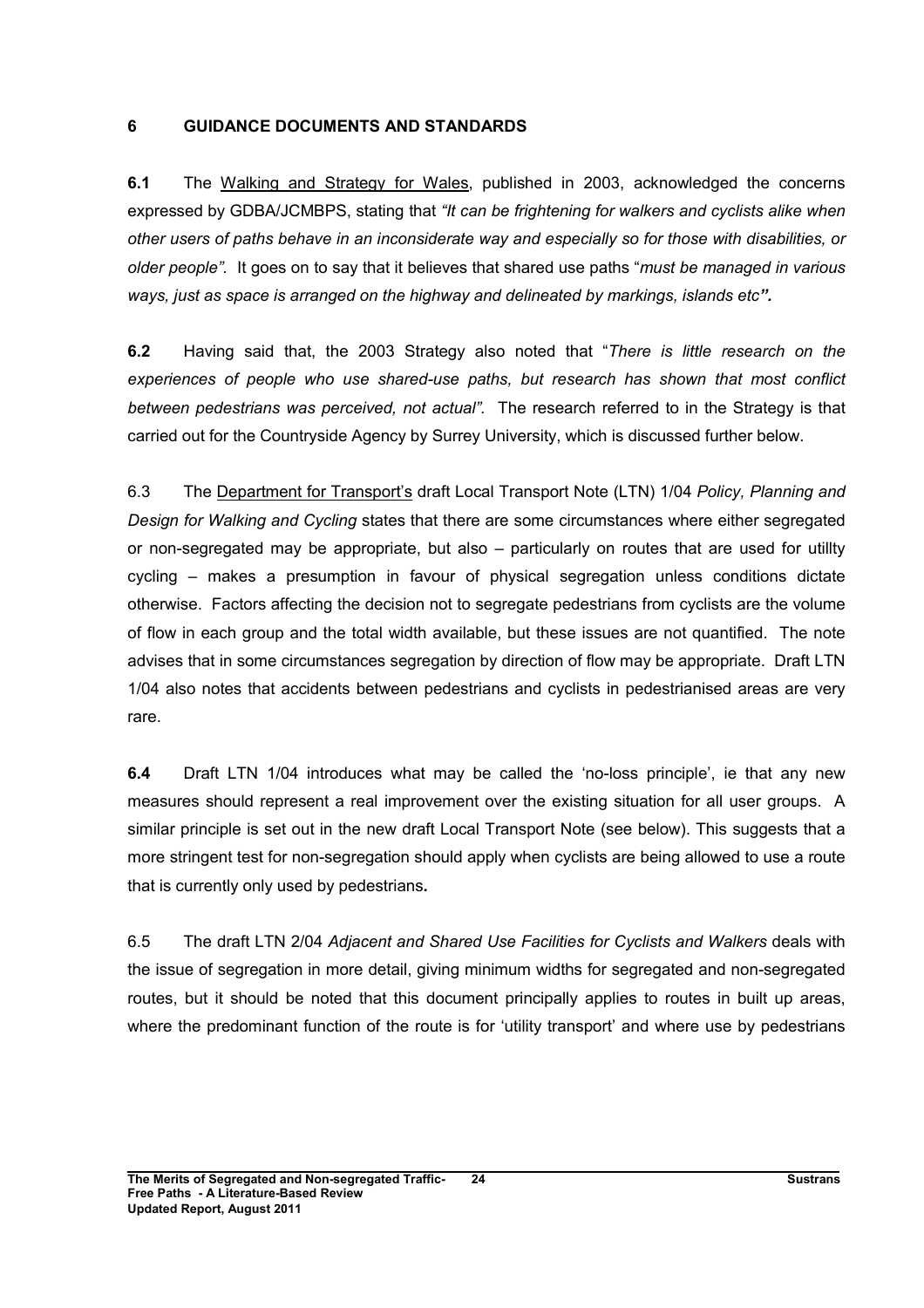and cyclists is likely to be high. Guidance produced by the Countryside Agency and Sustrans (discussed below) is cited in draft LTN 2/04 as the source of guidance in rural areas<sup>4</sup>.

6.6 Draft LTN 2/04 notes that any new facilities should be planned to cater for both pedestrians and cyclists, on the grounds that it is likely that pedestrians will want to use the route from time to time (other than when a new cycle track will run parallel to an adjacent good quality pedestrian route) and the choice will normally be between segregated and non-segregated use.

6.7 The Note again advises that there should be a presumption in favour of segregation, with a level difference (eg kerb) being the preferred method, and that the factors tending towards segregation are high flows of pedestrians and cyclists; frequent use by disabled people or other vulnerable users; and there being sufficient width available. Draft LTN 2/04 notes however that "As there will always be site-specific factors to take into account, each case must be decided on its merits.' The note recommends a documented site assessment process that considers local circumstances, providing an audit trail of the decision. (Note – the latest draft LTN has removed this presumption, however).

6.8 Draft LTN 2/04 sets out the requirements for segregation to be indicated at the start of paths, using tactile paving (ladder/tramline pattern) and signing, as well as at junctions with other paths. Such junctions are difficult in practice, however; inevitably there will be an area that is effectively unsegregated, where cyclists and pedestrians have to cross one another's space. It is also not possible to maintain level differences between cycle and pedestrian areas where segregated paths cross.

6.9 Draft LTN 1/04 and 2/04 will shortly be overtaken by a new Local Transport Note on Shared Use facilities, an initial draft of which has recently (May 2011) been issued by the Department for Transport for peer review. The consultant team working on this project is being carried out by MVA, in conjunction with PJA and Intelligent Space Atkins.The LTN is based in part on unpublished research carried out by Intelligent Space Atkins, and which is discussed further in Para 7.107 below.

6.10 The new draft LTN proposes a significant change in that there is no longer to be a presumption in favour of segregation. This is because the research 'suggests that the potential for conflict is not as great as it is sometimes perceived to be'. Instead designers are encouraged to

 $<sup>4</sup>$  Although Sustrans provide many urban paths – see discussion of Greenways guide below.</sup>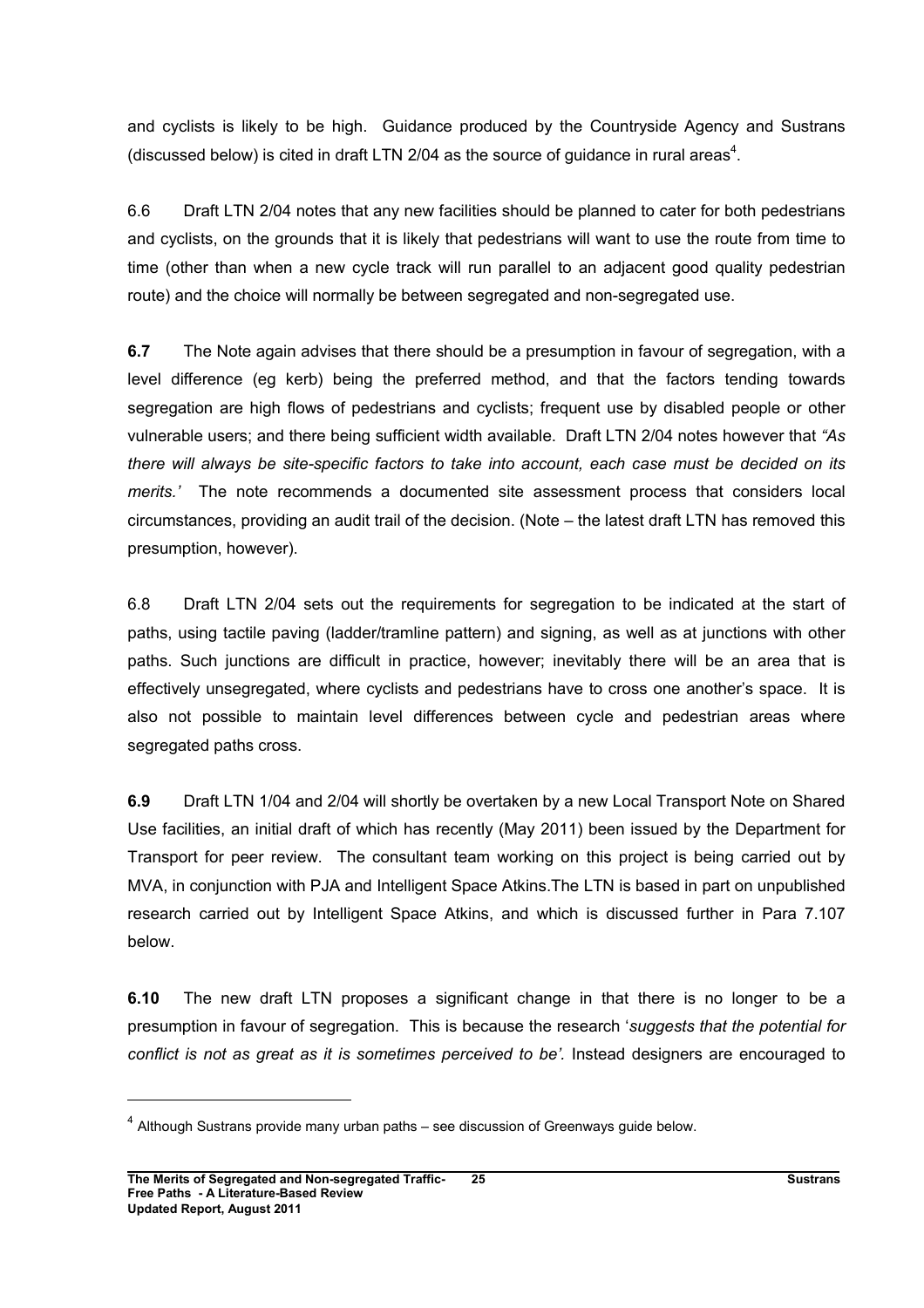'take decisions appropriate to the scheme context rather than adopting certain features as a starting point in the design development process'.

6.11 The new draft LTN states that issues associated with segregation include:

- Splitting the route reduces the width available to both user groups;
- Physical segregation features reduce effective widths;
- White line segregation is often ignored;
- Implementation costs may be significantly higher; and
- May make maintenance more difficult.

6.12 Circumstances given where segregation may be useful are where:

- the route is intended to accommodate significant flows of cyclists, especially high speed flows;
- large flows of pedestrians and cyclists are expected at the same time;
- the number of cyclists relative to pedestrians is expected to be high;
- predominant user movements are along rather than across the facility;
- heavy cycle flows pass numerous frontagers; and
- a significant proportion of vulnerable users is likely to use the facility.

6.13 Where segregation is deemed appropriate, the draft LTN concludes that segregation by level difference offers the best performance, and is also preferred by blind and partially sighted people.

6.14 In terms of width, the draft LTN advises that separate facilities should generally provide 2m minimum for pedestrians and 2.5m for cyclists, allowing room for each to pass within the designated part of the path. However, an unsegregated path of 3m to 4m total width may comfortably accommodate the combined flows of pedestrians and cyclists in many circumstances. The draft LTN relies on Cycle Infrastructure Design (see below) for guidance on cycle width requirements.

6.15 The draft LTN does not offer any guidance on the capacity of segregated or unsegregated routes, but advises that capacity will not normally be an issue. It advises designers to observe existing flows to ascertain how much capacity may be available. The draft LTN continues to cite Sustrans as a source of technical advice for Greenways in rural areas.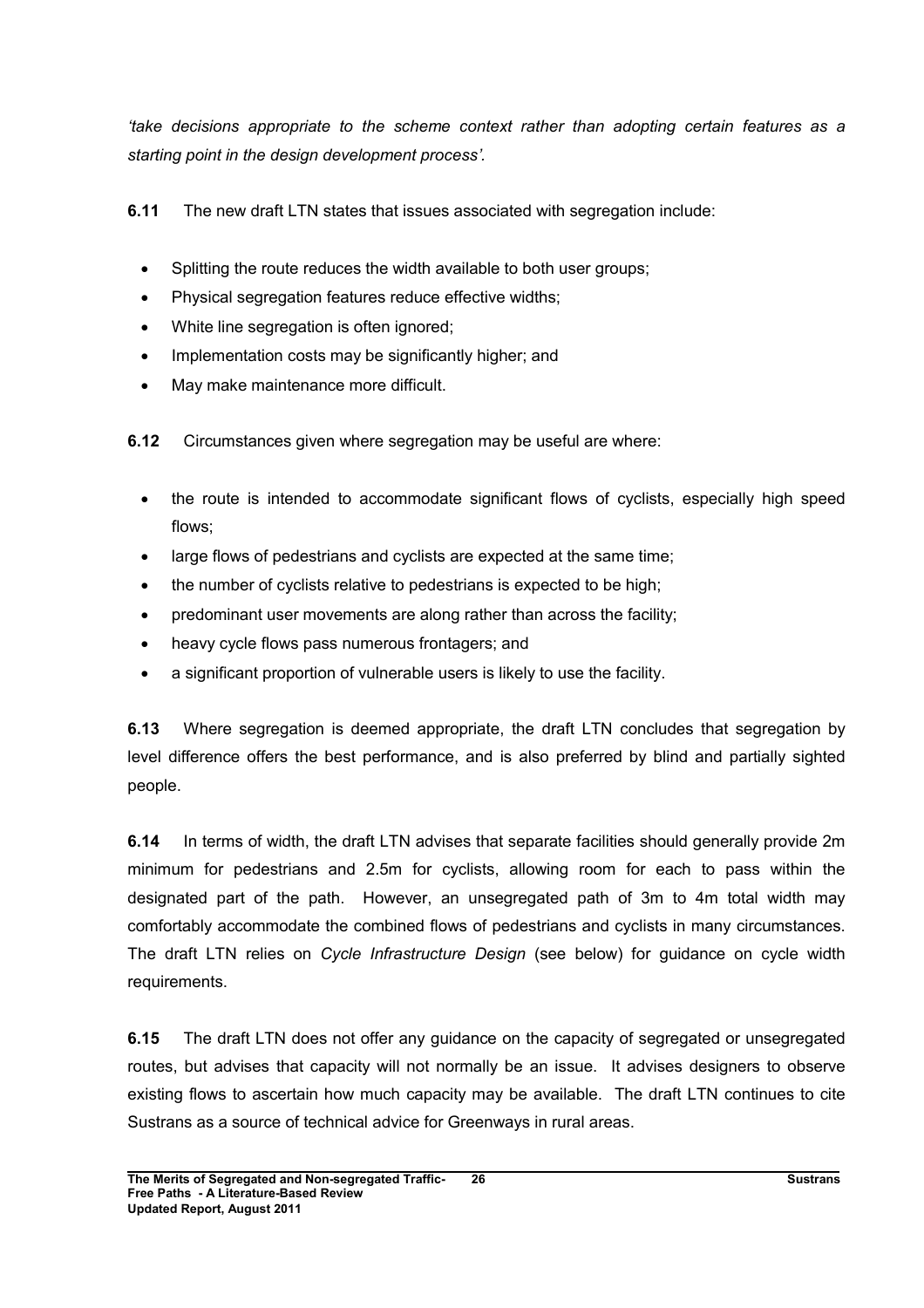6.16 The most recent Department for Transport guidance document on planning for cycling, LTN 2/08, Cycle Infrastructure Design does not give a strong presumption in favour of segregation. It states that "the potential for conflict between pedestrians and cyclists should be minimised" but notes that segregation, while being an option, may not make best use of land; and that while pedestrians and cyclists often claim a preference for marked routes through pedestrianised areas, in practice this can lead to higher cycle speeds and greater potential for conflict.

6.17 LTN 2/08 advises that the ability of a cyclist to interact safely with pedestrians depends on the sightlines available – to maintain momentum, anticipate the actions of others and if necessary to stop in time. It notes that cycling speeds should not cause inconvenience to pedestrians and that generous sightlines can help pedestrians and cyclists to avoid one another, but that at some conflict points measures (eg chicanes) may be required to reduce cycling speeds. Design speeds are higher on routes used for commuting.

6.18 The width requirements for various types of route are similar to those given in draft LTN 2/04 and the new draft LTN on Shared Use.

6.19 LTN 2/08 also makes the general point however that "Detailed route design entails development of a series of site-specific solutions. It can be difficult to apply a standard solution to the kind of issues that arise when designing for pedestrians and cyclists". It goes on to say that infrastructure can be designed by from a behavioural approach, "observing how users interact and then formulating a solution that accommodates the main movements of each mode while minimising the potential for conflict." and that 'Such an approach may require a move away from the idea of fully segregated areas for pedestrians, cyclists and motorists'. This approach is clearly in tension with the approach of the GDBA towards such 'shared space' ideas, but is notable none the less.

6.20 Updated detailed guidance on designing traffic-free routes has been produced by Sustrans, in its Connect2 and Greenways Design Guide (2007). This document is being applied by Sustrans to the design of new traffic-free and other routes across the UK, including those being funded through the Connect2 grant award of 2007. As noted earlier, the new draft LTN on Shared Use facilities cites Sustrans a creditable source of advice on traffic-free routes in rural areas, although the Greenways document does cover both urban and rural routes.

6.21 The Connect2/Greenways Guide notes that Greenways will often be provided along paths that already legal for cyclists to use, such as bridleways, and that their resurfacing will make it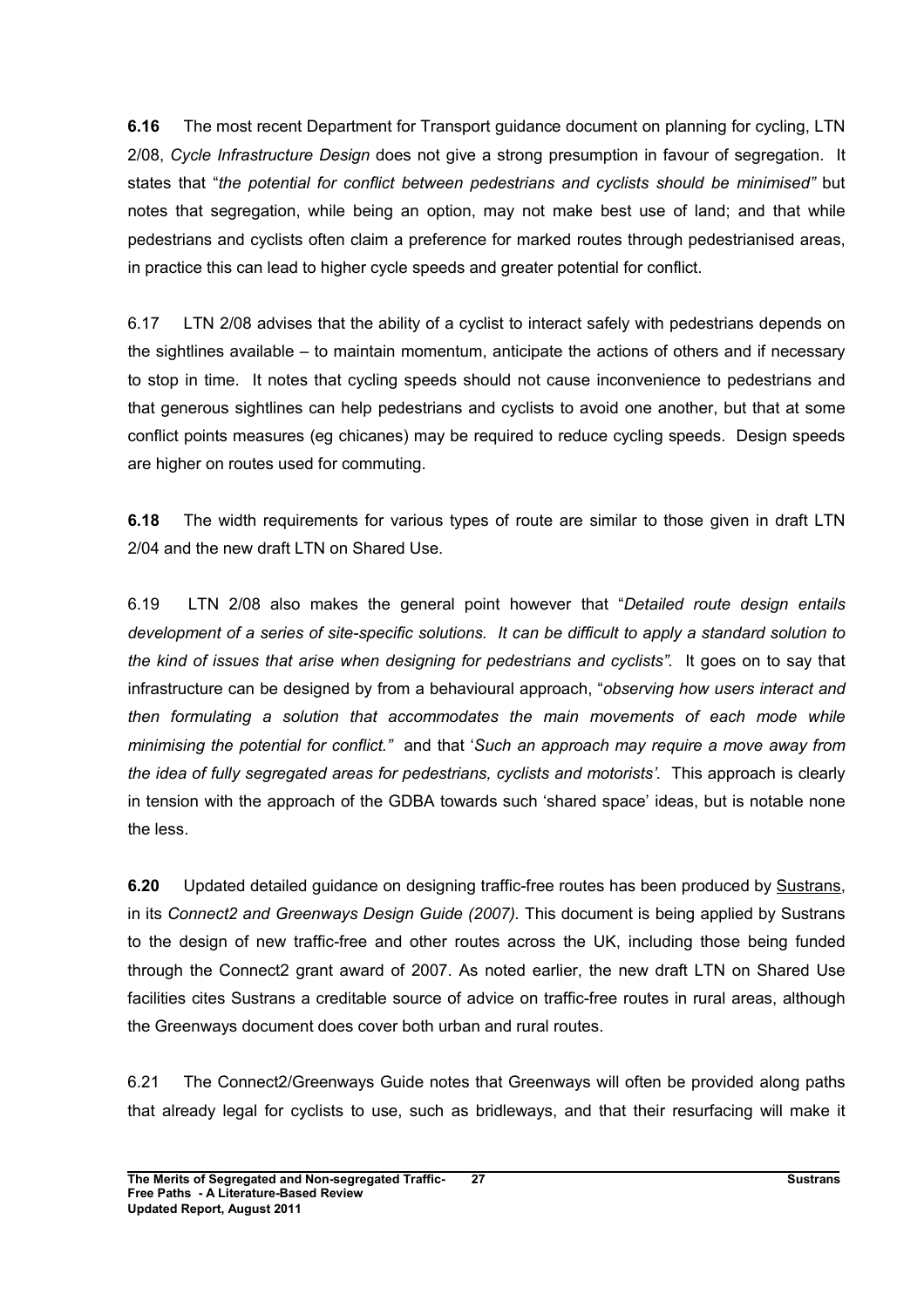possible for a greater range of people to use them – including disabled people, young people and the elderly. The Guide recognises that many groups may raise issues with a scheme, including groups representing the disabled as well as bodies such as the Ramblers' Association, and that all of these concerns must be addressed through the design. The visual impact of schemes can raise objections, particularly in rural areas.

6.22 The Guide advises that most Greenways will involve a shared surface and that its width must accommodate the number and range of users that will be attracted to use it. This will generally range from a minimum of 2m in rural areas to 3m or wider in urban areas, plus verges on either side. There will be exceptions to this, however, say where routes have to pass through pinch points (eg an existing bridge) where it may be necessary to go below normal standards. Clearly new bridges are another location where costs are high and the guide advises that it may be possible to go below the general path width, especially if the restriction is only short and has good visibility.



Segregated route (with substandard widths) on Cutterslowe Bridge, National Cycle Route 51, Oxford (J Bewley/Sustrans)

6.23 The Greenways guide includes indicative costs for new paths. These do vary widely, depending on particular factors such as the number of bridges and junctions and the organisation that builds the scheme (whether in-house resources or a contractor). The document advises that a shared path with will typically cost between £35,000/km and £151,500/km (average £93,500/km) and that a segregated path will be significantly more expensive at between some £116,500/km and 466,500/km (average £291,500/km). The guide notes that kerbing, which could be used to create a level difference to segregate users, adds considerably to path costs.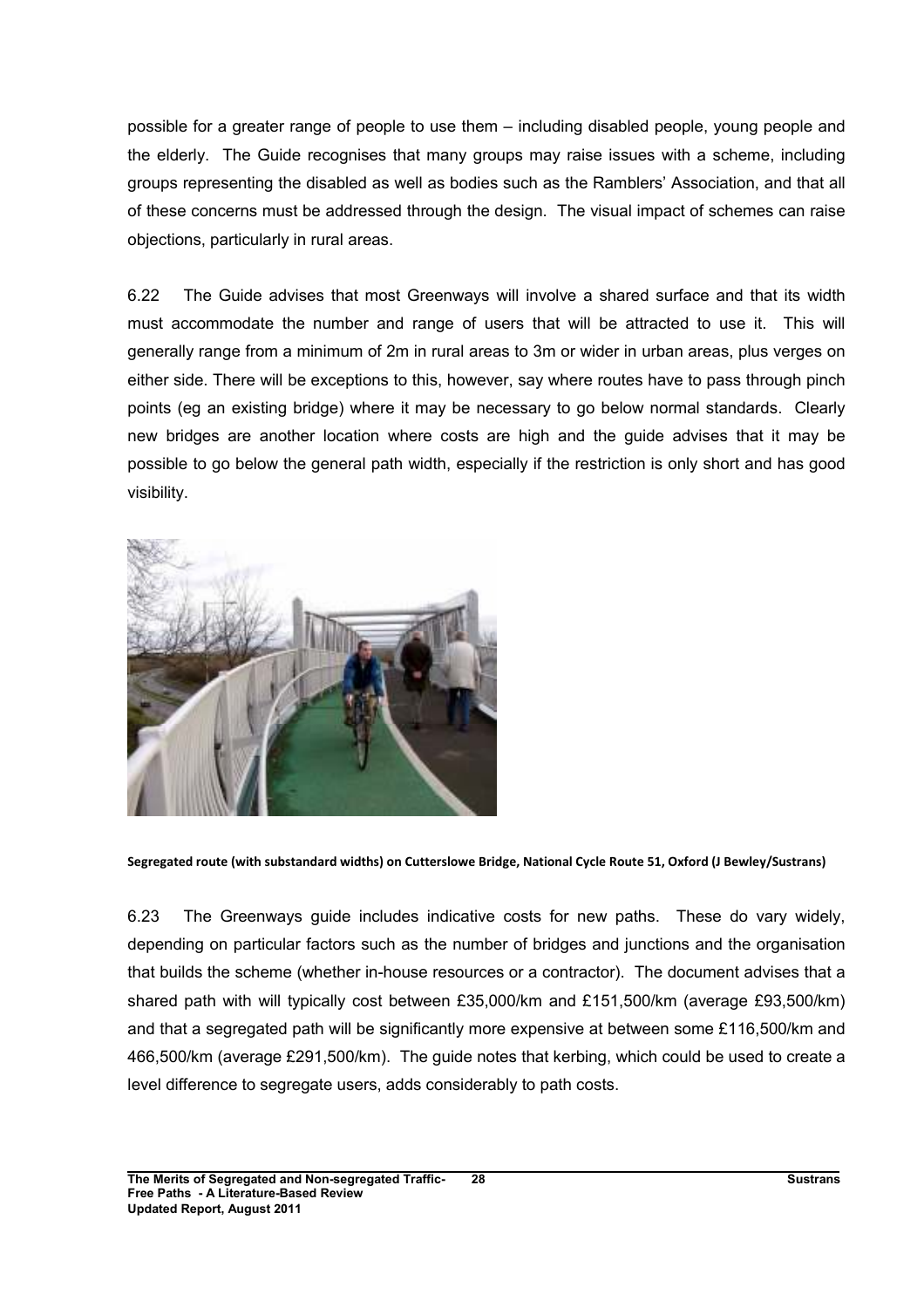6.24 Further advice on typical path costs was sought from Sustrans' staff who confirmed that a 5m segregated path would typically cost between two and three times that of a 3m non-segregated path. The ratio of the average figures in the Greenways document is a little over three.

6.25 The Countryside Agency (now subsumed into Natural England) also produced a Greenways design guide, published in 2003. It does not appear that this guide will be updated. The CA design guide places greater emphasis on segregating routes as a starting point than the Sustrans guide, but again acknowledges that there are local factors to be taken into account when making a decision whether to segregate.

6.26 These include the volume of users (200 users per hour is suggested as an upper limit for non-segregated routes) and the nature of the route (leisure or utility). The document does state that non-segregated paths "do not cater for blind or partially-sighted people" but this statement is not expanded upon.

6.27 The report also notes that focus groups can overstate the effect of shared use in deterring use, referring to the research carried out for CA by University of Surrey (see below), and advises that there may be more problems in creating shared cycle/pedestrian paths from existing pedestrian-only routes – thus restating the 'no-loss' principle noted earlier.

6.28 The report also advises that a route that "does not meet the needs of all users" should not be built if insufficient funds are available to build a more suitable path; but this does not in our view reflect the importance of providing a connected network. Strict adherence to this guidance could result in a key link in a path remaining incomplete, thus reducing the attractiveness of the remaining parts of the network and undermining the investment made elsewhere.

6.29 Guidance documents on cycling provision generally and traffic-free routes in particular from other parts of the UK and other countries have also been reviewed and there is a similar pattern to the advice.

6.30 Transport for London published comprehensive design standards for cycle facilities in 2005 which include some guidance on shared traffic-free paths. The TfL standards point to the importance of pleasant traffic-free routes, such as those through parks, for people taking up cycling. Later in this report there is reference to recent schemes where cycling has been permitted in Kensington Gardens and The Regent's Park. Again the no-loss principle is included – the document advises that provision for cyclists should not create new hazards for pedestrians. When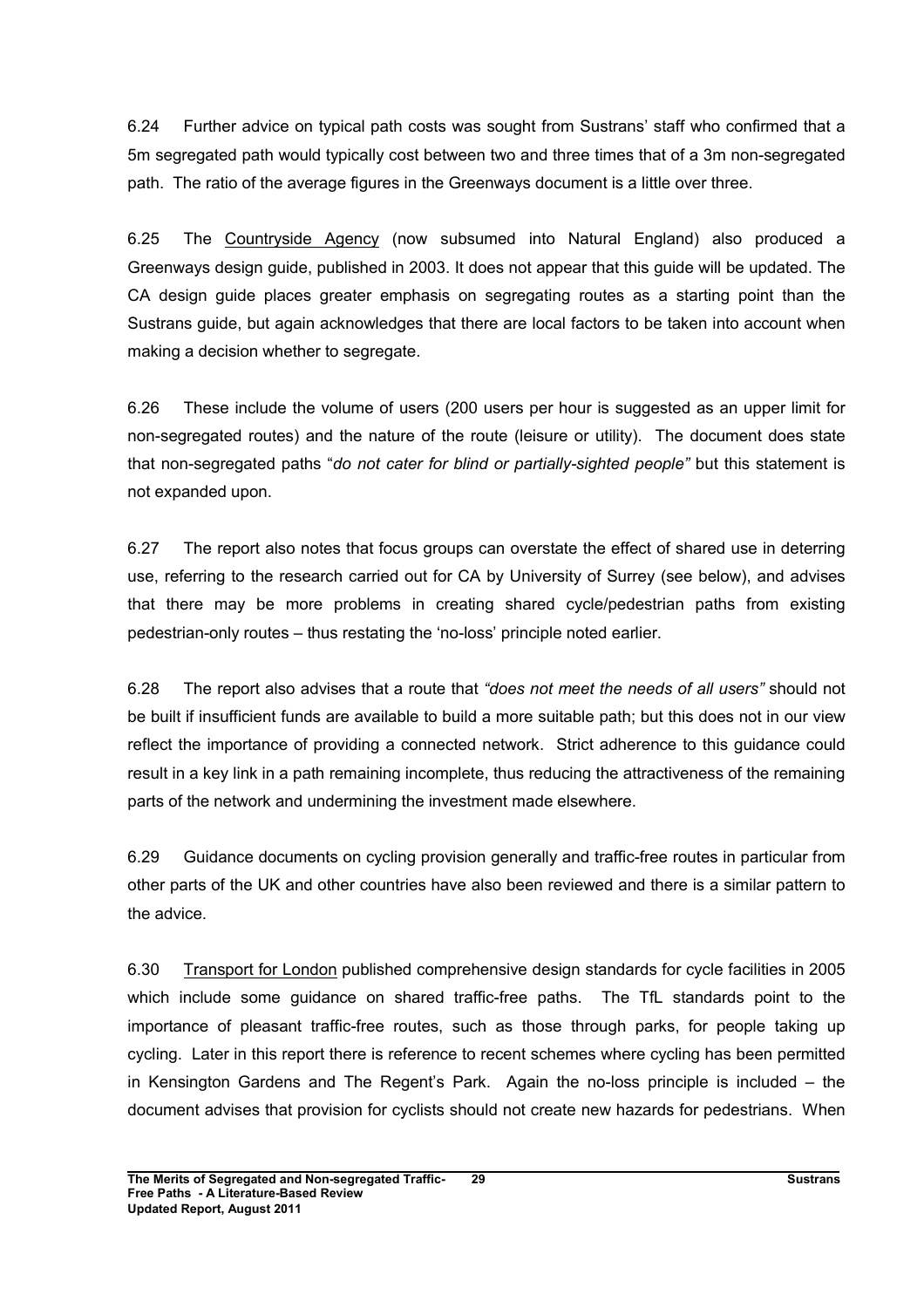shared use routes are created then a clear and transparent process, including consultation with disability groups, should be carried out.

6.31 The TfL strategy for promoting cycling includes Green Cycle Corridor Routes (Greenways), which are traffic-free routes through parks and other similar areas. The document observes that cyclists do vary from the hardened commuter to children, novice and elderly cyclists who may be apprehensive about cycling generally, and who benefit from such routes.

6.32 The TfL standards have a section devoted to non-segregated paths (referred to as shared use paths) which state that the cyclist design speed should be 10mph, reduced from the 15mph used on other paths. The document does not advise when segregation is needed (referring to draft LTN 2/04 on this issue) but does refer to the need to reduce cyclists' speed if they are too high or visibility is limited.

6.33 In 2007 TfL commissioned an Equality Impact Assessment of its policy and procedures for providing Greenways. This report, prepared by independent consultants, was a 'limited and qualitative' EqIA focussing on the Greenways Implementation Plan. The report concluded that "The positive benefits of Greenways outweigh the negative impacts, and that TfL has complied with its public duty to promote disability equality. But it is important to recognise that shared use Greenways represent a negative impact for some disabled people. Further work in interpreting the law, particularly in relation to proportionality, is recommended."

6.34 This important research was subsequently commissioned by TfL and is discussed below.

6.35 The EqIA noted that there is very little research available on the views of particular groups on using Greenways, and how the perception of risk could be mitigated. As a result it was difficult to assess a proportionate response to the problem. Criteria for assessing proportionality could be:

- The number of people affected
- The nature of the general impact on people
- The scale and cost (of dealing with the issue)

6.36 Little information was available to the consultants preparing the EqIA because they were not able to assess: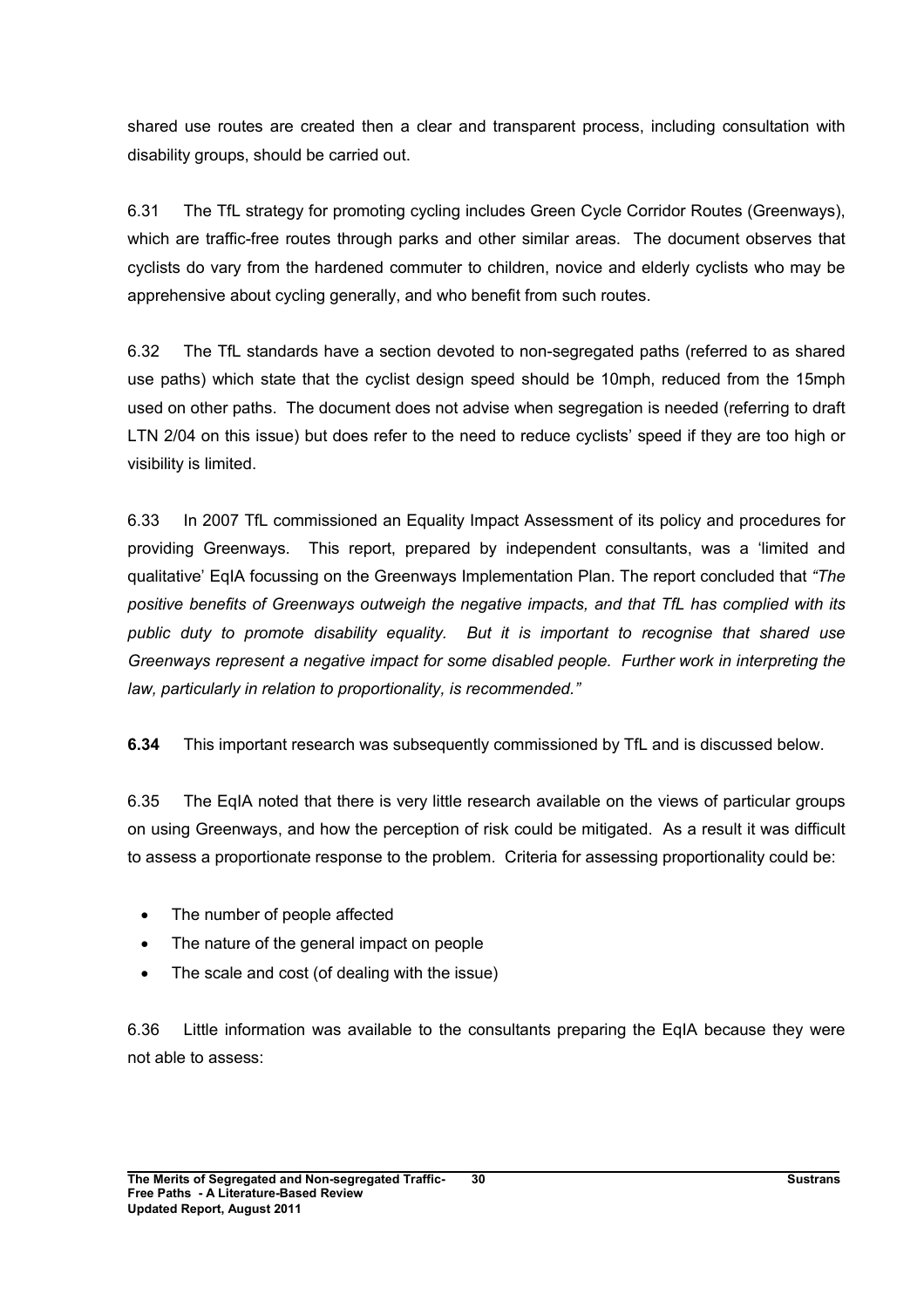- The proportion of Greenways that will involve shared or segregated use;
- The proportion of Greenways that will be used by speedy commuting cyclists and/or by vulnerable groups of pedestrians;
- The proportion of Greenways that are at all accessible to wheelchair users

6.37 The report therefore concluded that these issues will be dealt with at local level – ie on a case by case basis. This is done by TfL using its Green Cycle Route Implementation Plan (GreenCRISP) and the EqIA report recommended enhancements to this process to ensure that the needs of disabled people are taken into account. The report notes that there is benefit in having a well documented design, consultation and review process that will form an audit trail for the authority and demonstrate compliance with Disability Discrimination legislation.

6.38 The EqIA report does include a preference for segregation in the majority of cases, but does acknowledge that the actual risks to pedestrians are small and that there are also risks of segregating paths – namely that neither party is then encouraged to consider the other's needs.

6.39 There are also limitations on how segregation can be achieved on Greenways. A classification of routes is suggested where 'A' routes are high speed, high capacity segregated routes cater for all users; 'B' routes are medium speed/capacity routes for leisure users where cyclists may be impeded, and 'C' routes are low speed/capacity routes where cyclists may need to dismount and which cater for less than 100 users per hour.

6.40 Transport for London has recently produced new draft design guidance on Greenways, which will be published as an Annex to the updated version of the London Cycling Design Standards. This guidance is based on further (unpublished) research on Greenways carried out by Atkins, which is summarised in para 7.112 below.

6.41 The TfL Greenways guidance also has no presumption for either segregated or unsegregated paths, but includes a table setting out the pros and cons of each type of facility, which include the following key quidance:

## Unsegregated paths:

- Older users tend to be less satisfied with unsegregated paths
- May encourage more considerate behaviour amongst all users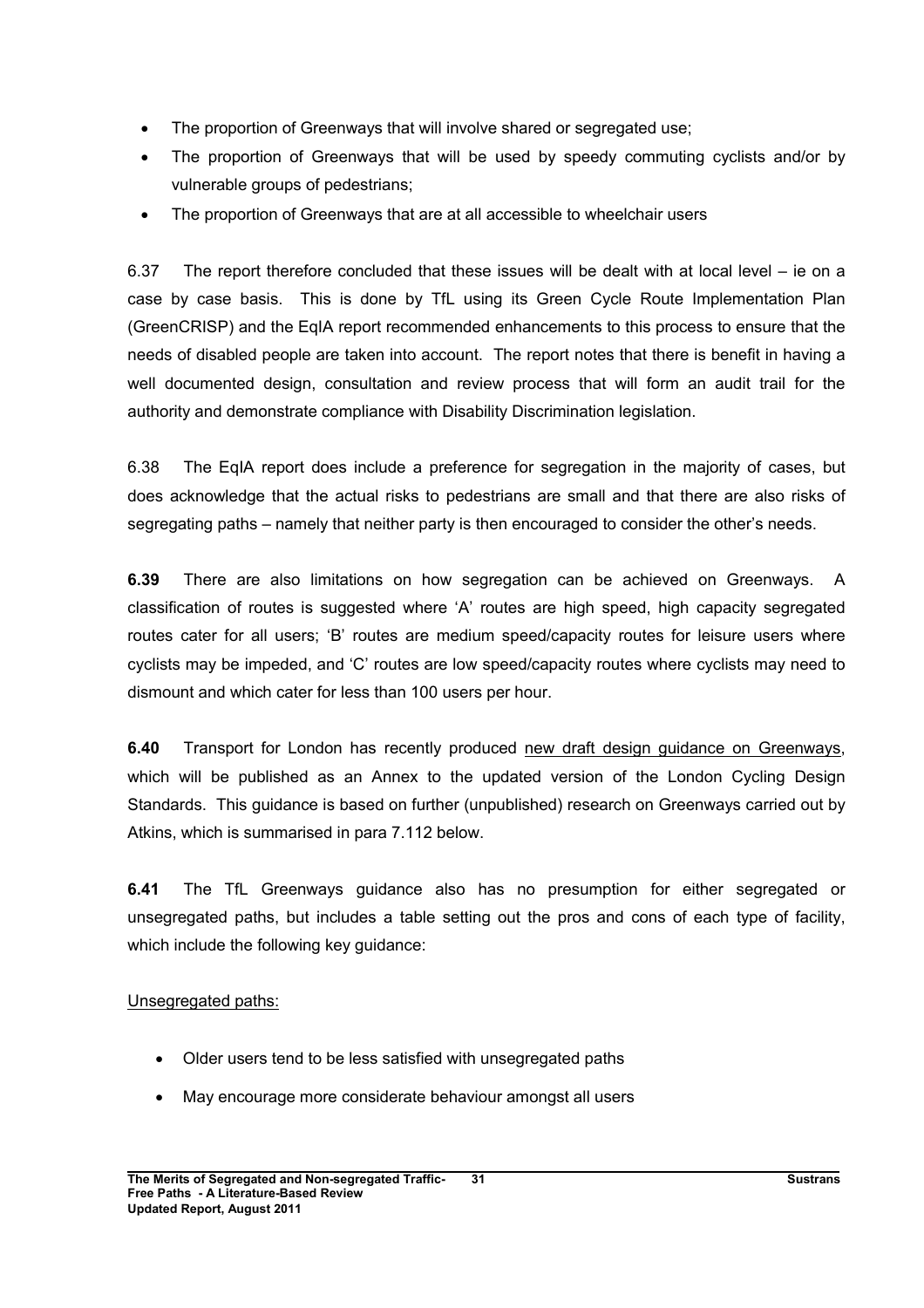- Cycle speeds may be lower at all times
- There may be a greater number of interactions between users, but lower potential for actual conflict and severe collisions
- May enable a narrower path width, with lower construction and maintenance costs
- May enable a more sympathetic design

## Segregated paths

- Public perceptions may favour segregated paths
- Cyclists tend to observe segregation, unless there are pedestrians using the cycle track
- Pedestrians may walk in the cycle track, particularly when cycling flows are low
- Non-compliance with segregation can increase the potential for severe collisions
- May require a wider path, with higher construction and maintenance costs
- Segregated routes require more signs

6.42 A key finding of the Atkins research (see para 7.112 below) which underpins the guidance is that typically:

- 20% of pedestrians walk in the cycle track when cycle flows are less than 150 per hour
- 5% of pedestrians walk in the cycle track when cycle flows are less than 300 per hour

6.43 The TfL guidance provides recommended widths for segregated and unsegregated routes based on bands of pedestrian and cycle flows, as follows: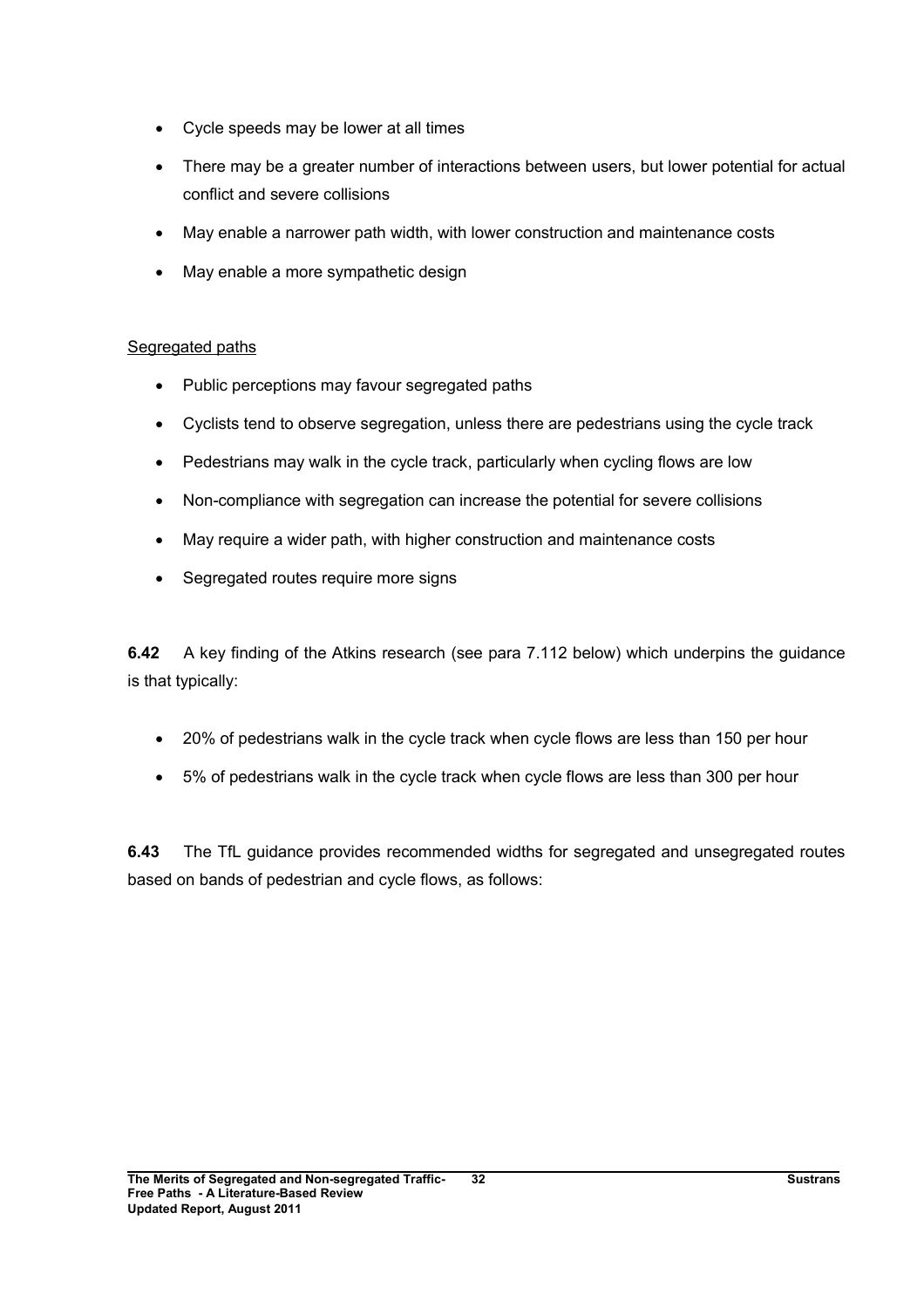| <b>Level of Flow</b> | Pedestrians per hour | <b>Cyclists per hour</b> |  |
|----------------------|----------------------|--------------------------|--|
| Very low             | $0 - 120$            | $0 - 10$                 |  |
| Low                  | 120-200              | $10 - 50$                |  |
| Medium               | 200-450              | 50-150                   |  |
| High                 | 450-900              | 150-450                  |  |
| Very high            | >900                 | >450                     |  |

6.44 Based on these flow bands, recommended design criteria for paths are:

| <b>Level of Flow</b> | <b>Minimum Width Criteria for</b><br><b>Unsegregated Paths</b>                                                                                       | <b>Minimum Width Criteria for</b><br><b>Segregated Paths</b>                                                             |
|----------------------|------------------------------------------------------------------------------------------------------------------------------------------------------|--------------------------------------------------------------------------------------------------------------------------|
| Very low/Low         | Space for one cyclist to pass<br>one pedestrian comfortably                                                                                          | Space for two-way cycle flow<br>and two pedestrians to pass<br>on respective sides of the<br>path.                       |
| Medium               | Space for one cyclist and two<br>pedestrians to pass<br>comfortably at the same time                                                                 | Space for two-way cycle flow<br>and two pedestrians to pass<br>comfortably on respective<br>sides of the path            |
| High                 | Space for one cyclist and four<br>pedestrians to pass<br>comfortably at the same time.<br>Also allows cyclists to ride<br>three abreast comfortably. | Space for two-way cycle flow<br>and at least four pedestrians<br>to pass comfortably on<br>respective sides of the path. |

6.45 And the resulting recommended path widths (not allowing for additional space required where the path is bounded by walls/edges) are: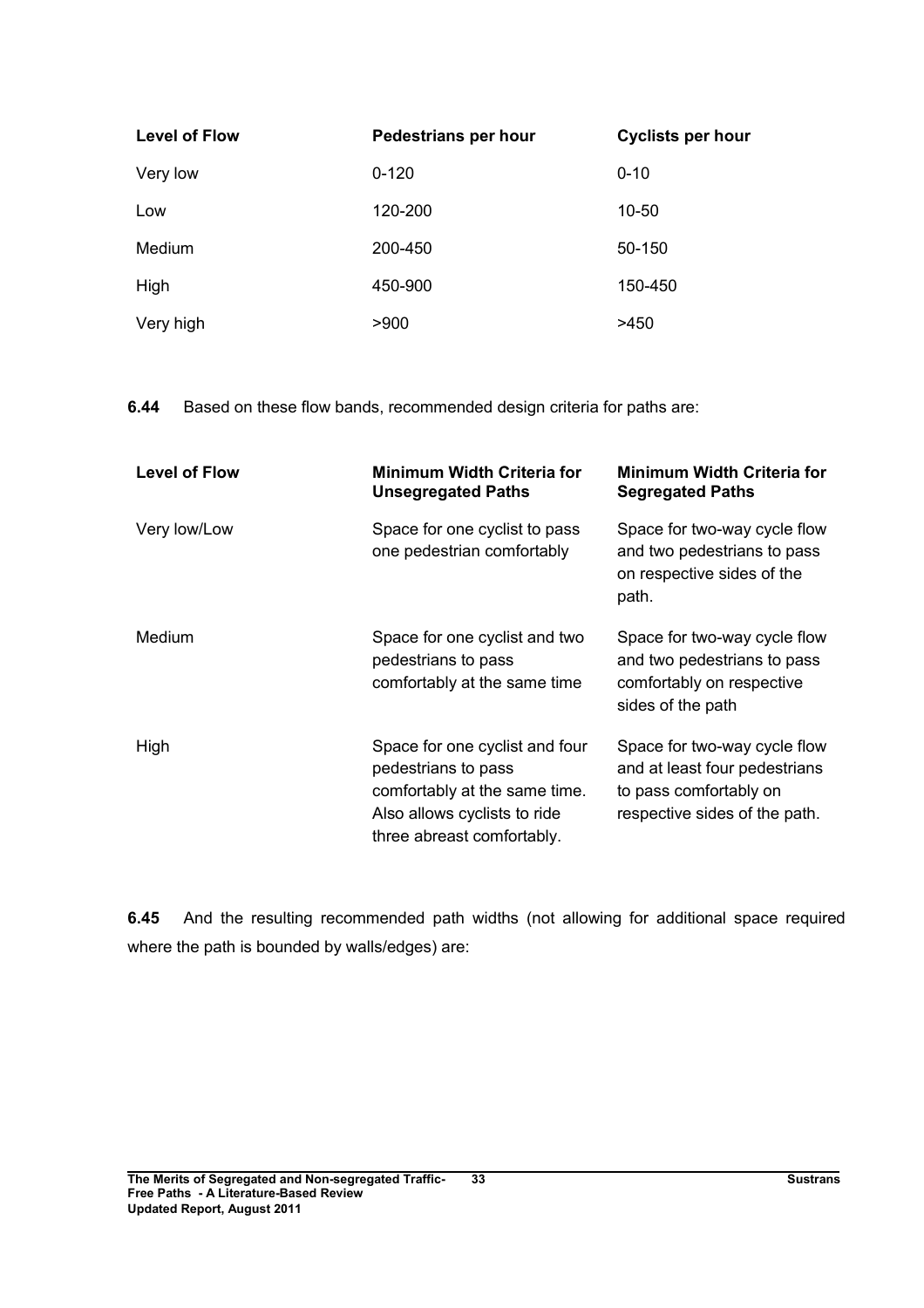| <b>Level of Flow</b> | <b>Overall Minimum Width</b><br><b>Unsegregated Paths</b> | <b>Overall Minimum Width</b><br><b>Segregated Paths</b> |
|----------------------|-----------------------------------------------------------|---------------------------------------------------------|
| Very low/Low         | 2m                                                        | 3m.                                                     |
| <b>Medium</b>        | 3m                                                        | 4m                                                      |
| High                 | 4.5m                                                      | 5.4 <sub>m</sub>                                        |

6.46 The Netherlands has very high levels of cycling and the most recent advice published by the Information and Technology Platform for Transport, Infrastructure and Public Space (CROW) – the Design Manual for Bicycle Traffic – was reviewed. The Netherlands generally has excellent infrastructure for cyclists, much of which is segregated from both traffic and pedestrians.

6.47 Notwithstanding this, the CROW manual does recommend allowing cyclists to enter into pedestrianised streets that carry pedestrian flows of up to 200 per hour per metre width, with the degree of segregation depending on pedestrian flows,;

- non-segregated when pedestrian flows are less than 100 people per hour per m width
- segregated by a white line at flows of 100-160 /hour/m width
- segregated by a kerb at flows of 160-200 /hour/m width

6.48 In terms of non-segregated paths away from town centres, the CROW guide notes that these are suitable for flows of up to 25 peds/hour/m width and cycle flows are 'not high'. Other factors pointing towards segregation include high numbers of elderly people, who can feel endangered, and what might be termed 'exchange' activities along the path that would interfere with cyclists – shopping, playing etc. The manual notes that a height difference between segregated portions of a track can be a source of cycle accidents, however.

6.49 New Zealand's Cycle Network and Route Planning Guide also covers cyclist infrastructure generally, and uses the concept, applied in many countries, of 'Level of Service' (LOS) to assess the quality of provision.

6.50 The NZ guide states that cyclists' needs vary and that off-road paths are important in encouraging new cyclists. They also benefit walkers, joggers, parents with prams etc. The guide advises that paths that are planned to be used exclusively by cyclists do provide a high LOS, but are often used by pedestrians, echoing the advice in draft LTN 2/04.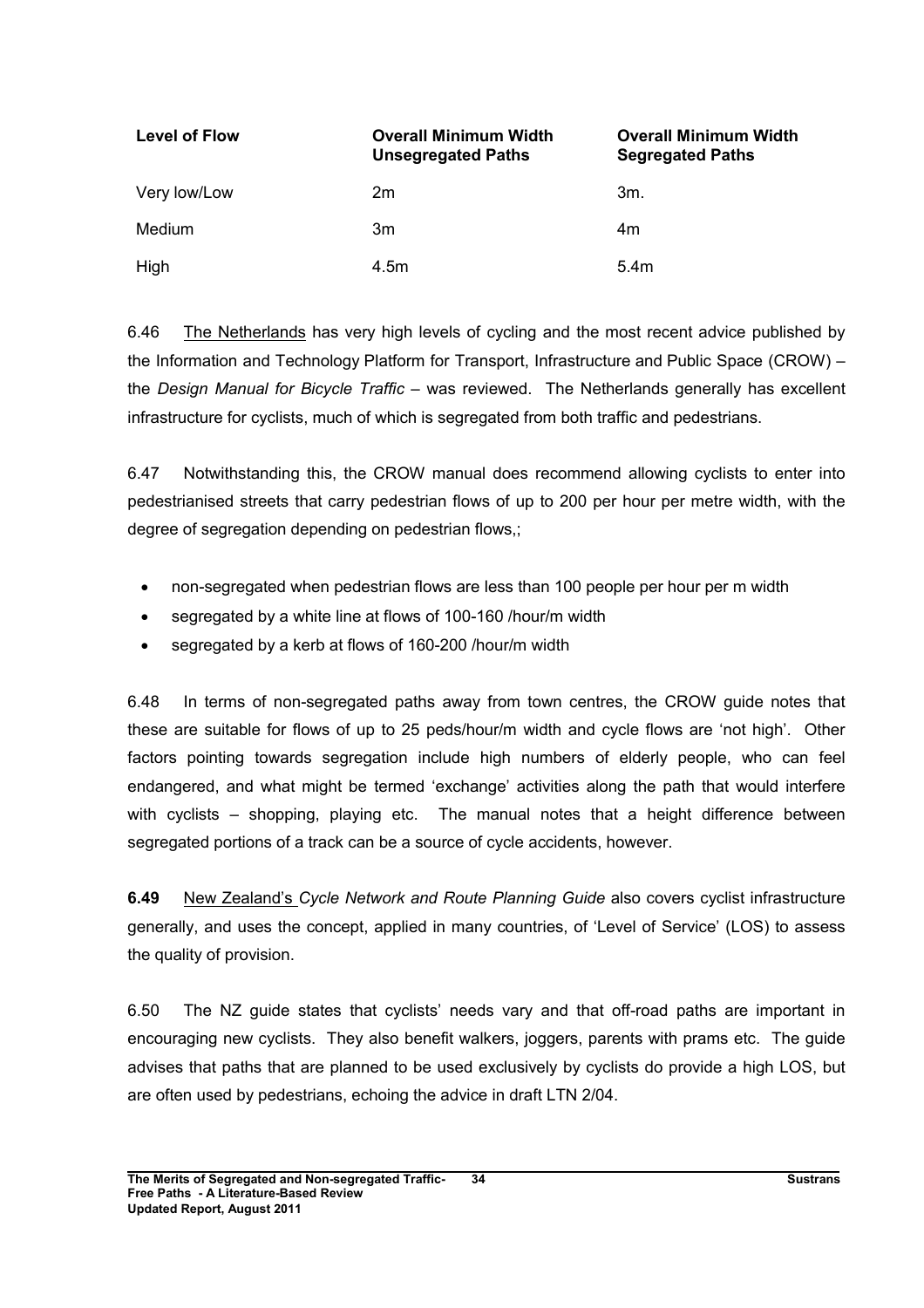6.51 Non-segregated paths maximise the benefit to a community and provide well for vulnerable cyclists; but the LOS for cyclists can be poor and conflict can arise where there are significant flows. They are therefore said to be appropriate where flows are 'modest'. Segregated paths are more appropriate for higher flows and help to reduce conflict; but pedestrians do sometimes stray into the space defined for cyclists. They also cost more than non-segregated paths.

6.52 A more rigorous assessment of the issue and a more evidence-based approach to defining Level of Service for cyclists on a six-point scale (A to F) is contained in the Australian publication Minimising Pedestrian-Cyclist Conflict on Paths. LOS values of D and below are generally regarded as unsatisfactory.

6.53 The Australian guide provides detailed advice on path design, with the familiar statements that segregation is required at higher flow levels and that limited width and visibility increase conflict. Pros and cons for non-segregated and segregated paths are given, including cost, landtake, conflict and cycle speed.

6.54 The Australian advice on calculating LOS for cyclists refers to two methods – the first is the 2000 US Highway Capacity Manual method, which assesses LOS from the number of 'events' (interactions between path users) per hour and path widths of either 2.4m or 3.6m. The second and more rigorous method is as defined in the research carried out by Hummer et al (reviewed in the Research section of this report), and which forms the basis of current US Transportation Research Board advice.

6.55 In summary, a presumption in favour of segregated solutions for traffic-free paths is included in a number of policy and guidance documents, although it is significant that the most recent document issued by the Department for Transport and the emerging guidance published by TfL removes this presumption.

6.56 The documents also often set a higher requirement for the justification of non-segregation where cyclists are introduced to routes that were formerly for pedestrians only, what may be termed the 'no-loss principle'. This implies that a different approach may be required when a new path is provided, or a bridleway is resurfaced, compared to the situation when cyclists are introduced to an existing footpath.

6.57 The guidance documents generally point to the need for segregation being dependent on a number of factors which include: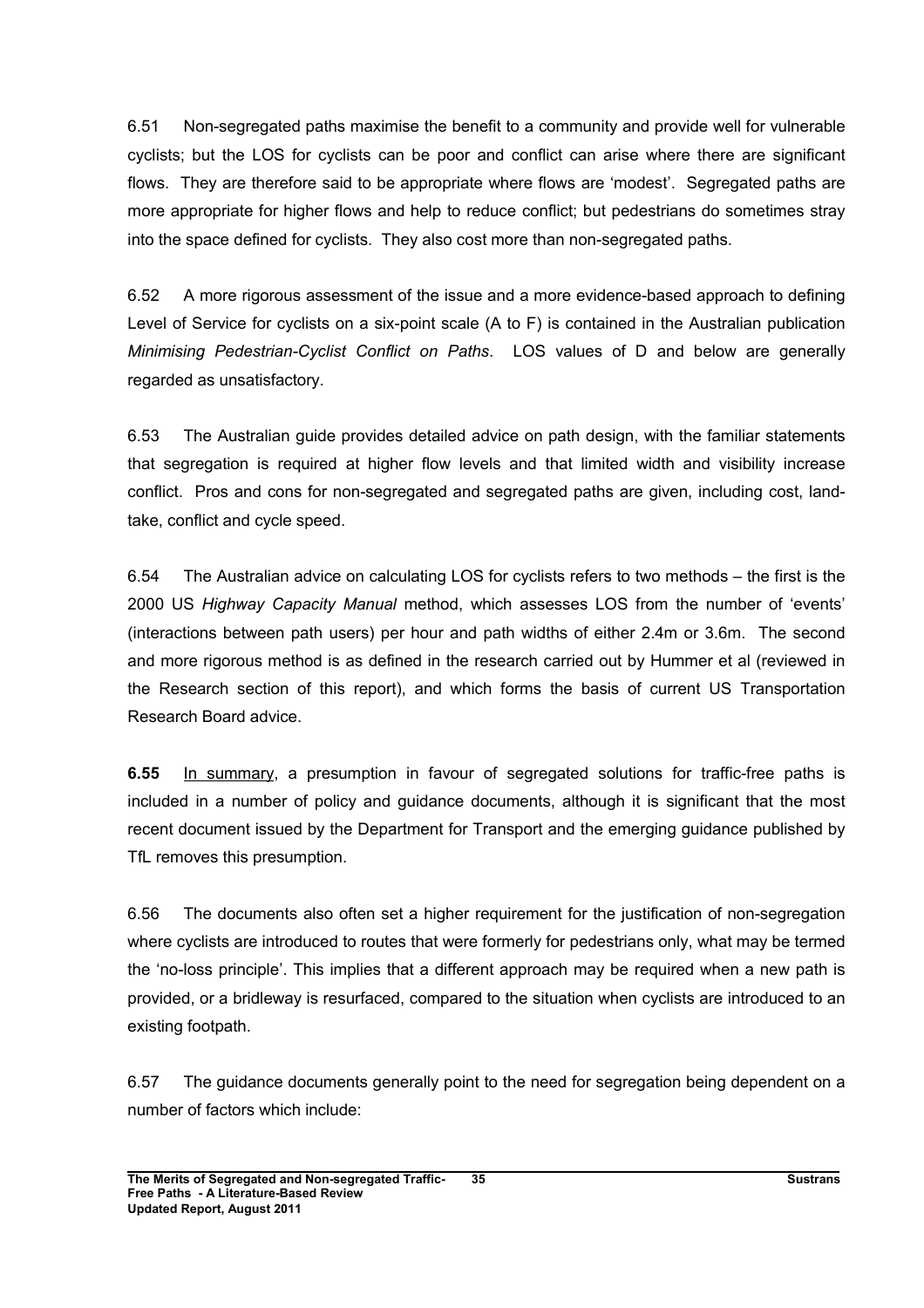- Pedestrian and cycle flow
- Cycle speed
- Cycle journey purpose
- Visibility
- Presence of vulnerable users elderly, disabled, children
- Available width/presence of pinch points eg bridges
- 'Exchange' activity shopping, playing etc.

6.58 The guidance also makes it clear, however, that segregation leads to increased costs and width requirements. It is therefore essential that affordability and practicability considerations are also taken into account.

6.59 Most of the documents do not define critical flow values for pedestrians and cyclists, or other objective tests to indicate where segregation or non-segregation is to be preferred. Exceptions include the fairly recent Australian document, which refers in turn to US research; and the emerging TfL guidance on Greenways. The research underpinning both of these documents is considered in more detail in the next section of this report, along with other research on the risks (actual and perceived) encountered by people on traffic-free shared paths; and how they behave.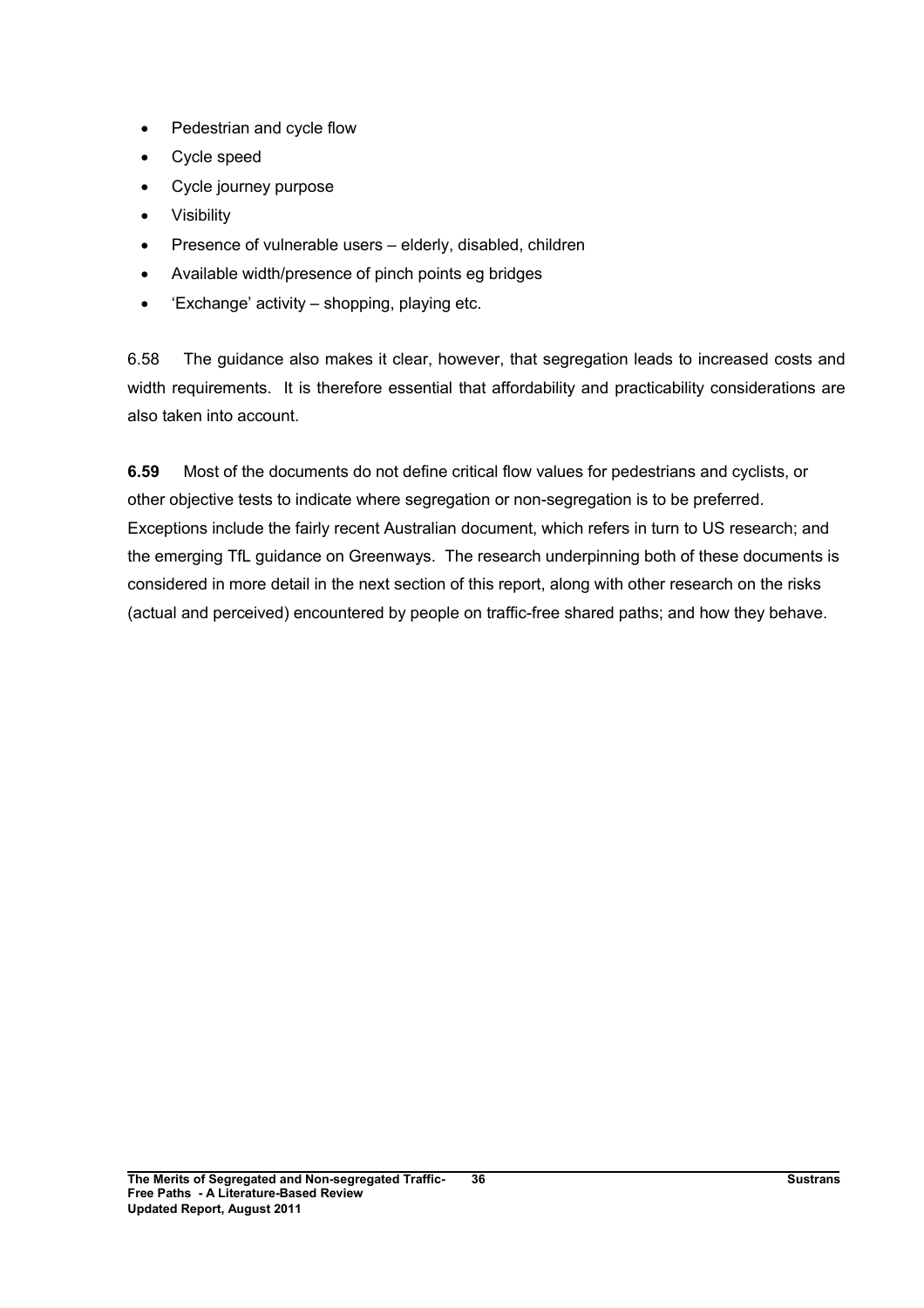# 7 RESEARCH EVIDENCE AND CASE STUDIES

#### Actual Risk

7.1 The guidance documents reviewed above indicate that the actual level of conflict between pedestrians and cyclists on traffic-free paths is small, although it is acknowledged that there is under-reporting of pedestrian and cycle injuries generally.

7.2 This is supported by the research report published by the Department for Transport's 'Road accident casualties: a comparison of STATS19 data with Hospital Episode Statistics' (2006), which concludes that 2% of pedestrians admitted to hospital have been injured by cyclists. The report does note that this is some 3 to 4 times the number of casualties that are recorded on STATS19 $5$ forms, however.

7.3 Obviously some of these pedestrian/cycle accidents would have happened on the carriageway, and the US Federal Highway Administration report FHWA-RD-99-078 – Injuries to Pedestrians and Bicylists: An analysis Based on Hospital Emergency Department Data disaggregates the data by location, showing that some 60% of pedestrian-cycle conflicts take place on footways. It is not possible to ascertain how many of these accidents took place on routes where cycling is permitted, however.

7.4 Vandebona and Kiyota, in the paper Safety Perception Issues Related to Pedestrians and Cyclists. note that only 0.5% of road casualties in Japan in 1998 resulted from cycle/pedestrian accidents, although this is increasing and there may well be some under-reporting of the problem.

7.5 Evidence of the poor accident record of a particular set of non-segregated traffic-free routes is given in the report by John Franklin, Two decades of the Redway cycle paths in Milton Keynes (1999). The Redway network is one of the largest urban path networks of its kind in the UK, and intended to encourage local trips by walking and cycling. The routes are generally 3m in width, with narrower leisure routes in places.

 $<sup>5</sup>$  STATS19 is the standard form used by the Police to record the circumstances of road accidents.</sup>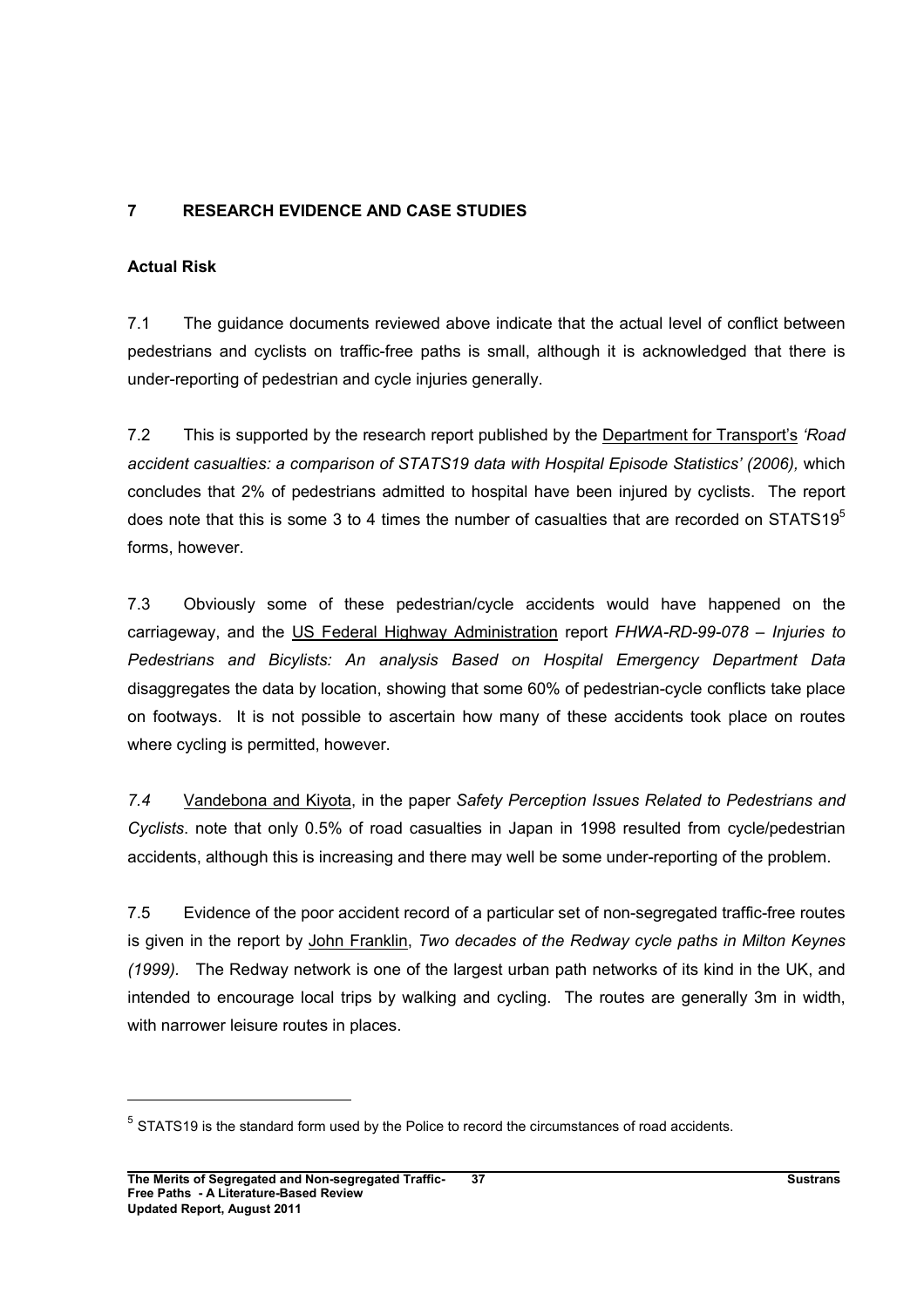7.6 Despite the availability of the network, only 3% of journeys to work are made by cycle in Milton Keynes and the results of accident studies at local hospitals indicates that the likelihood of a cyclist being injured on a Redway (per km cycled) is significantly greater than on the road network. There are no definitive figures available on which to assess the level of pedestrian/cycle conflict, although a sizable minority of cyclists - 1 in 3 - perceive pedestrians as unpredictable and a danger. Not all injuries to cyclists involve pedestrians - recorded accidents include cycle-cycle collisions, collisions with dogs and eye injuries from protruding vegetation.

7.7 Franklin attributes this poor accident record to the following factors:

- Poor visibility
- Sharp bends
- Steep gradients
- Bollards
- Slippery bridges
- Loose gravel
- Mud
- Poor maintenance of vegetation and surfaces
- Poor lane discipline

7.8 Notwithstanding this record, attitudinal surveys show that cyclists perceive the Redways as more safe than cycling on roads, something of a paradox; and some 69% of cyclists said that the network encouraged them to cycle more, albeit that these journeys appear to be occasional shortdistance trips rather than more regular utility trips.

7.9 Clearly any traffic-free routes must be well designed and maintained, whether segregated or non-segregated, in order to avoid such an outcome.

### Perceived Risk vs Actual Risk

7.10 A further example of how perceptions may have less to do with reality than may be imagined is the New Zealand Department of Conservation study Perception and Reality of Conflict: Walkers and Mountain Bikes on the Queen Charlotte Track, which sought the views of walkers on a multi-day natural track in a rural part of the country where cycling had been allowed on a trial basis (cycling has since been allowed permanently). This report found that walkers were generally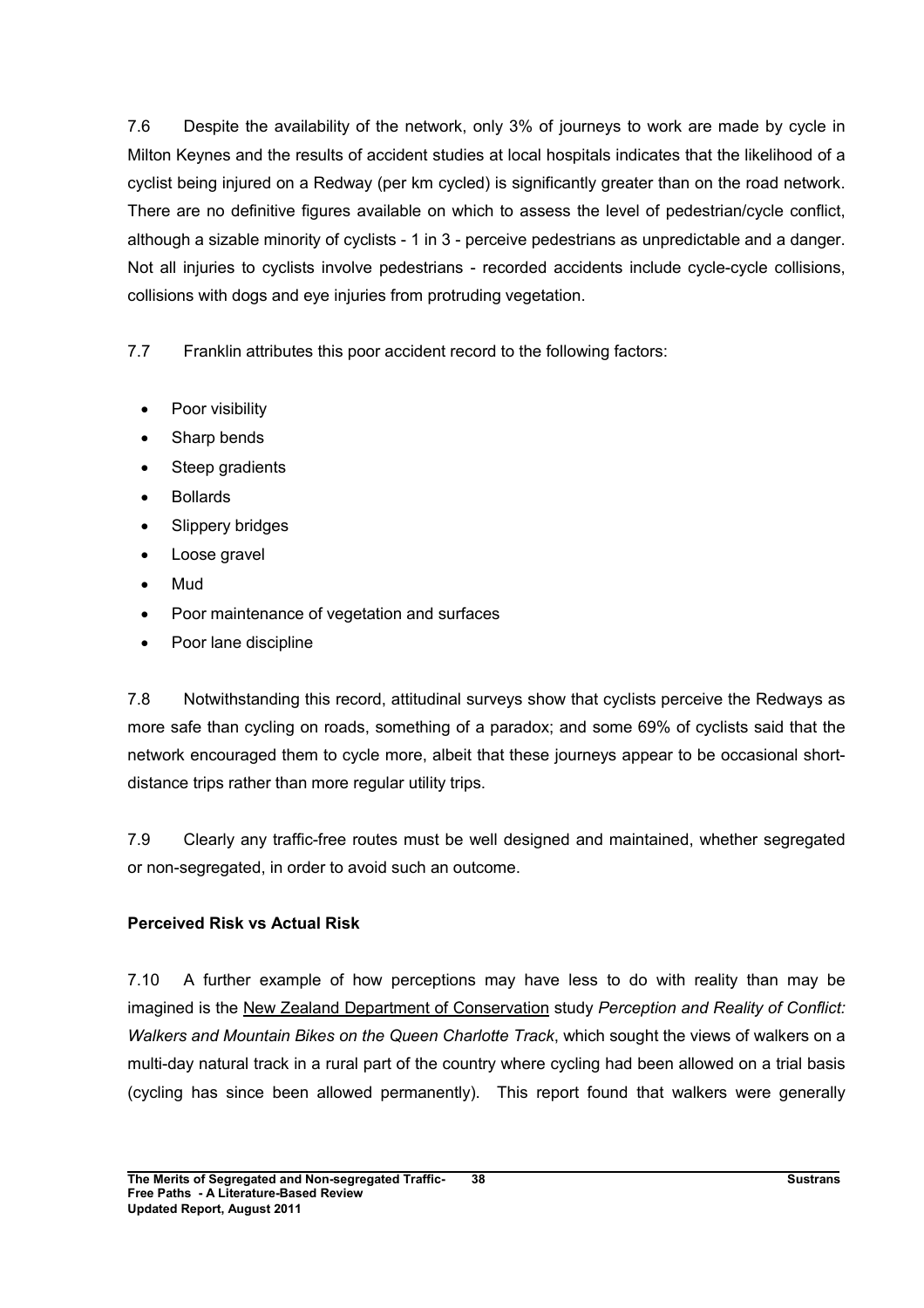positive towards cyclists, and that walkers who encountered cyclists were overall no less satisfied with their visit than those who did not.

7.11 However, when asked whether seeing cyclists had (or would have) affected their enjoyment of the track, a notable minority (21%) said that it would. And most interestingly, the proportion of people who had negative perceptions of cyclists came from walkers who had not encountered any (32%) and that the negative effect was strongest amongst older walkers (58%). Attitudes to specific issues were asked, which surprisingly found that walker opinions about the hazard of cyclists travelling too fast were less negative amongst those that had actually met them.

7.12 The research paper concludes that many of the social conflict issues are based on perceptions of meeting cyclists, which appear to be different to the reality of meeting them, and that older walkers were more inclined to hold these negative views.

7.13 Work carried out by Kiyota et al, Pedestrian Traffic Conflicts on Shared Pavements looked at shared use routes in Japan, where they became commonplace after cyclists were allowed to use them in 1978. Video observations of a short length of non-segregated traffic-free path (effective width 3.5m) were made to assess cycle speed and the distance between pedestrians and cyclists. A total of 800 passings were observed. The study found that average cycle speed became significantly lower as pedestrian flows increased, and that although there was a range of cycle speeds, the maximum speeds observed also fell.

7.14 The research also investigated the attitudes of three groups of pedestrians – schoolchildren (9 to 10 years old), university students and elderly people (typically over 65 years old) – to 38 video recordings of a shared use path with varying degrees of cycle and pedestrian use. Somewhat surprisingly the perception of risk increased in the situations where cycle speed was low, since these situations were where the path was most crowded.

7.15 The researchers concluded that the distance between users was the most important factor in determining perceived risk, and that this perception falls very quickly when distance (skull to skull) increases from less than 75cm to over 150cm. Furthermore, the risk perceived by children and elderly people was generally higher than that of the university students. This study suggests that increasing path width may be a useful way of reducing perceived conflict.

7.16 Two related studies for the Countryside Agency by a team of researchers led by Uzzell of the University of Surrey examined in some detail the actual and perceived risk on traffic-free routes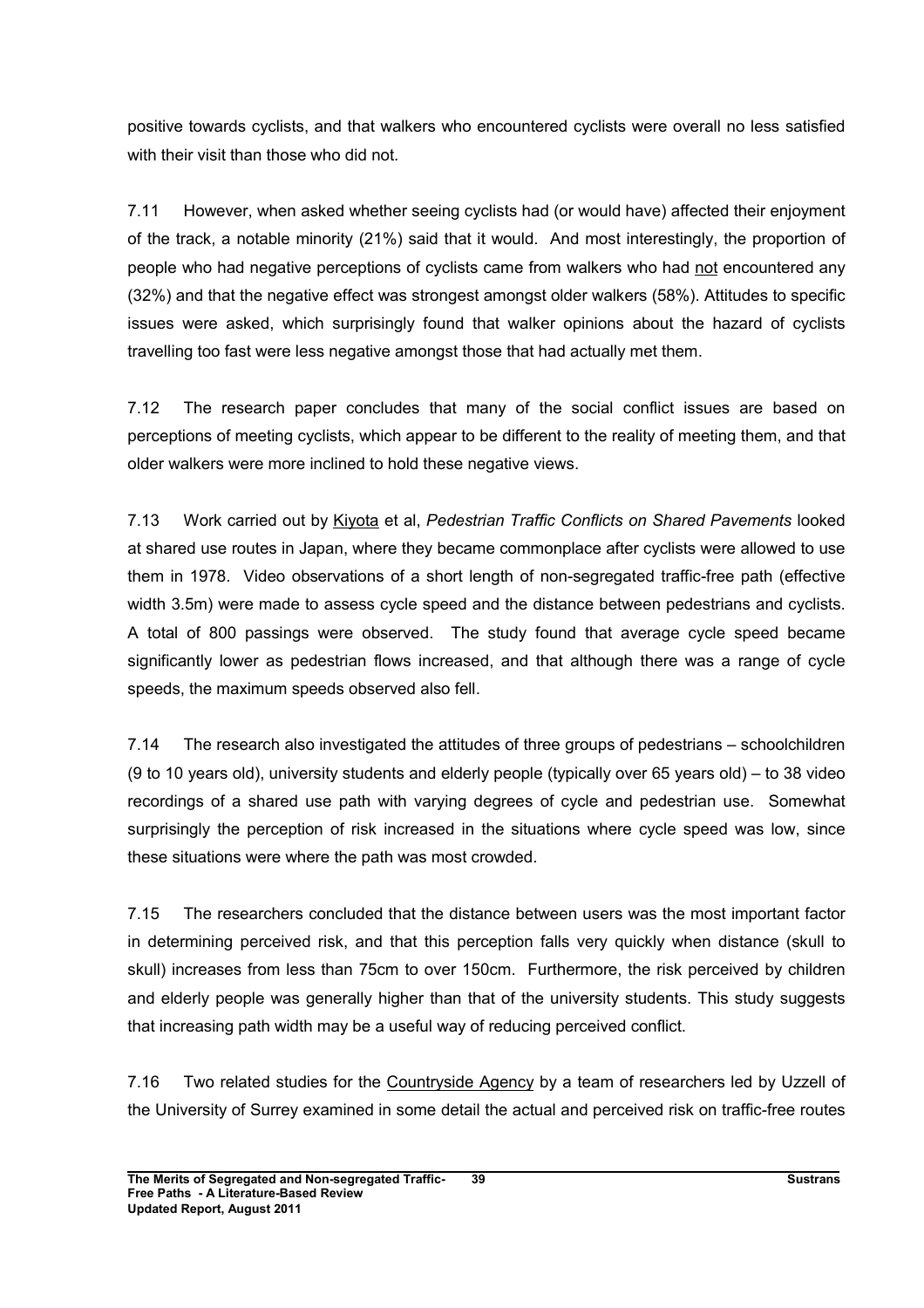in the UK. The first study User Interaction on Unsegregated Non-Motorised Shared Use Routes (2000) (the Phase 1 report) was summarised in the CA's Research Note CRN32. In that study five 50m sections of non-segregated traffic-free paths were studied, all 2m to 3m in width with verges on either side, straight and with level gradient.

7.17 In the introduction to the Phase 1 report it is noted that whilst segregation is often suggested as a solution to the conflicts between different user groups - including pedestrians and cyclists but also other groups such as horseriders – this is impractical because of space demands, and alternatives to segregation need to be found.

7.18 A series of video surveys were carried out, together with user interviews both on site and later at home. The study sought to define conflict in more detail, using scales related to 4 pairs of opposing descriptors of a situation (Peaceful/Hostile, Unintrusive/Intrusive, Cooperative/Competitive, Agreeable/Disagreeable), combining these to produce a single conflict score.

7.19 Observations were made on weekdays and weekends, with flows being generally higher at weekends. User numbers on the paths varied by location and by day but were generally between around 10 and 70 per hour. The proportion of pedestrians varied from 9% to 81%. On average pedestrians and cyclists were split 32%/64%, with other users (joggers, wheelchair users, horseriders) making up 4% of users. Most journeys were recreational in nature but 18% were journeys to work, shopping and to school. Average cycle speeds were measured at 14km/h, with 10% travelling at over 20km/h

7.20 Position on the path was measured and it was found that neither walkers nor pedestrians travel in a straight line. Cyclists travel in an elongated s-curve, slowly moving to the left and right and subsequently correcting their course. Walkers adopt a complex course in an erratic and less predictable trajectory. This makes it difficult for any user to anticipate where they might encounter another user. This clearly has important implications for visibility requirements and offers one explanation why it is often reported that walkers do not tend to respect path segregation.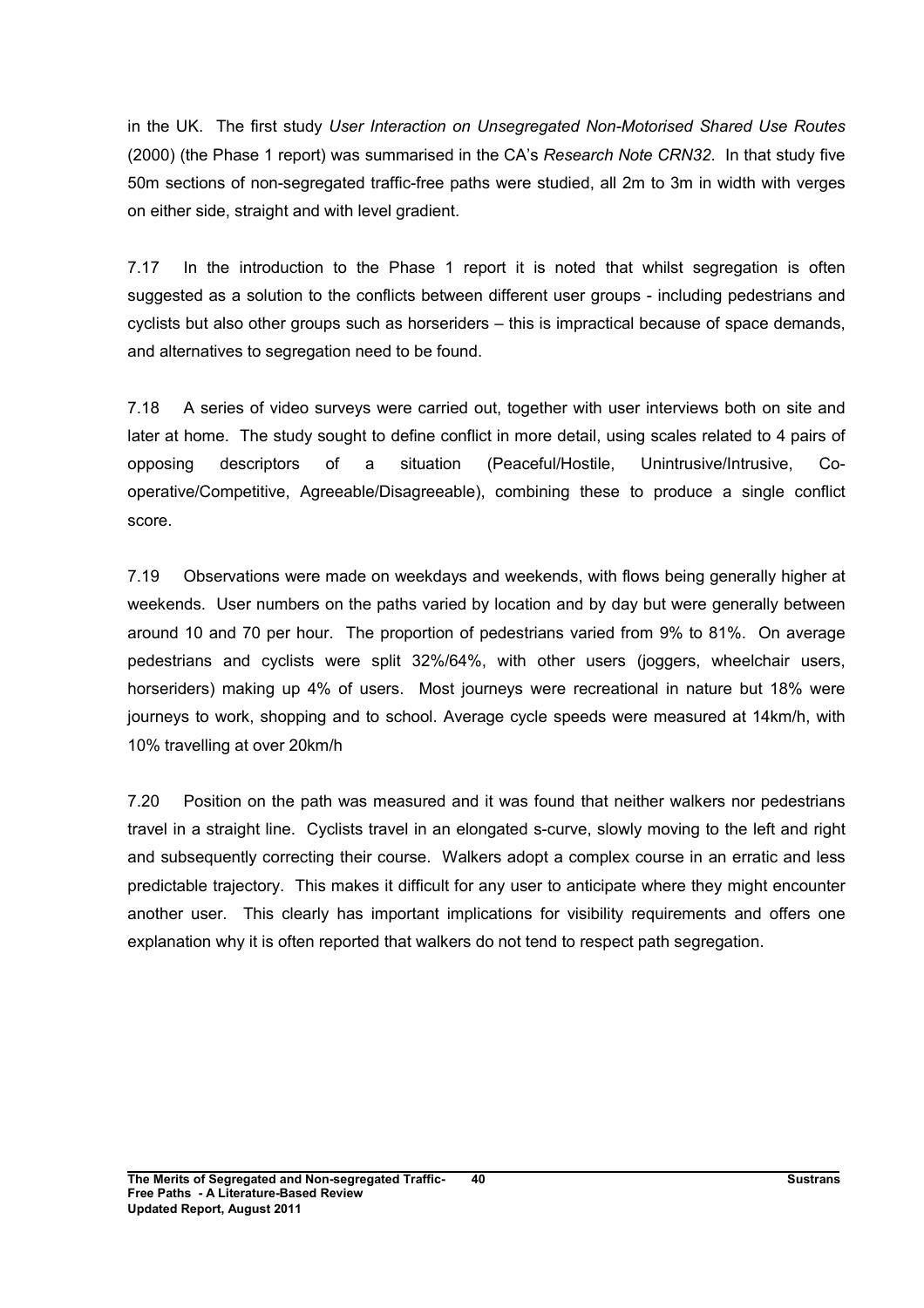

Group of pedestrians using the whole of a segregated path, Lancaster (Sustrans)

7.21 The behaviour of cyclists and pedestrians, when they encounter one another, was analysed. It was found, as in other research, that cyclists reduce their speeds substantially when they encounter pedestrians, but the same effect was found when cyclists met other cyclists. Interestingly, pedestrians tended to increase their speed when they met other users. Cyclists tended to keep to their left when meeting others coming towards them but would pass others either on the right or left. Pedestrians show no preference for passing on the left or right. This is perhaps unsurprising as pedestrians are generally not required to follow markings when using footways and footpaths.

7.22 Over the period filmed (45 hours) more than 1500 people were observed, only about 12% of whom met other users in the 50m section recorded and only two recorded incidents involved actual conflict<sup>6</sup> - a cyclist swerved to avoid another cyclist and a cyclist came within the collision zone of a dog walker.

7.23 At the level of flows studied it was calculated that people meet other path users about every 6 – 7 minutes. Interestingly when people were asked on site whether they had met other path users in the 50m zone, they recalled more interactions (20%) than had taken place; and when they were asked again two weeks later via a home questionnaire, the proportion reporting an encounter rose to 40%. This suggests that passing other users is a memorable event, and that path users remember the path as being busier than it actually was, a finding that may have implications for group expressions of perceived conflict.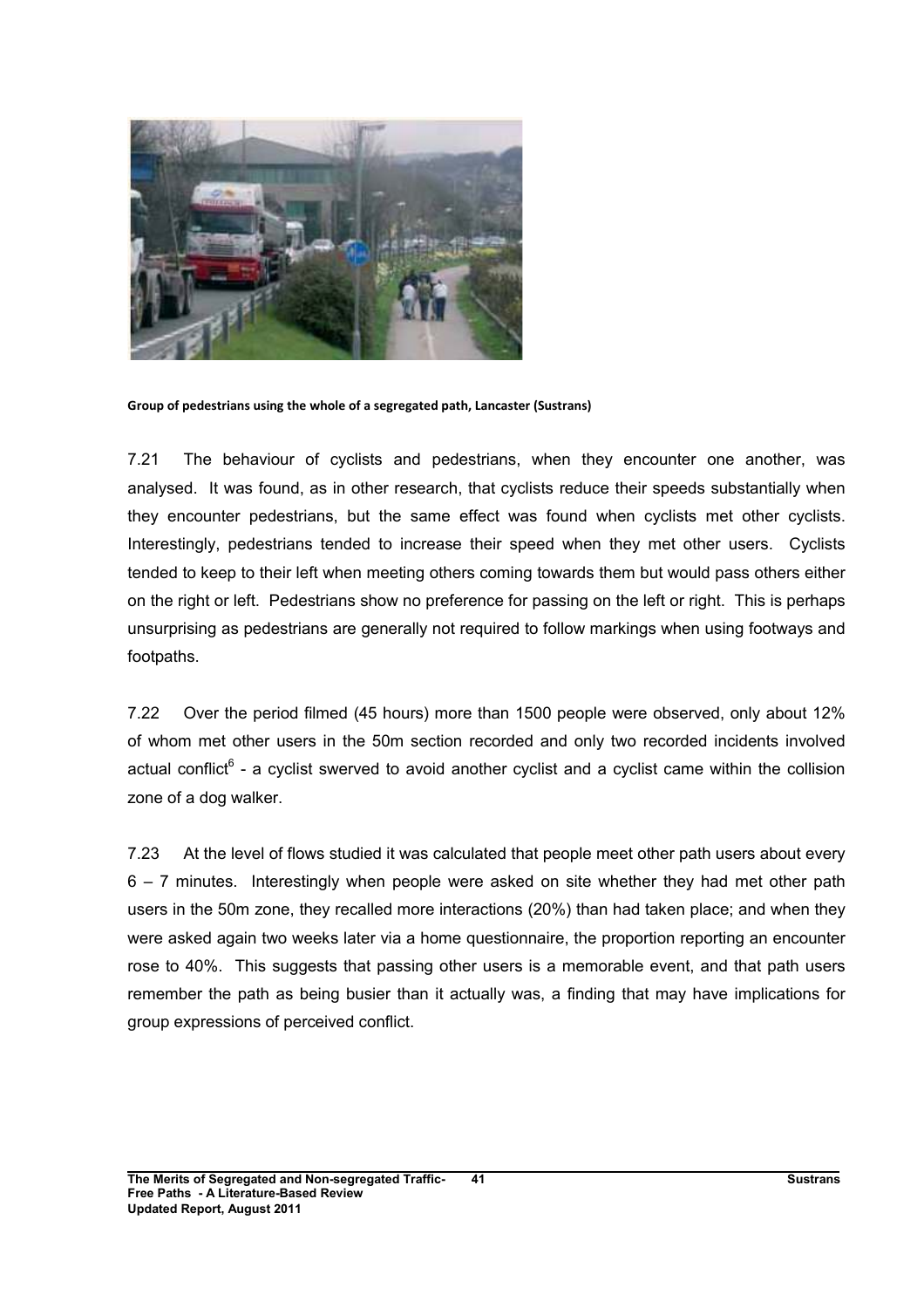7.24 When asked on site about conflict, using the four bi-polar measures, path users gave low scores – the overall result was 1.57 out of a maximum score of 5. No respondents reported hostility and few reported intrusion, competition or disagreeableness. Where conflict did register with users, it was associated with intrusion, caused by the unpredictable movement of other users, journey purpose, speed and inadequacies in the signing and maintenance of routes. The rating of visibility on the path is the most important environmental characteristic in explaining increases in perceived intrusion.

7.25 In the follow up questionnaires people were presented with scenarios describing interactions between path users and were asked to assess the conflict felt by different user groups. Scenario 1, for example, described cyclists passing a family who were walking.

7.26 Significantly, respondents' perceptions of conflict in these imagined scenarios were greater than the conflict reported during the actual use of the routes. When asked to imagine themselves as horse riders or joggers in other scenarios, respondents perceived that the levels of conflict were higher again. Considerate behaviour, path width and speed of travel were found to be extremely important in determining perceived level of conflict in all of the imagined scenarios.

7.27 Focus groups were also held to discuss conflict which found that the principal consequence of perceived conflict was anxiety and fear about personal safety. This feeling was intensified by a number of factors, including crowding, cyclists travelling at speed, meeting groups (especially young people) and reduced visibility. In the extreme, it was reported that these perceptions can lead to people avoiding shared-use routes. In one case, the Thames Path, some users suggested that commuter cyclists can present a particular hazard due to their speed and journey purpose.

7.28 Following this initial study, a Phase II research exercise was carried out by the same team to assess actual and perceived conflict on busier sections of non-segregated shared use path. This report, User Interactions In Non-Motorised Shared Use Environments: Phase II was summarised in the Countryside Agency's report CRN69.

7.29 The sections studied for this research were selected as they were reported to be locations where conflict was high – the route selection process was termed 'looking for trouble'. The six sites selected were the Egerton Road to Southway path, Guildford; the Tamsin Trail, Richmond Park; the

 $\overline{a}$ 

 $^6$  But no collision occurred. Conflict was defined as 'A physical interruption or interference with a person's actions or intended actions by other users or by characteristics of the environment, which either blocks a person's behaviour or violates their collision zone'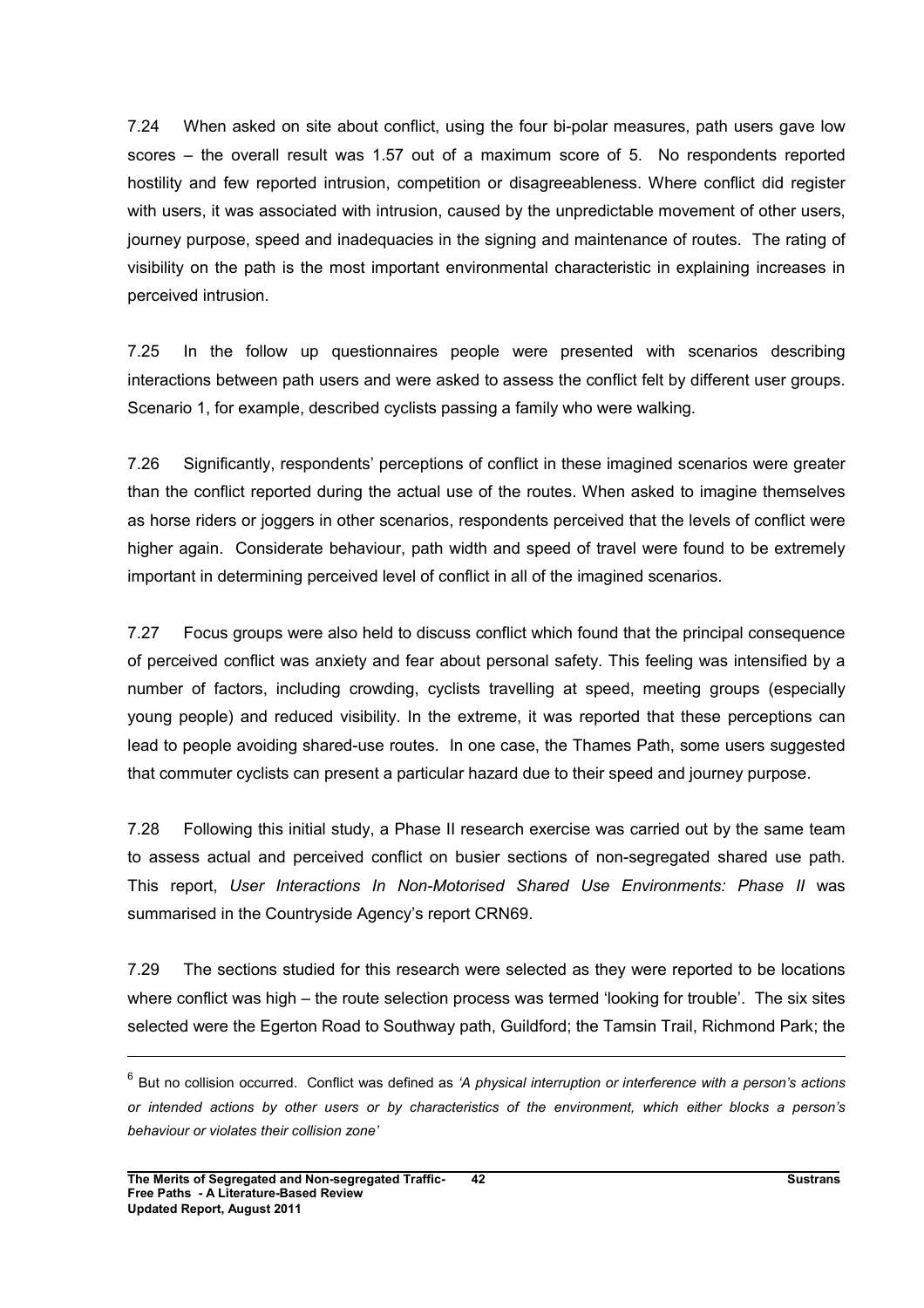Camel Trail, Cornwall; the Regents Canal Towpath, Islington; the Cuckoo Trail, East Sussex; and the Grantchester Path, Cambridge. Average hourly flows varied from 17 people (Cuckoo Trail on a weekday) to 107 (Camel Trail at weekends).

7.30 At 5 of the 6 sites studied there were local physical features which were reported to cause conflict. These were a sharp bend (Guildford) narrow bridge (Tamsin Trail), segregated bridge leading to non-segregated path (Camel Trail), narrow path (Regents Canal Towpath) and chicane (Cuckoo Trail).

7.31 Only 5% of the 157 interactions analysed provided examples of actual conflict, and in no case was any contact recorded. In the case of the Granchester Path, its width (less than 1m) seems to have been the most influential factor, suggesting that actual conflict is mostly caused by the restricted space forcing route users into each others' collision zones, rather than by the density of users.

7.32 During filming, 956 route users were interviewed. Visibility was again a significant predictor in terms of how acceptable it was for both cyclists and walkers to share routes with each other. The level of perceived conflict measured at each site was recorded at 1.65 out of 5, only slightly higher than was found in the Phase I study.

7.33 The follow up questionnaire surveys at home again found low conflict levels but at a higher level (1.99) than when on site, suggesting that negative events give rise to more significant memories. Imaginary scenarios presented in the questionnaire indicated that respondents are generally concerned not about conflict between users but about routes with blind corners and concealed places.

7.34 Notwithstanding these findings of low conflict, users expressed a preference for two separate paths, one for walkers and one for cyclists. A less favoured alternative was for segregation by a white line.

7.35 A further questionnaire was carried out on people living up to three miles from the routes to assess barriers to their use. Few respondents had any personal experience of conflict – 4% had experienced collisions whist a further 7% knew of people who had done so, but only 3% of these related to shared use, the others being events such as 'fell off cycle, caused by black ice'.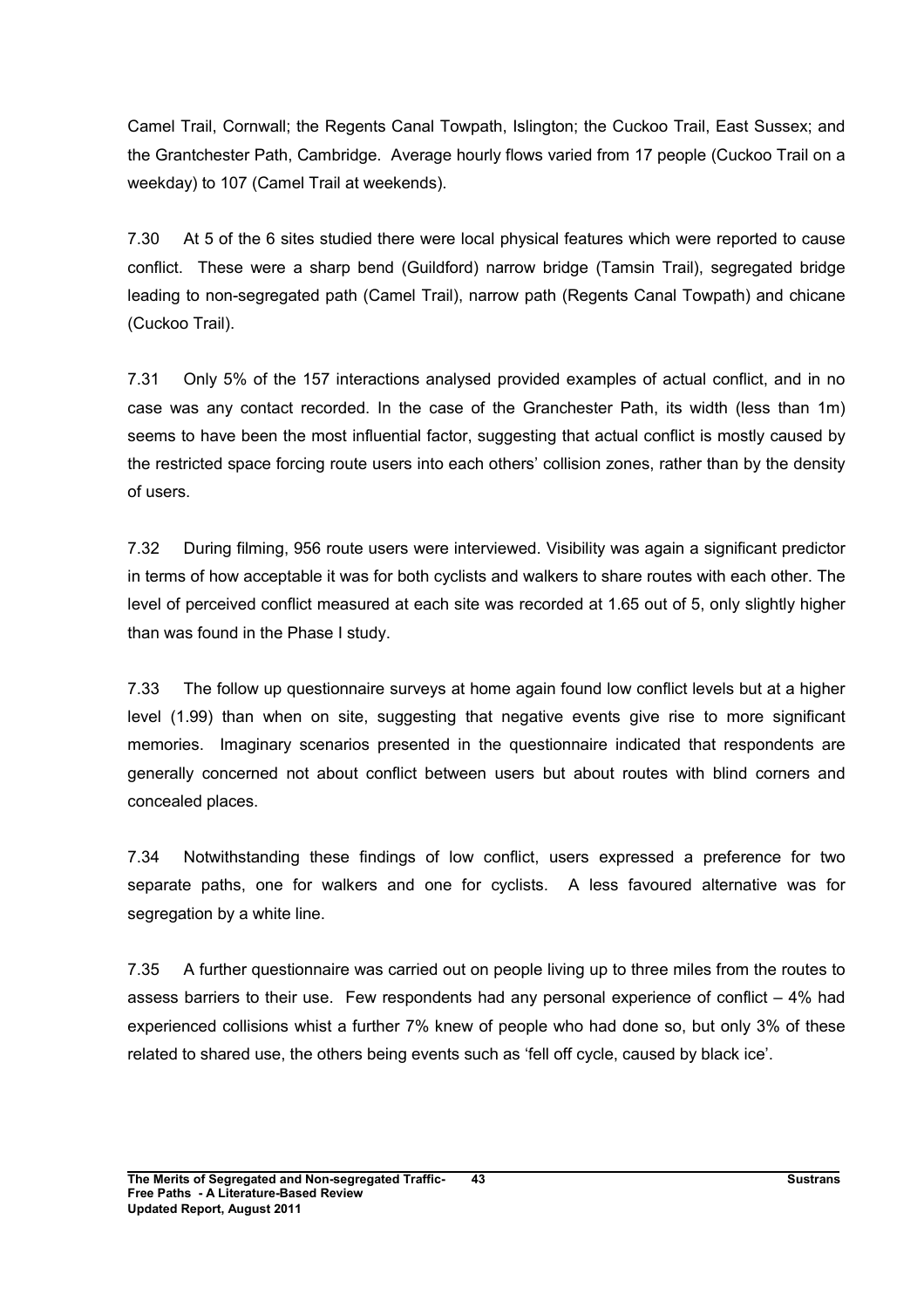7.36 Factors cited as deterring people from using the routes were mainly related to the usefulness of the route (15% of respondents) and how far the route is from their home (10%). Only 3% of respondents gave the fact that the route is used for cycling as a reason for not using it.

7.37 Focus groups were again convened and the research found that discussing conflict escalates users' perceptions of it. Most of the focus groups suggested user Codes of Conduct as a means of addressing conflict, together with good maintenance to make the full width of the path available.

7.38 These two important studies found that conflict on non-segregated paths is an extremely infrequent occurrence, at the levels of usage studied (up to 107 path users per hour). However, when people talk about conflict, its assumed incidence increases and appears to be more serious. The discussion and focussing of attention on conflict serves to escalate its perceived existence.

7.39 It is notable that there is no mention of blind people in these research reports. It is not known whether any blind people were observed using the paths.

7.40 The Cyclists' Touring Club typically represents experienced cyclists, many of whom are comfortable with cycling on roads and who therefore may have less interest in using traffic-free paths than novice cyclists.

7.41 The CTC commissioned consultants to produce the report Cyclists and Pedestrians – Attitudes to Shared-Use Facilities (2000) which included a literature review; questionnaire surveys of traffic-free facilities in 5 city centre and suburban locations; and discussions groups to explore users' views in detail. The focus groups included elderly people, wheelchair users, sight and hearing impaired users and people with learning difficulties.

7.42 One site was a non-segregated pedestrianised area and four were routes adjacent to roads. Two of these are said to be segregated/partially segregated; and there are two sites where it is not clear from the report whether the routes are segregated or not. It may be inferred from the report that the sites were converted to shared use rather than being created new, and therefore may not meet the 'no-loss' test. No data is presented on the level of use of the 5 sites.

7.43 The literature review suggested that shared use could be made tolerable when best practice design was used to minimise conflict, but that the most vulnerable groups (eg the elderly and mobility impaired) are likely to have lower levels of tolerance. The surveys found that a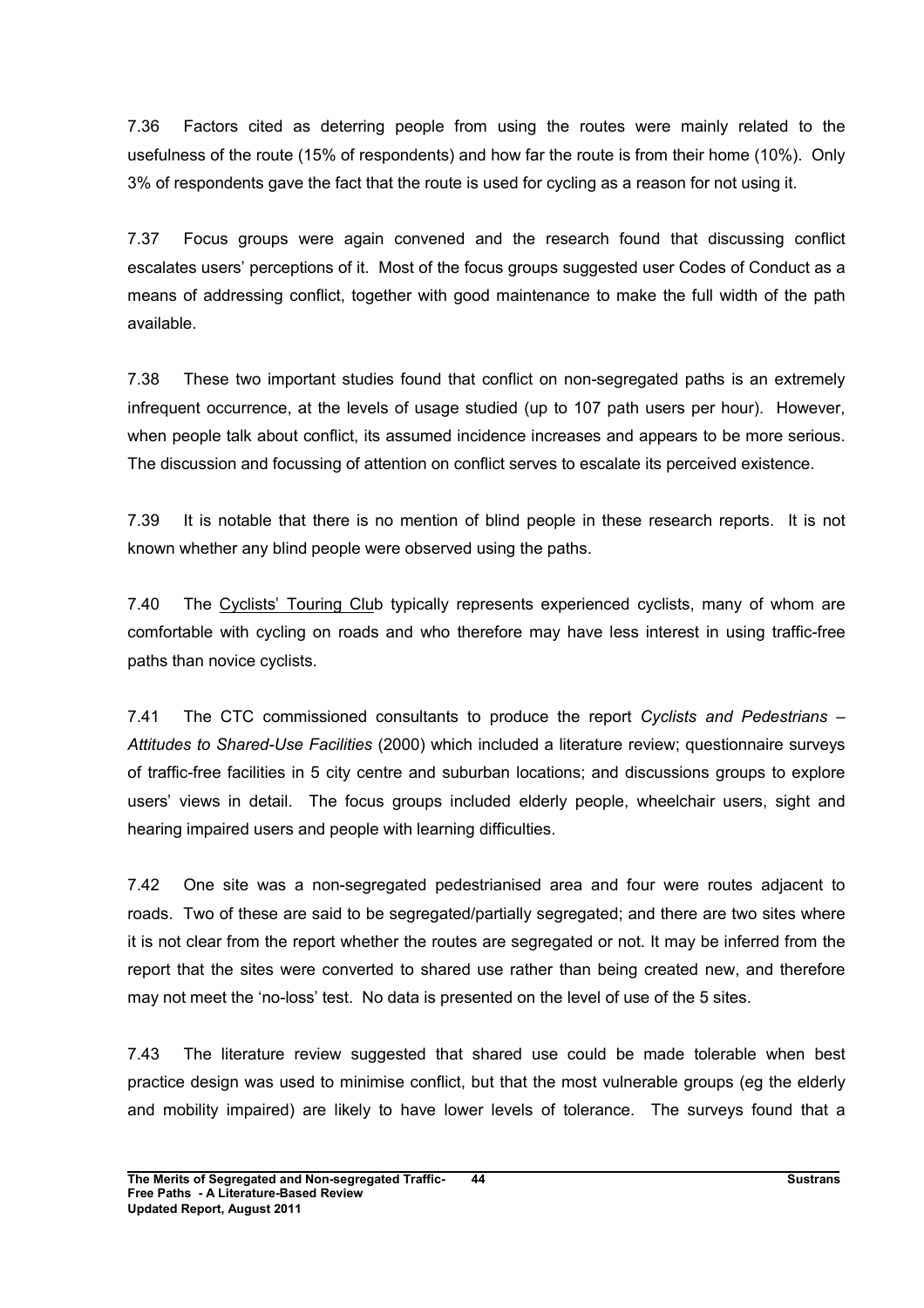significant minority of users of the 5 sites claimed that crashes were a problem, and that around half of users had a slight or big fear of crashes. More than half of users felt that they had not received sufficient guidance on how to share the routes. Nevertheless, more than half of cyclists and 17% of pedestrians said they cycled/walked more because of the schemes.

7.44 The discussion groups involved people who had experience of using shared use facilities. It is important to note that the groups were mostly focussed on urban transport issues and did not consider the rights of way network or the needs of recreational users.

7.45 In general the study found that the routes are disliked but are tolerated because of the cycling safety and mode-shift benefits. Independent wheelchair users found the smooth surface and dropped kerbs helpful but other mobility impaired people felt unsafe. Some users suggested that shared use deters the use of the paths by some groups (blind people, children and the elderly) but the report notes that in fact use of the paths by pedestrians had in some places increased.

7.46 The strongest view expressed by users was that shared use facilities in urban areas should be a last resort; the first choice should be to provide on-carriageway facilities for cyclists.

7.47 In reviewing the results of these focus groups the potential for concerns to be exacerbated through discussion, as revealed by the work carried out for the Countryside Agency, needs to be considered.

7.48 A further snapshot of the views of CTC members was obtained for this report through a posting on the CTC web-forum, http://forum.ctc.org.uk, which asked for members' experiences of using traffic-free paths.

7.49 Not surprisingly, many of the comments expressed views on the relative merits of on-road and off-road cycle facilities, but it was possible to derive the Table 1 (overleaf) which summarises the stated advantages and disadvantages of segregated and non-segregated paths, which also notes how many times each comment was made.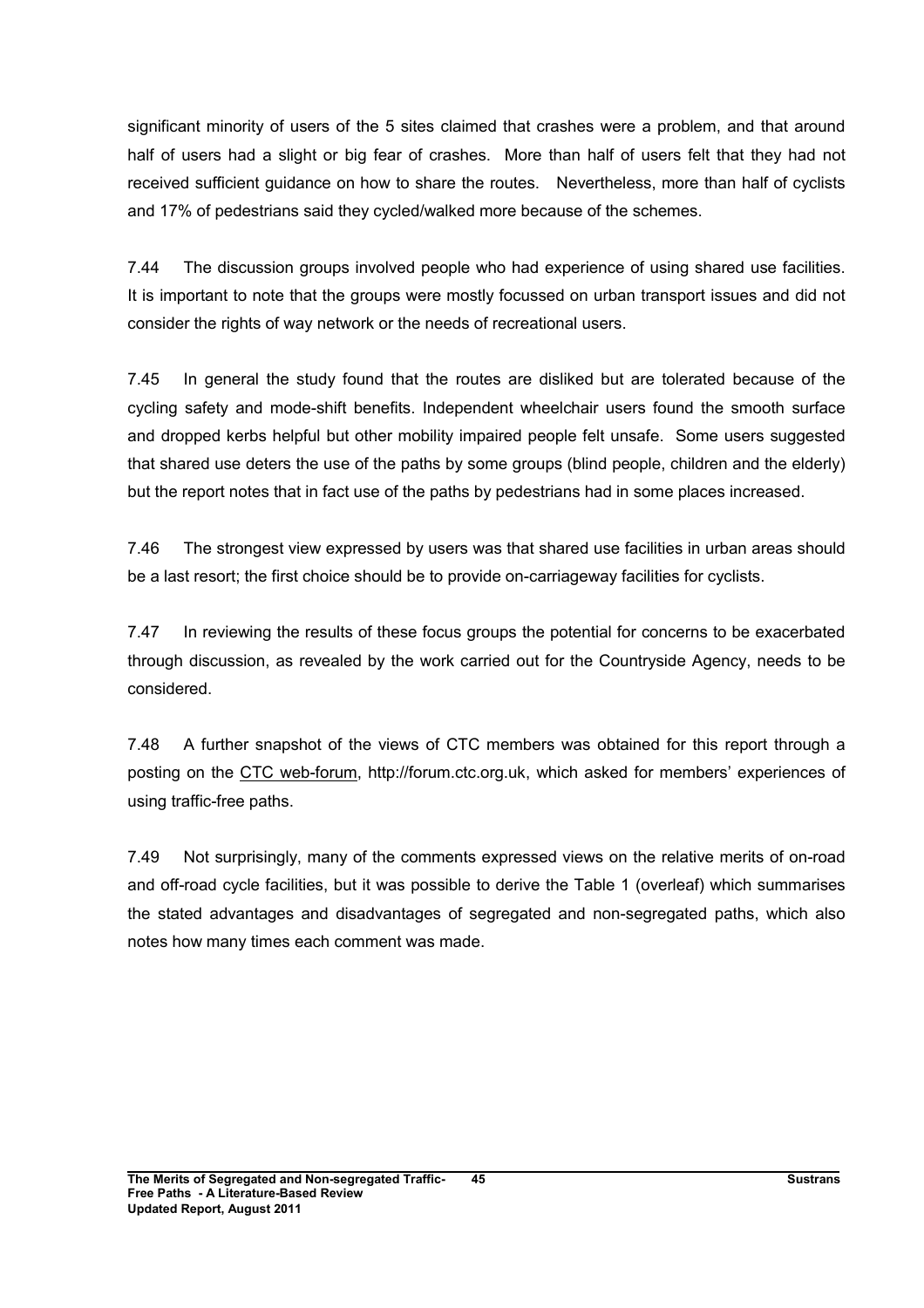| Advantages of non-segregation/Disadvantages of segregation                               |                  |
|------------------------------------------------------------------------------------------|------------------|
|                                                                                          | No times         |
| Comment                                                                                  | made             |
| Pedestrians do not always respect segregation - eg white line, planting                  | 15               |
| Inadequate width left for 2-way cycling/overtaking                                       | 6                |
| Tramline paving dangerous                                                                | $\overline{4}$   |
| Shared paths encourages better cooperation between users, less anger etc                 | $\overline{4}$   |
| More expensive, needs to be wider                                                        | $\overline{2}$   |
| Cyclists go faster when segregated creating greater risk when pedestrians<br>encountered | $\overline{2}$   |
| Wider path than with segregation - easier to pass cyclists                               | 1                |
| Cyclists do not respect segregation - eg white line                                      | 1                |
| Dangerous/difficult for inline skaters - effect of raised line                           | 1                |
| Rain water retained by white line                                                        | 1                |
| Segregation not needed on low volume routes                                              | 1                |
| Upstand kerbs used for segregation create risk                                           | 1                |
| Fences used for segregation create risk (collision with handlebars)                      | 1                |
| Segregation reduces ability of cyclists to move out of the way of pedestrians            | 1                |
| Segregation introduces street clutter                                                    | 1                |
| Shared use allows for groups of users - more sociable                                    | 1                |
| Prefer shared path but with centre line (directional) marking                            | 1                |
| Disadvantages of non-segregation/Advantages of segregation                               |                  |
| Comment                                                                                  | No times<br>made |
| Segregation allows cyclists to go faster                                                 | $\overline{2}$   |
| Unpleasant to use for both peds and cyclists                                             | 1                |
| Pedestrians do tend to move out of the way onto their side                               | 1                |
| Pedestrians made more aware of cyclists by markings                                      | 1                |
| White line does give guidance to users where to be                                       | 1                |
| Segregation by strip of grass works better                                               | 1                |
| Segregation needed on approach to road junctions                                         | 1                |

# Table 1 – Responses to posting on CTC web forum

7.50 While this data was from a limited sample of committed cyclists and therefore may not be representative, it does suggest that segregation does not remove all sources of conflict from shared use paths. The frequency with which the comment was made that pedestrians do not always respect segregation is particularly striking.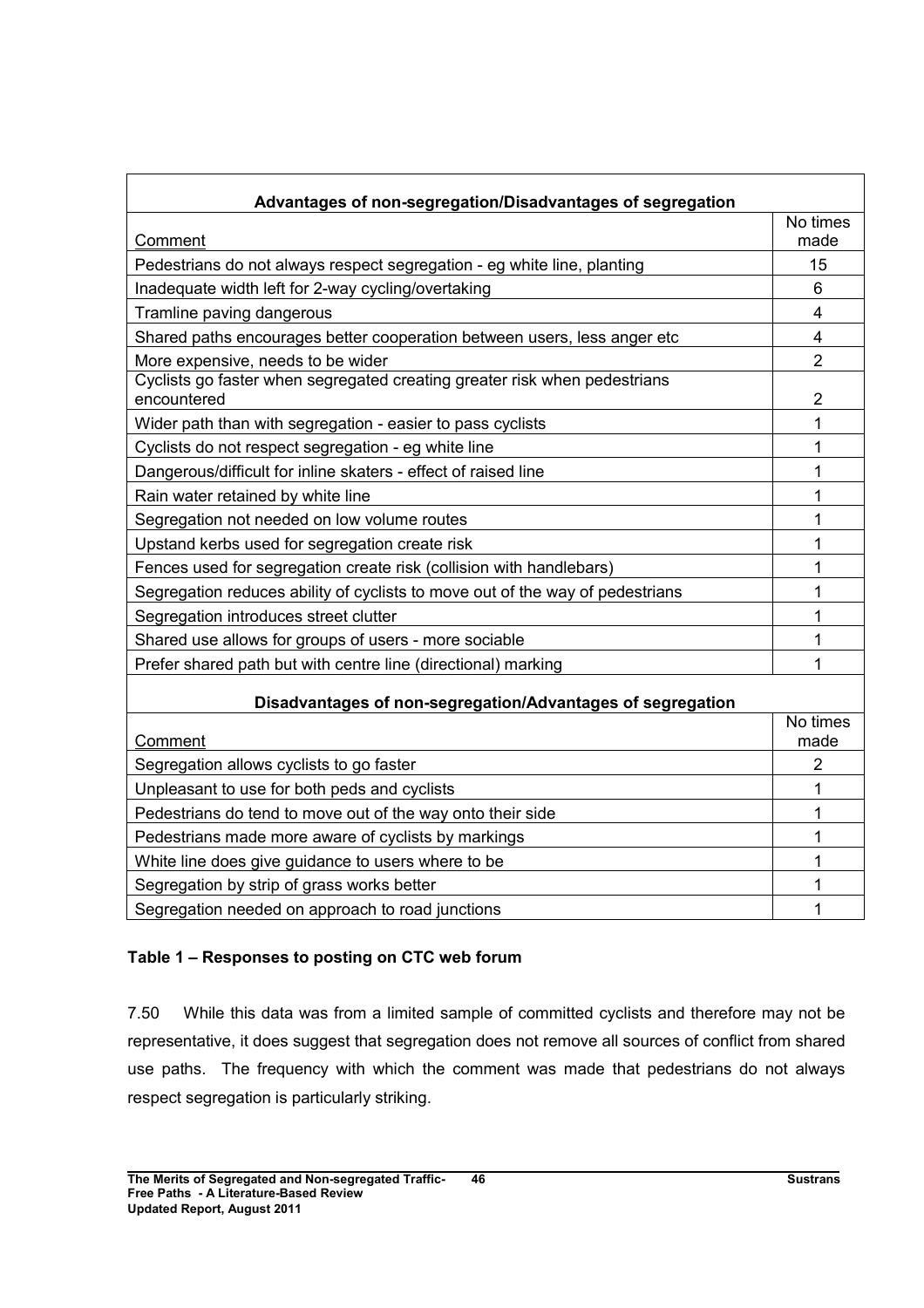

Pedestrians straying into cycle track, National Route 93, Portrush (Robert Ashby/Sustrans)

7.51 The TRL report 583 Cycling in Vehicle Restricted Areas (2003) undertook video monitoring, speed surveys of cyclists and interviews with pedestrians and cyclists in pedestrianised streets in Cambridge, Hull and Salisbury. Average hourly pedestrian flows were between 877 and 2093 per hour (with peak flows of 1644 to 4920 per hour), average cycle flows were much lower at 14 to 116 per hour. In some of the locations cycling was banned for part of the day.

7.52 Although the situation is somewhat different to a traffic-free path, the research again showed that average cycle speeds reduced from an average of around 20km/h when pedestrian flows were light, to less than 10km/h when they were highest.  $85<sup>th</sup>$  percentile speeds were around 26km/h (low ped flow) and 12 km/h (high ped flow), and young (15-24) cyclists travelled on average somewhat faster (around 4km/h on average) than middle-aged cyclists. This research again confirmed that cyclists typically moderate their behaviour when encountering pedestrians.

7.53 In the attitudinal surveys, when asked an open question about the pedestrianised streets, most pedestrians did not mention cyclists as a problem. When asked specifically about cyclists in the pedestrian area, most pedestrians were 'not at all' or 'not very much' concerned, and people were not so much concerned about themselves as about possible injuries to children and elderly people. Between 5% and 16% of pedestrians said that they had at sometime seen or been involved in an incident involving a cyclists and a pedestrian, but many of these appeared to involve pedestrians walking out of shops, something that would not generally occur on a traffic-free path.

7.54 Cyclists were mainly concerned about the unpredictable nature of pedestrians and about 12% said they had been involved in an accident with a pedestrian but that a third of these were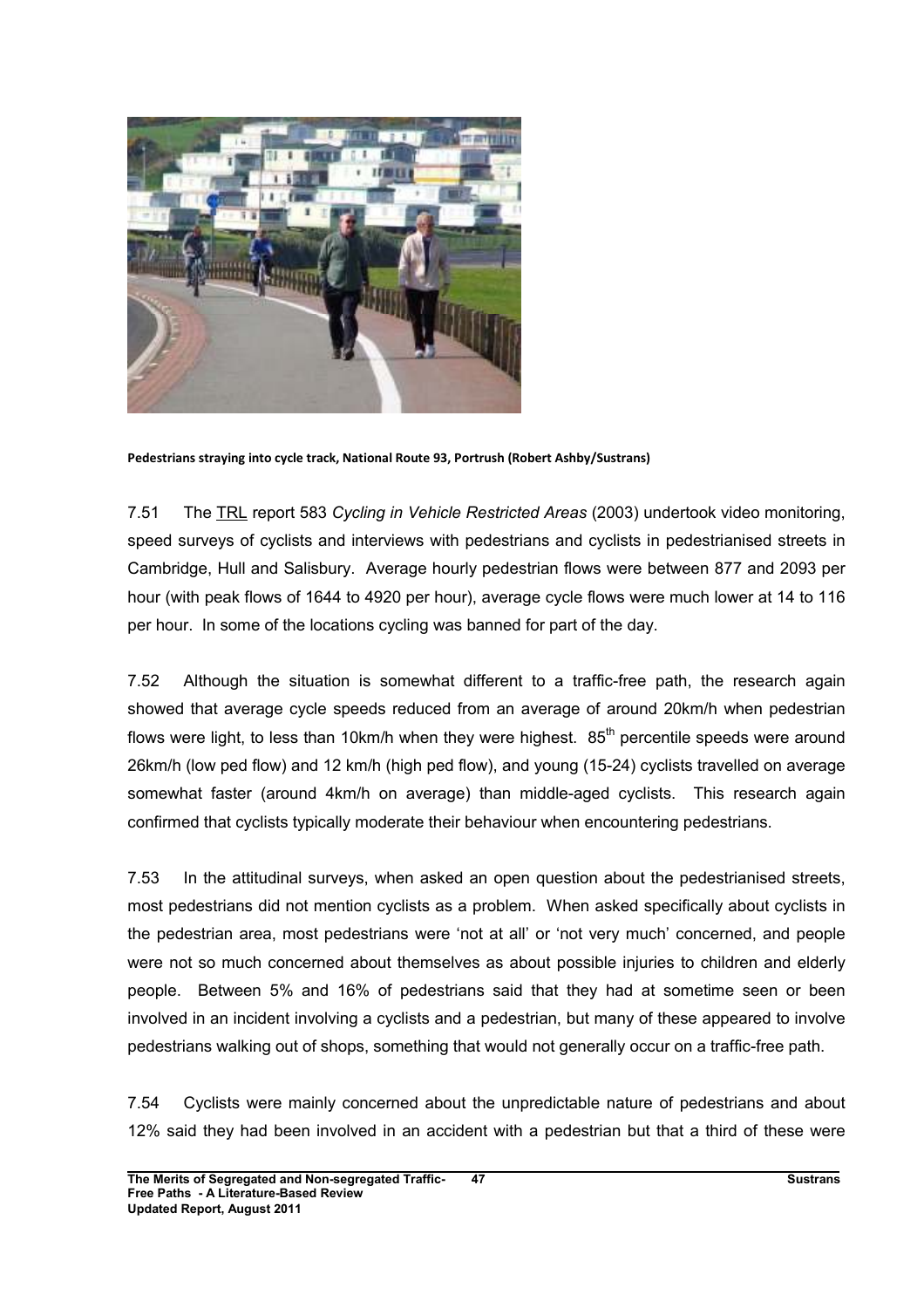arguments about whether cycling should be permitted. (It should be also noted that the large disparity between pedestrian and cycle flows means that the proportionate risk to pedestrians would be much lower than this.)

7.55 Both pedestrians and cyclists supported segregation using white lines or similar, but the report notes that none of the sites actually were so designed, and so opinions may have been based on a supposition that segregation would be effective.

7.56 TRL Research Report 287, Delineation for cyclists and visually impaired pedestrians on segregated, shared routes, considered alternative markings and textured surfaces that could be used to segregate shared use paths, including the current recommended marking, a 20mm high trapezoidal thermoplastic line<sup>7</sup>. Tests were carried out where visually-impaired people attempted to detect and to follow the delineators, including using a long cane, and cyclists rode over the delineators at an angle.

7.57 The research found advantages and disadvantages with all of the alternative delineators, including the current recommended marking. 20% of visually-impaired people failed to detect the recommended line and less than 60% of the testers were able to follow it without losing contact. Some 31% said that they found it difficult to follow. There are also reported problems with the thermoplastic material slumping over time, becoming less detectable.

7.58 Some views of segregated paths were also sought from the groups of visually impaired people and cyclists. 54% of the visually impaired people had never used shared segregated paths, either because they did not need to or because none were available locally. One person did say that he had experienced problems staying on the pedestrian side and had been knocked over and injured by a cyclist as a result.

7.59 81% of the cyclists used segregated shared routes. 32% of those cyclists said they find difficulties with pedestrians walking on the cyclists side of the path, the most common difficulty reported.

7.60 The report concluded that, despite its problems, the 20mm high trapezoidal line remained the best compromise of all of the delineators tested.

 $7$  Traffic Signs Regulations and General Directions marking ref 1049.1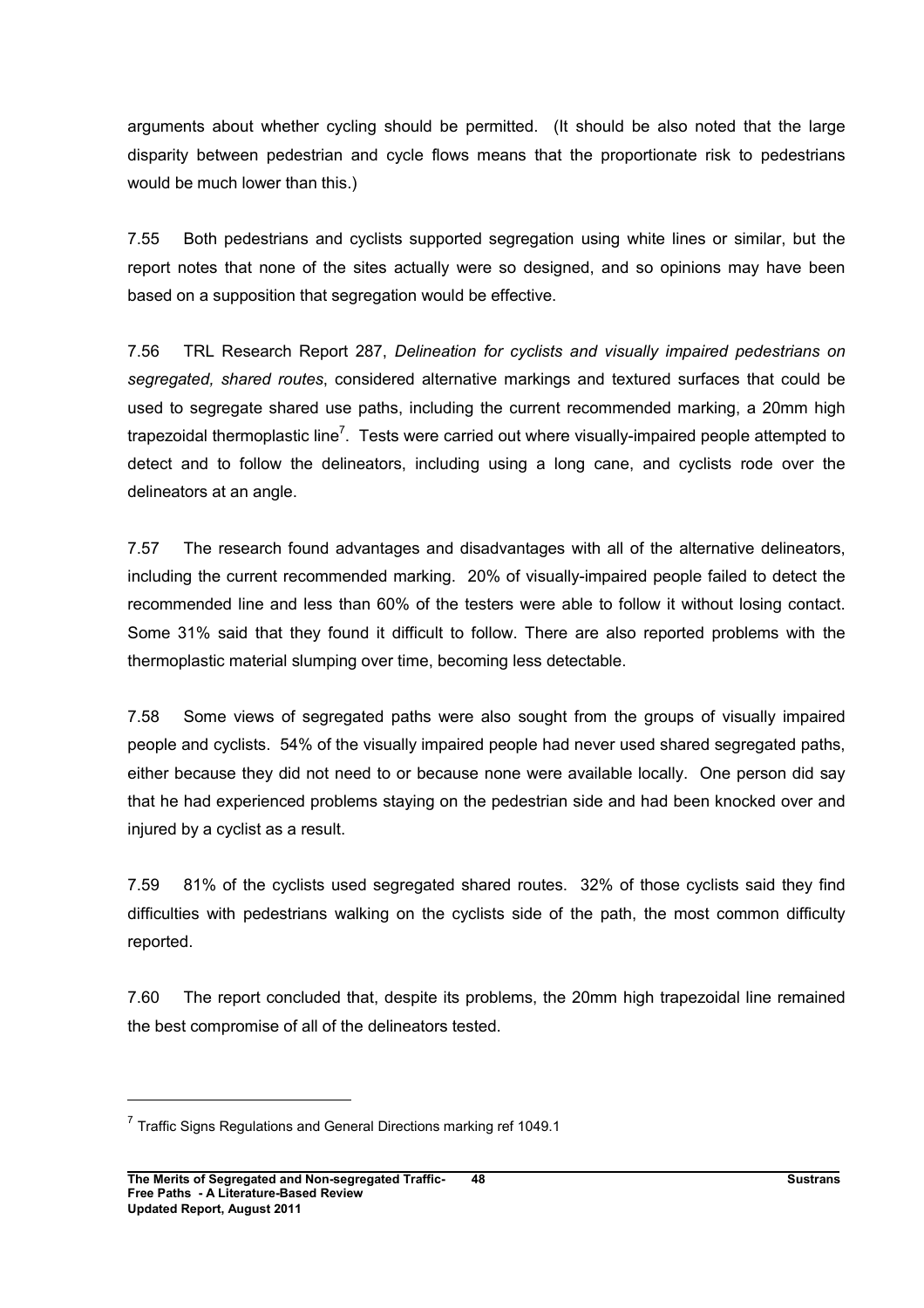# Cyclist Level of Service

7.61 A number of reports were reviewed that provided a methodology for assessing the Level of Service on shared use paths.

7.62 The basic approach was originally devised by Botma in the paper Method to Determine Level of Service for Bicycle Paths and Pedestrian-Bicycle Paths (1995). This uses the frequency of interactions between path users ('events') as the primary determinant of Level of Service, on the basis that meetings (when path users travelling in opposite directions) and passings (when one path user overtakes another) bring the potential, however remote, for discomfort, inconvenience and danger for those involved.

7.63 In calculating the number of events, Botma doubles the number of passings, on the assumption that this type of interaction is more stressful since only one path user can anticipate the event. Clearly this would also be true of meetings when one of the users is a blind person. Level of Service F (the lowest level) is defined as one event every 20 seconds. LOS A is defined as one event every 95 seconds. The overall LOS is calculated by averaging the frequency of events for both pedestrians and cyclists, to give a single score.

7.64 The paper stresses that the approach is theoretical and should be compared to users' perceptions of level of service in real situations, using field trials. Such field trials (using video techniques) have been carried out in the US research discussed below, and could be repeated in the UK to assess user perceptions here. It may be possible to extend the methodology to particular groups, including blind and partially-sighted people.

7.65 The Botma paper ignores pedestrian-pedestrian interactions and uses only pedestriancycle and cycle-cycle interactions in its theoretical approach. It also only considers 2 lane paths – that is paths of around 2m width where passing events can only take place by a user crossing into the opposing stream to pass a slower user. As cyclists are the faster path users (they are assumed to travel at 4 times the speed of pedestrians), the theoretical Level of Service of both pedestrians and cyclists is actually dependent only on cycle flow.

7.66 The model used here, where both pedestrians and cyclists use the same 'lane' (even where there is no centreline marking), moving into the opposing lane to pass slower users, is fundamentally different to the model used by Peter Brett Associates and Intelligent Space Atkins on the LOS calculations in London parks, reviewed below. That methodology assumes that cyclists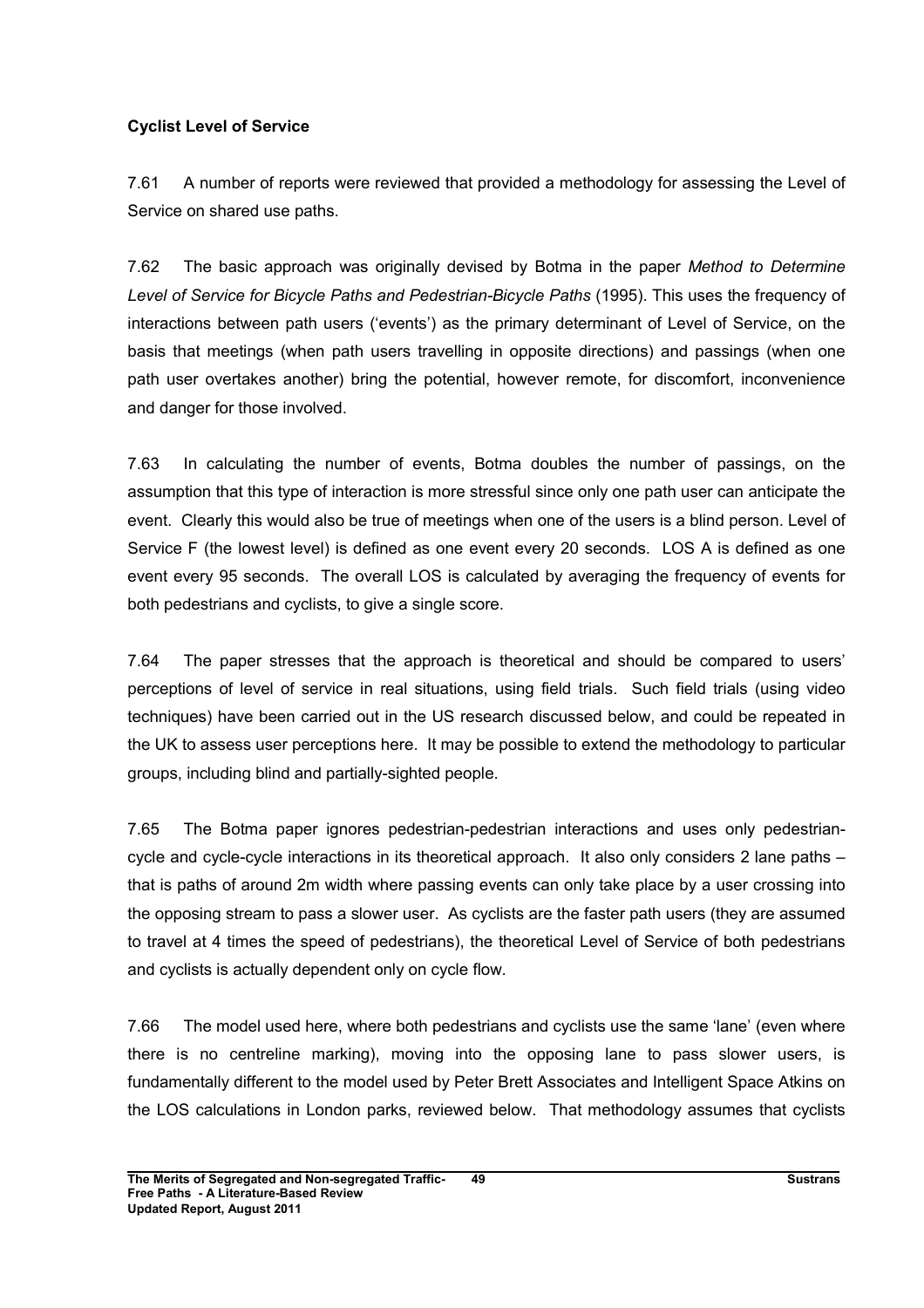inhabit a separate pair of lanes, even on unsegregated paths. In our view the model used by Botma accords more closely with reality.

7.67 The approach pioneered by Botma has been reviewed and updated, based on the actual attitudes of path users in the United States, in the research report User Perceptions of the Quality of Service on Shared Paths by Hummer et al (2005). The previous recommended methodology, based on Botma's methodology, was considered unsatisfactory on several grounds, including that it only allowed for 2.4m and 3m wide paths and had not been calibrated for conditions and perceptions in the US.

7.68 The introduction to the Hummer paper notes that shared-use paths are becoming increasingly busy across the US and that path designers need guidance on how wide to make new or rebuilt paths and on whether to separate the different types of users – questions that go to the heart of this research review.

7.69 The study was not based on theoretical limits of interactions, but on user perceptions. The researchers showed 36 sixty-second video clips of 10 shared use paths to 105 path users, and asked them to record their assessment of the quality of the experience from a cyclist's point of view, against 3 specific criteria and giving an 'overall' rating, using a 5 point scale (bad to excellent).

7.70 The widths of the paths varied from 2.4m to 6m; none were segregated although 6 of the 10 had a centreline to separate users travelling in each direction. The flows in the video clips varied from 44 to 2320 users per hour, and the number of meetings and passings<sup>8</sup> on which the research was based, varied from 1 to 89 per minute. The percentage split of cyclists<sup>9</sup> and pedestrians<sup>10</sup> varied from 81%/19% to 15%/85%. The average path was 3.3m wide, had a centreline, had a oneway volume of 105 users per hour and was 60% cyclists/40% pedestrians.

7.71 Analysis of the user's overall rating scores was assessed against meetings, passings and path geometry and the following mathematical model (the SUPLOS $11$ ) was developed:

 $\overline{a}$ 

 $^8$  Defined as 'active passings' when the rider in the video travelled past another user; and 'passive passings' when someone else passed the rider.

<sup>&</sup>lt;sup>9</sup> Adult and child cyclists

 $10$  Including walkers, runners and skaters

<sup>&</sup>lt;sup>11</sup> Shared-Use Path Level of Service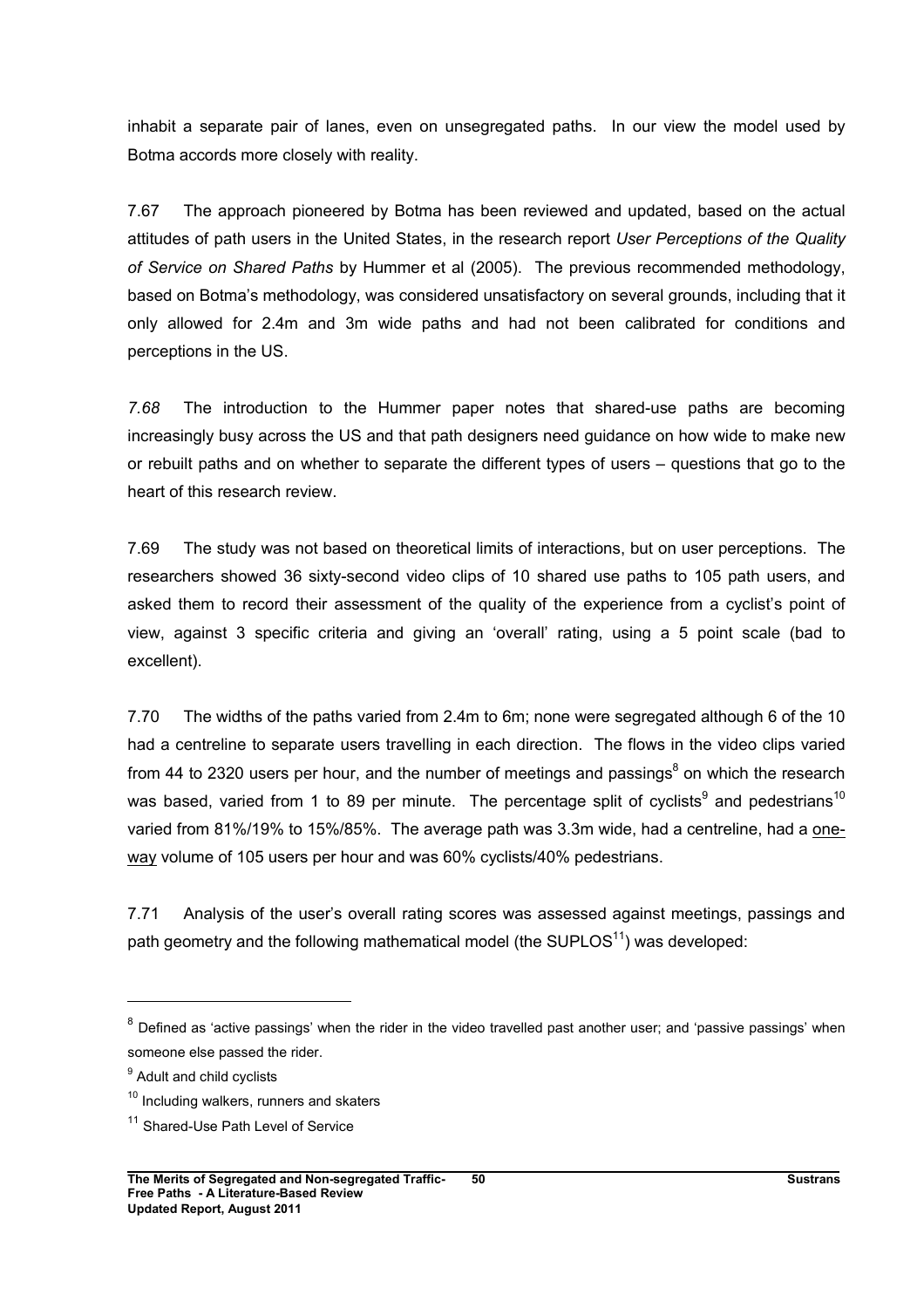Rating =  $5.446 - (0.00809*wevents) - (15.86*rwidth) - (0.287*clin)$ 

Where:

wevents = number of meetings per minute +  $(10<sup>*</sup>$  number of active passings per minute) rwidth = 1/path width (in feet); and  $clin =$  presence of centreline (0 if no, 1 if yes)

7.72 The rating therefore reduces with the number of interactions on the path, with a strong weighting (10) to the number of times that the rider passes another path user (rather than the doubling factor used by Botma); increases with path width and (somewhat surprisingly) reduces if there is a centreline. It is interesting to note the large weight given to passings, in the context of the fact that a sighted pedestrian is in a no-worse situation than a blind person when being passed by a cyclist travelling in the same direction.

7.73 The researchers note that a centreline tends to increase cyclists' feeling of restriction, something that can be understood in the light of the work carried out by University of Surrey for the Countryside Agency, which found that cyclists prefer to travel on a sinuous route from one side of the path to the other.

7.74 The researchers note that it would be helpful to produce a similar rating methodology for other types of path user, but no such research has been identified in this study. Clearly were this approach to be used to assess the perceptions of blind and partially-signted users it would be necessary to obtain their perceptions of actually using paths of different widths, flows and degrees of segregation, as the video technique would not be suitable.

7.75 This research has formed the basis of an advice note to the designers of shared use paths published by the US Department of Transportation, the Shared-Use Path Level of Service  $Calculator - A User's Guide (2006)$ . A downloadable spreadsheet has also been produced, which enables the mathematical model derived in the research<sup>12</sup> to be used to calculate LOS, based on the following input data:

• Path width

- Centreline (yes/no)
- Total one-way user volume per hour (the model assumes 50/50 directional split)

 $12$  With the addition of a term based on the number of notional lanes on the path (the 'delayed pass factor')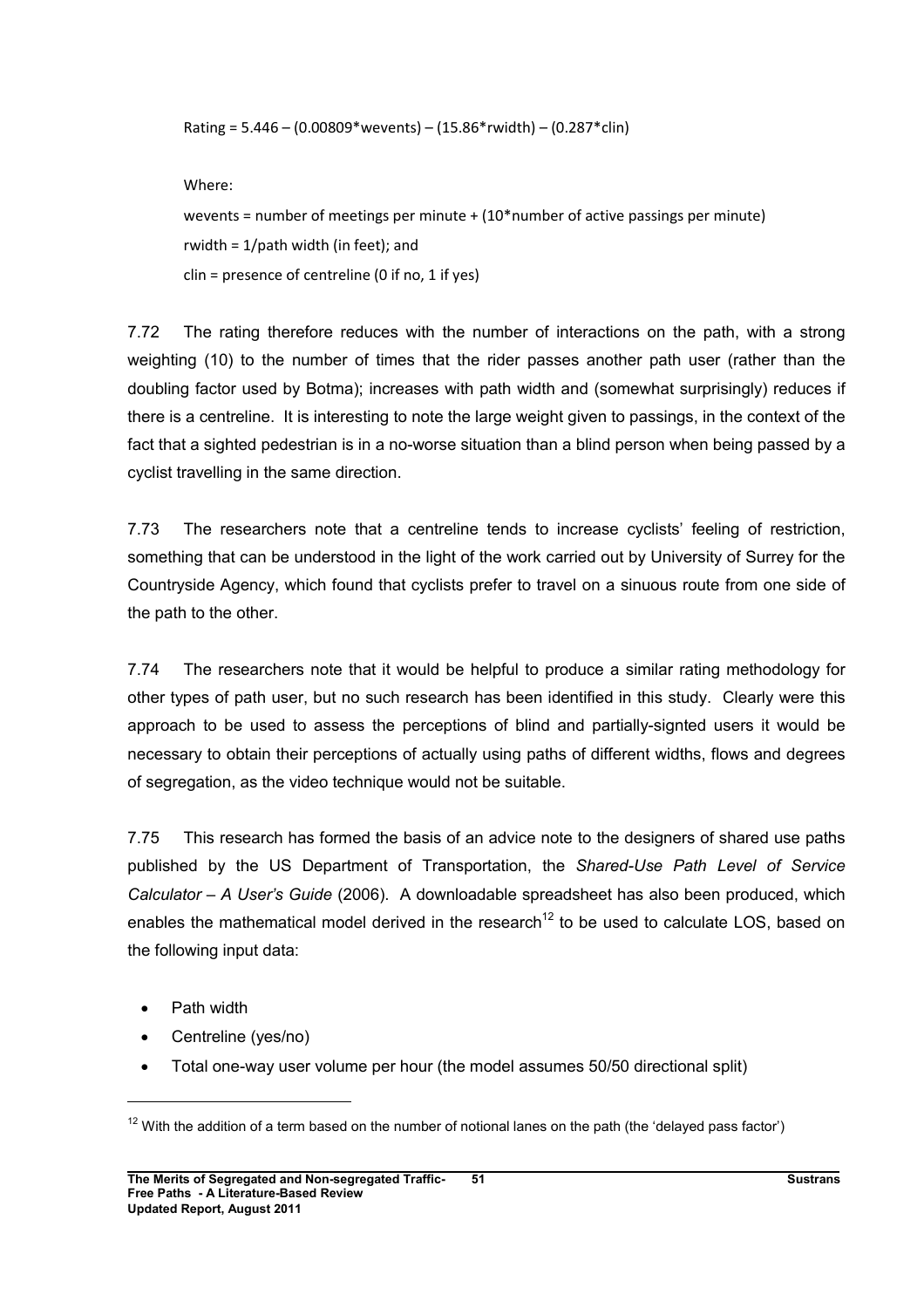• Mode split (Adult cyclists, walkers, runners, in-line skaters, child cyclists)

7.76 The advice note includes a table that gives the results of the model for typical path widths of 2.4m to 6m, and for one-way flows of between 25 and 1000 users per hour, assuming a general mode split of 55% adult cyclists, 20% pedestrians, 10% runners, 10% in-line skaters and 5% child cyclists.

7.77 LOS values of C and above are generally considered acceptable, and using this limit the model shows that the maximum desirable two way (assuming 50/50 directional split) flow on various path widths is as follows:

- $\bullet$  2.4m path  $-50$  users per hour
- 3m path 150 users per hour
- $\bullet$  3.6m path 300 users per hour
- $\bullet$  4.9m path 500 users per hour
- 6m path 600 users per hour

7.78 Caution should be used in applying these results in the UK however; they have not been calibrated for UK conditions and are sensitive to mode split, given that the model assesses LOS from the number of passings and meetings, which in turn depends on the number of users travelling at different speeds. The model also only assesses LOS from the cyclist's point of view.

### Shared Use Paths in Parks

7.79 Research and case studies carried out for The Royal Parks in London shed further light on the actual and perceived levels of conflict between users. A telephone conversation with an officer of The Royal Parks provided further background information. Most cycle/pedestrian routes in the Royal Parks are non-segregated, except where cycle flows are particularly high (eg Rotten Row in Hyde Park). Problems with segregation on routes with lower numbers of cyclists include pedestrians straying into cyclists' space<sup>13</sup>; the visual impact of signs and lines; and the practical difficulties where paths cross.

 $13$  Pedestrians outnumber cyclists by a significant margin on most routes in the Royal Parks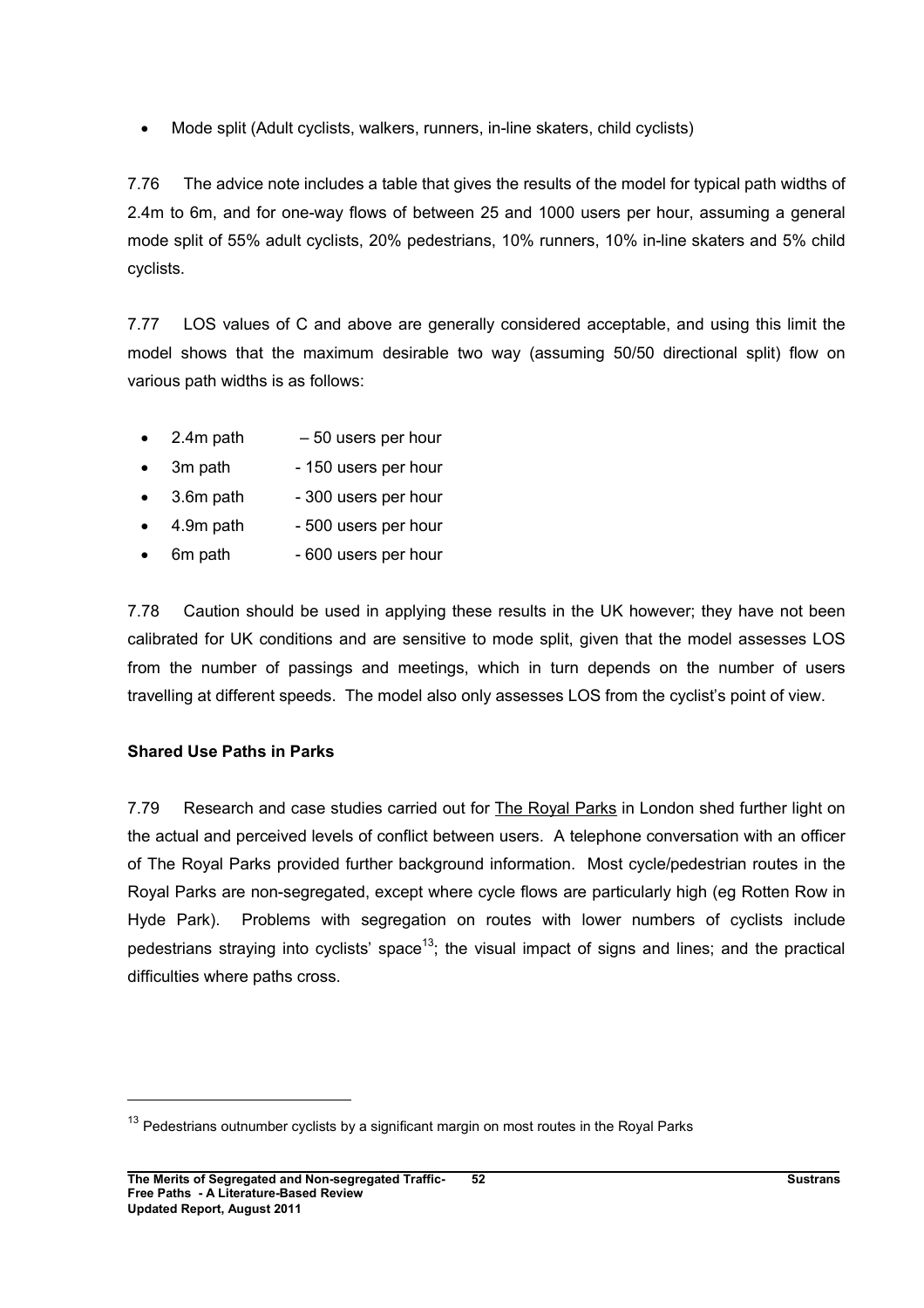7.80 It is understood from Sustrans in London that the Royal Parks are developing pedestrian priority signage to indicate to cyclists that the paths are places where they should give way to pedestrians.

7.81 In the Final Report of the Kensington Gardens Shared Use Trial (2002) Atkins describe surveys carried out on two non-segregated paths – the 19m wide Broad Walk and the 4.3m wide Palace Walk – on three occasions; when cycling was banned, shortly after it was permitted and one year later.



Shared Use on Palace Walk, Kensington Gardens (Atkins)

7.82 Flows on Broad Walk were typically up to 600 per hour, (32/hour/metre width) with 8% cyclists. Palace Walk saw flows increase from 70 to 200 per hour during the study (up to 47/hour/metre width) with cyclists making up 29% of users. These flows are similar to the maximum of 36 users per metre width on the paths studied in the Countryside Agency research reported above (assuming a 3m path width at the Camel Trail).

7.83 Questionnaire surveys were carried out which were almost exclusively completed by pedestrians. A very interesting finding of the research was that pedestrians' negative perceptions of cyclists were significantly lower after cycling was permitted, even though the number of cyclists had increased. 26% of people thought that collisions with cyclists were a problem before implementation of the cycling scheme, which fell to only 2% a year after. People also thought that the proportion of cyclists that behaved well rose from 40% beforehand to around 80% a year afterwards.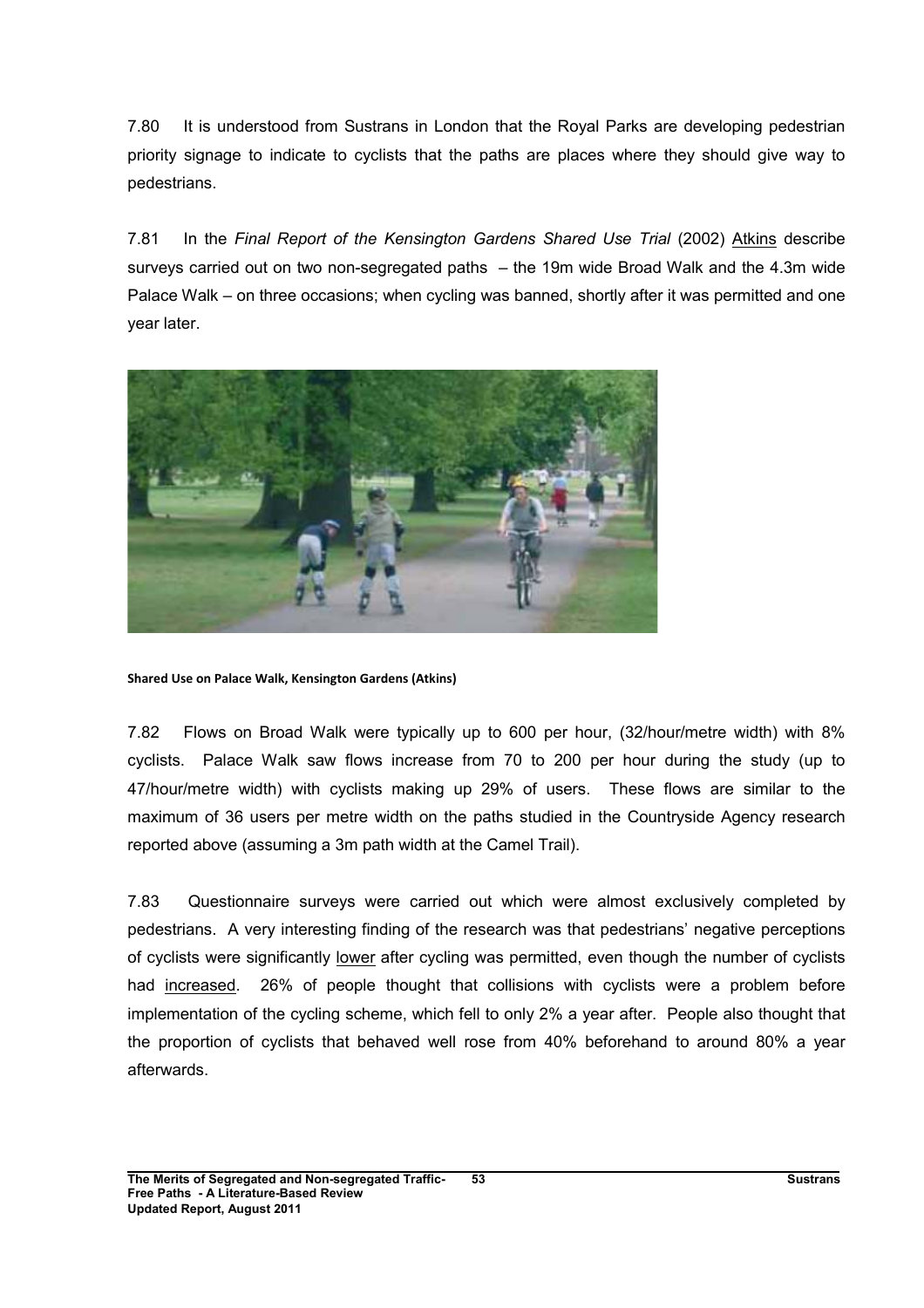7.84 Video surveys examined some 4500 user movements on the paths and found no collisions, 6 near misses and 1 display of aggression. The number of evasive manoeuvres fell from 18 (before) to an average of 6 (after), despite the large increase in cycling.

7.85 In summary there was a small and decreasing incidence of danger, with no actual accidents between park users. A small minority of people wanted to see segregation between pedestrians and cyclists, but this fell from 18% before cycling was permitted to 9% a year afterwards.

7.86 Cyclists were observed travelling at varying speeds and gave pedestrians a wide berth, but the study did note that faster cyclists can intimidate pedestrians. The wide downhill section of Broad Walk was a location where high cycle speeds were noted.

7.87 Despite these apparent localised problems however, the report generally concluded that the implantation of the shared use cycling scheme had produced clear improvements in pedestrians' opinions of cycle/pedestrian interaction and courtesy. Clearly if pedestrians expect to meet cyclists they are less likely to be concerned when they do so. No mention is made in the report of the concerns of blind and partially sighted people, however.

7.88 Atkins carried out further monitoring of the unsegregated shared use operation of Broad Walk through Regents Park during 2010, and found that it was working well. The path carries around 400 users per hour in the weekday peak and some 1000 users per hour in the weekend peak. Most of the users are pedestrians, but the number of cyclists has grown significantly since 2008.

7.89 The study found that 97% of users said that the overall quality of the park was good or excellent. On the route itself, video surveys found that over 99% of cycle journeys involved no conflict with pedestrians, and that 82% of pedestrians, and 74% of people with a disability were comfortable with the shared use trial. All cyclists declared themselves satisfied with the scheme. Cyclist speeds were around 13 miles per hour on average.

7.90 A further study for The Royal Parks, prepared by Peter Brett Associates Cycle Review at The Regents Park investigated the behaviour and attitude of users of the Broad Walk. Cycling was permitted on a temporary basis from July to September 2007 and the report also considered three options (non-segregated, segregated by white line and separate paths) for permanently accommodating cyclists along the route.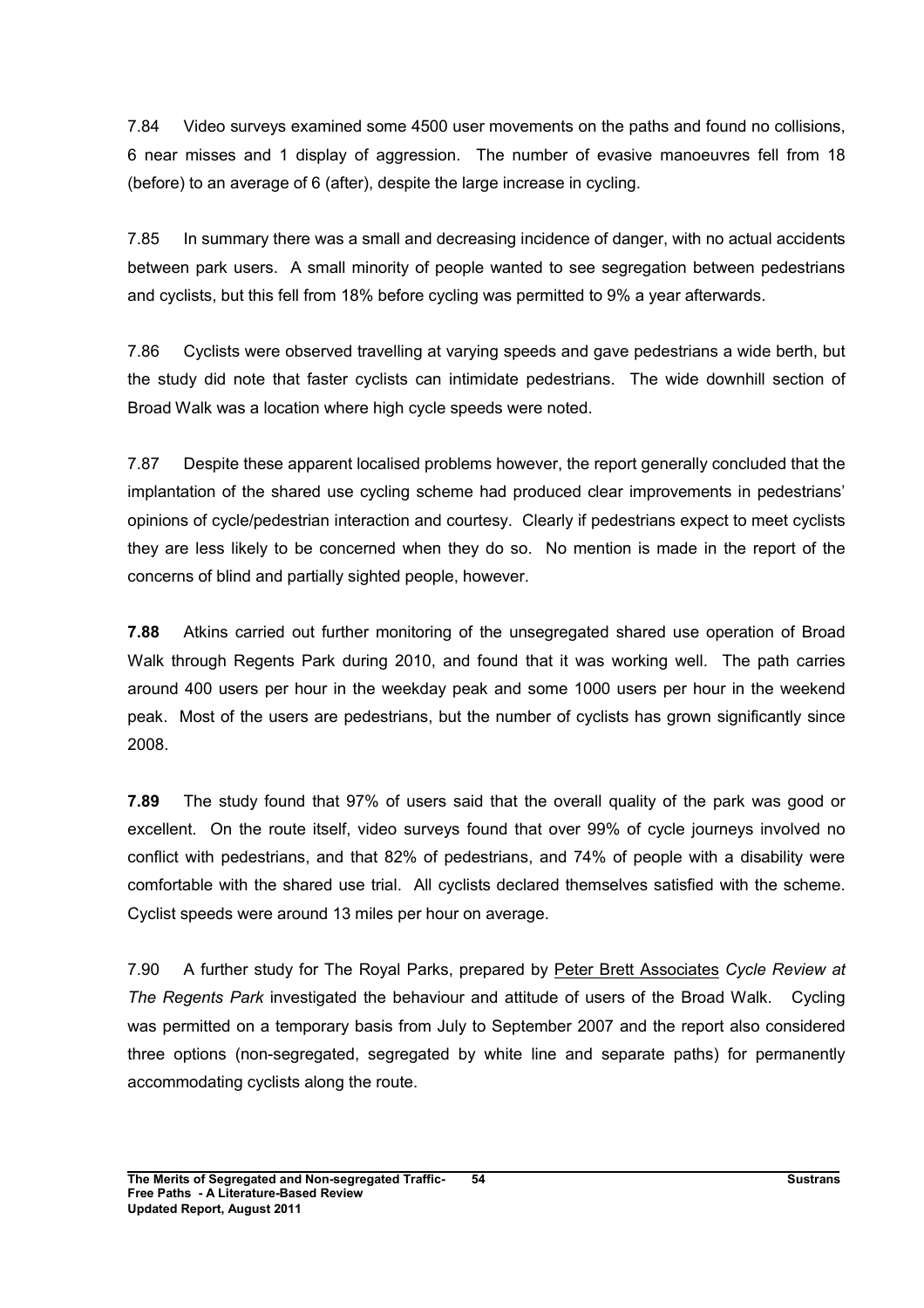7.91 Video surveys to indicate usage and questionnaire surveys were carried out before and after cycling was permitted along the route. The respondents to the questionnaire were 1/3 cyclists, 2/3 pedestrians. Most people who were asked their opinion of the cycle route had no comment to make; of those who responded roughly a third were negative and a little under a half were positive.

7.92 One feature of the review was that Level of Service (LOS) calculations were carried out, based on pedestrian measures of LOS set out in the US Highway Capacity Manual, rather than the cycle-based methodology described earlier. Six levels of service are defined in the Manual, ranging from A (pedestrians are able to move in their desired paths without altering their movements in response to other pedestrians) to F (walk speeds are severely restricted and forward progress is made by shuffling). A LOS of C and above is regarded as desirable.





Pedestrian LOS A Pedestrian LOS F

7.93 The peak 15 minute flow of pedestrians (526) was used to assess LOS, and assuming an effective width of 7.6m to account for street furniture less a width of 2.5m to allow for two cyclists passing one another, leaving 5.1m for pedestrians. The Highway Capacity Manual method relates Level of Service to the flow of pedestrians/minute/metre and takes account of the fact that many pedestrians on the path will be in groups (the 'platooning effect'). The peak measured flow of 7 pedestrians/min/m width gives an LOS of B, which is only one level below the highest possible.

7.94 Consequently the report concludes that permitting cyclists to use the Broad Walk still provides sufficient area for pedestrians to move freely, even at peak times. Even if the pedestrian flow was twice as heavy, LOS for pedestrians would still be C, above the level that is regarded as unsatisfactory.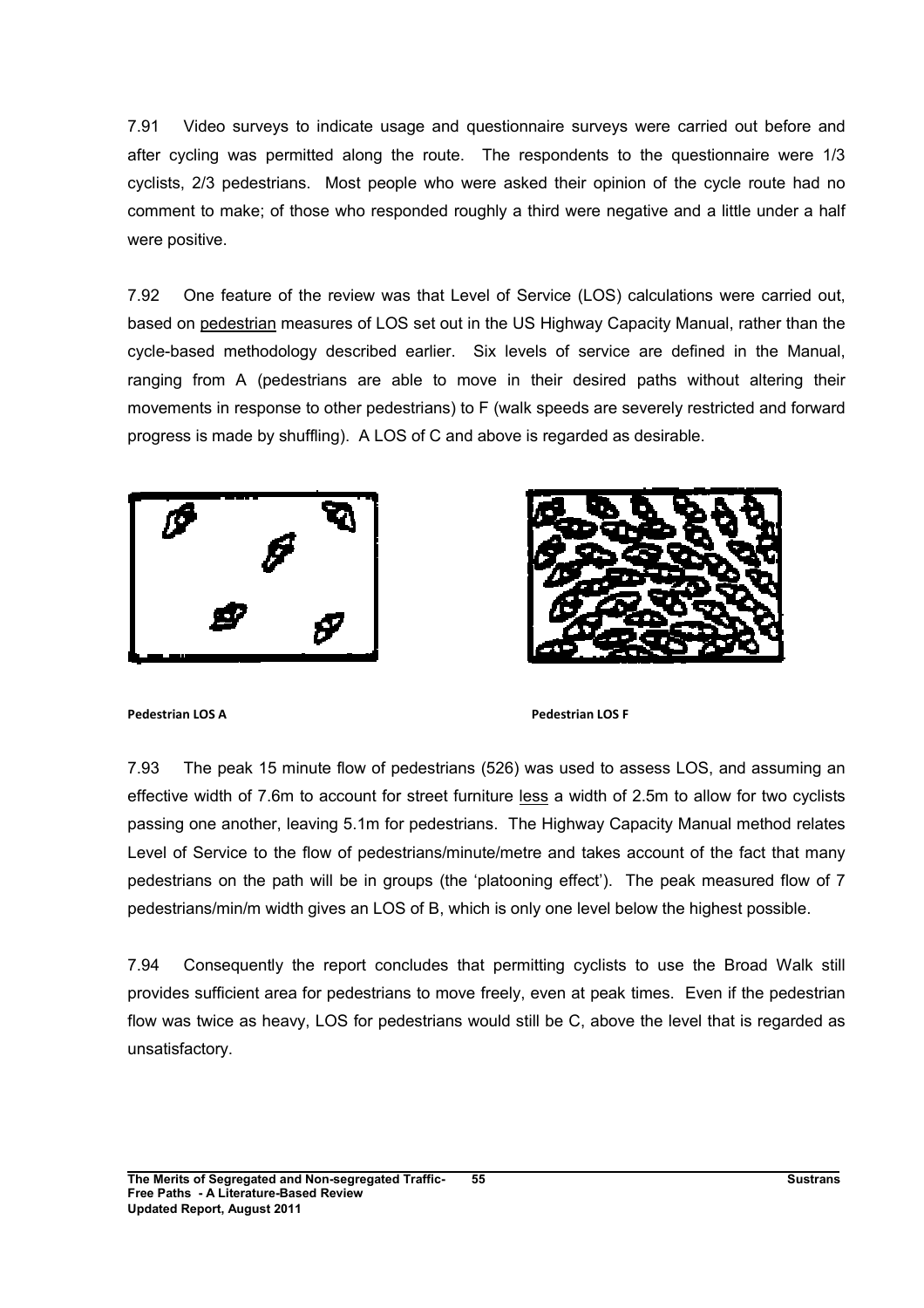7.95 This assessment has been made from a pedestrian point of view and can be criticised for making the assumption that cyclists will remain in a defined 2.5m track, whereas in reality they will be travelling within the pedestrian streams. No comment on this fact is made in the PBA report. Again, no assessment of the particular concerns blind and partially-sighted users is made in the report.

7.96 In order to assess LOS from a cyclist's point of view, and whilst acknowledging the caveats given above, we have run the US SUPLOS model for the Broad Walk, based on the following input data taken from the PBA report together with some assumptions:

- One way total flow = 880 users per hour
- Path width =  $7.6m$  (25.3 feet)
- Mode split = 3% adult cyclist, 90% walkers, 5% runners, 1.5% skaters, 0.5% child cyclist

7.97 Interestingly, this gives a very low LOS of F for cyclists. Total flows would need to be reduced to 230 users per hour to give an overall LOS of C, although user perceptions (not counting the 'delayed pass factor) would still be at Grade C with a total flow of 760 users per hour.

7.98 This analysis demonstrates the need to consider Level of Service from both the pedestrian's and cyclist's point of view, when shared use paths are being considered, since they can give quite different results.

7.99 Further application of these techniques was carried out by Intelligent Space Atkins in their Pedestrian and cycle observation study, Hampstead Heath (2007). This report carried out manual counts of pedestrians and cyclists flows on weekdays and weekends (pedestrian flows also being obtained using automatic loggers over more extended periods) during the summer of 2007. Questionnaire surveys of path users were also undertaken. The surveys were carried out on routes that are currently shared use and those that are designated for pedestrian use only.

7.100 The study found that the routes through across the Heath are mainly used by pedestrians. The paths are used by some mobility and visually-impaired pedestrians, although no numbers are given.

7.101 The maximum proportion of cycle use recorded was 17% of flows, which occurred on a path designated for shared use. The busiest routes carried average flows of up to 77 cyclists per hour, while maximum average pedestrian flows were up to 1080 per hour. The paths across the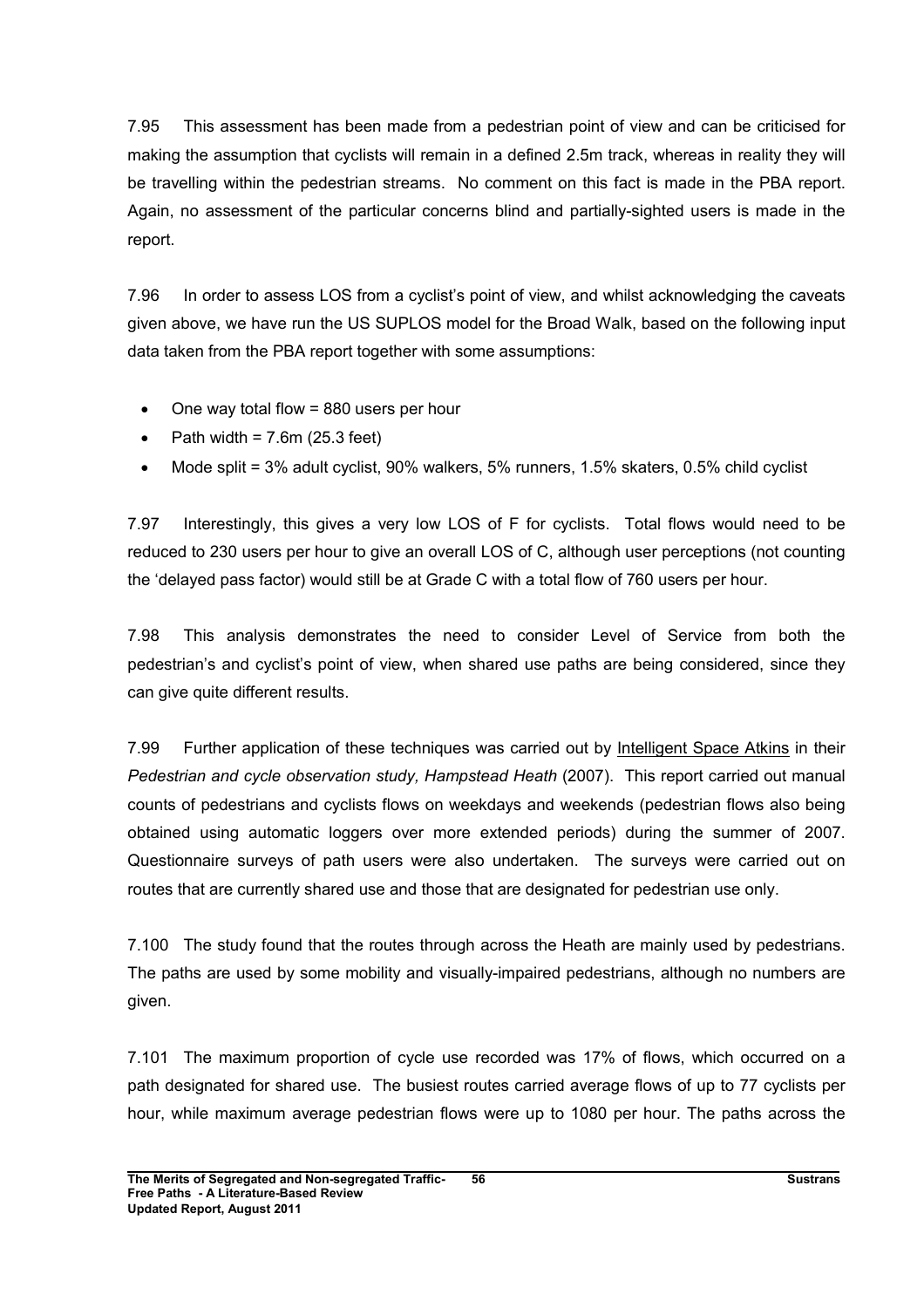Heath are generally non-segregated and have widths of generally 2m to 6m, with some steep gradients.

7.102 Level of Service calculations were carried out for the paths using a similar methodology to that used by Peter Brett Associates for Regents Park – ie to discount the width required for twoway cycling and to assess pedestrian density (taking platooning into account) across the remaining width. The width assumed for two-way cycling was 1.8m rather than the 2.5m used by PBA, however, which does seem somewhat narrow.

7.103 Using this approach, Atkins recommended that some paths be opened up to cycling, but that other paths should remain only for pedestrians, for reasons such as high usage levels, congestion, path gradient and poor visibility. Some of the latter routes were identified as requiring targeted enforcement to prevent cycling, as they are considered unsuitable but are currently well used by cyclists. The report also recommended that education and information needs to be reviewed to ensure that users understand on which routes cycling is, and is not, permitted.

7.104 The attitudinal surveys of path users found that while 7% were actually cycling at the time, a further 12% sometimes cycle, showing that pedestrians and cyclists are not mutually exclusive groups. Of the people who cycled some or all of the time, 63% said that they cycle on paths were cycling is not allowed. It is perhaps questionable whether it is feasible, in the light of this finding, to ensure that any paths that are designated as pedestrian only remain so without considerable enforcement being required, again pointing to the impracticability of providing wholly-separate pedestrian and cycle networks.

7.105 Whilst 71% of cyclists gave their reason for cycling as 'leisure', 18% said that they were doing so to avoid local roads, while 11% were travelling to work or school. Utility journeys therefore make up a significant minority of journeys. When asked whether there should be more, fewer or the same number of paths for cyclists, only 13% of respondents said that there should be fewer. This result does not suggest that there is a significant level of conflict between path users, although the introduction to the report does note that groups representing cyclists and pedestrians are at odds over the issue of allowing more cycling on the Heath.

7.106 As noted earlier, the pedestrian-based LOS calculation, deducting a fixed width for two way cycling does over-simplify the complex behaviours of path users, as revealed by the detailed video analysis undertaken by the University of Surrey in the Countryside Agency research. This approach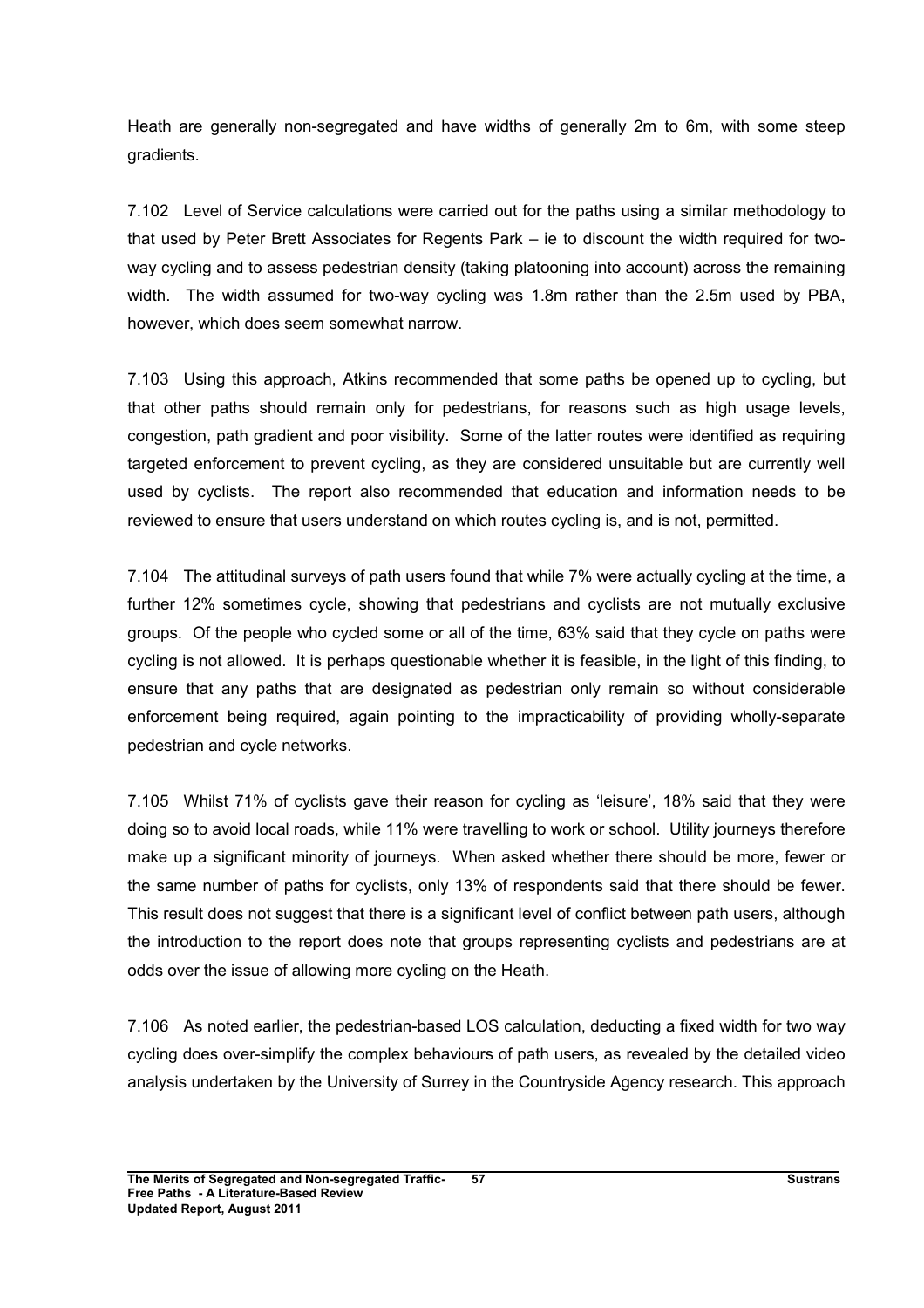is justified by its proponents on the basis that pedestrians make up by far the largest majority of path users, however.

7.107 Further (unpublished) studies of user behaviour on paths was carried out for DfT by Intelligent Space Atkins in support of the new draft Local Transport Note on Shared Use Facilities. This study monitored the operation of a number of segregated (by raised or flat white line) and unsegregated routes. The study found that 'interactions' – defined as incidents where a pedestrian and cyclist interact in a way that causes minor discomfort or conflict – were rare occurrences and there was no significant difference in conflict levels between the two types of path.

7.108 It was found that a white line is not an effective means of segregating a pedestrian/cycle path. Overall, the level of non-compliance amongst all users was around 1 in 7, and that the level of non-compliance for pedestrians is around double that for cyclists.

7.109 The research also noted that there was a difference in path user behaviour between weekdays and weekends. During weekdays, path users tend to be making journeys independently and individually, whereas at weekends more users are travelling in groups of two or more people. Pedestrians walking side-by-side in groups take up more width on a path and this can lead to a significant proportion walking in the cycle lane – up to a third of pedestrians were found to be noncompliant at one site at a weekend.

7.110 Although segregated facilities should provide a better level of service for cyclists through higher speeds, the study found that average speeds were not significantly greater on the segregated routes. This likely to be due to a combination of reasons, including cyclists slowing as pedestrians choose to walk in the cycle lane. As with other studies, it was found that cycle speed decreases as pedestrian flow increases, as cyclists moderate their speed.

7.111 Interviews with path users were carried out, and both user groups perceived that path use was generally considerate. Agreement was strongest on unsegregated routes, suggesting that behaviour is more considerate where there is a requirement for all users to interact.

7.112 In 2009/10 Intelligent Space Atkins were commissioned to carry out a similar research exercise by Transport for London, which has led to the draft Greenways design guidance referred to in para 6.40 above. This research was carried out over two phases and involved a total of 16 shared use paths through London green spaces, both segregated and unsegregated. Sites in the Phase 2 research included constrained locations such as gates and bridges.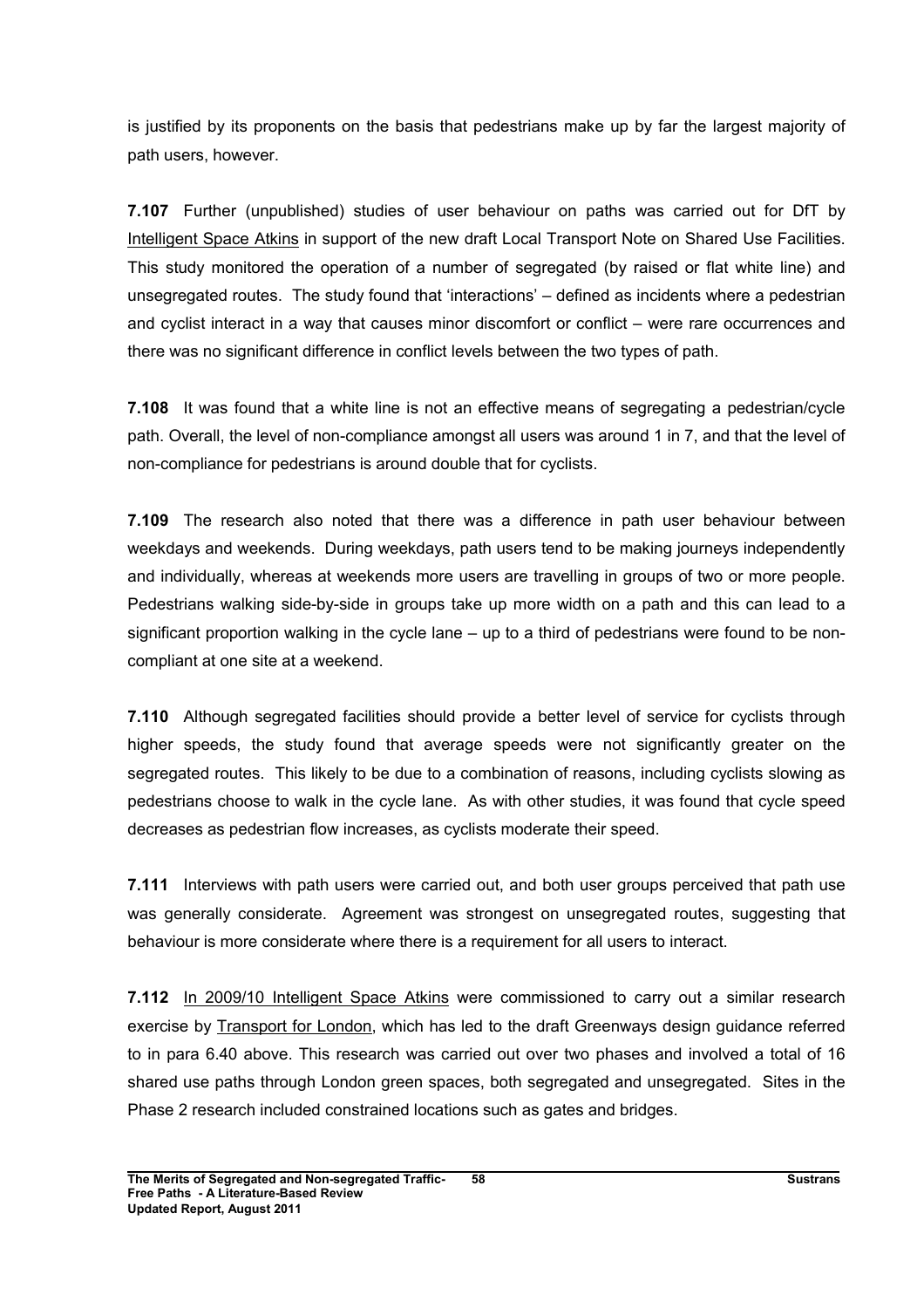7.113 The data collected at the various sites comprised pedestrian and cycle flows and speeds; video studies of interaction and passing distances at key locations; questionnaire surveys of users; and records of key design characteristics including width, gradient, crossfall, bounding details, surface type, alignment and sightlines.

7.114 The research confirmed that there are significant differences between weekday and weekend uses; pedestrians tend to peak at the weekend, between lunchtime and late afternoon, when some 75% were using the paths for leisure activities. Cycle flows tended to be highest on weekdays, with the highest levels taking place during the 8am to 9am commuter peak.

7.115 The research examined the effect of segregation and gradient on cycle speeds and found that although there was a significant range of individual cycle speeds across all locations, speeds were lower on unsegregated paths where the gradient exceeds 1% (although the difference is relatively small) and to a greater degree where the gradient exceeds 7%. This suggests that cyclists moderate their speeds on gradients in unsegregated conditions.

7.116 Segregation was found to lead to a higher rate of <u>unexpected</u> interactions and near misses between users, most of which were minor in nature, compared to unsegregated paths. The number of such interactions was low in both types of environment, however.

7.117 The perceptions of pedestrians using the paths was at odds with these objective assessments, however. Pedestrians felt that segregated routes are safer and more comfortable, and were more concerned about cycle speeds, compared to unsegregated routes. These concerns were more likely to be held by vulnerable pedestrians.

7.118 The perceptions of cyclists using the paths were that unsegregated routes cause them to moderate their speeds, which was borne out by the data collected. Cyclists were also more likely to consider segregated routes 'uncomfortable', compared to unsegregated routes.

7.119 Discussion group consultations were carried out with pedestrian and cycle users to gain a more detailed understanding of their views and attitudes. The pedestrian group had representatives with a range of ages, disability and gender. Generally the pedestrian group preferred segregation while the cycling group preferred unsegregated paths. Interestingly while pedestrians felt that walking on the cycle side of a route for a short period of time was not a problem, they would be angry if cyclists used the pedestrian side of the path. Cyclists did say that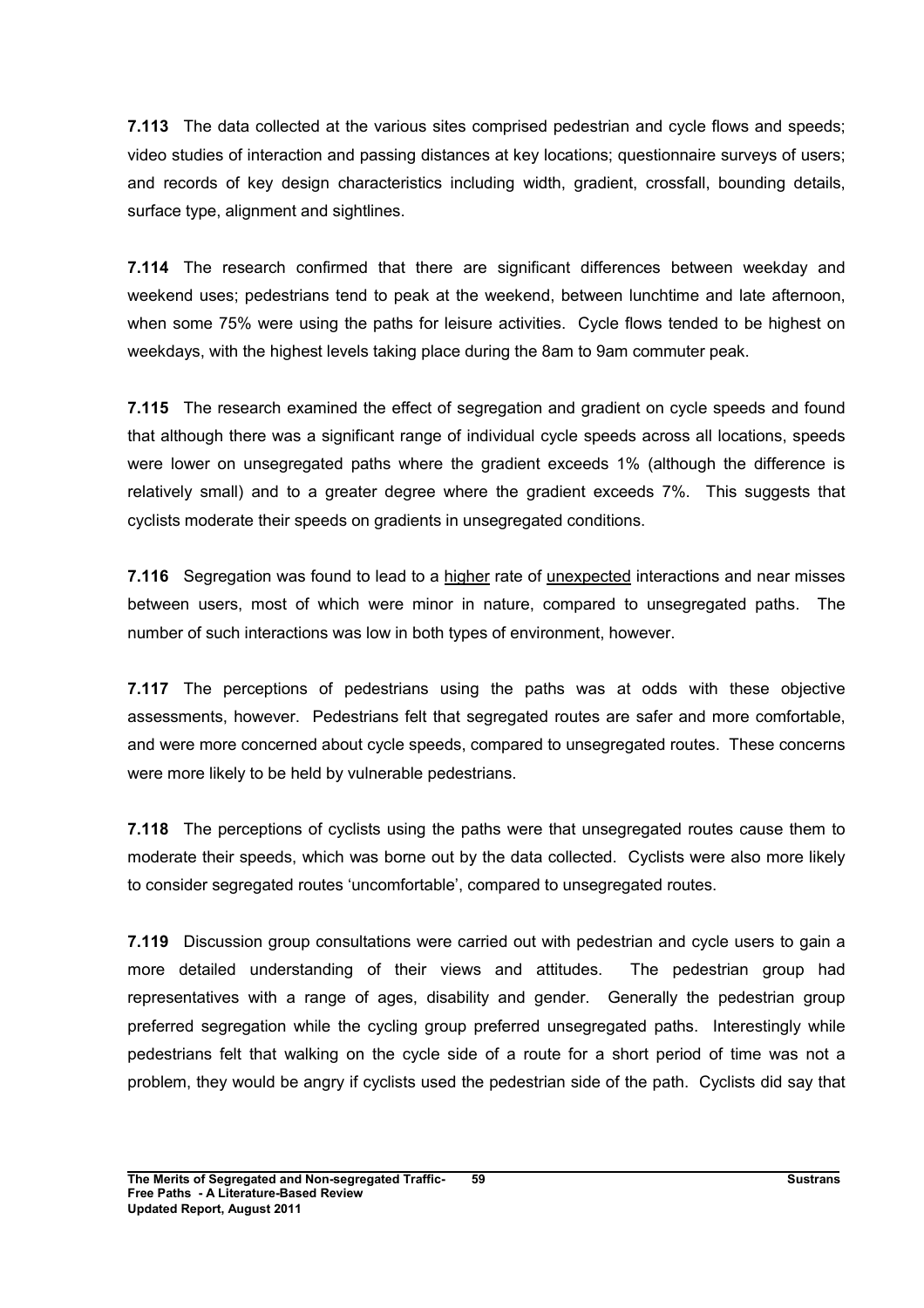they sometimes used the pedestrian side if they had to avoid obstructions, including pedestrians, on their side.

7.120 The Atkins Phase 1 research for TfL proposed a methodology for defining a Level of Service for assessing the usability of unsegregated paths, based on the number of users/metre width/minute. On the basis that cyclists travel some 3.5 times (weekends) and 5 times (weekdays) faster than pedestrians, the number of cyclists was multiplied by these factors to obtain the overall number of 'pedestrian equivalent' users.

7.121 A summary of the proposed LOS factors is given below (based on openspace/parkland criteria):

| <b>Pedestrian</b><br>equivalent<br>users/metre<br>width/minute<br>(min-max) | <b>Level of Service</b><br><b>Classification</b> | <b>Description</b>                                                                                                                                                                                                                                                         |
|-----------------------------------------------------------------------------|--------------------------------------------------|----------------------------------------------------------------------------------------------------------------------------------------------------------------------------------------------------------------------------------------------------------------------------|
| $0$ to $3$                                                                  | Α                                                | OPEN: There is sufficient space for<br>pedestrians and cyclists to select their own<br>walking speeds and overtake other users.                                                                                                                                            |
| $4$ to $6$<br>7 to 9<br>10 to 12                                            | $B+$<br>B<br><b>B-</b>                           | IMPEDED: There is space for users to select a<br>normal movement speed and to by-pass other<br>users in primarily one-directional flows. In<br>areas where there are two-directional flows,<br>there may be the chance for unexpected<br>interactions to occur.            |
| 13 to 15<br>16 to 18<br>19 to 21                                            | $C+$<br>C<br>$C -$                               | CONSTRAINED: In this situation, the freedom<br>to select individual movement speeds and<br>bypass slower moving users is restricted. In<br>areas with high levels of two-way movement<br>there is a strong possibility for unexpected<br>interactions between users.       |
| 22 to 24<br>25 to 27<br>28 to 30                                            | D+<br>D<br>$D-$                                  | CONGESTED: At this Level of Service the<br>majority of users will have their normal<br>movement speeds restricted and reduced due<br>to difficulties in by-passing slower moving<br>users. There is a possibility of intermittently<br>reaching critical density at times. |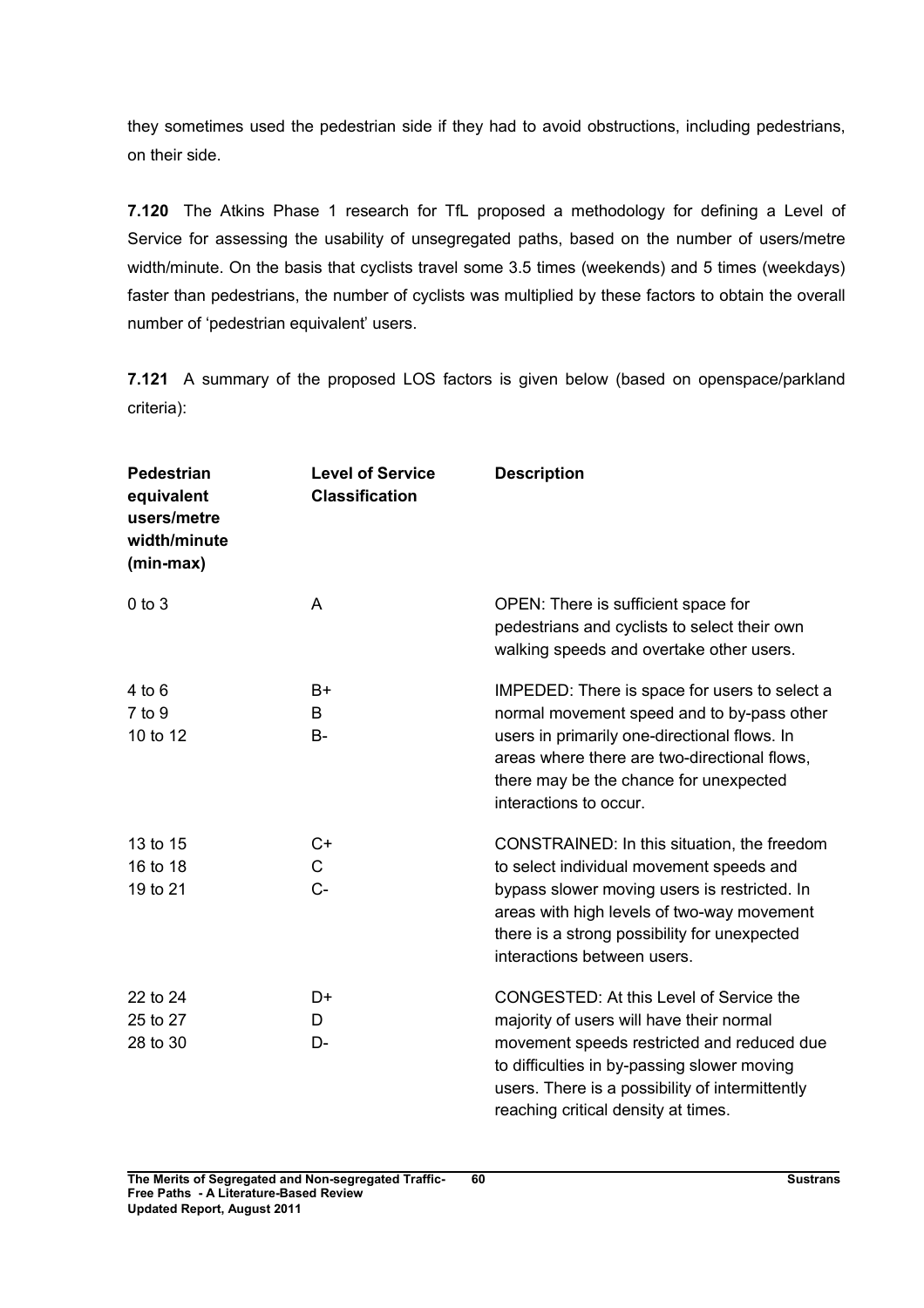| <b>Pedestrian</b><br>equivalent<br>users/metre<br>width/minute<br>(min-max) | <b>Level of Service</b><br><b>Classification</b> | <b>Description</b>                                                                                                                                                                                                                                             |
|-----------------------------------------------------------------------------|--------------------------------------------------|----------------------------------------------------------------------------------------------------------------------------------------------------------------------------------------------------------------------------------------------------------------|
| 31 to 33<br>34 to 36<br>37 to 39                                            | E+<br>Е<br>E-                                    | CROWDED: At this Level of Service, all users<br>will have their movement speeds restricted,<br>requiring frequent changes in direction.<br>Extreme difficulties would be experienced by<br>pedestrians attempting to reverse or cross<br>directional movement. |
| 40 to 42<br>43 to 45<br>46 to 48                                            | $F+$<br>F<br>F-                                  | JAMMED: At this Level of Service, all users<br>will have their movement speeds restricted,<br>requiring frequent changes in direction.<br>Extreme difficulties would be experienced by<br>pedestrians attempting to reverse or cross<br>directional movement.  |

7.122 Although these LOS levels represent a possible rationale for assessing the width requirements of unsegregated paths, they were not tested during the research and do not feature in the draft TfL guidance summarised in para 6.40 above.

7.123 The Atkins Phase 2 study for TfL, as well as looking at additional sites, went on to propose suitable path widths for various levels of flow, depending on whether the path was segregated or unsegregated, based on typical width requirements (eg space needed for a cyclist to pass two pedestrians), and with only minor differences these recommendations were carried through to the final guidance, as set out in Para 6.43 above.

7.124 The Atkins research considered in detail the factors that affected the degree of compliance of path segregation by pedestrians and cyclists. Key findings were that:

- For any given location at any time, cyclists are more compliant with segregation than pedestrians.
- Levels of compliance with segregation improve as the relative proportion of cycle activity increases and worsen as the relative proportion of pedestrian activity increases.
- As cycle flows increase, pedestrian compliance significantly improves, suggesting compliance of both user groups is dependent on a critical flow of cyclists.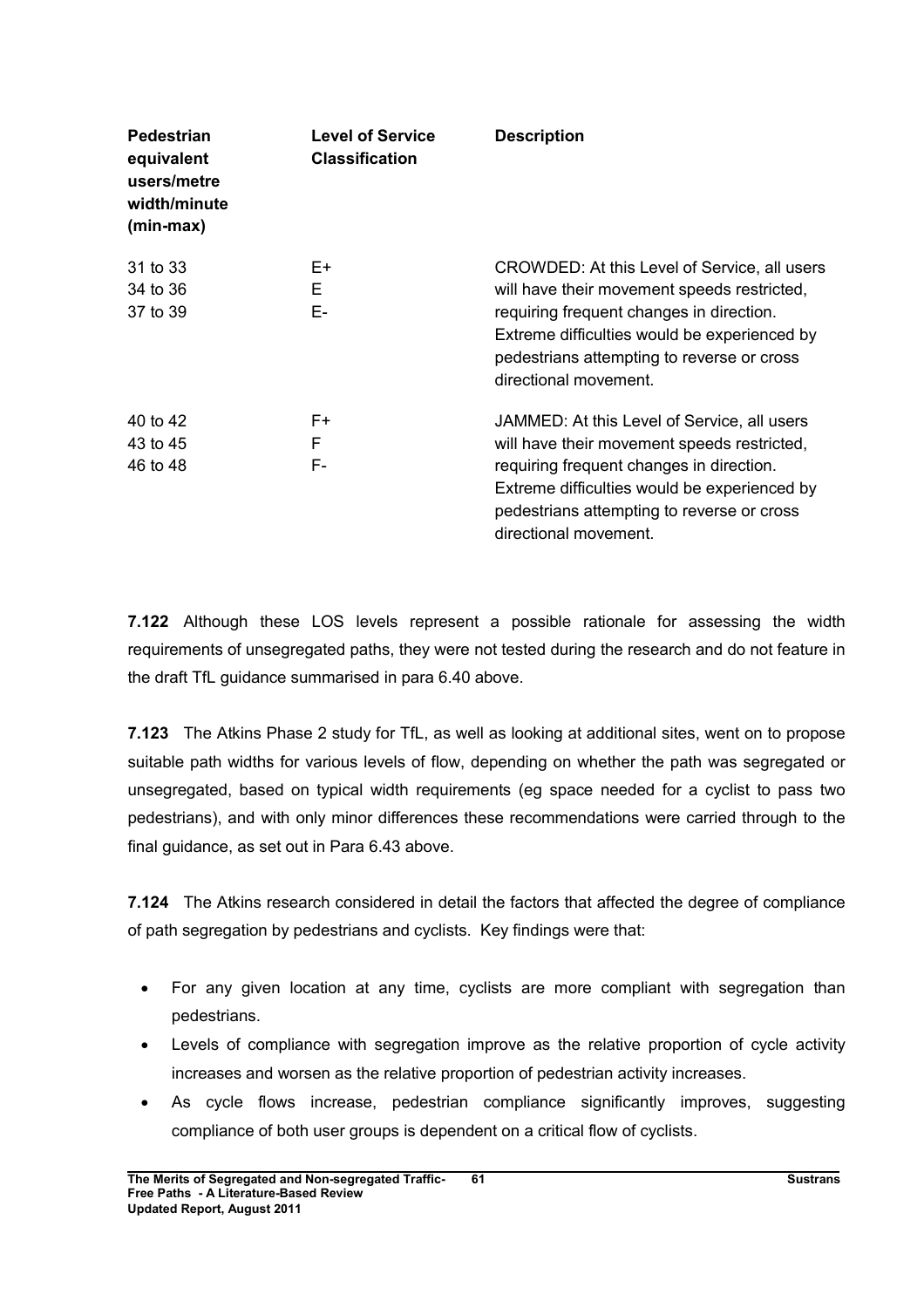- Cycle flows of less than around 150 per hour are insufficient to maintain appropriate levels of compliance. One in five pedestrians walk in the cycle lane when there are fewer than 2.5 cyclists per minute.
- Cycle flows of over around 300 per hour achieve 95% compliance by pedestrians
- Compliance is likely to be influenced by other site specific factors such as pedestrian capacity, the presence of cross routes, path width and group size.

7.125 The research therefore recommended that where cycle activity is low during peak weekday or weekend periods, segregating a shared use path may lead to unexpected user interactions and potential conflict as a result of non-compliance by pedestrians. This was observed widely on Greenways in London.

7.126 This advice has now been incorporated into the draft London Cycling Design Standards, as noted in Para 6.40 above.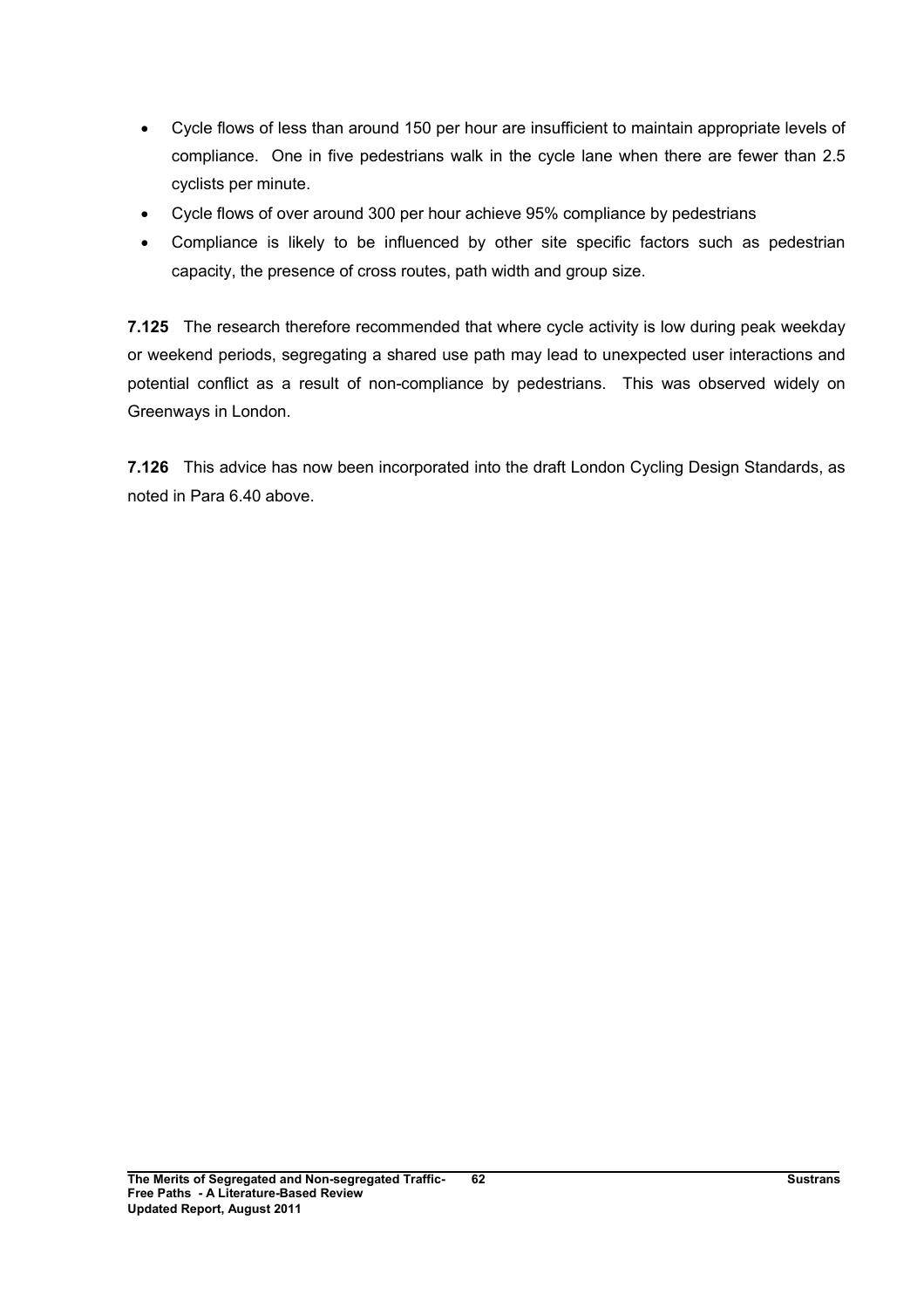## 8 KEY FINDINGS OF THE LITERATURE REVIEW

8.1 The starting point for the study literature review was the policies of Sustrans and groups representing blind and visually impaired people – the former being that traffic-free paths should generally be non-segregated unless it was necessary to segregate users; and the latter taking the opposite view, that there should be a presumption in favour of segregation.

8.2 Despite these differences, the review has shown that both groups support good facilities for pedestrians and cyclists, including disabled people of all kinds; and that both accept that segregation and non-segregation can be acceptable in some situations. Sustrans accept that segregation is more appropriate in busy urban areas and GDBA accept that non-segregation can be appropriate on very quiet rural routes. Essentially the difference is over the middle ground.

8.3 Numerous policy and guidance documents, including the Welsh Assembly's Walking and Strategy for Wales, highlight the difficulties that vulnerable users have in sharing paths and indicate a presumption in favour of segregation. Notably the new draft Local Transport Note from the Department for Transport removes the presumption in favour of segregation. Moreover, the latest published DfT guidance document on cycle facilities LTN 2/08 does not include a strong commitment to segregation, suggesting that wider paths and better visibility may be better solutions. The Welsh Strategy also states that there is little research on the experiences of path users, and that previous research has shown that most conflict is perceived rather than actual.

8.4 The benefits that traffic-free paths bring are not in doubt – there are significant health, environmental and economic benefits, but their extent will obviously be dependent on the amount of new paths that are built and the provision of a well-connected and continuous network. The Welsh Assembly's Policy notes that resources are limited and must be used wisely, and it is important to recognise that segregated paths are up to three times more expensive than segregated ones.

8.5 Clearly, therefore, while segregation is supported by some groups representing vulnerable users, it is not a panacea and there are advantages and disadvantages of both types of path in particular circumstances. The next section of this report provides a summary of the findings of the study in this area.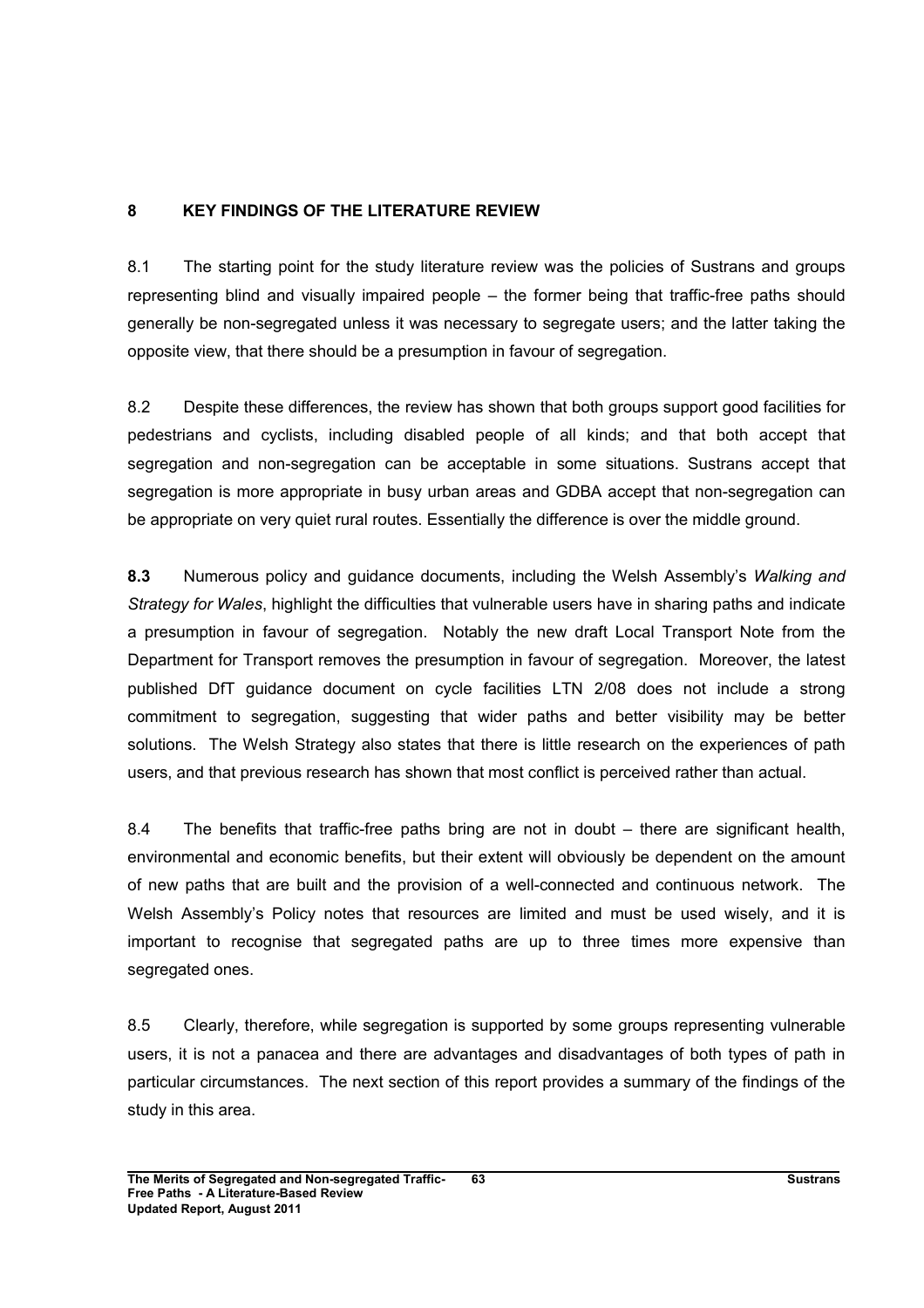8.6 Notwithstanding the general preference for segregation expressed in some technical guidance documents, there are several factors to be taken into account when deciding between non-segregated and segregated paths. These include:

- Pedestrian and cycle flow
- Cycle speed
- Cycle journey purpose
- **Visibility**
- Presence of vulnerable users elderly, disabled, children
- Available width/presence of pinch points eg bridges
- 'Exchange' activity shopping, playing etc.

8.7 Few of the guidance documents give any numerical guidance on these factors although the research carried out by Intelligent Space Atkins which underpins the new draft London Cycling Design Standards does provide some guidance on flow levels, including minimum cycle flows to achieve pedestrian compliance with segregation. The new draft LTN specifically states that setting appropriate flow levels is difficult and should be based on local observations. The guidance documents also generally state that designs need to be produced on a site-specific basis, taking local factors into account.

8.8 Our review of the research available has confirmed that the risk of actual conflict on trafficfree paths is generally low, although one notable example was found – the Redways in Milton Keynes – where poor standards of maintenance and design have led to a poor accident record for cyclists. Not all of these accidents relate to conflict with pedestrians, however.

8.9 Perception does not match reality however; in Milton Keynes, cyclists thought the Redways were safer than they actually are; on the Queen Charlotte Trail in New Zealand walkers who did not meet cyclists had a worse opinion of them than walkers who did.

8.10 Good information alerting people to the legitimate presence of cyclists on paths can help to reduce perceived conflict. In Kensington Gardens adverse views of cycling went down after cycling was legitimised, despite an increase in cycling. One challenge is how to communicate cyclists' presence to blind and partially-sighted people, but Codes of Conduct, such as those promoted by Sustrans or the Royal Parks, and well-designed tactile surfacing which indicates when pedestrians are entering a path shared with cyclists can help. At the moment there is no specific paving providing warning on the entry to an unsegregated shared use path, however.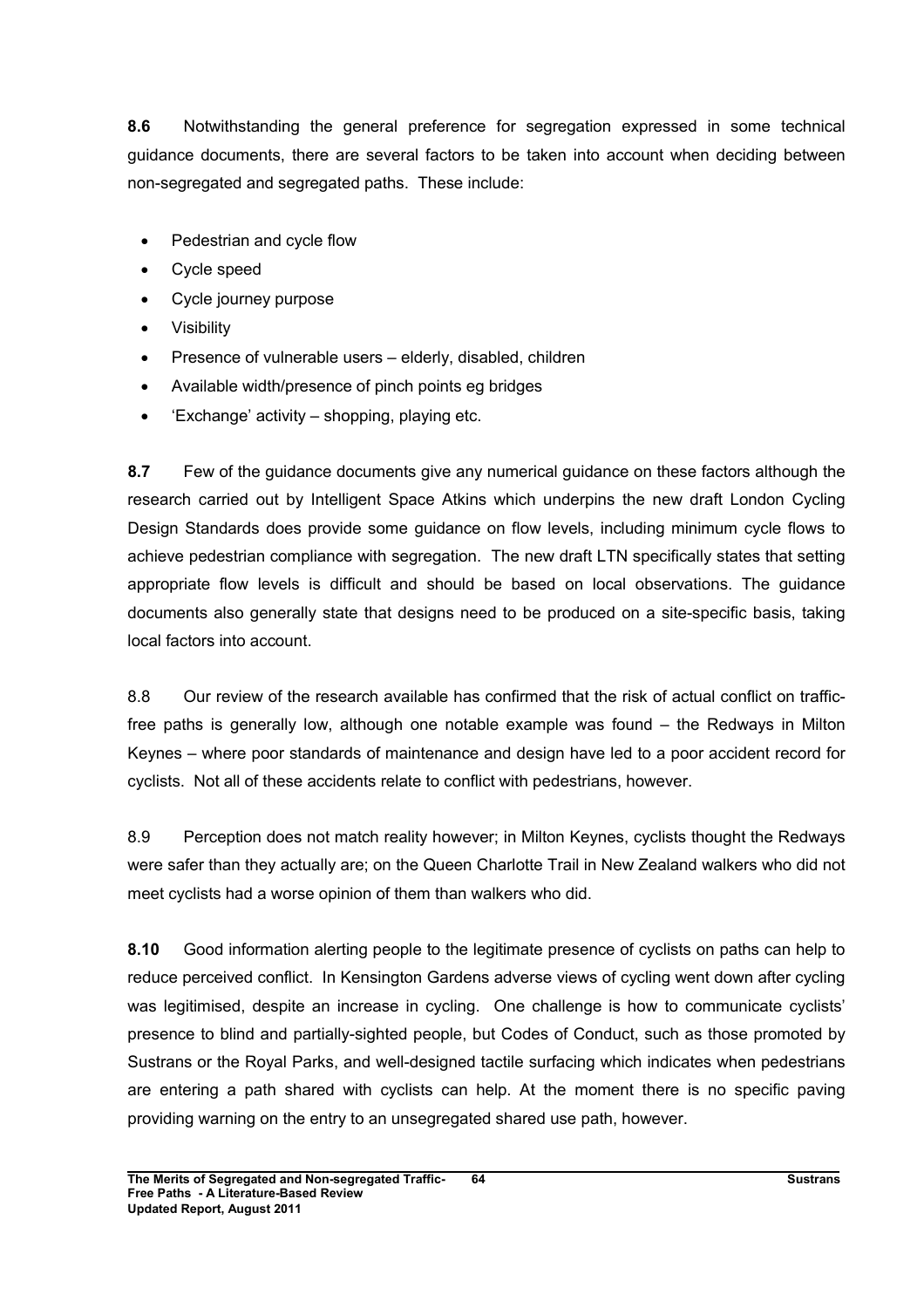8.11 Detailed studies of pedestrian and cyclists on shared use paths in the UK carried out for the Countryside Agency and most recently from the Department for Transport and Transport for London have shown that their behaviour is more complex than may be thought – both cyclists and pedestrians typically use the whole of the path, and cyclists have commented in several studies of the problem of pedestrians not keeping to the part of path designated for their use on segregated facilities. Non-compliance by pedestrians is higher at weekends when people are more likely to be travelling in groups and when cycle flows are light.

8.12 The studies for the Countryside Agency also showed that on paths carrying up to around 100 users per hour, found that conflict on non-segregated paths is an extremely infrequent occurrence. However, when people talk about conflict, its assumed incidence increases and appears to be more serious. The discussion and focussing of attention on conflict serves to escalate its perceived existence.

8.13 Some studies have shown that it is the proximity of cyclists to pedestrians that creates most conflict, rather than their speed – and several studies have shown that most cyclists do slow down when they meet pedestrians and that speeds are lower on unsegregated routes.

8.14 Research on the possible methods of segregation show that the recommended white line still has some drawbacks and is a compromise; and that using a level difference or a barrier between paths can create a hazard for cyclists. The latest draft DfT guidance advises that a level difference is the best option if segregation is to be used, but that it can increase costs considerably.

8.15 Considerable research has been done overseas on the development of more objective methodologies to assess 'level of service' (LOS) on non-segregated paths. The original thinking on this related LOS for both pedestrians and cyclists on the frequency with which path users pass or meet one another. More recently researchers in the US have refined this approach using the responses of people to videos of varying conditions on real paths and using regression analysis to relate their scores to measurable parameters – principally user flow, modal split and path width.

8.16 This approach is considered to have merit in that it provides a logical and auditable methodology for predicting users' opinions of conditions on a particular path.

8.17 Some applications of LOS concepts have already been made to assess the suitability of routes through London greenspaces for shared use, but these have generally focussed on pedestrian LOS on the basis that they make up the vast majority of users. This methodology has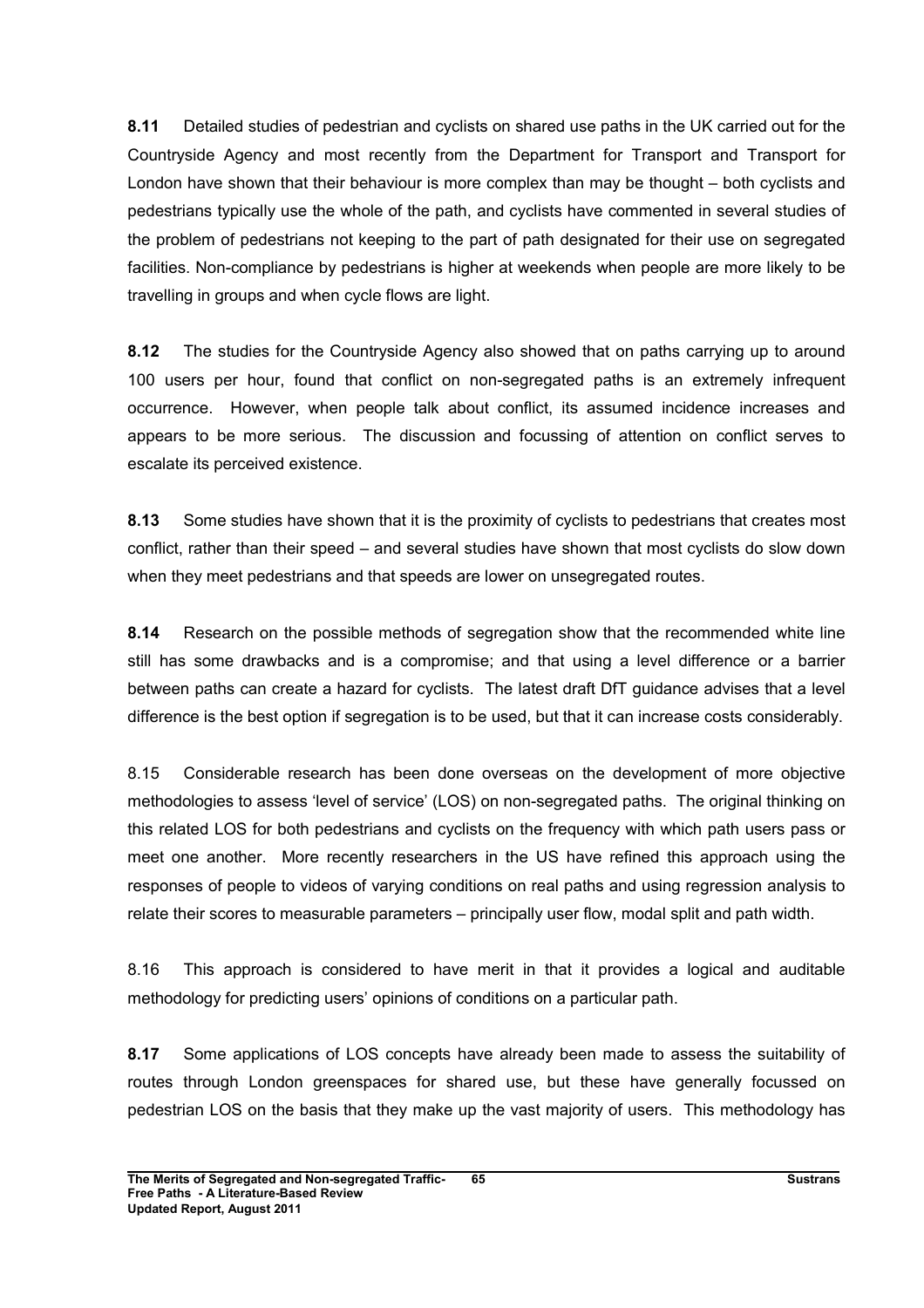some drawbacks, and is not really suitable where the cyclists make up a higher proportion of path users. A possible approach to assessing overall level of service for both pedestrians and cyclists has been proposed by Atkins in their latest research for TfL, but this has not been tested in practice.

8.18 It is important to note we have not been able to find any research that objectively assesses the degree of perceived risk that is felt by blind and partially-sighted people when actually using a path that is shared with cyclists. Previous studies have generally used focus groups to assess the problem rather than seeking, say, to interview actual path users to ascertain how their perceptions vary with path conditions, including segregation.

#### Indicative Flow Levels

8.19 The literature review does provide a series of possible guidance levels for path user flow that may justify segregation, as set out in Table 2 overleaf. It is notable that the different documents give fairly similar orders of user flow.

8.20 The Department for Transport has chosen not to include indicative flow levels in its draft LTN on Shared Use, however.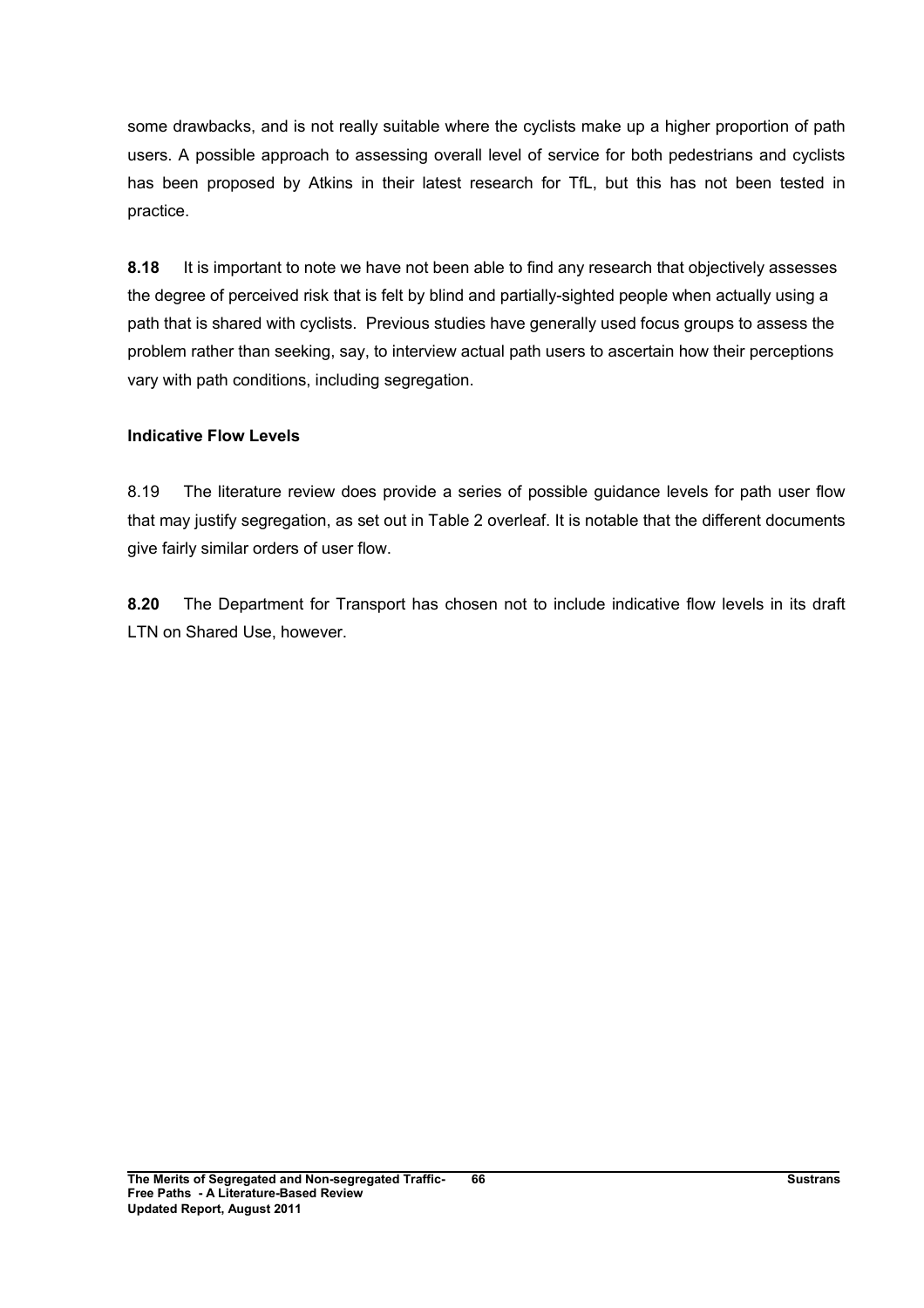| <b>Source Document</b>                                                      | <b>Recommended Flow</b><br><b>Limit for Non-</b><br><b>Segregated Path</b>                          | <b>Comments</b>                                                                                                                                               |
|-----------------------------------------------------------------------------|-----------------------------------------------------------------------------------------------------|---------------------------------------------------------------------------------------------------------------------------------------------------------------|
| Countryside Agency -<br>Greenways Handbook                                  | 200 users per hour<br>along path                                                                    | Wording suggests that this is an<br>indicative figure (eg 200). No<br>distinction between pedestrian<br>and cycle users.                                      |
| CROW - Design Manual for<br><b>Bicycle Traffic</b>                          | 100 pedestrians per<br>hour per metre width on<br>pedestrianised streets.                           | Would imply 300 peds per hour<br>on a 3m wide path, but this<br>advice is given in the context of<br>pedestrianised streets. No value<br>for cycle flow given |
|                                                                             | 25 pedestrians per hour<br>per metre path width on<br>traffic-free paths away<br>from town centres. | Would imply 75 peds per hour<br>on a 3m wide path. No value for<br>cycle flow given.                                                                          |
| University of Surrey for<br>Countryside Agency - Phase I<br>and II research | At least 100 users per<br>hour on 3m path                                                           | Actual and perceived conflict<br>found to be low at these flow<br>levels.                                                                                     |
| <b>TRB</b>                                                                  | 150 users per hour on<br>3m path                                                                    | Level of Service C, taken from<br>look up table, assuming average<br>modal split.                                                                             |

### Table 2 – Possible traffic flow limits of non-segregated traffic-free paths

8.21 More recent guidance by TfL, based on research by Atkins indicates that non-segregated paths can cater for high levels of flow if wider paths are used. A 4.5m wide path is indicated as catering for up to 900 pedestrians and 450 cyclists per hour. TfL also advise that pedestrians are unlikely to conform paths with cycle flows of less than 150 cyclist per hour, and that this can lead to unexpected conflicts.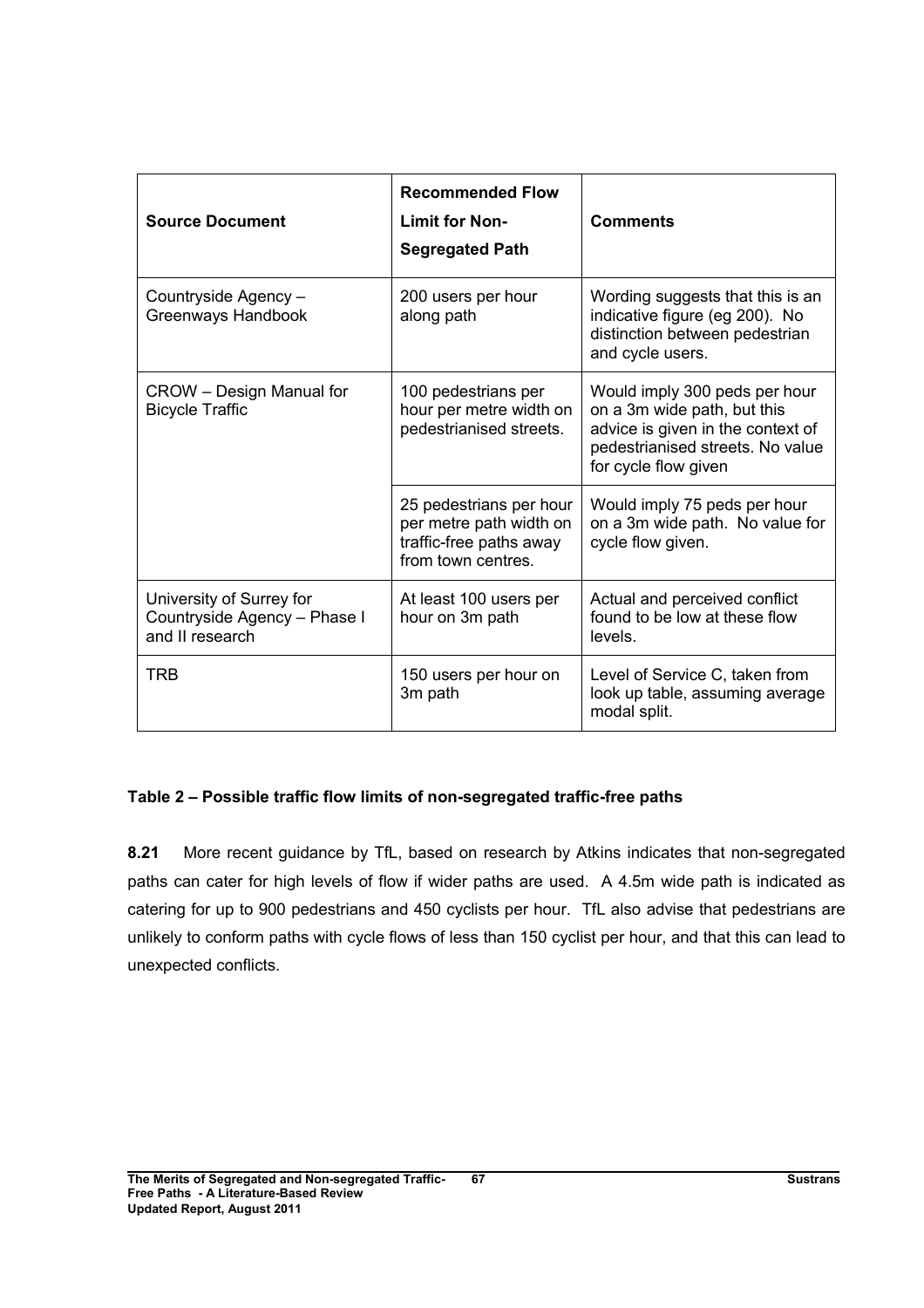## Advantages and Disadvantages of Segregated and Non-Segregated Paths

8.22 Finally, the research has pointed to the following list of possible advantages and disadvantages of segregated and non-segregated traffic-free routes – see Table 3 below. As noted at the outset, it is taken as a given that a path should be provided – the key question is what type of path is appropriate for a given situation.

| Advantages of non-segregation/Disadvantages of segregation                                                                                                                                     |                                                                                                                                                                                                         |  |
|------------------------------------------------------------------------------------------------------------------------------------------------------------------------------------------------|---------------------------------------------------------------------------------------------------------------------------------------------------------------------------------------------------------|--|
| Effect                                                                                                                                                                                         | Comment                                                                                                                                                                                                 |  |
| Non-segregated paths are narrower and<br>require less land.                                                                                                                                    | Segregated paths need to provide space for<br>pedestrians to pass pedestrians and for cyclists<br>to pass cyclists. On non-segregated paths all<br>users can use the same space to pass one<br>another. |  |
|                                                                                                                                                                                                | Land availability is a constraint that can be<br>difficult to overcome.                                                                                                                                 |  |
|                                                                                                                                                                                                | Strict requirement for segregation could<br>therefore make it impossible to complete the<br>network.                                                                                                    |  |
| Non-segregated paths are less costly.                                                                                                                                                          | Up to around 3 times less if segregation by kerb<br>is used.                                                                                                                                            |  |
| Non-segregated paths are more flexible,<br>catering for varying proportions of pedestrians<br>and cyclists.                                                                                    | Both user groups can use the whole path.<br>Research at Hampstead Heath shows that<br>pedestrian and cycle use can peak at different<br>times.                                                          |  |
| Pedestrians do not always respect<br>segregation and often stray into the area<br>designated for cyclists. This is more likely<br>when cycle flows are less than 150 per hour<br>(August 2011) | Supported by video research and by opinion<br>surveys.                                                                                                                                                  |  |
| Cyclists go faster on segregated routes.                                                                                                                                                       | Likely to create a greater risk of injury if a<br>collision with a pedestrian does take place.                                                                                                          |  |
| Cyclists may also not respect segregation if<br>only a white line is used.                                                                                                                     | Latest draft DfT Local Transport Note advises<br>that segregation with a white line is not<br>recommended. (August 2011)                                                                                |  |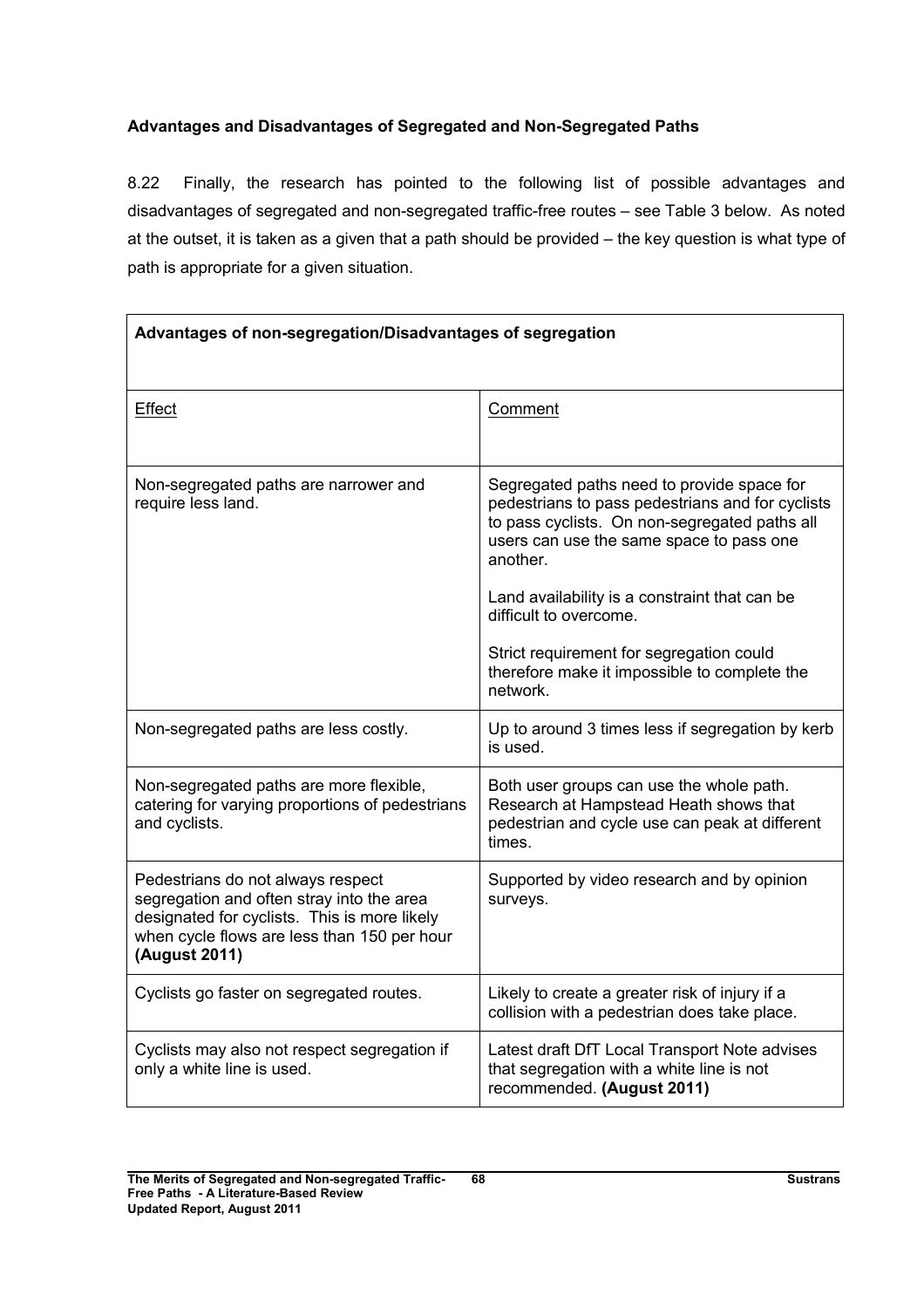| All methods of segregation have their<br>drawbacks.                                                                                     | Raised white lines may not be detected by all<br>users; tramline paving, kerbs and fences create<br>a hazard for cyclists and visually impaired<br>people; intermediate verges increase width,<br>land take and construction and maintenance<br>costs. Rainwater can be retained by raised<br>white lines and upstands |
|-----------------------------------------------------------------------------------------------------------------------------------------|------------------------------------------------------------------------------------------------------------------------------------------------------------------------------------------------------------------------------------------------------------------------------------------------------------------------|
| Segregation introduces street clutter and<br>detracts from the amenity of the path.                                                     | Particularly important in rural areas where there<br>can be objections to path creation from rural<br>interest groups.                                                                                                                                                                                                 |
| Non-segregated paths cater for a greater<br>range of users                                                                              | Eg disabled cyclists, cyclists on special<br>vehicles, those accompanied by walkers, family<br>groups, skaters, equestrians. Wheel chair users<br>prefer a level surface.                                                                                                                                              |
| Non-segregated paths can improve civility<br>between path users                                                                         | By definition it is not possible for a user to be in<br>the 'wrong' place if the path is not segregated,<br>removing one potential source of conflict.                                                                                                                                                                 |
| Disadvantages of non-segregation/Advantages of segregation                                                                              |                                                                                                                                                                                                                                                                                                                        |
| <b>Effect</b>                                                                                                                           | Comment                                                                                                                                                                                                                                                                                                                |
| Segregation reduces perceptions of conflict by<br>pedestrians, particularly vulnerable groups.                                          | Segregation may therefore reduce the<br>propensity of vulnerable groups to avoid using<br>the path.                                                                                                                                                                                                                    |
| Segregation can reduce actual conflict when<br>cycle flows are high. (August 2011)                                                      | On the basis that path users remain on their<br>designated side of the path                                                                                                                                                                                                                                            |
| Segregation gives a better level of service to<br>cyclists, allowing them to go faster.                                                 | Level of Service may be particularly important<br>for utility cyclists who may otherwise find it<br>more convenient to use the road. Increased<br>cycle speed is only achieved if path users<br>remain on their designated side of the path.<br>(August 2011).                                                         |
| Segregation makes pedestrians more aware<br>of the possible presence of cyclists, through<br>white lines, kerbs, tramline markings etc. |                                                                                                                                                                                                                                                                                                                        |
| Segregation helps cyclists to pass pedestrians<br>engaged on 'exchange' activities - eg playing,<br>shopping,                           |                                                                                                                                                                                                                                                                                                                        |

# Table 3 – Advantages and Disadvantages of Segregated and Non-Segregated Paths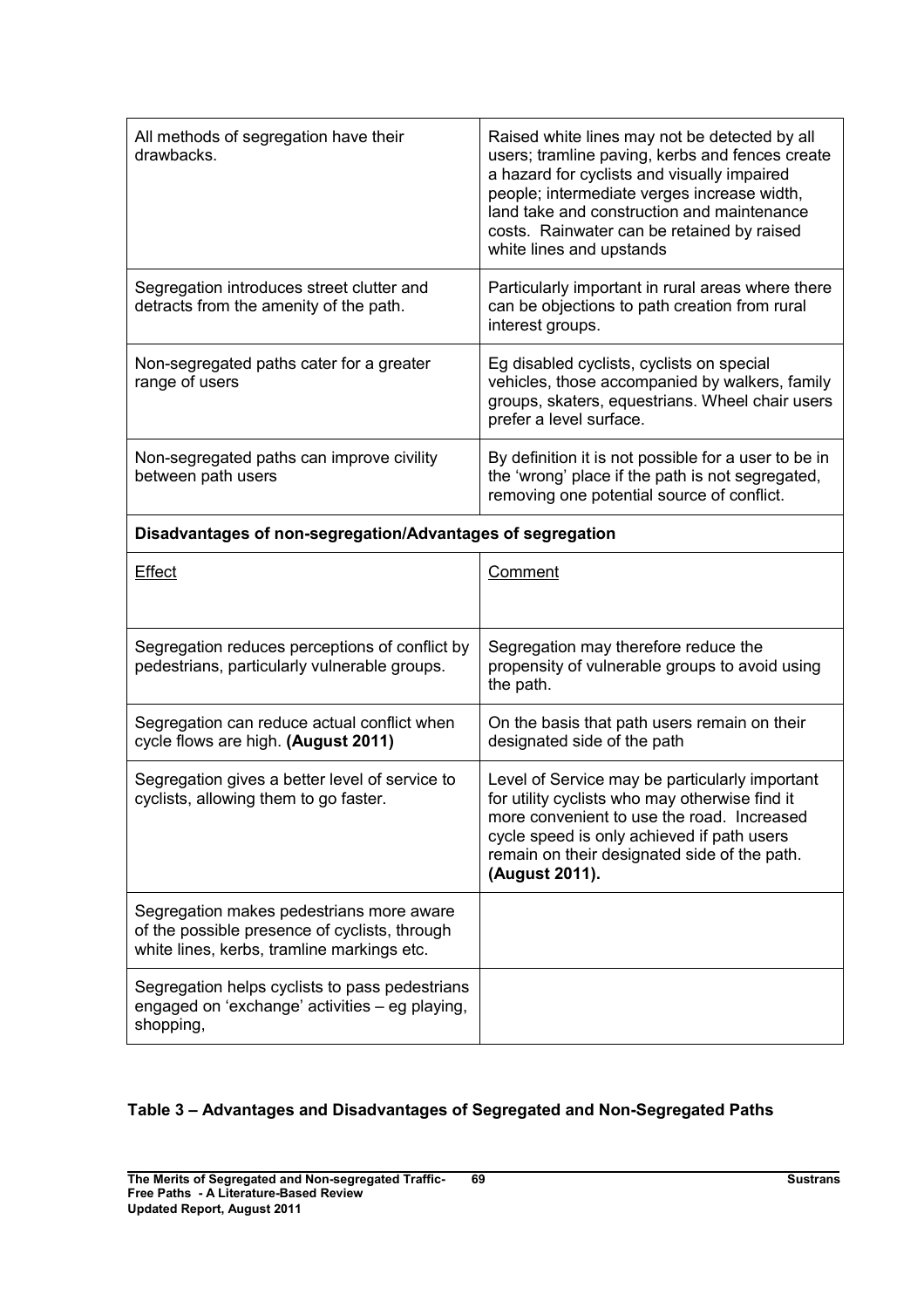8.23 These advantages and disadvantages show that the choice between segregation and nonsegregation is highly dependent on local circumstances, as indicated in Table 4 below, which gives a series of 'indicators' that can be used to help decide which type of path is appropriate. The new draft LTN published by DfT includes a list of factors to be taken into account which can be read as a summary of this table, and the draft TfL Greenways guidance also includes a similar table.

| <b>Characteristic</b>                       | <b>Indicators for</b> |             | <b>Comment</b>                                                                                                                                     |
|---------------------------------------------|-----------------------|-------------|----------------------------------------------------------------------------------------------------------------------------------------------------|
|                                             | Non-<br>Segregation   | Segregation |                                                                                                                                                    |
| Path Type                                   |                       |             |                                                                                                                                                    |
| Existing footpath?                          | <b>No</b>             | Yes         | 'No loss' principle – pedestrian<br>concerns likely to be higher where<br>cyclists being allowed onto paths<br>that are presently pedestrian only. |
| Urban/Rural                                 | Rural                 | Urban       | Rural paths more sensitive to sign<br>clutter and flows likely to be lower                                                                         |
| Views/interest to one side                  | Yes                   | No          | Eg waterfronts $-$ all path users will<br>want to be able to enjoy one side<br>of the path.                                                        |
| Location with high visual<br>quality        | Yes                   | No          | Segregation has a visual impact<br>which may be less appropriate in<br>sensitive locations, both urban<br>and rural.                               |
| Location with high ecological<br>value      | Yes                   | <b>No</b>   | Increased path width has the<br>potential to create increased<br>impact – disturbance to habitat,<br>run off etc.                                  |
| Path Users                                  |                       |             |                                                                                                                                                    |
| <b>Cycle Flow</b>                           | Low                   | High        | (August 2011)                                                                                                                                      |
| <b>Numbers of Vulnerable</b><br>pedestrians | Low                   | High        | Further research needed to<br>quantify response of vulnerable<br>pedestrians to real-life situations                                               |
| Variability of modal split                  | High                  | Low         | High peak demand by particular<br>user group can be better<br>accommodated if all the path is<br>available.                                        |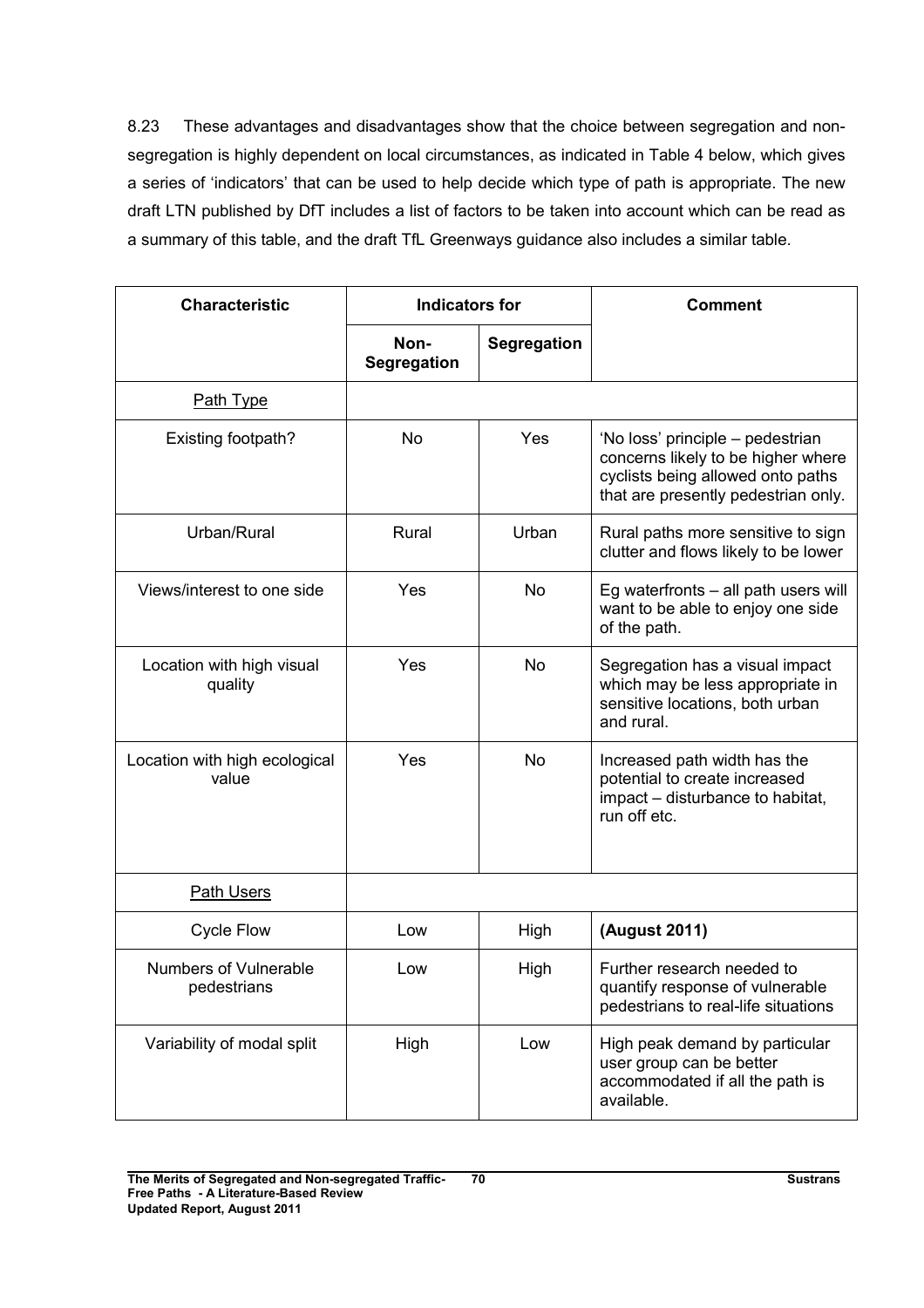| <b>Characteristic</b>                  | <b>Indicators for</b>      |             | <b>Comment</b>                                                                                                                                                  |
|----------------------------------------|----------------------------|-------------|-----------------------------------------------------------------------------------------------------------------------------------------------------------------|
|                                        | Non-<br><b>Segregation</b> | Segregation |                                                                                                                                                                 |
| Numbers of groups                      | High                       | Low         | Groups (eg families, parents<br>teaching children to cycle)<br>appreciate being able to use the<br>whole path.                                                  |
| Numbers of disabled cyclists           | High                       | Low         | Disabled cyclists require greater<br>widths for themselves and for<br>assistants.                                                                               |
| Path Users (cont'd)                    |                            |             |                                                                                                                                                                 |
| Proportion of Utility cyclists         | Low                        | High        | Utility cyclists travel faster and<br>require higher level of service                                                                                           |
| Cycle speeds                           | Low                        | High        | Cycle speeds can be reduced<br>through well designed barriers.                                                                                                  |
| Number of non-travelling<br>path users | Low                        | High        | Playing, shopping, fishing etc.                                                                                                                                 |
| Flows across path                      | High                       | Low         | Crossing movements of<br>pedestrians and cyclists are more<br>difficult to handle with segregated<br>paths, particularly if change of<br>level or fencing used. |
| <b>Path Geometry</b>                   |                            |             |                                                                                                                                                                 |
| Land availability                      | Narrow                     | Wide        | Segregation requires greater land<br>width and may not be achievable<br>through pinch points.                                                                   |
| Costs/m width                          | High                       | Low         | High costs would apply for<br>example on bridges and other<br>structures                                                                                        |
| Visibility <sup>14</sup>               | Good                       | Poor        | Adequate visibility is significant<br>factor in reducing perceived<br>conflict.                                                                                 |
| Gradient                               | Flat                       | Steep       | Steeper gradients increase cycle<br>speeds                                                                                                                      |

 $14$  Guidance on visibility requirements for cyclists is given in LTN 2/08 and TA90/05

 $\overline{a}$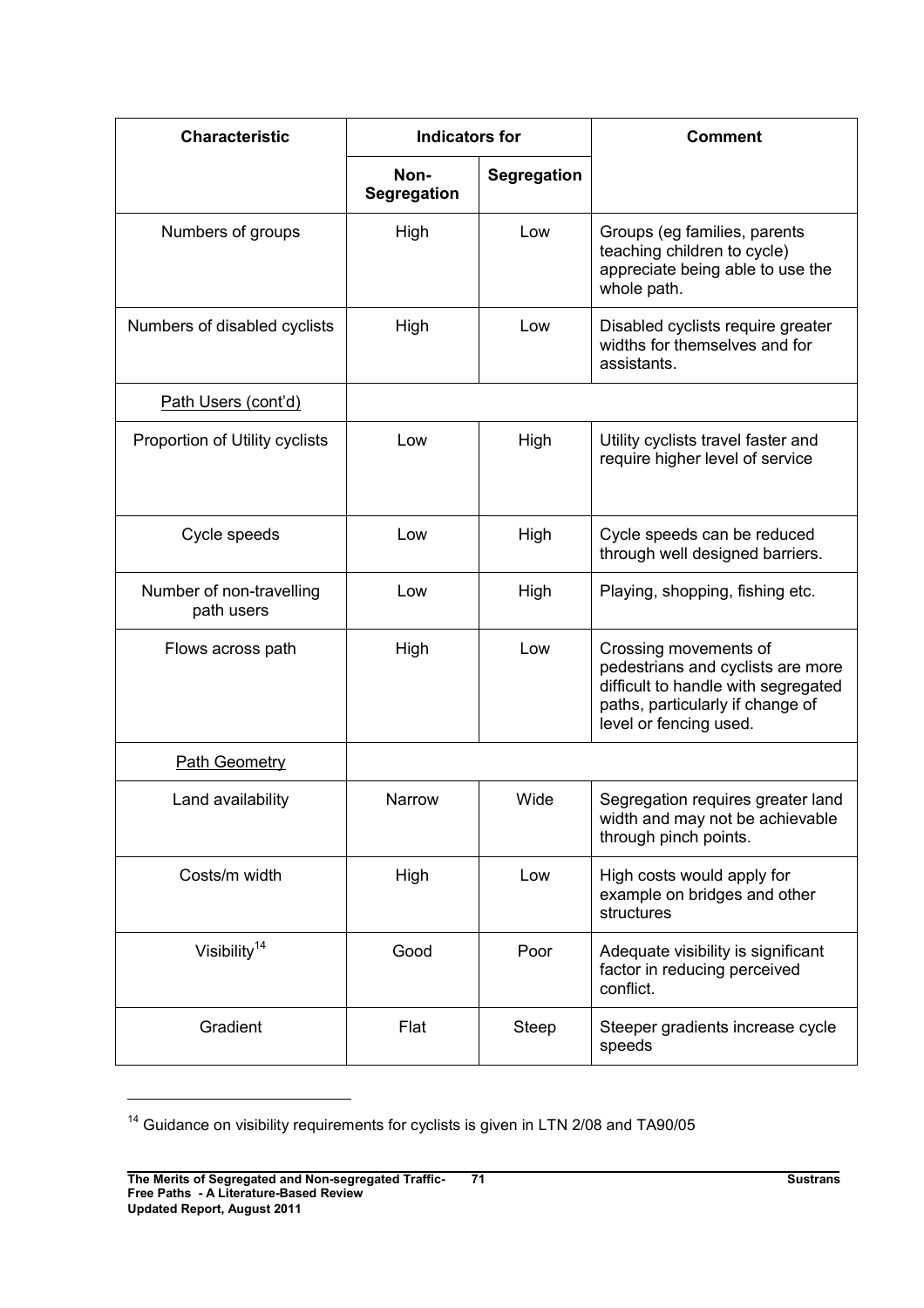| <b>Characteristic</b> | Indicators for      |                    | <b>Comment</b>                                                                                                                        |
|-----------------------|---------------------|--------------------|---------------------------------------------------------------------------------------------------------------------------------------|
|                       | Non-<br>Segregation | <b>Segregation</b> |                                                                                                                                       |
| Number of junctions   | High                | Low                | Junctions between paths are<br>more difficult to handle with<br>segregated paths, particularly if<br>change of level or fencing used. |

### Table 4 – Indicators for Segregated and Non-Segregated Paths

8.24 In any particular situation the choice between segregation and non-segregation is likely to depend on the balance between several of these factors, and the table illustrates why it is not appropriate to set a firm presumption in favour of any particular solution.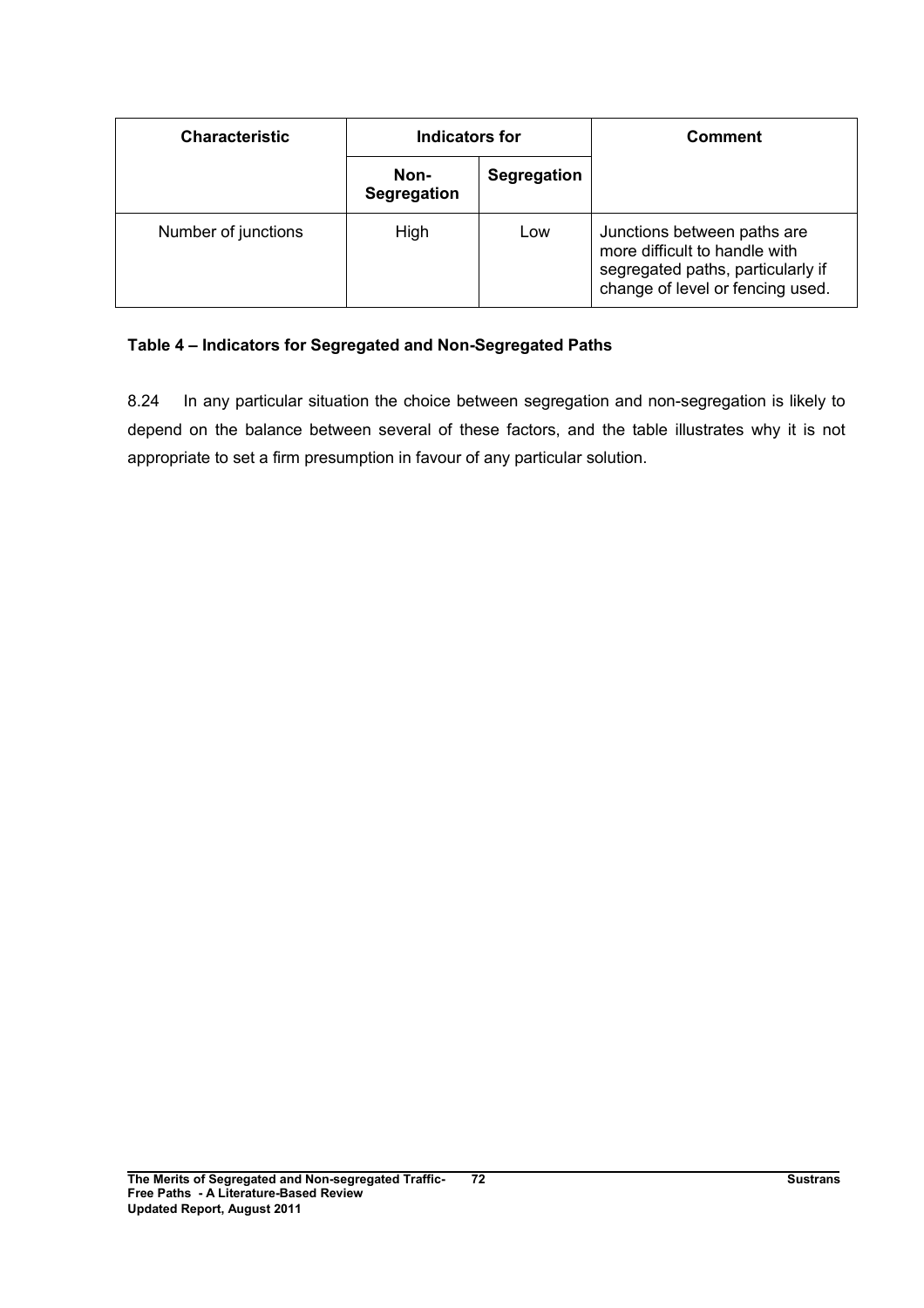### 9 CONCLUSIONS

9.1 This report has sought to investigate, primarily through a review of available literature, the complex issue of when it may be appropriate to segregate traffic-free routes between cyclists and pedestrians, with particular reference to the problems experienced by blind and partially-sighted people.

9.2 The study has confirmed that traffic-free routes are vitally important if cycling and walking are to be encouraged and that there should be a presumption in favour of completing the network. It has also demonstrated that it is not generally feasible to provide wholly separate pedestrian and cycle routes; most routes will have to cater for both types of user, as well as other groups such as equestrians.

9.3 These paths may be segregated into pedestrian and cycle areas, or may be nonsegregated; the case for segregation being the default response has been made by groups representing blind and visually impaired and other vulnerable uses; Sustrans would normally prefer the starting point to be an unsegregated path, although there are limited circumstances when both groups would agree on the type of path that would be appropriate.

9.4 Both types of path have their advantages and disadvantages, as set out in Table 3 of this report. There is no ideal form of segregation; all have their pros and cons.

9.5 Our review has identified a number of indicators, as set out in Table 4, that point towards segregation or non-segregation being the most appropriate response in a particular situation. The choice will depend on the balance between these factors. Local circumstances will therefore inevitably influence the best design for a particular section of path.

9.6 Further research is recommended into the response of vulnerable groups to different conditions, both in terms of path design and use. Extending Sustrans' surveys to identify the nature of any disability, so that variations in the numbers of blind and partially-sighted users could be investigated, would be a starting point in this process.

9.7 Various Level of Service models have been identified through the literature report and these may well provide a useful and objective tool to inform path design, Some use of LOS techniques has already been made for paths through green spaces in London, although these do not explicitly consider vulnerable groups.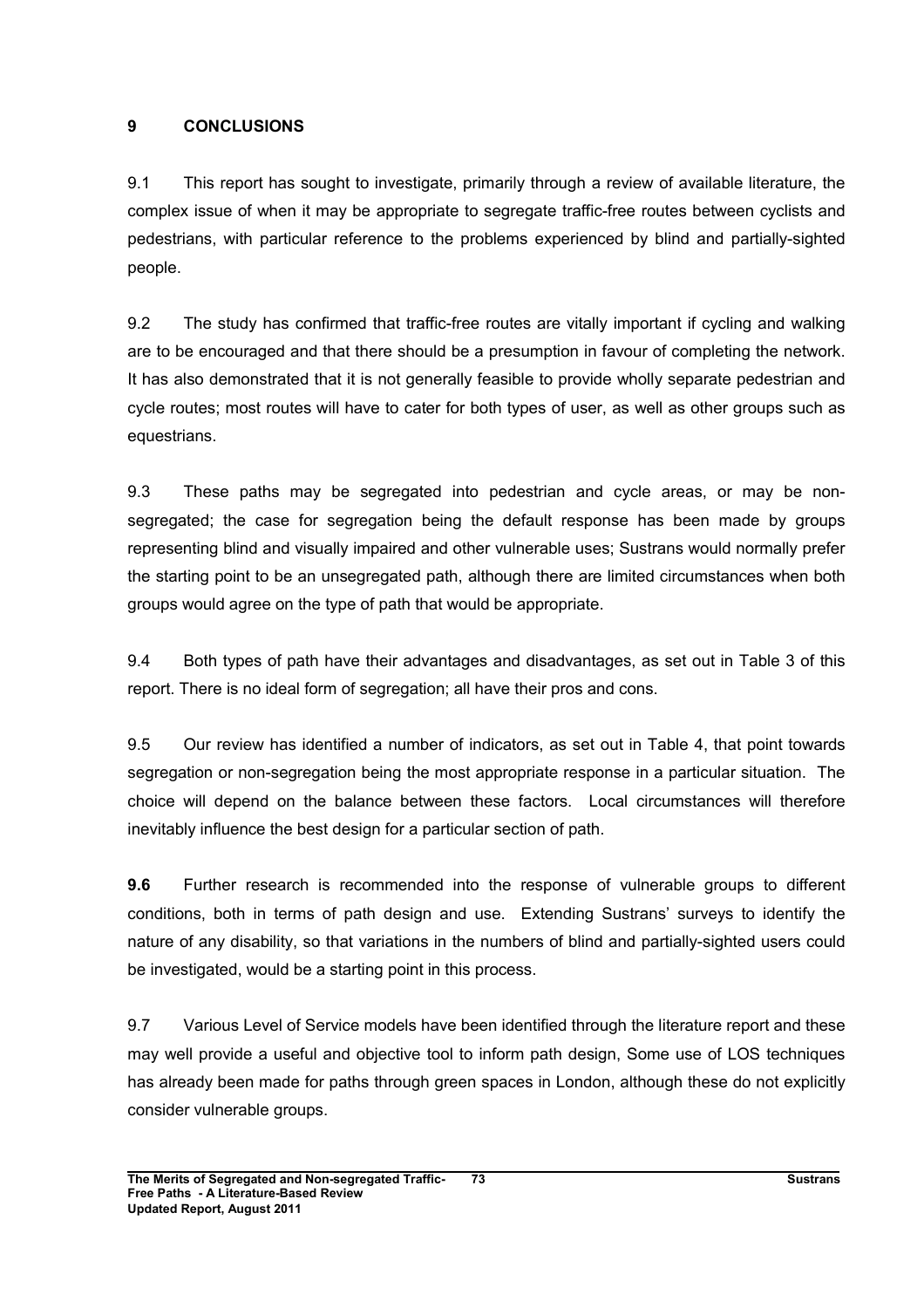9.8 Updated technical guidance based on this literature review and further research will hopefully enable the best path design to be produced for any particular location, on a case by case basis, helping to overcome the differences between Sustrans and GDBA and to build upon the substantial degree of agreement that does exist.

9.9 It is hoped that this report has helped to provide a balanced overview of the benefits of providing more extensive networks of traffic-free routes throughout Wales; and has provided a way forward that will assist all groups in coming to a common view on how best to decide on the type of path to be provided in any given situation.

Phil Jones Associates Ltd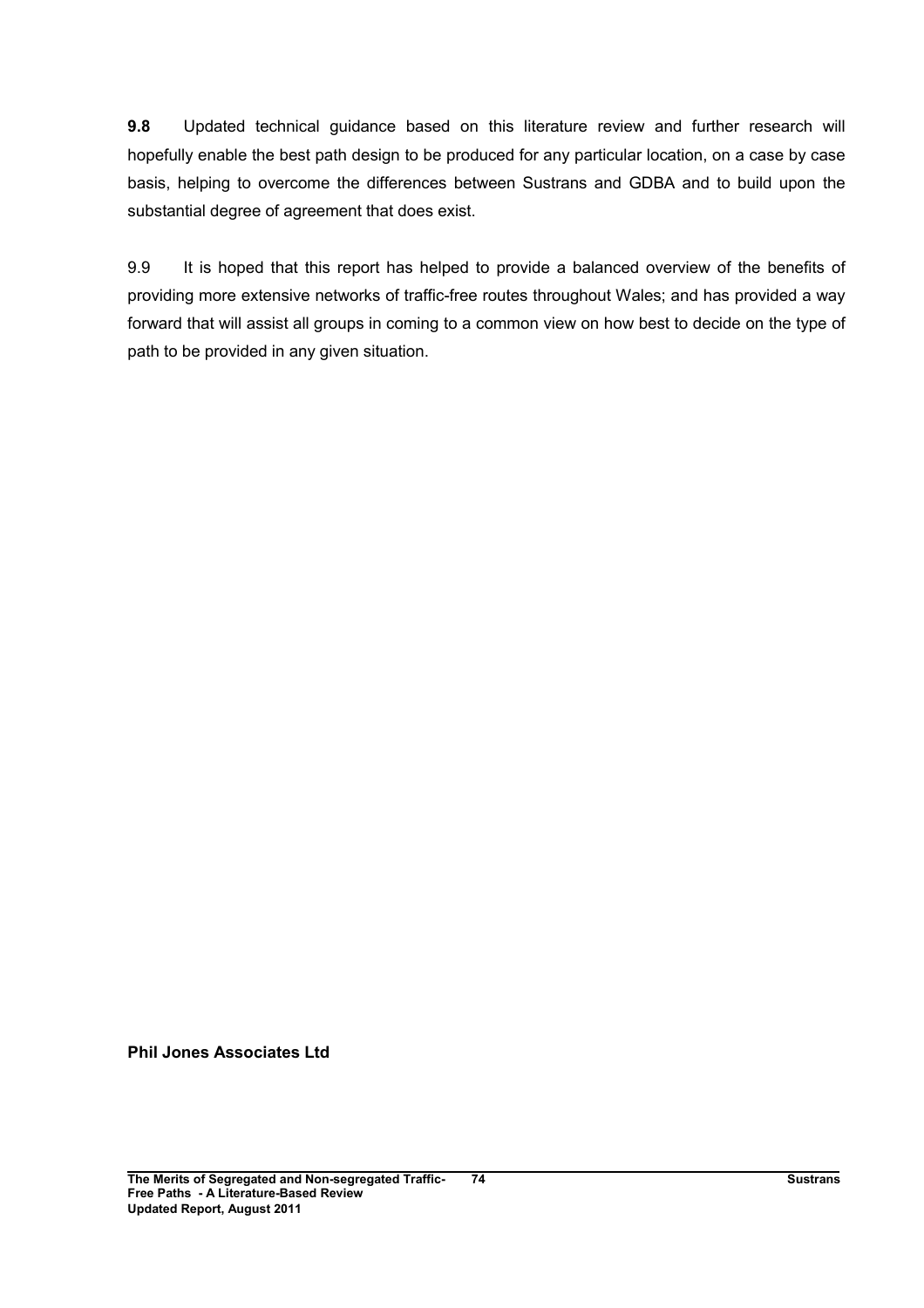Appendix A –

Previously Proposed Legislative Competence Order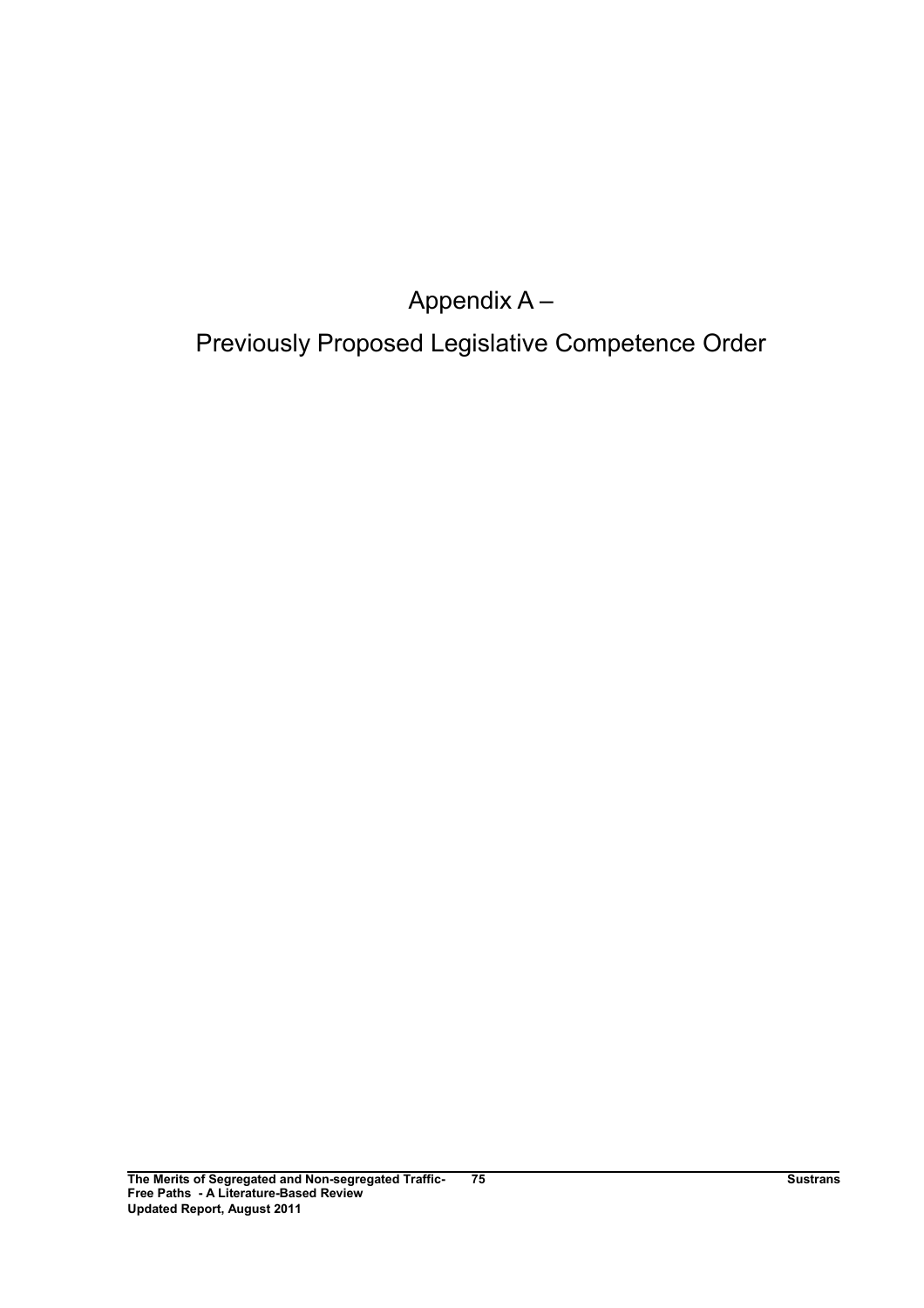Consultation draft of an Order to be laid before the National Assembly for Wales and Parliament under section 95(5) of the Government of Wales Act 2006, for approval by resolution of the Assembly and of each House of Parliament.

DRAFT STATUTORY INSTRUMENTS

# 2009 No.

# CONSTITUTIONAL LAW,

# DEVOLUTION, WALES

# The National Assembly for Wales (Legislative Competence) (Traffic Free Routes) Order 2009

 $M$ ade - - - -  $***$ 

Coming into force in accordance with Article 1

At the Court at Buckingham Palace, the \*\*\* day \*\*\* of \*\*\* 2009

Present

The Queen's Most Excellent Majesty in Council

In accordance with section 95(5) of the Government of Wales Act 2006<sup>(a)</sup> a draft of this order has been laid before, and approved by resolution of, the National Assembly for Wales and each House of Parliament.

Accordingly, Her Majesty, in pursuance of section 95(1) of the Government of Wales Act 2006, is pleased, by and with the advice of Her Privy Council, to order as follows:-

#### Citation and commencement

1. This Order may be cited as the National Assembly for Wales (Legislative Competence)(Traffic Free Routes) Order 2009 and it comes into force on the day after the day on which it is made.

### Amendments to Schedule 5 to the Government of Wales Act 2006

2.—(1) Part 1 of Schedule 5 to the Government of Wales Act 2006 is amended in accordance with this article.

 $^{(a)}$  2006 c.32.<sup>15</sup>

 $\overline{a}$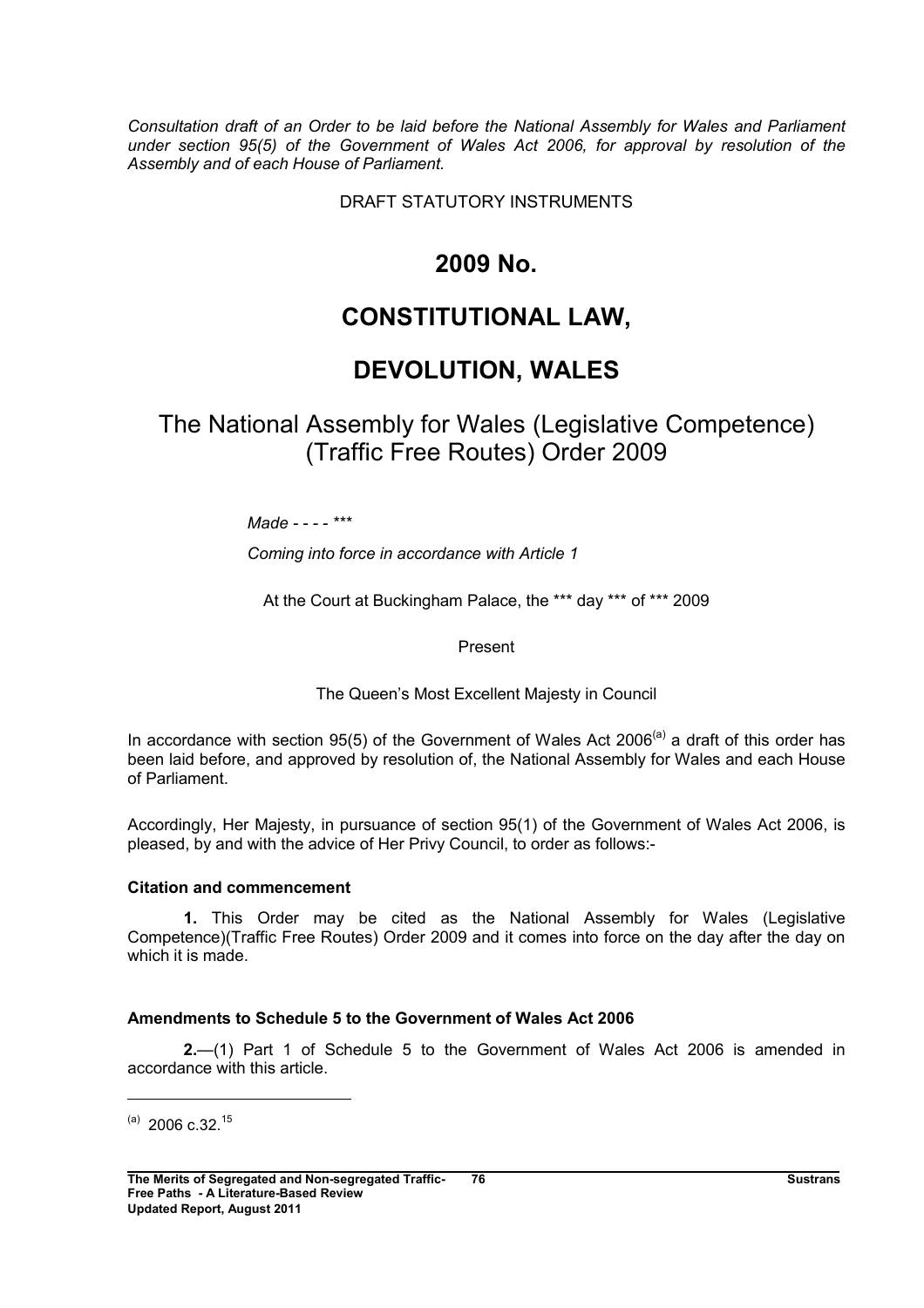(2) In field 10 (highways and transport), after matter 10.x insert—

Matter 10.y

The development and maintenance of traffic free routes across Wales that take into account the needs of all users."

Clerk to the Privy Council

#### EXPLANATORY NOTE

#### (This note is not part of the Order)

This Order amends Schedule 5 to the Government of Wales Act 2006 ("the 2006 Act"). The effect of the Order is to extend the legislative competence of the National Assembly of Wales to make new laws for Wales by Measure under section 93 of the 2006 Act.

The amendment relate to field 10 (highways and transport) in Part 1 of Schedule 5. Article 2(2) inserts matter 10.y [number to be inserted at a later stage] which extends the legislative competence of the National Assembly for Wales to include the development and maintenance of traffic free routes. The wording of the matter is taken from the Sustrans proposal to the National Assembly's Enterprise and Learning Committee and accepted by the Committee as a basis for consultation.

This extended legislative competence of the National Assembly for Wales is subject to the general limitations that apply to the exercise of such competence by virtue of Part 3 of the Government of Wales Act 2006.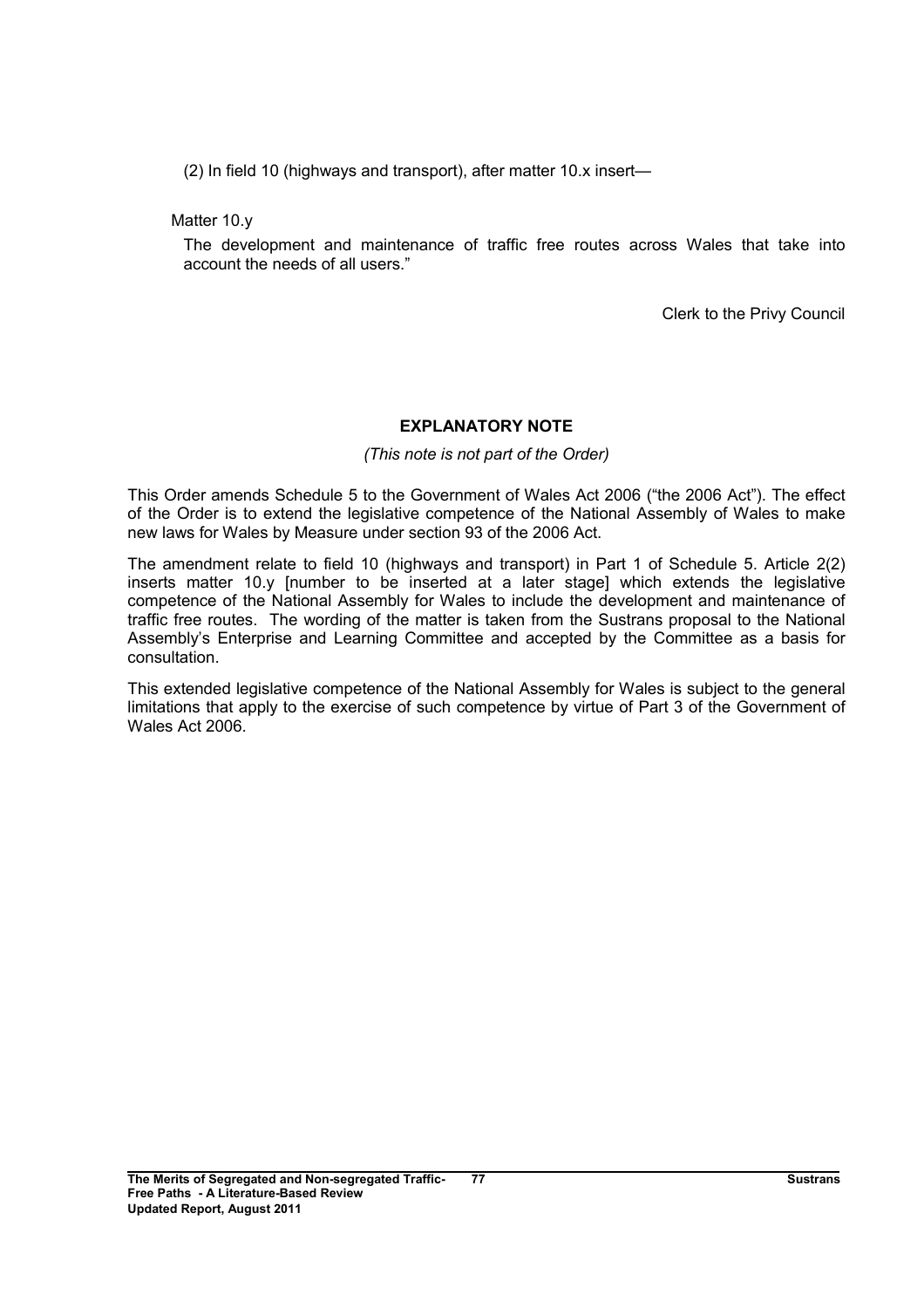# Appendix B – Schedule of Documents Reviewed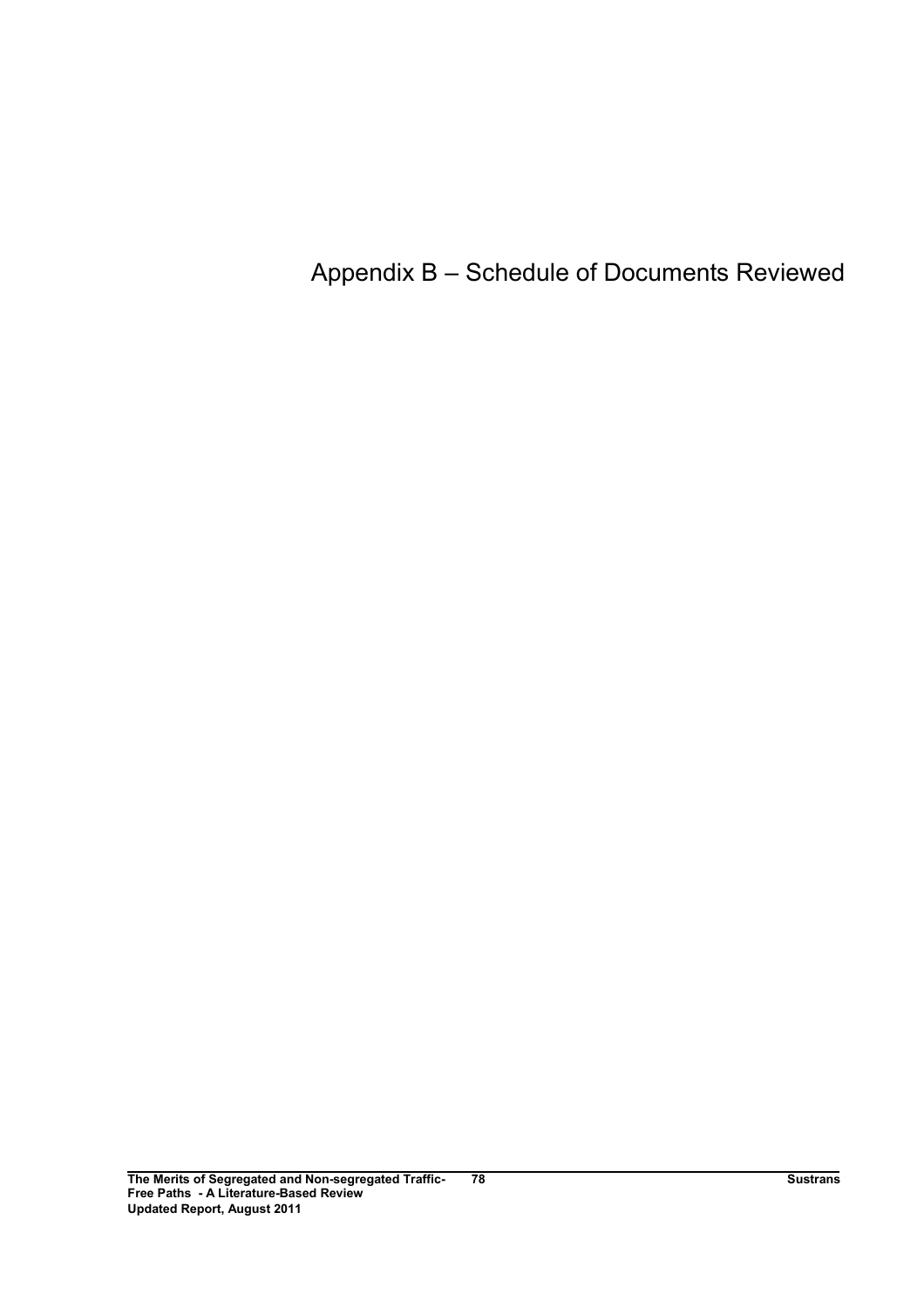### Sustrans Shared Use Path Research – Literature Review Summary

[Note – Titles of documents added in August 2011 report are underlined]

| <b>Author</b>     | <b>Date</b> | <b>Key Points</b>                                                                                                                                                                                                                                                                                                                                                                                                                                                                                                                                                                                                                                                                                                                                                                                                                                                            | <b>Comments</b>                                                                                                                    |
|-------------------|-------------|------------------------------------------------------------------------------------------------------------------------------------------------------------------------------------------------------------------------------------------------------------------------------------------------------------------------------------------------------------------------------------------------------------------------------------------------------------------------------------------------------------------------------------------------------------------------------------------------------------------------------------------------------------------------------------------------------------------------------------------------------------------------------------------------------------------------------------------------------------------------------|------------------------------------------------------------------------------------------------------------------------------------|
|                   |             |                                                                                                                                                                                                                                                                                                                                                                                                                                                                                                                                                                                                                                                                                                                                                                                                                                                                              |                                                                                                                                    |
|                   |             |                                                                                                                                                                                                                                                                                                                                                                                                                                                                                                                                                                                                                                                                                                                                                                                                                                                                              |                                                                                                                                    |
| Welsh<br>Assembly |             | Three key benefits of more walking<br>and cycling - health (physical and<br>mental), environment and economy<br>(through tourism)<br>Significant opportunity to increase<br>walking and cycling<br>Use of traffic free routes during<br>holidays allows people to develop<br>confidence to cycle elsewhere on<br>utility trips.<br>Important that network is continuous<br>Needs of disabled people must be<br>considered along needs of able-<br>bodied.<br>User hierarchy - Disabled, peds,<br>cyclists, public transport, freight, other<br>motorised traffic<br>Equal weight given to JCMBPS policy<br>statement on principles of sharing<br>space.<br>Space is limited therefore sharing<br>space take place – including by<br>segregation of routes.<br>(3.2.5) - Many miles of NCN already<br>which are shared. Spaces can be<br>defined by demarcation or physically |                                                                                                                                    |
|                   |             |                                                                                                                                                                                                                                                                                                                                                                                                                                                                                                                                                                                                                                                                                                                                                                                                                                                                              |                                                                                                                                    |
| Guidance          | and         | Pub.                                                                                                                                                                                                                                                                                                                                                                                                                                                                                                                                                                                                                                                                                                                                                                                                                                                                         | $2003$ $\bullet$<br>$\bullet$<br>$\bullet$<br>$\bullet$<br>segregated into two paths where<br>space allows. Not easy and resources |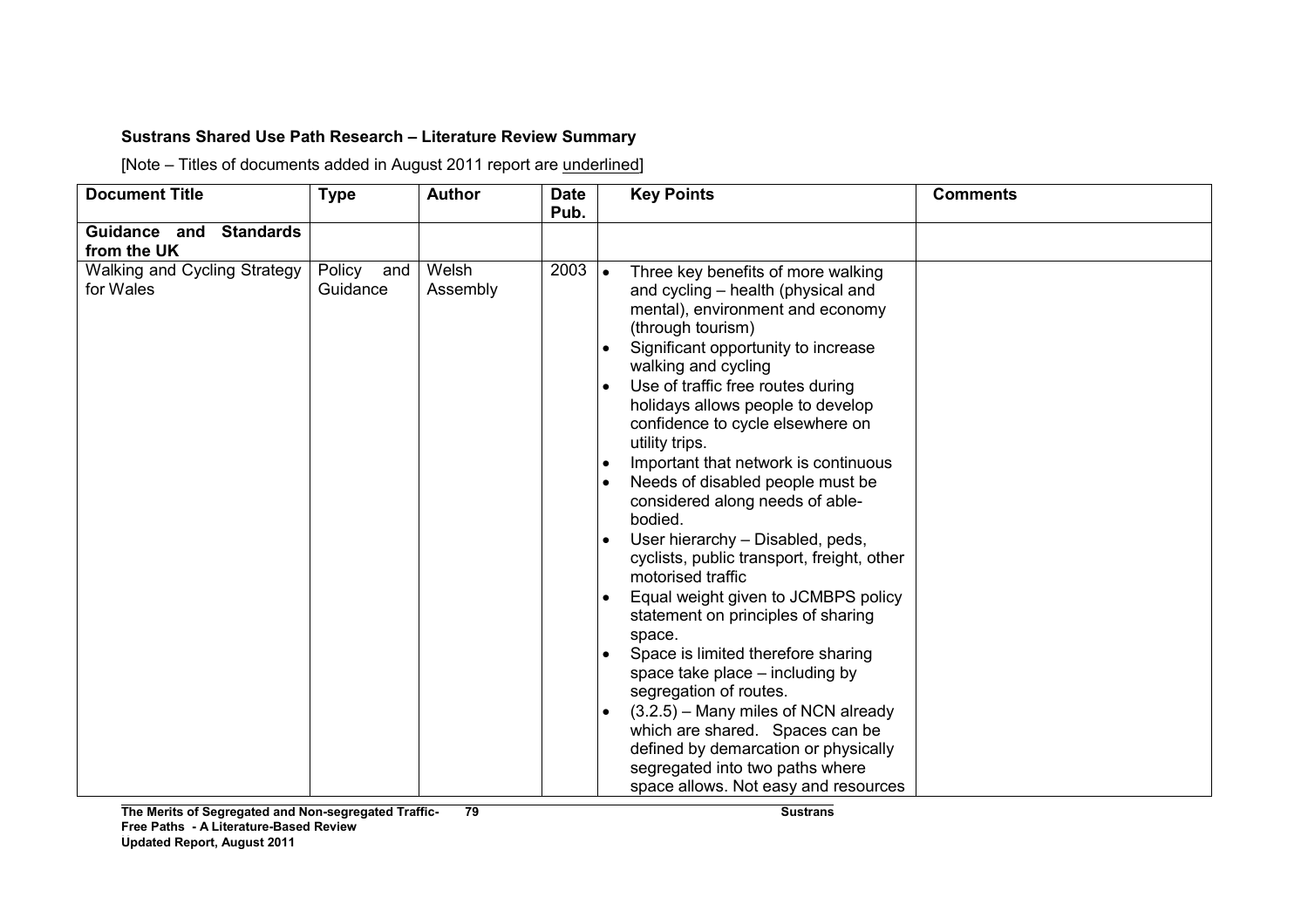| <b>Document Title</b>                          | <b>Type</b>        | <b>Author</b>     | <b>Date</b> |           | <b>Key Points</b>                                                                                                                                                                                                                                                                                                                                                                                                                                                                                                                                                                                                                                          | <b>Comments</b>                                                                               |
|------------------------------------------------|--------------------|-------------------|-------------|-----------|------------------------------------------------------------------------------------------------------------------------------------------------------------------------------------------------------------------------------------------------------------------------------------------------------------------------------------------------------------------------------------------------------------------------------------------------------------------------------------------------------------------------------------------------------------------------------------------------------------------------------------------------------------|-----------------------------------------------------------------------------------------------|
|                                                |                    |                   | Pub.        |           | limited however. Inconsiderate usage<br>can cause fear especially disabled<br>and elderly people.<br>(3.2.6) Realistic approach to shared<br>space is to be promoted, managed in<br>various ways.<br>(3.2.7) Little research done on shared<br>use paths, but research shows that<br>most conflict is perceived, not actual.<br>Considerate behaviour is the most<br>important factor.<br>Code of Conduct to be developed and<br>publicised.<br>Can off carriageway routes be<br>practicably separated?<br>If shared paths, these must be<br>segregated and managed.<br>NCN has played invaluable role in<br>encouraging people to walk and cycle<br>more. | Refers to Countryside Agency (by<br>University of Surrey)<br>research,<br>summarised in CRN32 |
| A Walking and Cycling Action<br>Plan for Wales | <b>Action Plan</b> | Welsh<br>Assembly | 2009        | $\bullet$ | Four themes, including encouraging<br>sustainable travel through better<br>walking and cycling infrastructure.<br>Benefits of encouraging active travel -<br>reduced car dependence, health,<br>emissions.<br>Targets for increasing travel to school,<br>non-recreational adult trips,<br>recreational trips.<br>Series of key partners identified to<br>deliver outcomes, including Sustrans<br>and Local Authorities.                                                                                                                                                                                                                                   |                                                                                               |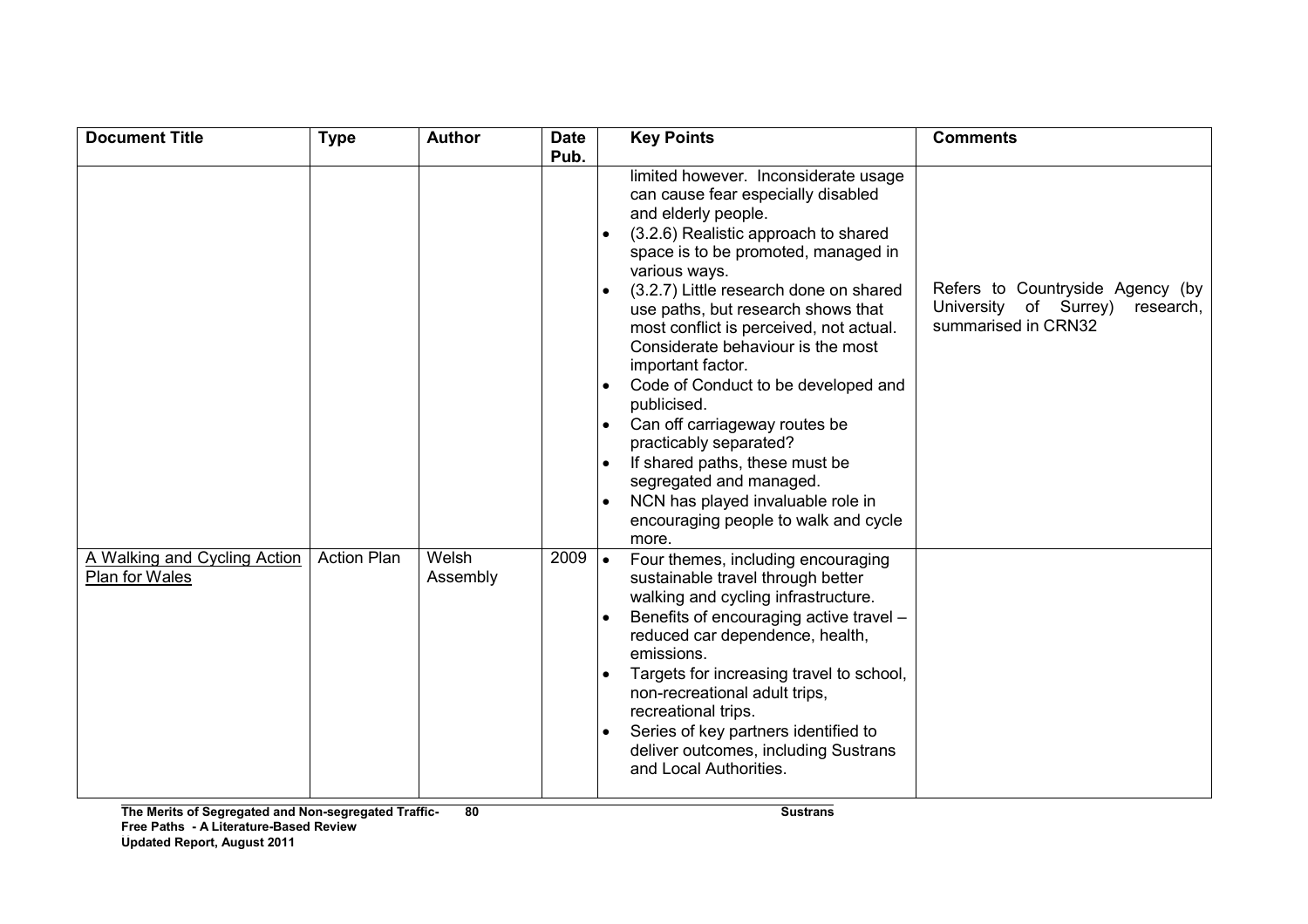| <b>Document Title</b>                                                                   | <b>Type</b>        | <b>Author</b> | <b>Date</b><br>Pub. |                        | <b>Key Points</b>                                                                                                                                                                                                                                                                                                                                                                                                                                                                                                                                              | <b>Comments</b> |
|-----------------------------------------------------------------------------------------|--------------------|---------------|---------------------|------------------------|----------------------------------------------------------------------------------------------------------------------------------------------------------------------------------------------------------------------------------------------------------------------------------------------------------------------------------------------------------------------------------------------------------------------------------------------------------------------------------------------------------------------------------------------------------------|-----------------|
|                                                                                         |                    |               |                     |                        | Actions include<br>- Develop cycling infrastructure<br>$\circ$<br>benchmarking programme in<br>Wales.<br>Increase provision of safe traffic-<br>free walking and cycling routes to<br>workplaces and key destinations<br>Continue development of National<br>$\circ$<br>and Local Cycle Networks.                                                                                                                                                                                                                                                              |                 |
| Draft LTN $1/04 -$<br>Policy,<br>Planning and Design for<br><b>Walking and Cycling</b>  | Design<br>Guidance |               | 2004                | $\bullet$<br>$\bullet$ | Accidents between peds and cyclists<br>in pedestrianised areas are rare.<br>Cyclists tend to slow down.<br>'No loss' principle should apply – any<br>new measures should represent a real<br>improvement over existing<br>Adjacent or shared use are both<br>possible solutions for traffic-free<br>routes.<br>Presumption in favour of segregated<br>use, particularly for utility routes.<br>Decision will depend on volume of<br>peds and cyclists and width.<br>Segregation by direction also may be<br>appropriate, eg where visibility is<br>restricted. |                 |
| Draft LTN 2/04 Adjacent and<br>Shared Use Facilities for<br><b>Cyclists and Walkers</b> | Design<br>Guidance | <b>DfT</b>    | $2004$ $\bullet$    | $\bullet$              | Redefines shared use to mean no<br>segregation<br>Principally applies to urban areas -<br>see CA and Sustrans guidance for<br>rural areas.                                                                                                                                                                                                                                                                                                                                                                                                                     |                 |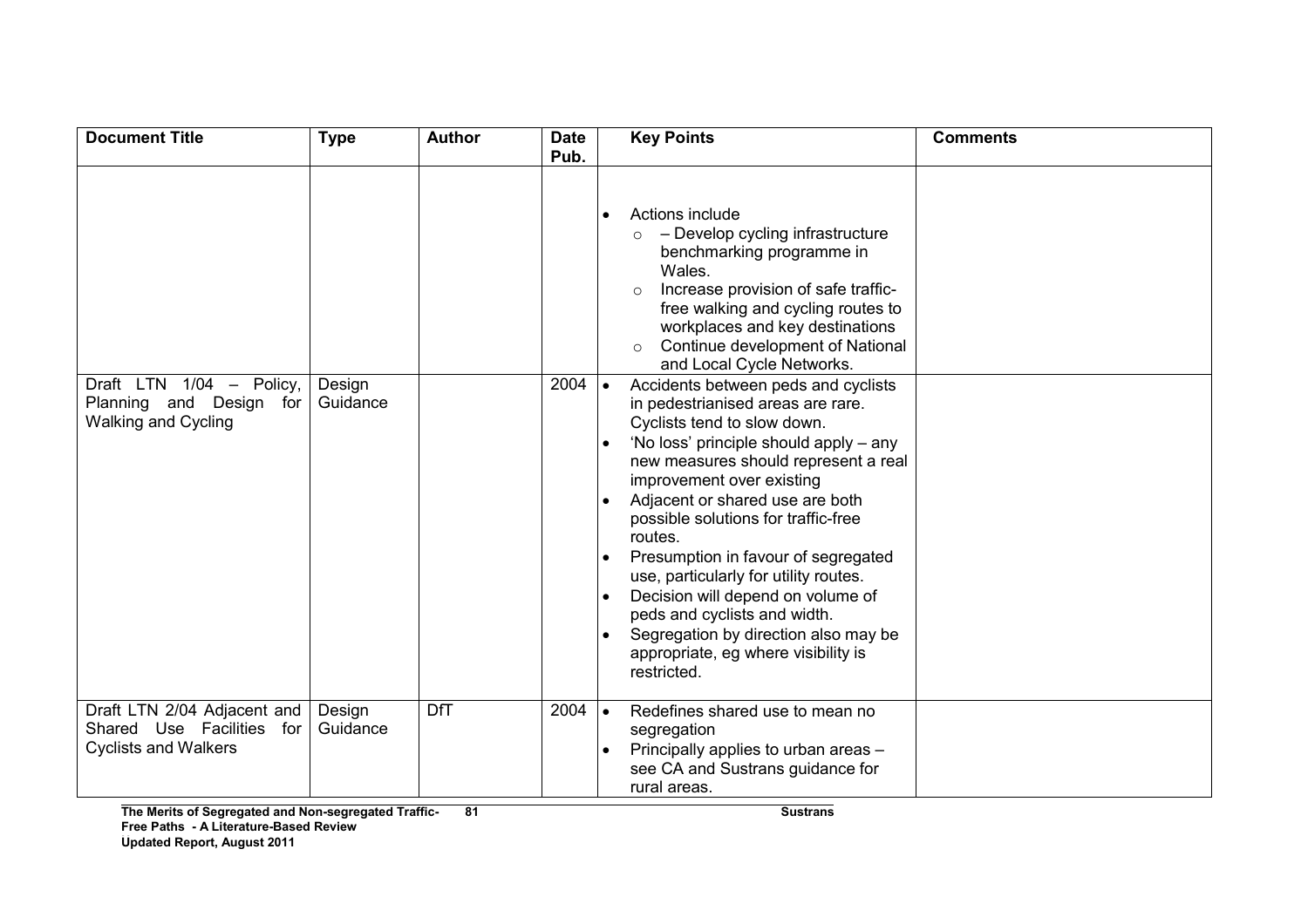| <b>Document Title</b>   | <b>Type</b> | <b>Author</b> | <b>Date</b> |           | <b>Key Points</b>                      | <b>Comments</b>                    |
|-------------------------|-------------|---------------|-------------|-----------|----------------------------------------|------------------------------------|
|                         |             |               | Pub.        |           |                                        |                                    |
|                         |             |               |             |           | Presumption to adjacent paths          | No guidance on numbers except that |
|                         |             |               |             |           | especially where use high              | segregated paths can cater for 180 |
|                         |             |               |             |           | Typical widths given $-5m$ for         | users per hour.                    |
|                         |             |               |             |           | segregated path, 3m for unsegregated   |                                    |
|                         |             |               |             |           | path.                                  |                                    |
|                         |             |               |             |           | Level difference preferred for         |                                    |
|                         |             |               |             |           | segregation                            |                                    |
|                         |             |               |             |           | Segregation by kerb, railing or        |                                    |
|                         |             |               |             |           | upstands etc make movement across      |                                    |
|                         |             |               |             |           | the facility difficult.                |                                    |
|                         |             |               |             |           | Risk of collision with handlebars or   |                                    |
|                         |             |               |             |           | pedals if railings or walls used.      |                                    |
|                         |             |               |             |           | Grass verge has maintenance            |                                    |
|                         |             |               |             |           | implications                           |                                    |
|                         |             |               |             |           | Risk for cyclists of raised white line |                                    |
|                         |             |               |             |           | noted and can trap debris.             |                                    |
|                         |             |               |             |           | Segregated facility - 180 users per    |                                    |
|                         |             |               |             |           | hour can be accommodated.              |                                    |
|                         |             |               |             |           | Downhill gradient increases cycle      |                                    |
|                         |             |               |             |           | speed, increases conflict              |                                    |
|                         |             |               |             |           | Relates deterrence to amount of use.   |                                    |
|                         |             |               |             |           | Refers to CA research phases 1 and 2   |                                    |
|                         |             |               |             |           |                                        |                                    |
| Draft LTN on Shared Use | Design      | <b>DfT</b>    | 2011        | $\bullet$ | Based on Atkins research (see below)   |                                    |
| Facilities (May 2011)   | Guidance    |               |             |           | Removes presumption in favour of       |                                    |
|                         |             |               |             |           | segregation.                           |                                    |
|                         |             |               |             |           | Shared use should only be provided     |                                    |
|                         |             |               |             |           | where high standards can be            |                                    |
|                         |             |               |             |           | achieved.                              |                                    |
|                         |             |               |             |           | Any new cycle track should be          |                                    |
|                         |             |               |             |           | designed to accommodate shared use     |                                    |
|                         |             |               |             |           | Refers to Sustrans for guidance on     |                                    |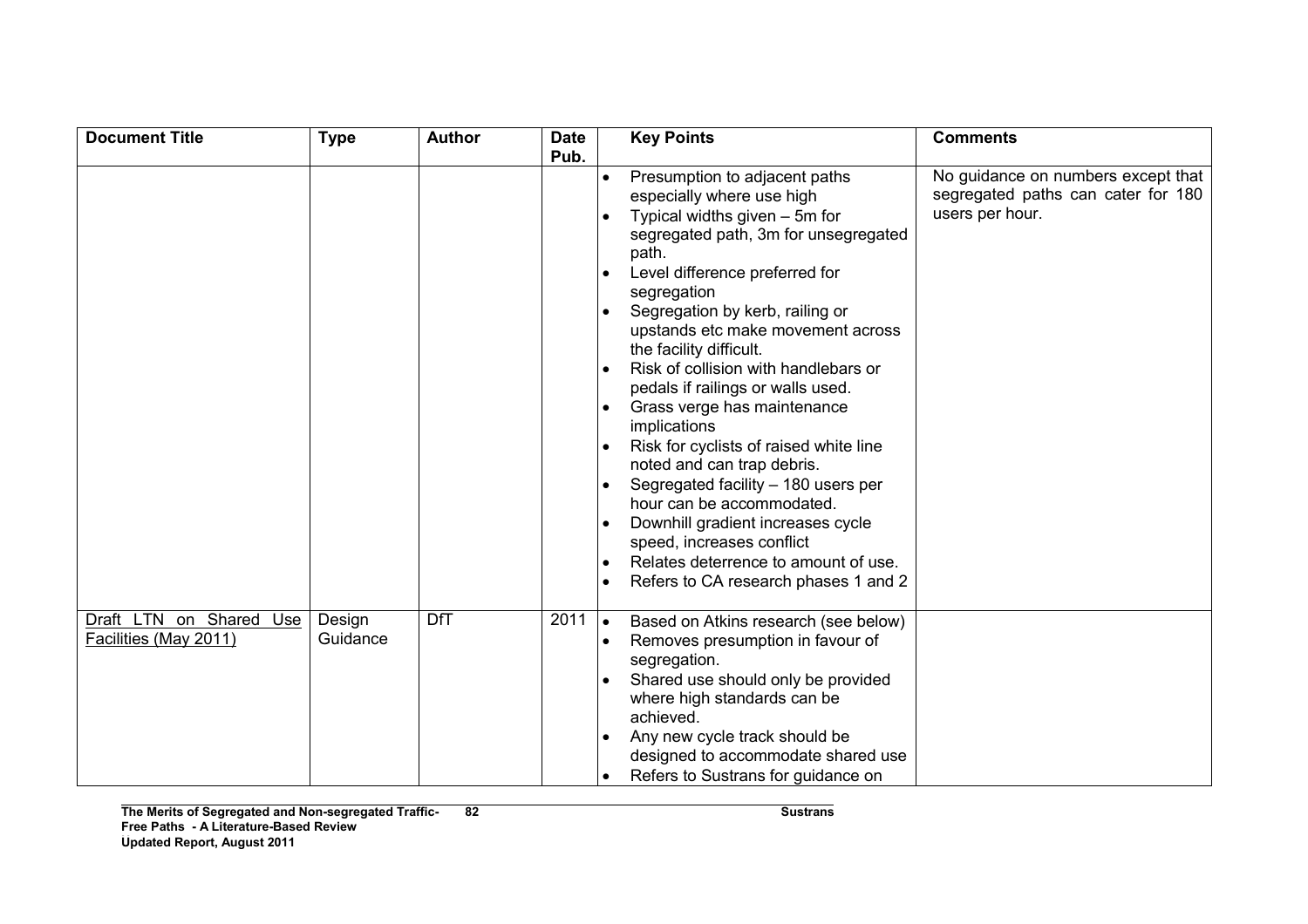| <b>Document Title</b>                   | <b>Type</b>   | <b>Author</b> | <b>Date</b> |           | <b>Key Points</b>                                           | <b>Comments</b> |
|-----------------------------------------|---------------|---------------|-------------|-----------|-------------------------------------------------------------|-----------------|
|                                         |               |               | Pub.        |           |                                                             |                 |
|                                         |               |               |             |           | rural paths.                                                |                 |
|                                         |               |               |             |           | Notes that segregation increases                            |                 |
|                                         |               |               |             |           | costs.                                                      |                 |
|                                         |               |               |             | $\bullet$ | Segregation by white line is ineffective                    |                 |
|                                         |               |               |             |           | Segregation by level difference is                          |                 |
|                                         |               |               |             |           | preferred.                                                  |                 |
|                                         |               |               |             |           | Unsegregated paths are more efficient<br>in terms of width. |                 |
|                                         |               |               |             |           | No guidance given on when to                                |                 |
|                                         |               |               |             |           | segregate in terms of user flows.                           |                 |
| 2/08<br><b>LTN</b><br>Cycle             | Design        |               | 2008        | $\bullet$ | Benefits of more cycling given -                            |                 |
| Infrastructure Design                   | Guidance      |               |             |           | health etc.                                                 |                 |
|                                         |               |               |             |           | Betterment principle restated -                             |                 |
|                                         |               |               |             |           | measures for peds and cyclists should                       |                 |
|                                         |               |               |             |           | offer positive provision.                                   |                 |
|                                         |               |               |             |           | Needs of disabled people should be                          |                 |
|                                         |               |               |             |           | taken into account in consultation and                      |                 |
|                                         |               |               |             |           | design.                                                     |                 |
|                                         |               |               |             | $\bullet$ | Designs should be safe and perceived                        |                 |
|                                         |               |               |             |           | to be safe.                                                 |                 |
|                                         |               |               |             |           | Potential for conflict between                              |                 |
|                                         |               |               |             |           | pedestrians and cyclists should be                          |                 |
|                                         |               |               |             |           | minimised.                                                  |                 |
|                                         |               |               |             |           | Problems of hearing and sight-                              |                 |
|                                         |               |               |             |           | impaired pedestrians noted. But                             |                 |
|                                         |               |               |             |           | cyclists can mix with peds in vehicle<br>restricted areas.  |                 |
|                                         |               |               |             |           | Conflict increases with restricted                          |                 |
|                                         |               |               |             |           | width, heavy flows, high speeds and                         |                 |
|                                         |               |               |             |           | where routes cross                                          |                 |
|                                         |               |               |             |           | Detailed designs need to be site-                           |                 |
|                                         |               |               |             |           | specific – difficult to apply standard                      |                 |
|                                         |               |               |             |           | solutions.                                                  |                 |
| The Merits of Convented and Nep conveni | ataal Tuaffis | <b>OO</b>     |             |           | 0.104                                                       |                 |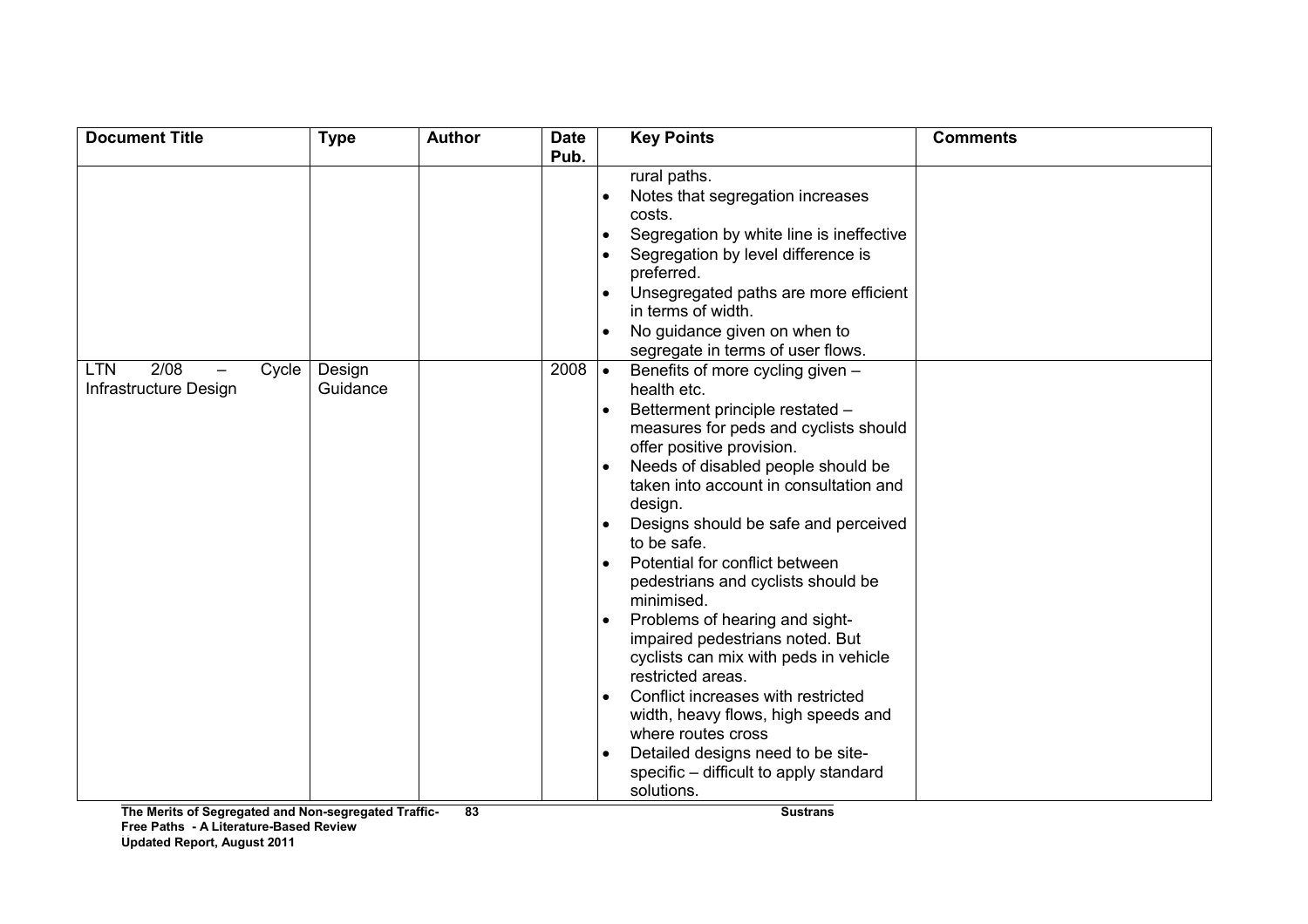| <b>Document Title</b>                    |           | <b>Type</b>        | <b>Author</b>   | <b>Date</b><br>Pub. |           | <b>Key Points</b>                                                                                                                                                                                                                                                                                                                                                                                                                                                                                                                                                                                                                                                                                                                                                                                                                                                                                       | <b>Comments</b>                                                                                                   |
|------------------------------------------|-----------|--------------------|-----------------|---------------------|-----------|---------------------------------------------------------------------------------------------------------------------------------------------------------------------------------------------------------------------------------------------------------------------------------------------------------------------------------------------------------------------------------------------------------------------------------------------------------------------------------------------------------------------------------------------------------------------------------------------------------------------------------------------------------------------------------------------------------------------------------------------------------------------------------------------------------------------------------------------------------------------------------------------------------|-------------------------------------------------------------------------------------------------------------------|
|                                          |           |                    |                 |                     | $\bullet$ | Marking cycle routes through<br>pedestrianised areas can lead to<br>higher speeds.<br>Refers to LTN 2/86 on shared use.<br>Converting existing footways is loss of<br>provision for pedestrians<br>Notes that segregation is an option<br>but if room is limited does not make<br>best use of land<br>Considerable variation on off-road<br>routes - design depends on use of<br>route (commuting/leisure) - higher<br>design speed for commuting (20mph)<br>than leisure use.<br>Ability of pedestrians to interact safely<br>depends on speeds and sightlines<br>available - generous sightlines help<br>pedestrians and cyclists avoid each<br>other.<br>At conflict points cycle speed may<br>need to be reduced using tight radii,<br>but better to widen the route and<br>address visibility issues.<br>Recommended widths same as draft<br><b>LTN 2/04</b><br>Coloured surfaces expensive to lay | Suggests that better to provide wider<br>unsegregated route.<br>Refers to Countryside Agency (Uzzell)<br>research |
| Connect <sub>2</sub> and<br>Design Guide | Greenways | Design<br>Guidance | <b>Sustrans</b> | $2007$ $\bullet$    |           | Emphasises benefits to peds and<br>cyclists. Overall aim is to reduce car<br>use and increase active travel.<br>Mainly rural but important urban links<br>15% of users are new or resumed                                                                                                                                                                                                                                                                                                                                                                                                                                                                                                                                                                                                                                                                                                               |                                                                                                                   |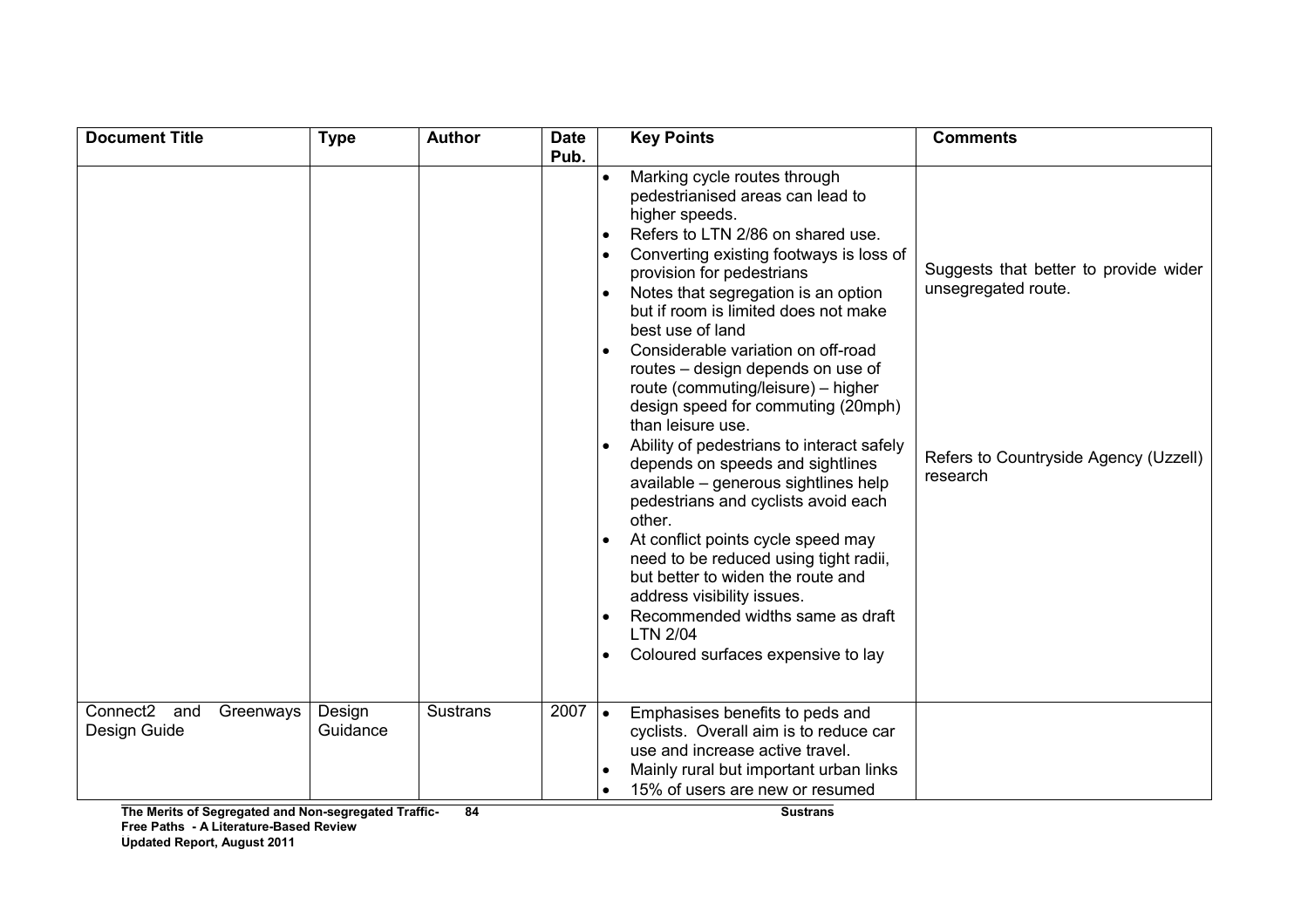| <b>Document Title</b> | <b>Type</b>        | <b>Author</b>         | <b>Date</b> |                                                  | <b>Key Points</b>                                                                                                                                                                                                                                                                                                                                                                                                                                                                                                                                                                                                                                                                                             | <b>Comments</b>                               |
|-----------------------|--------------------|-----------------------|-------------|--------------------------------------------------|---------------------------------------------------------------------------------------------------------------------------------------------------------------------------------------------------------------------------------------------------------------------------------------------------------------------------------------------------------------------------------------------------------------------------------------------------------------------------------------------------------------------------------------------------------------------------------------------------------------------------------------------------------------------------------------------------------------|-----------------------------------------------|
|                       |                    |                       | Pub.        | $\bullet$<br>$\bullet$<br>$\bullet$<br>$\bullet$ | cyclists<br>Often upgrading of paths that are<br>already legal for cycles to use $-$ eg<br>bridleways.<br>Resurfacing makes it possible for<br>disabled/elderly/young children to<br>access the countryside. All need<br>traffic free level access.<br>Visual impact of routes - key issue in<br>rural areas.<br>Can't leave unsurfaced footpath<br>alongside as walkers will transfer to<br>cycleway - not wide enough.<br>Width 2m rural to 3m+ urban<br>depending on usage - even 3m can<br>be inadequate<br>Notes on divided path (Lancaster) that<br>white line largely ignored.<br>Split level paths expensive to build<br>and maintain<br>Raised concrete delineator can be a<br>hazard in wet weather | Would be worsened by segregation<br>measures  |
|                       |                    |                       |             |                                                  | May have to have narrow sections to<br>overcome obstacles<br>Chicanes can be used to slow cyclists<br>at problem sites.                                                                                                                                                                                                                                                                                                                                                                                                                                                                                                                                                                                       |                                               |
| Greenways Handbook    | Design<br>Guidance | Countryside<br>Agency | 2003        | $\bullet$                                        | Focus groups note shared use as one<br>factor deterring use but notes that this<br>can be overstated by interviewees<br>Use (leisure or utility) and flows will<br>inform design - width and segregation                                                                                                                                                                                                                                                                                                                                                                                                                                                                                                      | Cites findings of CRN32 - Uzzell<br>research. |
|                       |                    |                       |             |                                                  | Must consult with representatives of<br>blind and partially                                                                                                                                                                                                                                                                                                                                                                                                                                                                                                                                                                                                                                                   |                                               |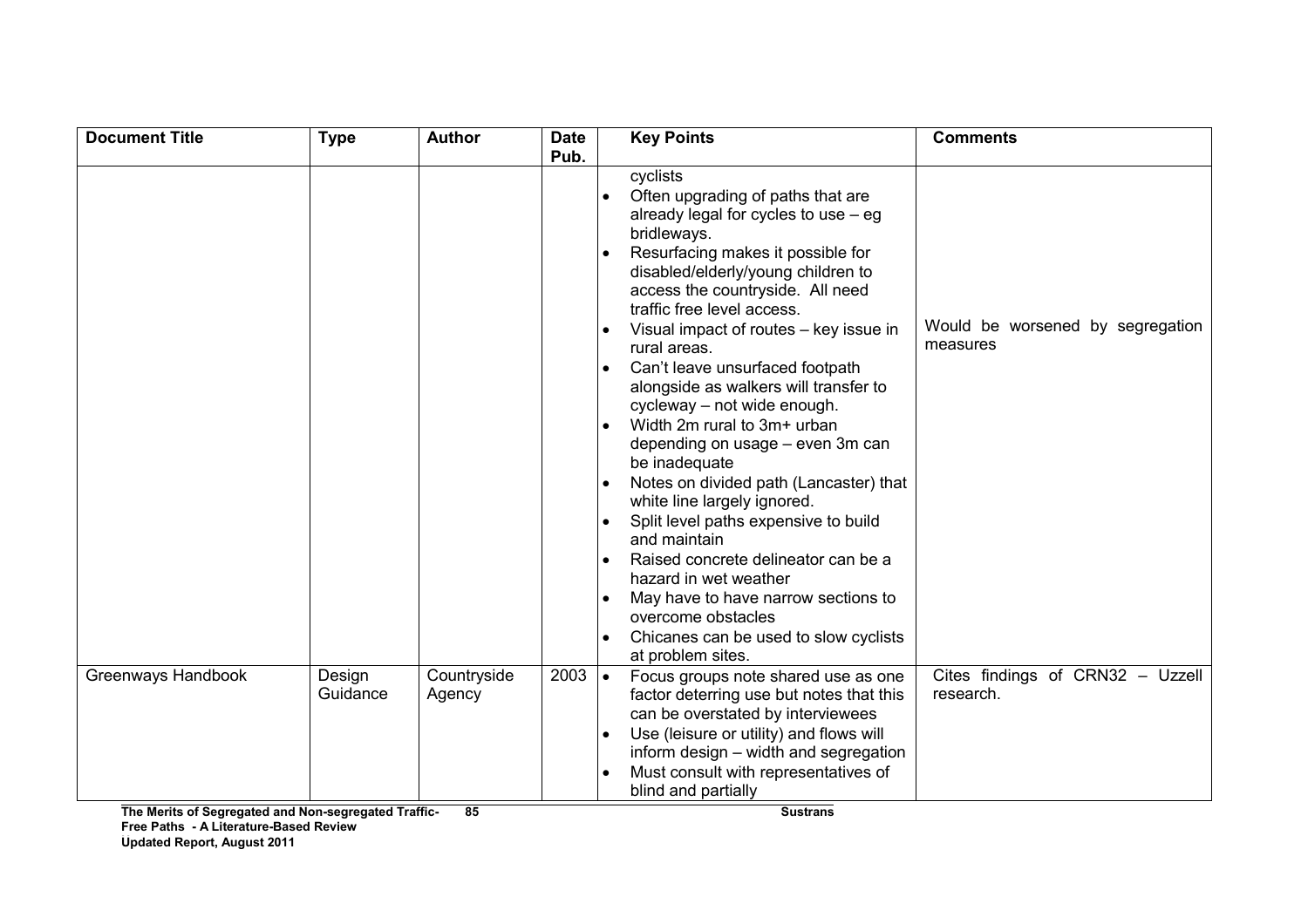| <b>Document Title</b>                                       | <b>Type</b>        | <b>Author</b> | <b>Date</b><br>Pub. |           | <b>Key Points</b>                                                                                                                                                                                                                                                                                                                                                                                                                                                                                                                                                                             | <b>Comments</b>                                                                                    |
|-------------------------------------------------------------|--------------------|---------------|---------------------|-----------|-----------------------------------------------------------------------------------------------------------------------------------------------------------------------------------------------------------------------------------------------------------------------------------------------------------------------------------------------------------------------------------------------------------------------------------------------------------------------------------------------------------------------------------------------------------------------------------------------|----------------------------------------------------------------------------------------------------|
|                                                             |                    |               |                     |           | Supports segregation as starting point<br>but points to some advantages of<br>shared use. Need to weigh benefits<br>and disbenefits.<br>States that unsegregated paths 'do<br>not cater for blind and partially-sighted<br>people'<br>Flows of over 200 best served by<br>segregation.<br>Segregation/non-segregation may<br>vary along length of route.<br>Shared use more acceptable on new<br>facilities.<br>States that paths should not be built<br>that do not meet the needs of all users<br>simply because insufficient budget is<br>available.<br>Lengthy code of conduct suggested. |                                                                                                    |
| Cycling<br>London<br>Design<br><b>Standards</b>             | Design<br>Guidance | <b>TfL</b>    | $2005$ $\bullet$    |           | Doesn't fully address shared<br>use/segregated use, referring to draft<br><b>LTN 2/04</b><br>Blind issues only dealt with under<br>tactile<br>10mph design speed on shared<br>routes, 15mph otherwise<br>Points to possibility of cycle traffic<br>calming but doesn't say how to do it.                                                                                                                                                                                                                                                                                                      |                                                                                                    |
| Cycling on Greenways -<br><b>Equality Impact Assessment</b> | Policy<br>review   | <b>TfL</b>    | 2007                | $\bullet$ | Review of Cycling on Greenways<br>Implementation Plan<br>Prepared with close involvement of<br>disabled people - reference group.<br>Endorses 'shared use as last resort'                                                                                                                                                                                                                                                                                                                                                                                                                     | Presumption in favour of segregation<br>but<br>acknowledges<br>that<br>more<br>information needed. |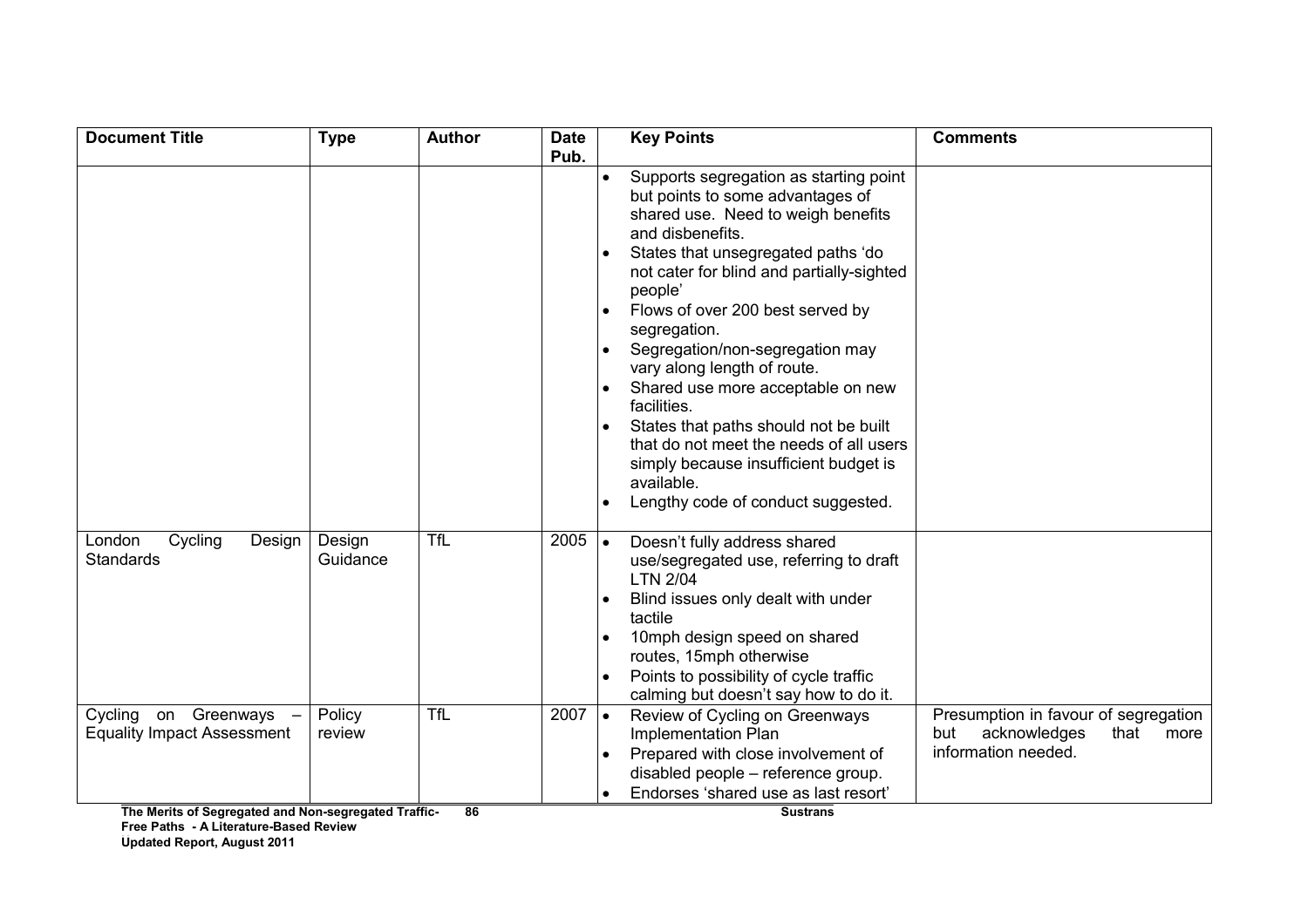| <b>Document Title</b>                                | <b>Type</b> | <b>Author</b> | <b>Date</b>      | <b>Key Points</b>                                         | <b>Comments</b>                    |
|------------------------------------------------------|-------------|---------------|------------------|-----------------------------------------------------------|------------------------------------|
|                                                      |             |               | Pub.             |                                                           |                                    |
|                                                      |             |               |                  | approach                                                  |                                    |
|                                                      |             |               |                  | But acknowledges that risks are small                     |                                    |
|                                                      |             |               |                  | Proposes (crude) A/B/C classification                     |                                    |
|                                                      |             |               |                  | Support for code of conduct                               |                                    |
|                                                      |             |               |                  | Encourages more inclusive (Green<br>CRISP) design process |                                    |
|                                                      |             |               |                  | Acknowledges that more information                        |                                    |
|                                                      |             |               |                  | needed to advise proportionality                          |                                    |
|                                                      |             |               |                  | Give advantages and disadvantages                         |                                    |
|                                                      |             |               |                  | of shared use.                                            |                                    |
| Green CRISP version 2                                | Procedure   | <b>TfL</b>    | $2005$ $\bullet$ | Highlights involvement of Disabled                        | Greenways EIA has recommended      |
|                                                      |             |               | ?                | groups, Equality considerations                           | some changes to Green CRISP        |
|                                                      |             |               |                  | <b>Refers to Inclusive Mobility</b>                       | which will continue to evolve.     |
|                                                      |             |               |                  |                                                           |                                    |
|                                                      |             |               |                  |                                                           | Needs more definitive guidance on  |
|                                                      |             |               |                  |                                                           | numbers etc.                       |
|                                                      |             |               |                  |                                                           |                                    |
|                                                      |             |               |                  |                                                           |                                    |
| Draft Appendix D to London                           | Design      | <b>TfL</b>    | $2010$ $\bullet$ | Greenways - routes away from main                         | Based on unpublished (August 2011) |
| Cycling Design Standards                             | Guidance    |               |                  | trafficked roads, for use by people of                    | research by Atkins, summarised     |
| (currently unpublished)                              |             |               |                  | all abilities.                                            | below.                             |
|                                                      |             |               |                  | Include segregated and unsegregated                       |                                    |
|                                                      |             |               |                  | shared use paths                                          |                                    |
|                                                      |             |               |                  | Indicative design flows levels defined.                   |                                    |
|                                                      |             |               |                  | Minimum path widths given for seg                         |                                    |
|                                                      |             |               |                  | and unseg routes to cater for all levels                  |                                    |
|                                                      |             |               |                  | of flow.                                                  |                                    |
|                                                      |             |               |                  | Notes that cycle speeds lower on                          |                                    |
|                                                      |             |               |                  | unseg paths                                               |                                    |
|                                                      |             |               |                  | Notes advs/disadvs of both types of                       |                                    |
|                                                      |             |               |                  | path                                                      |                                    |
|                                                      |             |               |                  | Non-compliance by pedestrians a                           |                                    |
| The Merits of Segregated and Non-segregated Traffic- |             | 87            |                  | <b>Sustrans</b>                                           |                                    |

The Merits of Segregated and Non-segregated Traffic-Free Paths - A Literature-Based Review Up Updated Report, August 2011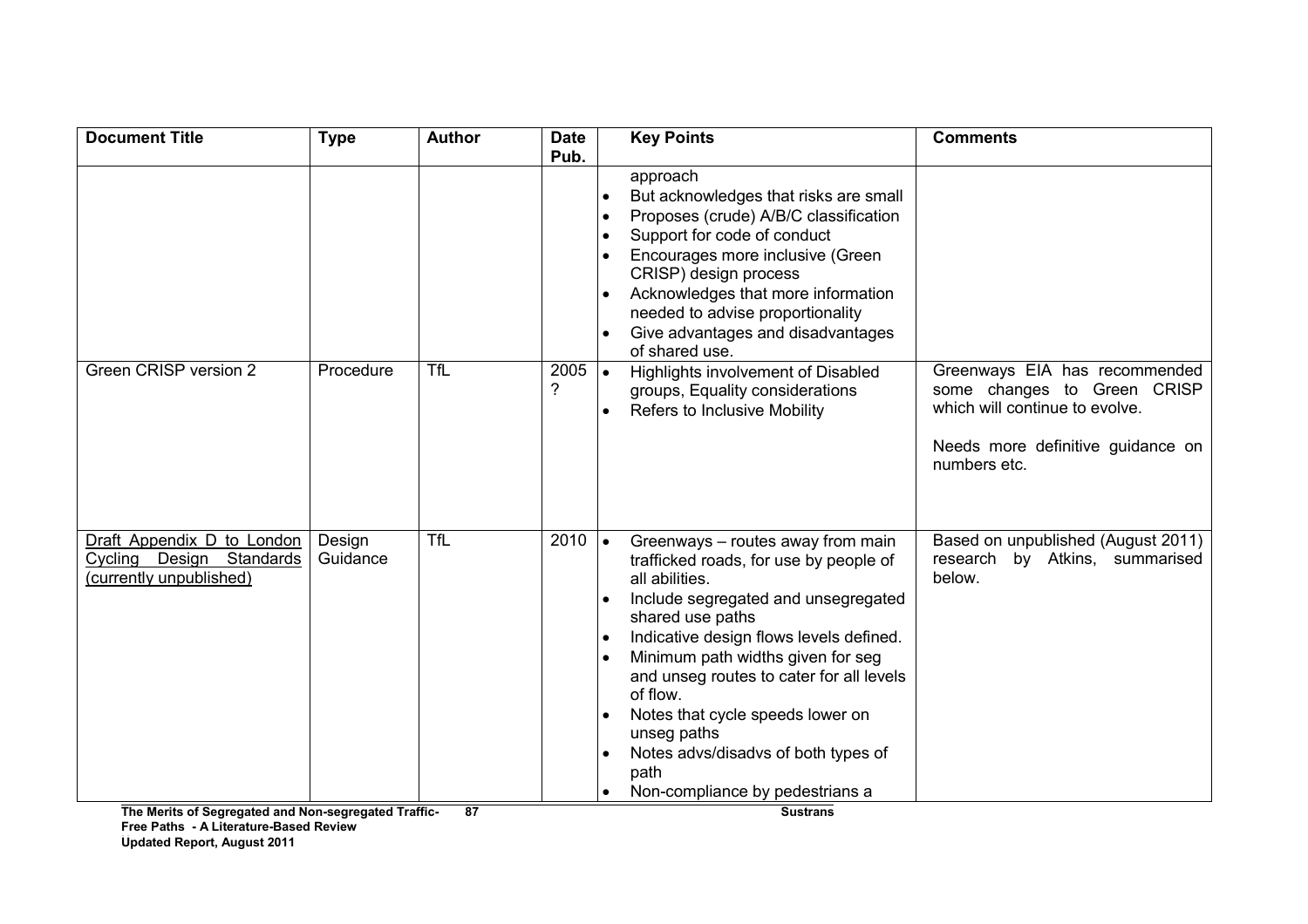| <b>Document Title</b>                                                       | <b>Type</b>                    | <b>Author</b> | <b>Date</b> | <b>Key Points</b>                                                                                                                                                                                                                                                                                                                                                                                                                            | <b>Comments</b>                    |
|-----------------------------------------------------------------------------|--------------------------------|---------------|-------------|----------------------------------------------------------------------------------------------------------------------------------------------------------------------------------------------------------------------------------------------------------------------------------------------------------------------------------------------------------------------------------------------------------------------------------------------|------------------------------------|
|                                                                             |                                |               | Pub.        | problem at low cycle flows (<150 per<br>hour)                                                                                                                                                                                                                                                                                                                                                                                                |                                    |
| TA90/05 - Geometric Design<br>of Ped, Cycle and Equestrian<br><b>Routes</b> | Trunk Road<br><b>Standards</b> | $H$ A         | 2005        | Use 30kph/10kph (short distance)<br>design speeds<br>Base shared use on Cycle speeds<br>$\bullet$<br>SSD 30m/10m<br>Des Widths ped only 2.6, cycle only<br>3m<br>Shared use for low flows.<br>Unseg have worked at 2m for 200<br>users per hour<br>Preferred min 3m<br>$\bullet$<br>High flows, segregation - preferred<br>through 1m verge, 0.5m min.<br>Seg by fencing but guardrail problem<br>of collision with handlebars and<br>pedals | Importance guidance on sightlines. |
| TA 91/05 - Provision for Non-<br><b>Motorised Users</b>                     | Trunk Road<br><b>Standards</b> | HA            | 2005        | Different requirements between and<br>within user types - eg novice cyclists<br>May be some value in segregating<br>but in isolated areas adjacent or<br>shared use gives greater sense of<br>security<br>But disabled people cautious<br>Need segregation at more than 200<br>per hour (draft LTN 2/04)                                                                                                                                     |                                    |
| Guidance and<br><b>Standards</b><br>from Overseas                           |                                |               |             |                                                                                                                                                                                                                                                                                                                                                                                                                                              |                                    |
| Design manual for bicycle<br>traffic (CROW)                                 | Standards/<br>Guidance         | <b>CROW</b>   | 2006        | Cyclists entering pedestrianised<br>streets depends on ped flow<br>$\circ$ <100/hr/m – shared use<br>$\circ$ 100-160 – sep. by line                                                                                                                                                                                                                                                                                                          |                                    |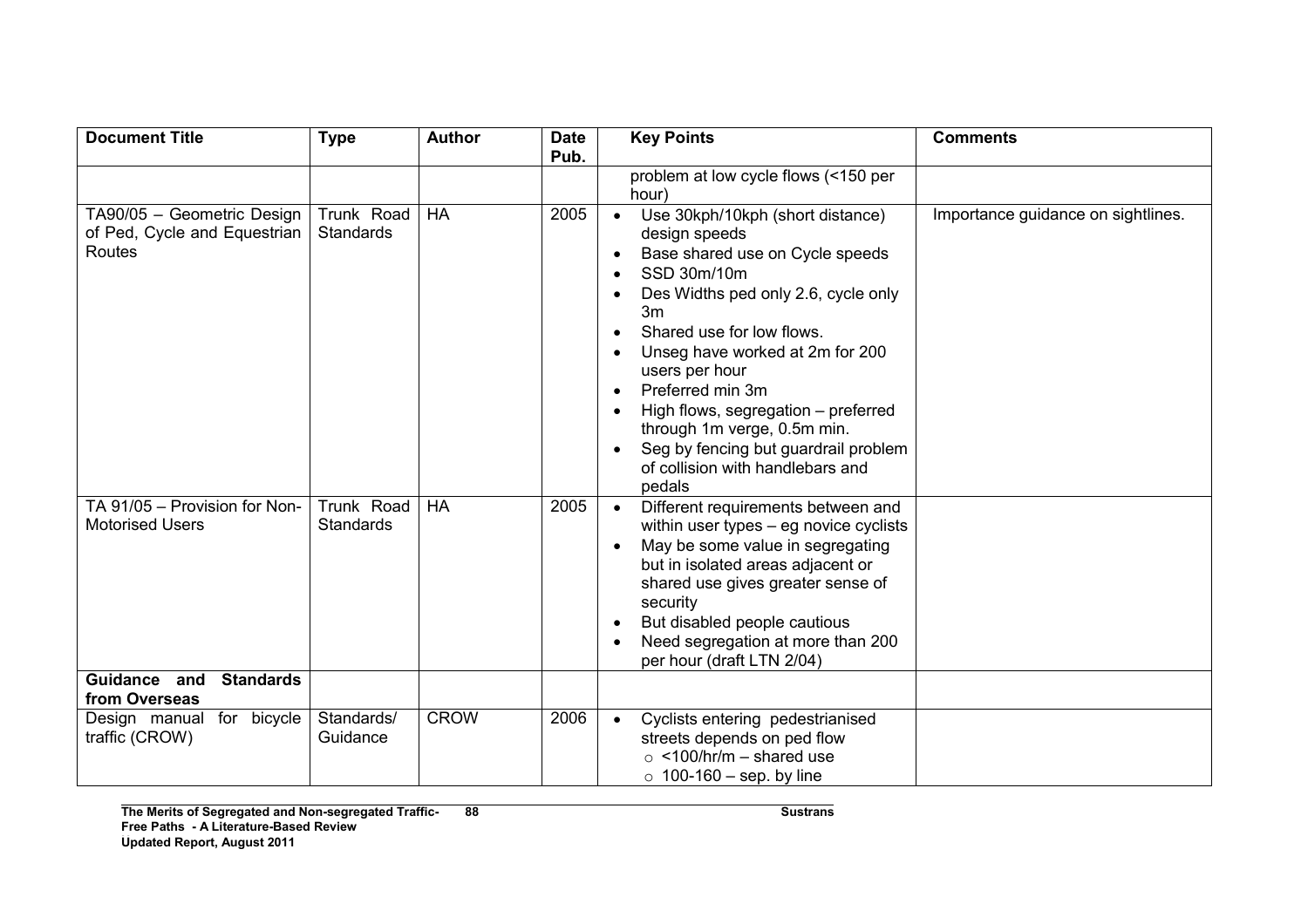| <b>Document Title</b>                                 | <b>Type</b> | <b>Author</b>                            | <b>Date</b> | <b>Key Points</b>                                                                                                                                                                                                                                                                                                                                                                                                                                                                                                                                                                                                              | <b>Comments</b>                                                   |
|-------------------------------------------------------|-------------|------------------------------------------|-------------|--------------------------------------------------------------------------------------------------------------------------------------------------------------------------------------------------------------------------------------------------------------------------------------------------------------------------------------------------------------------------------------------------------------------------------------------------------------------------------------------------------------------------------------------------------------------------------------------------------------------------------|-------------------------------------------------------------------|
|                                                       |             |                                          | Pub.        | $\circ$ 160-200 - sep. By kerb<br>$\circ$ >200 no cycling.<br>Advantages of shared use -<br>maximum freedom for peds and<br>cyclists<br>Advantage of segregation - less<br>nuisance, safer.<br>But height difference between tracks<br>is source of cycle accidents.<br>But nuisance and danger not great -<br>$\bullet$<br>German research shows ped/cycle<br>accidents seldom and hardly ever<br>serious.<br>Shared use paths - up to 25<br>peds/hr/m and cycle flows not high.<br>Factors against shared use - lack of<br>space, 'exchange' activities<br>(shopping, playing), many old people<br>(who can feel endangered) |                                                                   |
| New Zealand Cycle Network<br>and Route Planning Guide | Guidance    | Land<br>Transport<br>Safety<br>Authority | 2004        | Cyclists' needs vary - child/novice,<br>$\bullet$<br>basic competence, experienced<br>Child/novice benefit particularly from<br>traffic free provision<br>Urban off-road paths encourage new<br>trips, partic recreational and<br>neighbourhood cyclists. Also benefit<br>walkers, joggers, parents with prams<br>etc.<br>Can be less safe than roads if not well<br>designed.<br>Exclusive cycle path - high LOS but<br>used sometimes by walkers<br>Shared paths maximise community<br>$\bullet$                                                                                                                             | Does not explicitly address blind and<br>partially-sighted users. |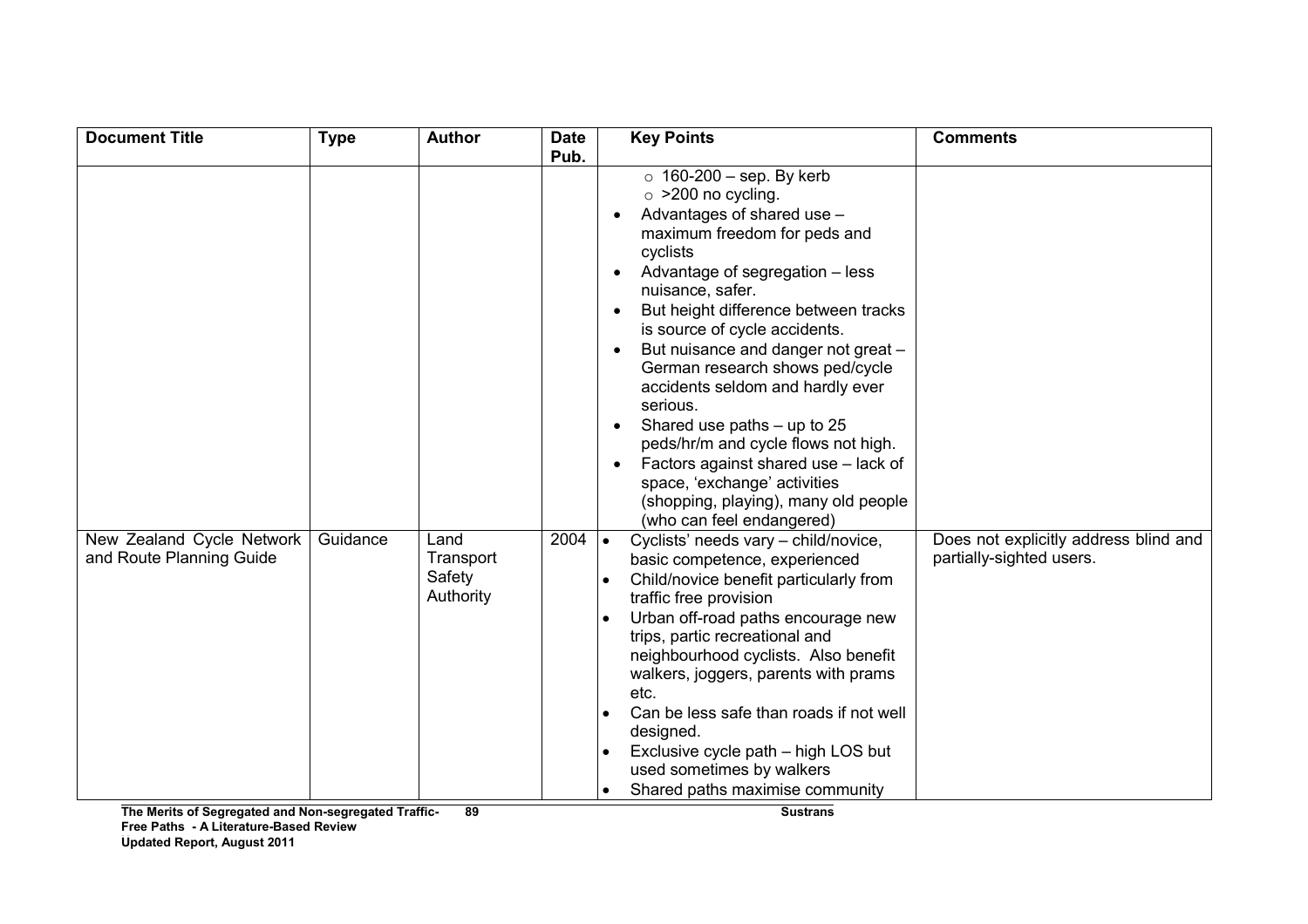| <b>Document Title</b>                                        | <b>Type</b> | <b>Author</b>                    | <b>Date</b> |           | <b>Key Points</b>                                                                                                                                                                                                                                                                                                                                                                                                                                                                                      | <b>Comments</b> |
|--------------------------------------------------------------|-------------|----------------------------------|-------------|-----------|--------------------------------------------------------------------------------------------------------------------------------------------------------------------------------------------------------------------------------------------------------------------------------------------------------------------------------------------------------------------------------------------------------------------------------------------------------------------------------------------------------|-----------------|
|                                                              |             |                                  | Pub.        |           | benefit, good for vulnerable cyclists<br>LOS for cyclists can be poor, conflict<br>where significant volumes.<br>Appropriate where numbers are<br>modest.<br>Separated paths help avoid conflict<br>but peds can stray into cycling space.<br>Appropriate for large numbers of peds<br>and cyclists. Cost more.                                                                                                                                                                                        |                 |
| Zealand<br>Pedestrian<br><b>New</b><br><b>Planning Guide</b> | Guidance    | Land<br>Transport<br>New Zealand | 2005        | $\bullet$ | Need adequate width, signing and<br>visibility on shared use paths.<br>If segregated, do so with kerb, line,<br>median strip, landscape barrier or<br>raising ped route.<br>Shared Use paths desirably 3.5m<br>Segregated paths desirably 4.5m<br>Some pedestrians perceive danger,<br>especially elderly.                                                                                                                                                                                             |                 |
| Minimising Pedestrian-Cyclist<br><b>Conflict on Paths</b>    | Guidance    | Austroads                        | 2006        | $\bullet$ | Traffic-free routes popular for<br>encouraging formerly inactive people<br>to take up walking and cycling.<br>Shared paths suitable for most kinds<br>of users but problems likely to arise at<br>high levels of usage.<br>Consultation essential.<br>Path conflict most often causes<br>inconvenience and anxiety rather than<br>crashes or injury. Real level of<br>conflict may be different from users'<br>perceptions.<br>Gives pros and cons for shared (non-<br>segregated) and separated paths |                 |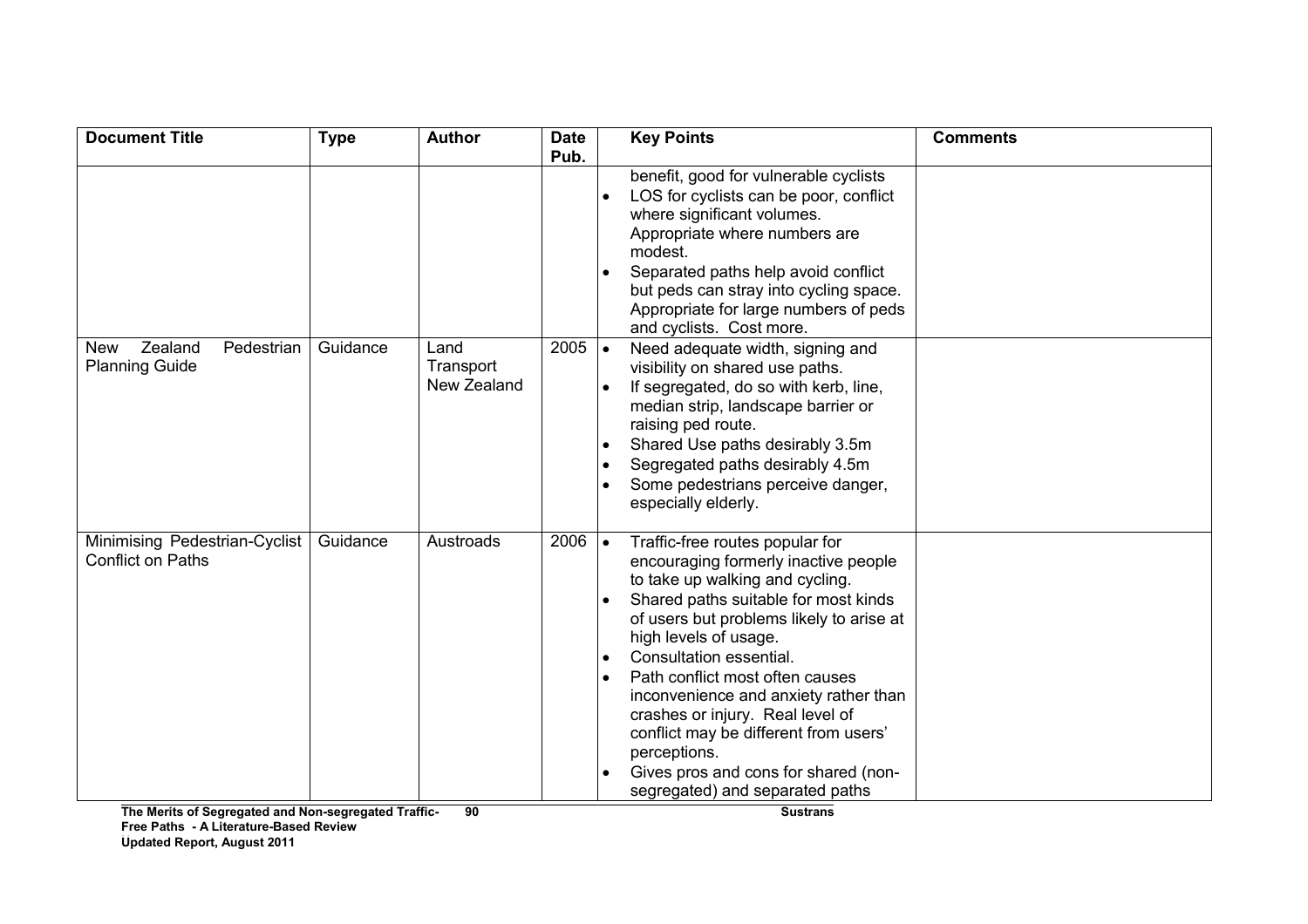| <b>Document Title</b>                                              | <b>Type</b> | <b>Author</b>                                | <b>Date</b><br>Pub. | <b>Key Points</b>                                                                                                                                                                                                                                                                                                                                                                                                                                                                                                                                                                                                                                                                                                                                                                                                         | <b>Comments</b>                                                                                             |
|--------------------------------------------------------------------|-------------|----------------------------------------------|---------------------|---------------------------------------------------------------------------------------------------------------------------------------------------------------------------------------------------------------------------------------------------------------------------------------------------------------------------------------------------------------------------------------------------------------------------------------------------------------------------------------------------------------------------------------------------------------------------------------------------------------------------------------------------------------------------------------------------------------------------------------------------------------------------------------------------------------------------|-------------------------------------------------------------------------------------------------------------|
|                                                                    |             |                                              |                     | including cost, land take, usage,<br>conflict elimination, bicycle speed.<br>Giving more certainty can increase<br>speeds.<br>Width, visibility and edge clearances<br>have significant impact on level of<br>convenience and conflict.<br>LOS defined as per US Highway<br>Capacity Manual (2000) A-F and from<br>Hummer research<br>LOS assessed from number of<br>'events' per hour or 'wevents' -<br>interactions between cyclists and<br>pedestrians<br>Need to assess likely flow - latent<br>demand.<br>Segregation by kerb, fence or verge<br>(1-2m wide); Physical barriers create<br>potential hazard.<br>Emphasis on keep left, despite the<br>fact that the law doesn't require peds<br>to do it. All shared paths should have<br>centreline marking.<br>Signs necessary to encourage good<br>user behaviour. |                                                                                                             |
| Shared Use Path Level of<br>Service Calculator - A User's<br>Guide | Guidance    | <b>US</b><br>Department of<br>Transportation | $2006$ $\bullet$    | Provides evidence for cycle LOS<br>based on width and mode split -<br>partic % pedestrians<br>Solutions to low LOS are widening<br>and striping<br>Provides mathematical tool to assist                                                                                                                                                                                                                                                                                                                                                                                                                                                                                                                                                                                                                                   | document<br>that<br>provides<br>Key<br>quantitative assessment of (cyclist)<br>LOS on non-segregated paths. |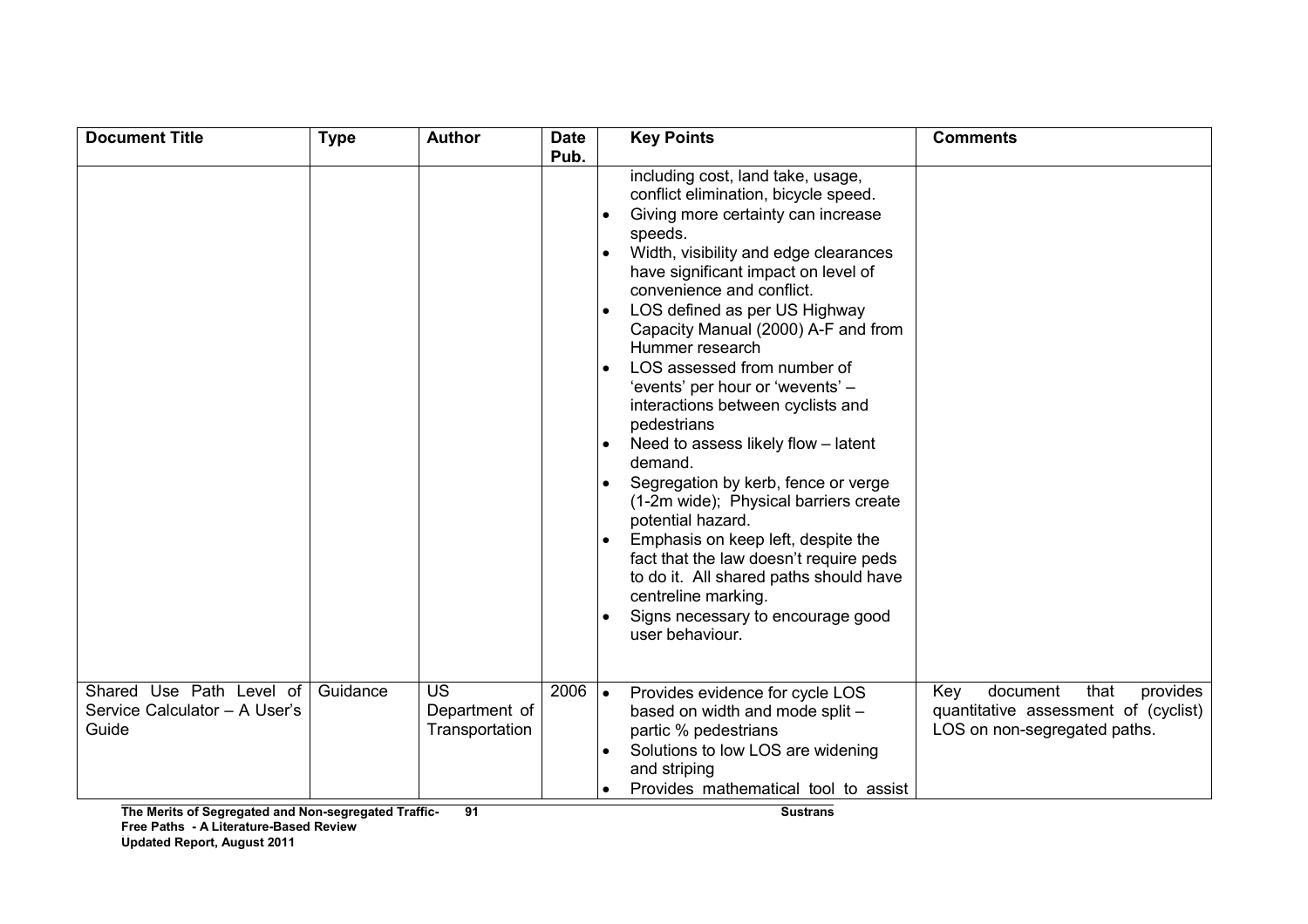| <b>Document Title</b>                                                                           | <b>Type</b>                             | <b>Author</b>   | <b>Date</b><br>Pub. | <b>Key Points</b>                                                                                                                                                                                                                                                                                                                                                                                             | <b>Comments</b>                       |
|-------------------------------------------------------------------------------------------------|-----------------------------------------|-----------------|---------------------|---------------------------------------------------------------------------------------------------------------------------------------------------------------------------------------------------------------------------------------------------------------------------------------------------------------------------------------------------------------------------------------------------------------|---------------------------------------|
|                                                                                                 |                                         |                 |                     | downloadable<br>path designers<br>$\frac{1}{2}$<br>spreadsheet                                                                                                                                                                                                                                                                                                                                                |                                       |
| <b>Policy</b><br><b>Statements</b><br>and<br><b>UK</b><br><b>Reports</b><br>by<br>organisations |                                         |                 |                     |                                                                                                                                                                                                                                                                                                                                                                                                               |                                       |
| Enterprise<br>Paper<br>to<br>Committee                                                          | Report                                  | Sustrans        | 2008                | 14% of trips on NCN were<br>$\bullet$<br>new/returning cyclists<br>3% of trips by disabled users.<br>10% by over 60s<br>EqIA requirement to be embedded                                                                                                                                                                                                                                                       |                                       |
| <b>Shared Use Routes</b>                                                                        | <b>Info Sheet</b>                       | <b>Sustrans</b> | 1999                | Uses "shared use" to mean either<br>$\bullet$<br>segregated or unsegregated paths.<br>Points to cost efficiency of shared<br>use.<br>2-3m wide<br>$\bullet$<br>Parents on foot can accompany<br>children learning to ride - advantage<br>of shared use.<br>Proportion of converted footways very<br>small.<br>Acknowledges deterrence potential<br>Uses 'high' to justify segregation but<br>without numbers. | Potential confusion over terminology. |
| Disabled<br>Persons and<br>the<br><b>NCN</b><br>$T_{\rm tot}$ . Mostless of $\Omega$ .          | Info Sheet<br>$\mathbf{r} = \mathbf{r}$ | <b>Sustrans</b> | 1998                | Benefits of NCN to disabled people<br>$\bullet$<br>including disabled cyclists<br>Potential problems can be overcome<br>through consultation, good design and<br>education (Good Cycling Code,<br>signage)                                                                                                                                                                                                    |                                       |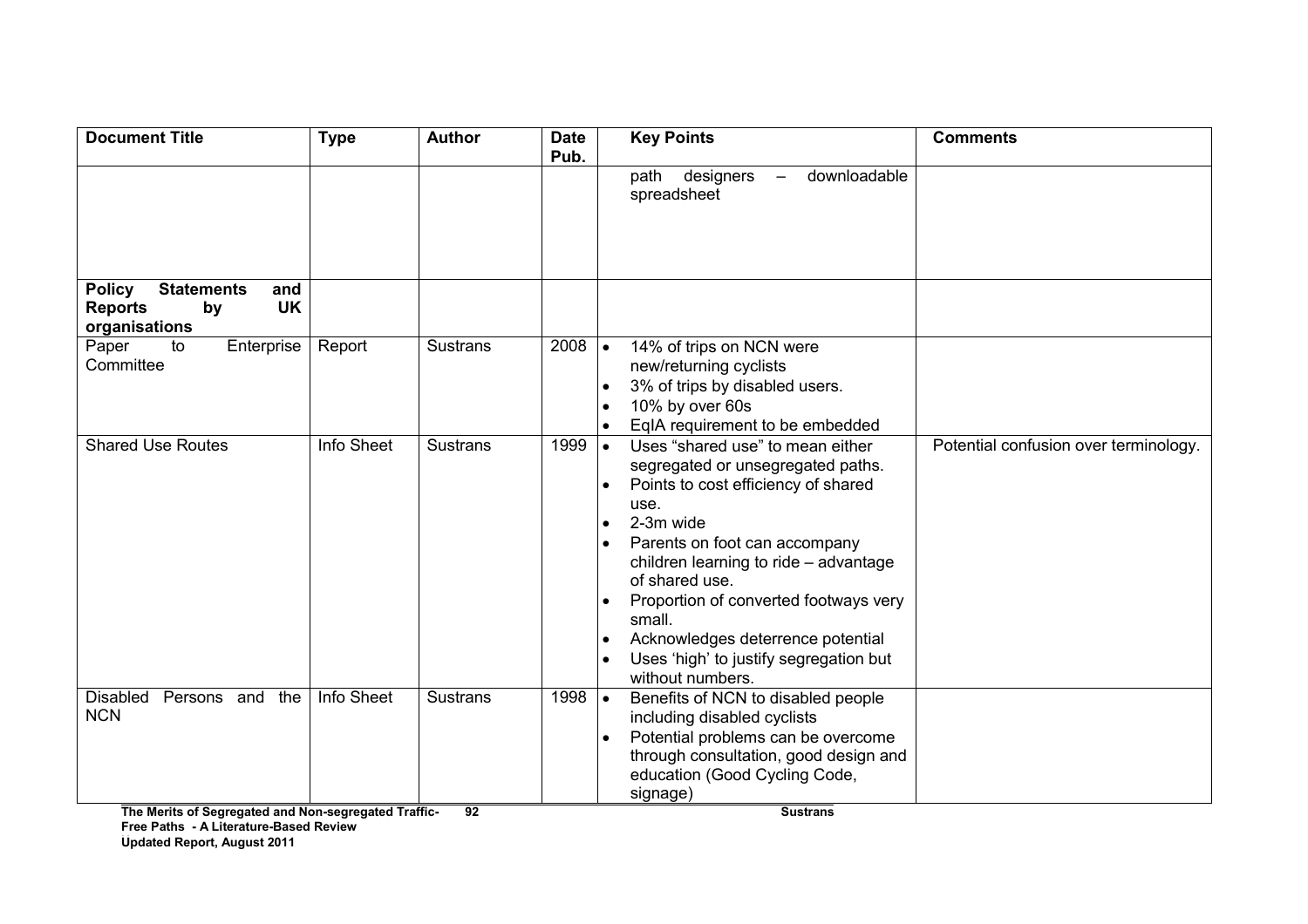| <b>Document Title</b>                                                                    | <b>Type</b> | <b>Author</b>                                                         | <b>Date</b>      |           | <b>Key Points</b>                                                                                                                                                                                                                                                                                                                                                                                                        | <b>Comments</b>            |
|------------------------------------------------------------------------------------------|-------------|-----------------------------------------------------------------------|------------------|-----------|--------------------------------------------------------------------------------------------------------------------------------------------------------------------------------------------------------------------------------------------------------------------------------------------------------------------------------------------------------------------------------------------------------------------------|----------------------------|
|                                                                                          |             |                                                                       | Pub.             |           | Shared use paths are well used by<br>visually impaired pedestrians<br>Segregation justified in high use urban<br>areas. In rural areas unsegregated<br>will be the norm.<br>Advantages given.                                                                                                                                                                                                                            | No factual evidence quoted |
| Economic Impact of<br>The<br>Cycling and Walking on the<br><b>Celtic and Taff Trails</b> | Report      | Institute<br>of<br>Transport and<br>Tourism<br>for<br><b>Sustrans</b> | 2008             | $\bullet$ | Celtic and Taff Trails carry 1.5m and<br>0.6m users pa respectively<br>Total economic benefit £75m pa,<br>generating 1399 jobs.<br>Traffic free sections (68% of total km)<br>generate more trips than shared<br>highway sections.<br>34% pedestrians, 56% cyclists, 0.6%<br>disabled.<br>(At Nantgarw) - 14% novice cyclists,<br>8% over 60, 91% of cyclists say the<br>route has enabled them to increase<br>activity. |                            |
| The National Cycle Network<br>Route<br>User<br>Monitoring<br>Report 2007                 | Report      | <b>Sustrans</b>                                                       | $2007$ $\bullet$ | $\bullet$ | 50% pedestrians, 50% cyclists<br>82% of users on traffic free sections<br>(33% of network)<br>9% new or returning cyclists<br>15% under 16<br>14% over 60. 25% of these trips on<br>rural traffic free sections.<br>3% of trips by disabled people. 5% in<br>those over 60.                                                                                                                                              |                            |
| The National Cycle Network<br>Monitoring<br>Route<br>User                                | Report      | <b>Sustrans</b>                                                       | 2009             | $\bullet$ | Use of the NCN increasing by a<br>further 9%, like-for-like increase of                                                                                                                                                                                                                                                                                                                                                  |                            |

example and the sustrans of the Sustrans of the Sustrans of the Sustrans of the Sustrans of the Sustrans of the Sustrans of the Sustrans of the Sustrans of the Sustrans of the Sustrance of the Sustrance of the Sustrance of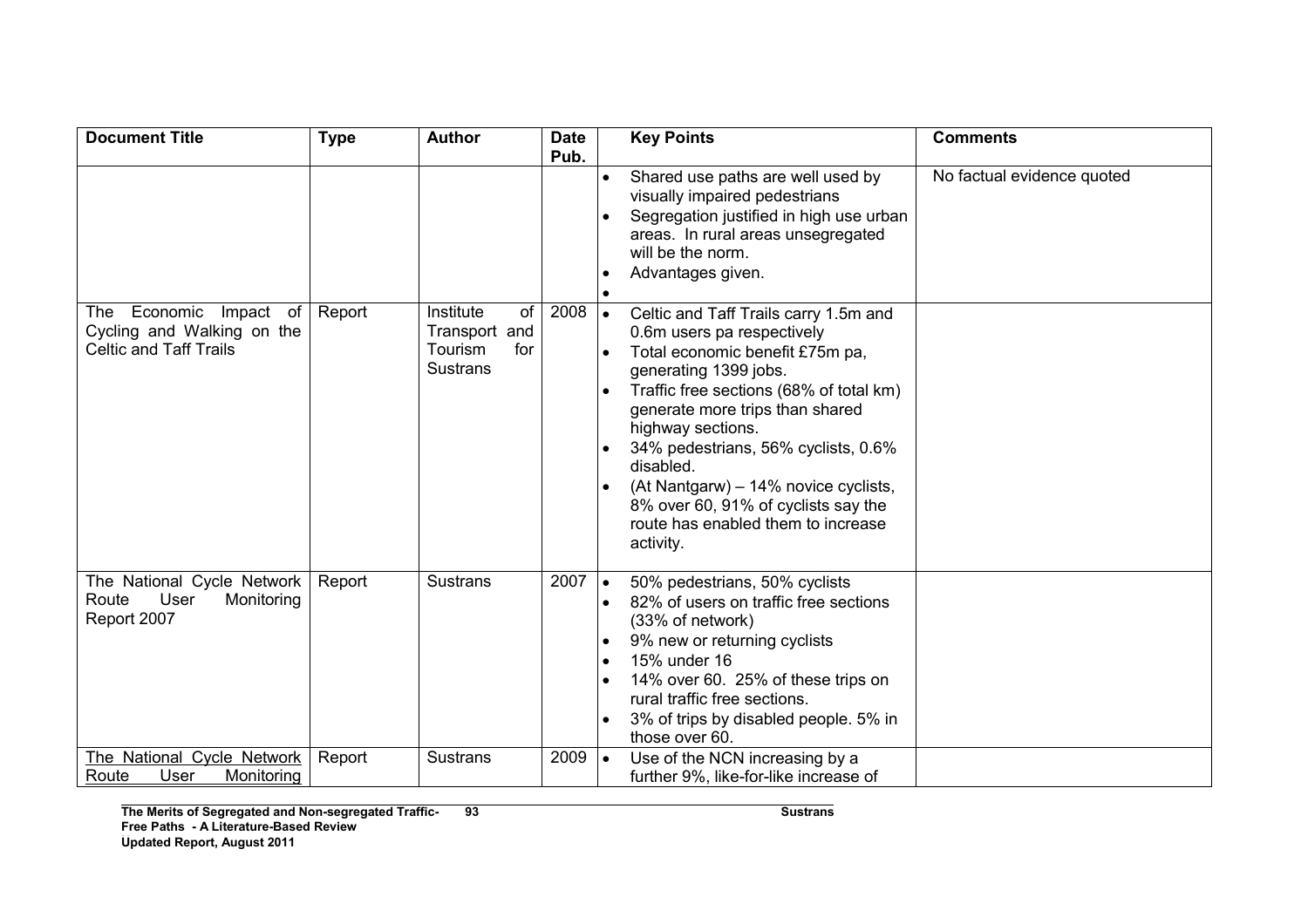| <b>Document Title</b>                                                                                     | <b>Type</b>                | <b>Author</b>          | <b>Date</b>      |                        | <b>Key Points</b>                                                                                                                                                                                                                                                                                                                         | <b>Comments</b>                                                                                        |
|-----------------------------------------------------------------------------------------------------------|----------------------------|------------------------|------------------|------------------------|-------------------------------------------------------------------------------------------------------------------------------------------------------------------------------------------------------------------------------------------------------------------------------------------------------------------------------------------|--------------------------------------------------------------------------------------------------------|
| Report to end of 2008.                                                                                    |                            |                        | Pub.             | $\bullet$              | $3%$ .<br>50% pedestrians, 50% cyclists.<br>Biggest increase in usage was in<br>weekday journeys.<br>23% of the journeys on the NCN were                                                                                                                                                                                                  |                                                                                                        |
| London Greenways                                                                                          | Report                     | <b>Sustrans</b><br>and | $2010$ $\bullet$ |                        | for commuting, more than double the<br>number of such trips made in 2007.<br>18% of users over 55 (compared to 8-                                                                                                                                                                                                                         |                                                                                                        |
| <b>Monitoring Report 2009</b>                                                                             |                            | <b>TfL</b>             |                  | $\bullet$              | 12% of London cyclists in total)<br>42% women (compared to around<br>33% of London cyclists in total)<br>19% below 16 years old.<br>7% had a long term illness or disability<br>19% could have used car or<br>motorcycle<br>44% of trips were for commuting,<br>shopping or other personal business                                       |                                                                                                        |
| Adjacent Facilities for Peds<br>Cyclists<br>and<br>Policy<br>$\overline{\phantom{m}}$<br><b>Statement</b> | Policy<br>Statement        | <b>JCMBPS</b>          | 2004             | $\bullet$<br>$\bullet$ | Cycling is one of range of problems -<br>others include path surfaces etc<br>96% think no shared pavements<br>Should only provide segregated<br>facilities, ideally with 1m verge, then<br>kerb, then barrier, then raised line<br>Otherwise make separate provision<br>for cyclists.<br>Except in quiet rural areas – eg forest<br>path. | These<br>would<br>be<br>improved<br>by<br>Greenways.<br>Unlikely to see any improvements<br>therefore. |
| Spaces<br>Shared<br>Policy<br><b>Statement</b>                                                            | Policy<br><b>Statement</b> | <b>JCMBPS</b>          | 2005             | $\bullet$              | Mainly concerned with shared space<br>concept<br>Also summarises cycle/ped conflict                                                                                                                                                                                                                                                       |                                                                                                        |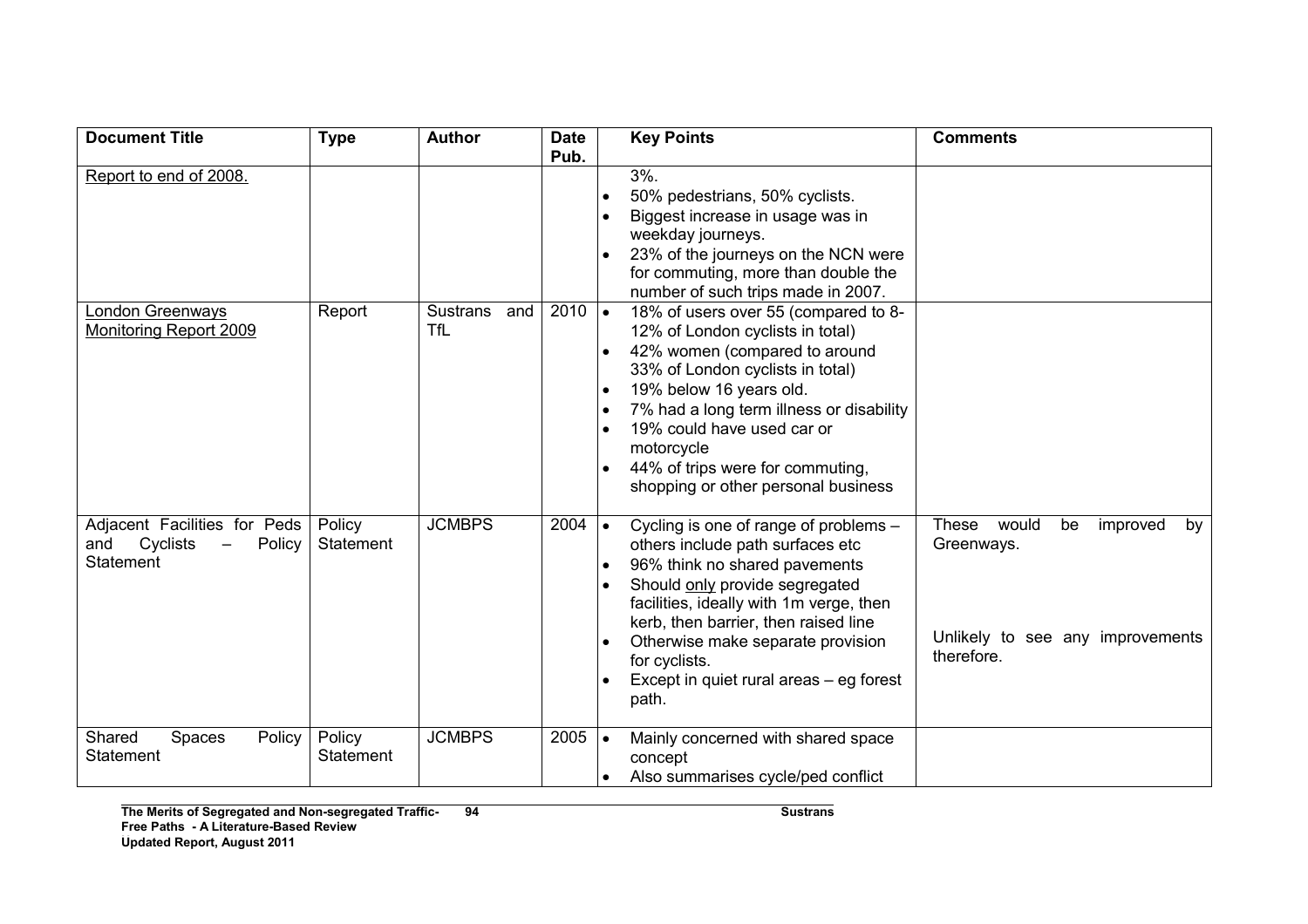| <b>Document Title</b>                                                                  | <b>Type</b> | <b>Author</b>                                               | <b>Date</b><br>Pub. | <b>Key Points</b>                                                                                                                                                                                                                                                                                                                                                                                                                                                                                                                                    | <b>Comments</b>                             |
|----------------------------------------------------------------------------------------|-------------|-------------------------------------------------------------|---------------------|------------------------------------------------------------------------------------------------------------------------------------------------------------------------------------------------------------------------------------------------------------------------------------------------------------------------------------------------------------------------------------------------------------------------------------------------------------------------------------------------------------------------------------------------------|---------------------------------------------|
| Research, Case<br>Primary<br><b>Studies</b><br>and<br><b>Academic</b><br><b>Papers</b> |             |                                                             |                     | concerns                                                                                                                                                                                                                                                                                                                                                                                                                                                                                                                                             |                                             |
| How People React on Off<br>Road Routes Phase I                                         | Research    | University<br>of<br>Surrey for The<br>Countryside<br>Agency | 2000                | Unsegregated paths carrying fairly low<br>$\bullet$<br>flows (up to 70 per hour) were studied<br>using video and user surveys, both on<br>site and later at home.<br>Cyclists weave across the whole path,<br>walkers use the whole path randomly.<br>Cyclists reduce speed when they<br>meet walkers, walker increase their<br>speed.<br>The frequency of meeting other path<br>users is fairly low (at these flow levels)<br>Actual conflict is low but perceived<br>conflict can be higher.<br>Physical factors eg visibility affect<br>conflict. | No assessment of use by<br>blind<br>people. |
| How People React on Off<br>Road Routes Phase II                                        | Research    | University<br>of<br>Surrey for The<br>Countryside<br>Agency | 2002                | Follow up survey focussing on<br>$\bullet$<br>'hotspots'.<br>Similar methodology - slightly higher<br>flows (max 107 per hour) – and similar<br>conclusions.<br>Surveys also of people living in the<br>vicinity of the paths. Most reasons for<br>not using are related to lack of<br>usefulness, presence of cyclists was<br>cited by few.                                                                                                                                                                                                         | No assessment of use by<br>blind<br>people. |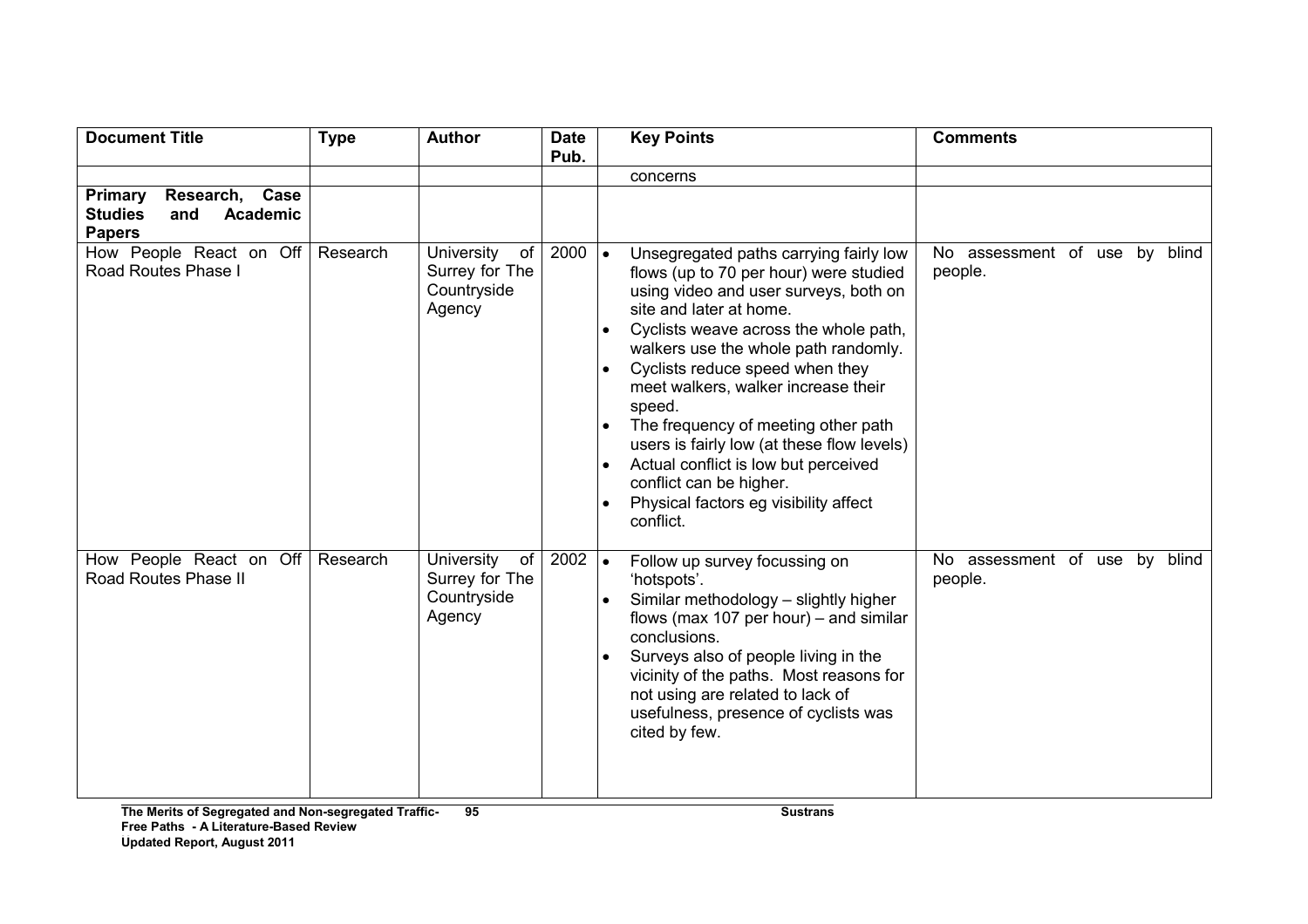| <b>Document Title</b>                                        | <b>Type</b> | <b>Author</b>                       | <b>Date</b><br>Pub. |           | <b>Key Points</b>                                                                                                                                                                                                                                                                                                                                                             | <b>Comments</b>                              |
|--------------------------------------------------------------|-------------|-------------------------------------|---------------------|-----------|-------------------------------------------------------------------------------------------------------------------------------------------------------------------------------------------------------------------------------------------------------------------------------------------------------------------------------------------------------------------------------|----------------------------------------------|
| Kensington Gardens Shared<br>Use Trial - Final Report        | Research    | <b>Atkins</b>                       |                     | $\bullet$ | Video survey of speeds and<br>interactions, plus questionnaires, on<br>two locations in the park at weekends<br>and weekdays on three occasions;<br>o Before cycling permitted<br>o Immediately after cyc. permitted<br>$\circ$ One year later<br>Lower levels of conflict at later<br>surveys even though cyclist numbers<br>increased.                                      |                                              |
| Review at Regent's<br>Cycle<br>Park                          | Research    | <b>Brett</b><br>Peter<br>Associates | 2008                | $\bullet$ | Considers three options for<br>introducing cycling on Broad Walk,<br><b>Regents Park</b><br>Carries out LOS analysis for peds<br>based on HCM which shows that non-<br>segregated is within acceptable limits<br>Refers to possible widening of 4m<br>paths being justified.<br>Includes analysis of segregated vs<br>non-segregated paths.                                   | Uses LOS from pedestrian's point of<br>view. |
| The Regent's Park<br>The Broad Walk Shared Use<br>Monitoring | Research    | <b>Atkins</b>                       | $2011$ $\bullet$    |           | Path carries around 400 users per<br>hour in the weekday peak and some<br>1000 users per hour in the weekend<br>peak.<br>Most are pedestrians, but number of<br>cyclists has grown significantly since<br>2008.<br>97% of users said that the overall<br>quality of the park was good or<br>excellent.<br>Over 99% of cycle journeys involved<br>no conflict with pedestrians |                                              |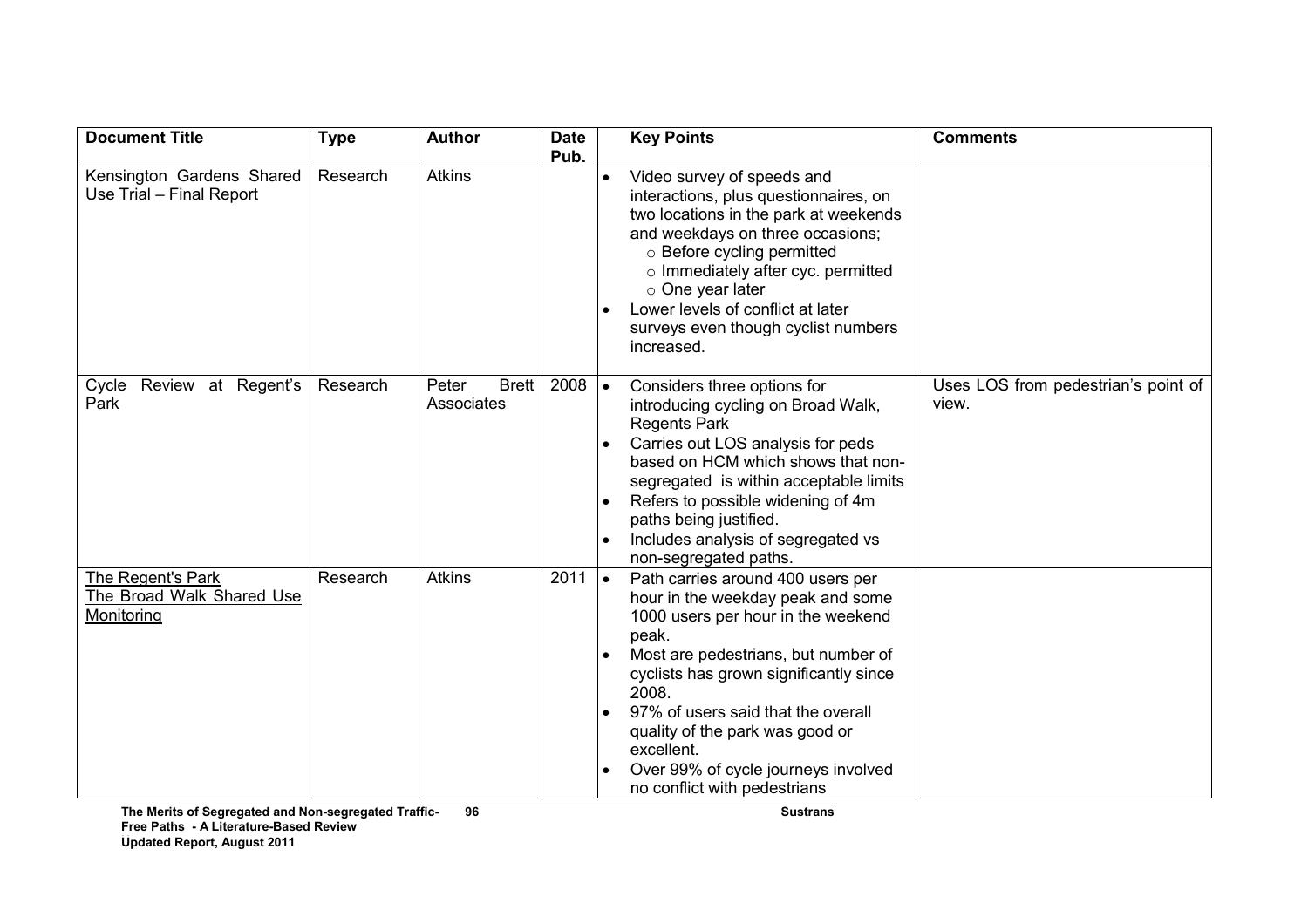| <b>Document Title</b>                                                                                                                      | <b>Type</b> | <b>Author</b>       | <b>Date</b>  | <b>Key Points</b>                                                                                                                                                                                                                                                                                                                                                                                                                                                                                                                                                                                                                                           | <b>Comments</b> |
|--------------------------------------------------------------------------------------------------------------------------------------------|-------------|---------------------|--------------|-------------------------------------------------------------------------------------------------------------------------------------------------------------------------------------------------------------------------------------------------------------------------------------------------------------------------------------------------------------------------------------------------------------------------------------------------------------------------------------------------------------------------------------------------------------------------------------------------------------------------------------------------------------|-----------------|
|                                                                                                                                            |             |                     | Pub.         | 82% of pedestrians, and 74% of<br>people with a disability were<br>comfortable with the shared use trial.<br>All cyclists were satisfied with the<br>scheme.<br>Cyclist speeds were around 13 miles<br>per hour on average.                                                                                                                                                                                                                                                                                                                                                                                                                                 |                 |
| <b>Shared Use Operational</b><br>Review (Unpublished,<br>completed 2010)                                                                   | Research    | <b>Atkins</b>       | <b>NA</b>    | Research underpins the draft DfT<br>Local Transport Note published in<br>May 2011.<br>'Interactions' between pedestrians<br>and cyclists are rare occurrences.<br>There was no significant difference in<br>conflict levels between segregated<br>and unsegregated pathes.<br>A white line is not an effective means<br>of segregating a pedestrian/cycle<br>path.<br>Overall, the level of non-compliance<br>amongst all users was around 1 in 7<br>The level of non-compliance for<br>pedestrians is around double that for<br>cyclists.<br>Non-compliance by pedestrians is<br>higher at weekends due to greater<br>numbers of people walking in groups. |                 |
| Off<br>Highway<br>Design<br>Guidance - Phase 1<br>and 2<br><b>Research Reports</b><br>The Merits of Segregated and Non-segregated Traffic- | Research    | <b>Atkins</b><br>97 | 2009<br>2010 | Detailed research of behaviour of<br>pedestrians and cyclists on<br>segregated and unsegregated paths<br>Total of 16 sites studied<br>Focus group research on pedestrian<br><b>Sustrans</b>                                                                                                                                                                                                                                                                                                                                                                                                                                                                 |                 |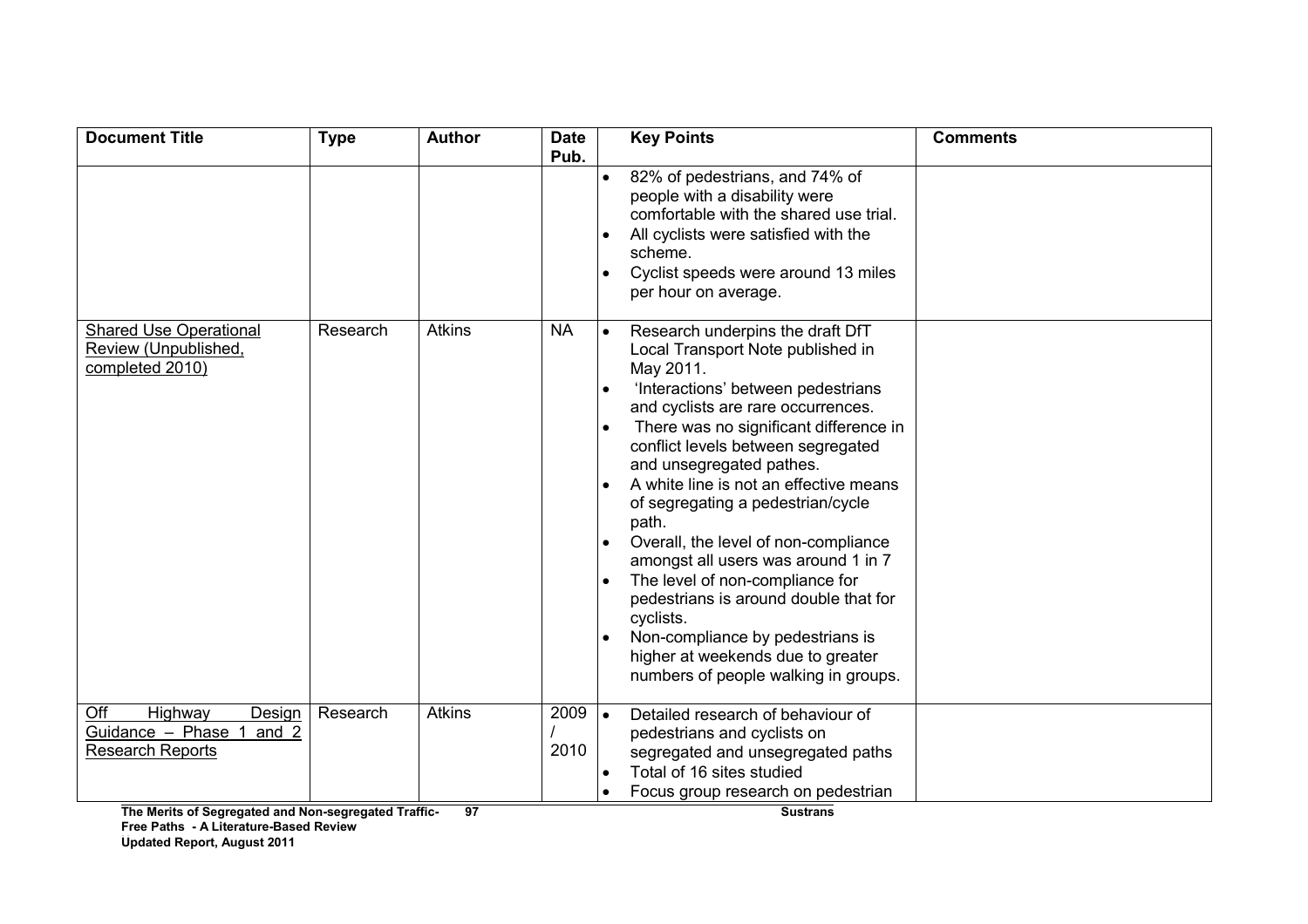| <b>Document Title</b>                                 | <b>Type</b> | <b>Author</b> | <b>Date</b>  |           | <b>Key Points</b>                                                                                                                                                                                                                                                                                                                                                                                                                                                                                                                                                                                                                                                                                                                                                                                                                                                                                                                                                                                                                                                                  | <b>Comments</b>                                                                             |
|-------------------------------------------------------|-------------|---------------|--------------|-----------|------------------------------------------------------------------------------------------------------------------------------------------------------------------------------------------------------------------------------------------------------------------------------------------------------------------------------------------------------------------------------------------------------------------------------------------------------------------------------------------------------------------------------------------------------------------------------------------------------------------------------------------------------------------------------------------------------------------------------------------------------------------------------------------------------------------------------------------------------------------------------------------------------------------------------------------------------------------------------------------------------------------------------------------------------------------------------------|---------------------------------------------------------------------------------------------|
| TRL 583 Cycling in Vehicle<br><b>Restricted Areas</b> | Research    | <b>TRL</b>    | Pub.<br>2003 | $\bullet$ | and cyclists' views.<br>Conflicts are low but unexpected<br>conflicts are more common on<br>segregated paths<br>Pedestrians less likely to observe<br>segregation than cyclists, particularly<br>when cycle flows are low (150 per<br>hour identified as threshold value)<br>Cycle speeds slightly lower on<br>unsegregated routes<br>Pedestrians, particularly vulnerable<br>people, feel more comfortable on<br>segregated routes.<br>Level of Service assessment for<br>pedestrians and cyclists proposed.<br>Recommended path widths based on<br>flow levels and passing criteria.<br>Research underpins emerging TfL<br>design guidance.<br>Majority of cyclists slow as pedestrian<br>flows increase<br>Minority (young males) don't slow<br>down.<br>Cycling not generally cited as a<br>problem unprompted.<br>Young males travel faster - but not<br>that much (1-2kmh)<br>5% to 16% of pedestrians say they<br>know of an incident involving cyclists<br>but many involve leaving shops.<br>12% of cyclists involved in incidents<br>with pedestrians but one-third were | Not directly relevant to traffic-free<br>paths but<br>indicator<br>of cyclist<br>behaviour. |
|                                                       |             |               |              |           | arguments.                                                                                                                                                                                                                                                                                                                                                                                                                                                                                                                                                                                                                                                                                                                                                                                                                                                                                                                                                                                                                                                                         |                                                                                             |

The Merits of Segregated and Non-segregated Traffic-Free Paths - A Literature-Based Review Up Updated Report, August 2011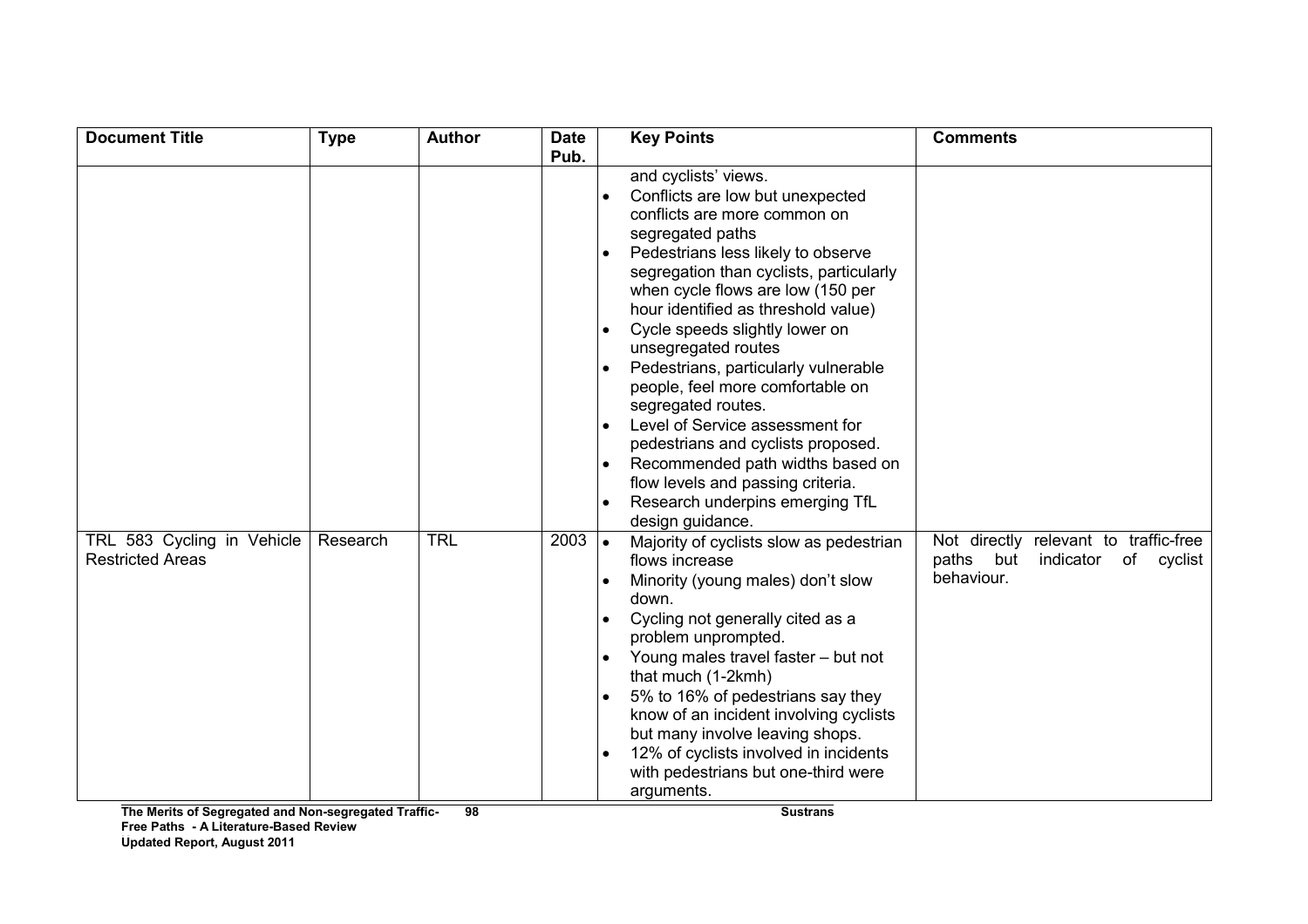| <b>Document Title</b>                                                                                                                                                     | <b>Type</b> | <b>Author</b>   | <b>Date</b>              |                         | <b>Key Points</b>                                                                                                                                                                                                                                                                                                                                                                                                                                                                                                                                                                                                                                                                                                                                                                                                  | <b>Comments</b>                                                                                                                                                               |
|---------------------------------------------------------------------------------------------------------------------------------------------------------------------------|-------------|-----------------|--------------------------|-------------------------|--------------------------------------------------------------------------------------------------------------------------------------------------------------------------------------------------------------------------------------------------------------------------------------------------------------------------------------------------------------------------------------------------------------------------------------------------------------------------------------------------------------------------------------------------------------------------------------------------------------------------------------------------------------------------------------------------------------------------------------------------------------------------------------------------------------------|-------------------------------------------------------------------------------------------------------------------------------------------------------------------------------|
| TRL Report 287 'Delineation<br>cyclists and visually<br>for<br>pedestrians<br>impaired<br><b>on</b><br>segregated, shared routes'<br>TA Savill,<br>C Gallon, G<br>McHardy | Research    | <b>TRL</b>      | Pub.<br>$1997$ $\bullet$ | $\bullet$<br>$\bullet$  | Suggestion that cyclists required to<br>give way to peds.<br>And segregation - marked line.<br>Questionnaires pointed to possible<br>accident problem - but severity?<br>Standard 20mm trapezoidal marking<br>is a compromise<br>Some VI people have difficulty in<br>keeping on one side of the line -<br>one person in test said had strayed<br>onto cyclist side and had been injured<br>by cyclist<br>Slumping<br>20% of 100% blind people failed to<br>detect it<br>Less than 60% were able to follow it<br>without losing contact.<br>31% found it difficult to follow<br>26% of cyclists find difficulty with<br>pedestrians walking on cyclists side of<br>path.<br>1/3 of blind people use this path and<br>most have had difficulties - staying on<br>the ped side and with cyclists on the<br>ped side. | White line is not without its problems<br>Higher cycle speeds with segrgation<br>combined with failure to detect line by<br>blind person could lead to more<br>severe injury. |
| Pedestrian-Cyclist<br>Conflict<br>Shared<br>Minimisation<br>on<br>Paths and Footpaths<br>The Merits of Segregated and Non-segregated Traffic-                             | Research    | Austroads<br>99 | 2006                     | $\overline{\mathbf{I}}$ | Full review of the issues and<br>published research.<br>Level of Service procedure as per<br>Hummer reviewed but with local<br>(remove negative term for centre line<br><b>Sustrans</b>                                                                                                                                                                                                                                                                                                                                                                                                                                                                                                                                                                                                                            | Refers to DfT research from 1993<br>that ped/cycle accidents low.                                                                                                             |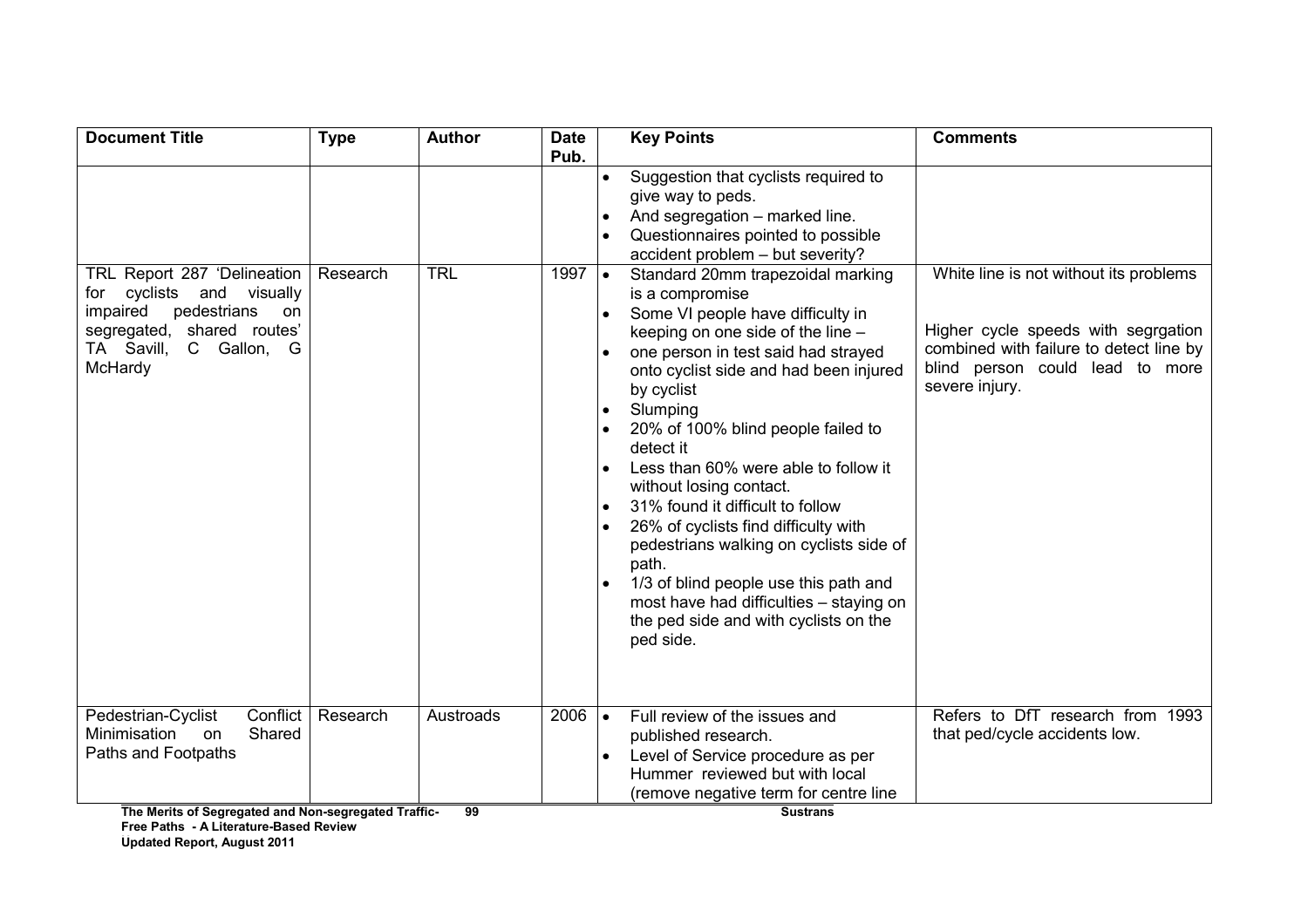| <b>Document Title</b>                                                                                                                    | <b>Type</b>       | <b>Author</b>                                    | <b>Date</b><br>Pub. |           | <b>Key Points</b>                                                                                                                                                                                                                                                                                                                                                                                | <b>Comments</b>                                                                                                                                                                                                                                                                                                                                                                                                       |
|------------------------------------------------------------------------------------------------------------------------------------------|-------------------|--------------------------------------------------|---------------------|-----------|--------------------------------------------------------------------------------------------------------------------------------------------------------------------------------------------------------------------------------------------------------------------------------------------------------------------------------------------------------------------------------------------------|-----------------------------------------------------------------------------------------------------------------------------------------------------------------------------------------------------------------------------------------------------------------------------------------------------------------------------------------------------------------------------------------------------------------------|
|                                                                                                                                          |                   |                                                  |                     |           | marking) removed.<br>Emphasis on keep left generally                                                                                                                                                                                                                                                                                                                                             |                                                                                                                                                                                                                                                                                                                                                                                                                       |
| the<br>User Perceptions<br>of<br><b>Quality of Service</b><br>on Shared Paths                                                            | Research          | Hummer et al                                     | 2005                |           | Video based survey to assess (5<br>point scale) cyclist's view of quality<br>of route.<br>Mathematical model derived that<br>relates LOS to path width, number of<br>weighted events and presence of<br>centreline                                                                                                                                                                               | Only assesses cyclists' perceptions<br>of<br>comfort<br>and<br>freedom<br>to<br>manoeuvre.<br>But could still be held to<br>be of<br>peds,<br>the<br>importance<br>to<br>on<br>assumption that cycle/ped conflict<br>increases with cyclist frustration.<br>Doesn't consider segregated paths.<br>Doesn't consider<br>commuter/recreational use.<br>Considers flows of 44 to 2320 per<br>hour.<br>14% to 81% cyclists |
| "Slow Traffic Using Shared<br>80th<br>Facilities",<br>Annual<br>Meeting<br>of<br>the<br>Transportation<br>Research<br>Board, Washington. | Research<br>Paper | Botma, H.,<br>Kiyota, M. and<br>Vandebona,<br>U. | 2001                | $\bullet$ | Theoretical analysis of shared use<br>(non-segregated paths) to establish<br>approach to determining Level of<br>Service<br>Proposes that conflict is related to<br>frequency of meetings (travelling<br>towards each other) and passings<br>(travelling in same direction)<br>Assumes factor of 10 for passings<br>on the basis that slower user is not<br>aware of faster user when travelling | Primary research that establishes<br>"LOS based on event frequency"<br>approach                                                                                                                                                                                                                                                                                                                                       |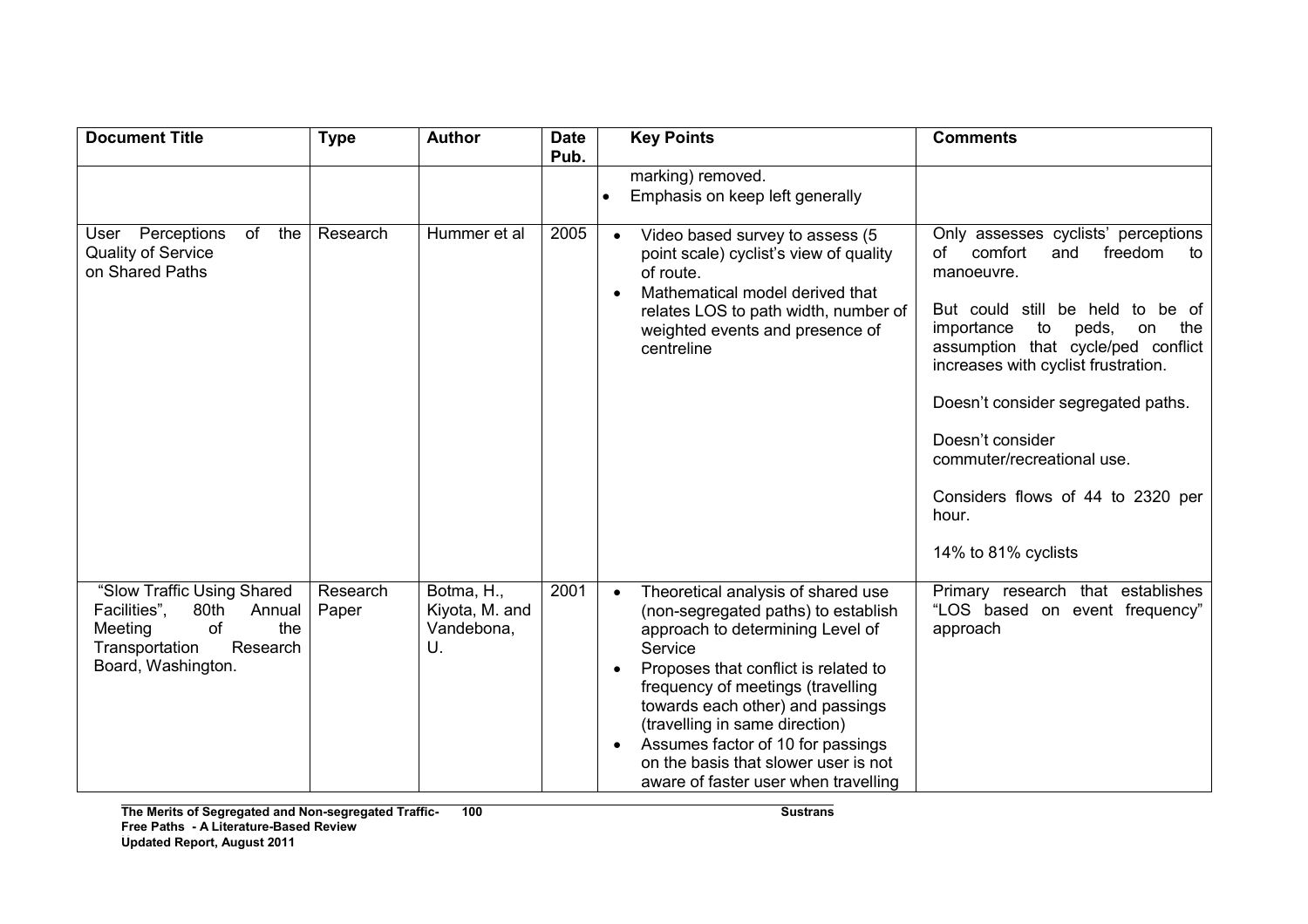| <b>Document Title</b>                                                                                                                           | <b>Type</b>       | <b>Author</b>                                                                                           | <b>Date</b><br>Pub. | <b>Key Points</b>                                                                                                                                                                                                                                                                                                                                                                                                                                                                                                                                                                                                                                  | <b>Comments</b>                                                                                         |
|-------------------------------------------------------------------------------------------------------------------------------------------------|-------------------|---------------------------------------------------------------------------------------------------------|---------------------|----------------------------------------------------------------------------------------------------------------------------------------------------------------------------------------------------------------------------------------------------------------------------------------------------------------------------------------------------------------------------------------------------------------------------------------------------------------------------------------------------------------------------------------------------------------------------------------------------------------------------------------------------|---------------------------------------------------------------------------------------------------------|
| Perception and Reality of<br>Walkers<br>Conflict:<br>and<br><b>Bikes</b><br>the<br>Mountain<br>on<br>Queen Charlotte<br>Track in<br>New Zealand | Research<br>Paper | Gordon<br>Cessford<br>Science and<br>Research<br>Unit.<br>Department of<br>Conservation,<br>New Zealand | 2002                | in same direction.<br>Off road leisure track in northern<br>$\bullet$<br>South Island, NZ<br>Lit review - actual risks are low but<br>perception of risk can be higher<br>amongst peds<br>Increased familiarity may change<br>$\bullet$<br>hazard perceptions of walkers<br>Survey of 370 walkers.<br>$\bullet$<br>More negative reponses towards<br>cyclist from those who hadn't seen<br>one; and from older walkers.<br>Amongst those who had seen a<br>bike, higher concern from those who<br>had not expected to see one.                                                                                                                     | Perception of problem greater<br>than reality.<br>Managing expectations is key to<br>reducing concerns. |
| Perception<br>Safety<br><b>Issues</b><br><b>Related to Pedestrians</b>                                                                          | Research<br>Paper | Vandebona                                                                                               | 2001                | Space separation is a key factor in<br>determining pedestrian and cyclist<br>(from cars) stress levels<br>Conflict related to density of usage.<br>$\bullet$<br>Ped/cycle collisions are small<br>proportion of all casualties (0.5%) in<br>Japan - but growing.<br>Cyclists go slower in pedestrian<br>environments so greater safety at<br>high densities (?)<br>But large variation in cycle speeds<br>$\bullet$<br>on shared paths - children at risk.<br>Video survey - asked peds for view<br>of danger - varied by separation and<br>by age of user.<br>Used heartbeat monitoring for car<br>interactions – speed and separation<br>factors |                                                                                                         |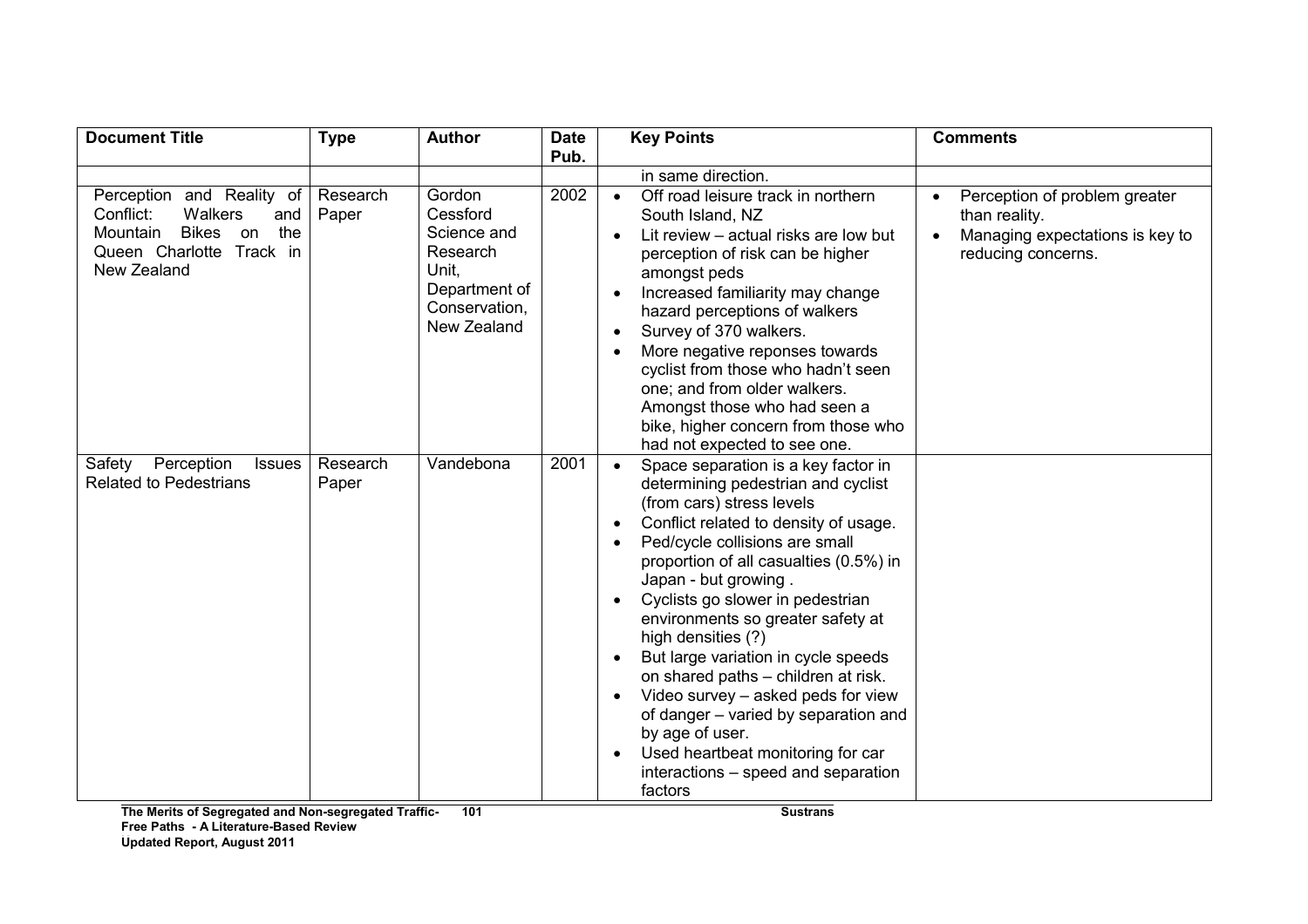| <b>Document Title</b>                                                                | <b>Type</b>         | <b>Author</b>                                  | <b>Date</b><br>Pub. | <b>Key Points</b>                                                                                                                                                                                                                                                                                                                                                                                                       | <b>Comments</b>                                                              |
|--------------------------------------------------------------------------------------|---------------------|------------------------------------------------|---------------------|-------------------------------------------------------------------------------------------------------------------------------------------------------------------------------------------------------------------------------------------------------------------------------------------------------------------------------------------------------------------------------------------------------------------------|------------------------------------------------------------------------------|
|                                                                                      |                     |                                                |                     |                                                                                                                                                                                                                                                                                                                                                                                                                         |                                                                              |
| <b>Bicycle and Pedestrian Traffic</b><br>Conflicts<br>Shared<br>on<br>Pavements      | Kiyota et al        |                                                | 2000                | Shared use is common in Japan.<br>Conflict is infrequent at low<br>densities.<br>Cyclists travel more slowly at high<br>densities $-$ graph for this $-$ both<br>average and highest speed declines.<br>Pedestrian stress depends more on<br>density than speed.                                                                                                                                                        | Can't get hard guidance from this but<br>confirms key principles principles. |
| 'On-again/Off-again"<br><b>The</b><br>Debate about Cycle Facilities                  | Conference<br>paper | Glen Koorey,<br>University<br>of<br>Canterbury | 2005                | Both on and off road cycle facilities<br>$\bullet$<br>have potential safety issues<br>Problems come through poor design<br>and maintenance<br>Pathways important to young<br>children/cycle learners.<br>Potential for conflict with peds<br>Code of conduct good idea, reinforced<br>through signs and markings.                                                                                                       | Useful overview paper.                                                       |
| Cyclists and<br>Pedestrians<br>Attitudes<br>Shared<br>Use<br>to<br><b>Facilities</b> | Research            | Consultants<br>for CTC                         | 2001                | Surveys of users and focus groups<br>$\bullet$<br>Mainly on urban commuting routes<br>Routes disliked but tolerated<br>Significant minority thought crashes a<br>problem<br>Insufficient guidance on use<br>education and publicity can help and<br>inclusive design process.<br>Had been successful in increasing<br>cycling and walking.<br>New routes more acceptable than<br>putting cyclists onto ped-only routes. | Summary report only.                                                         |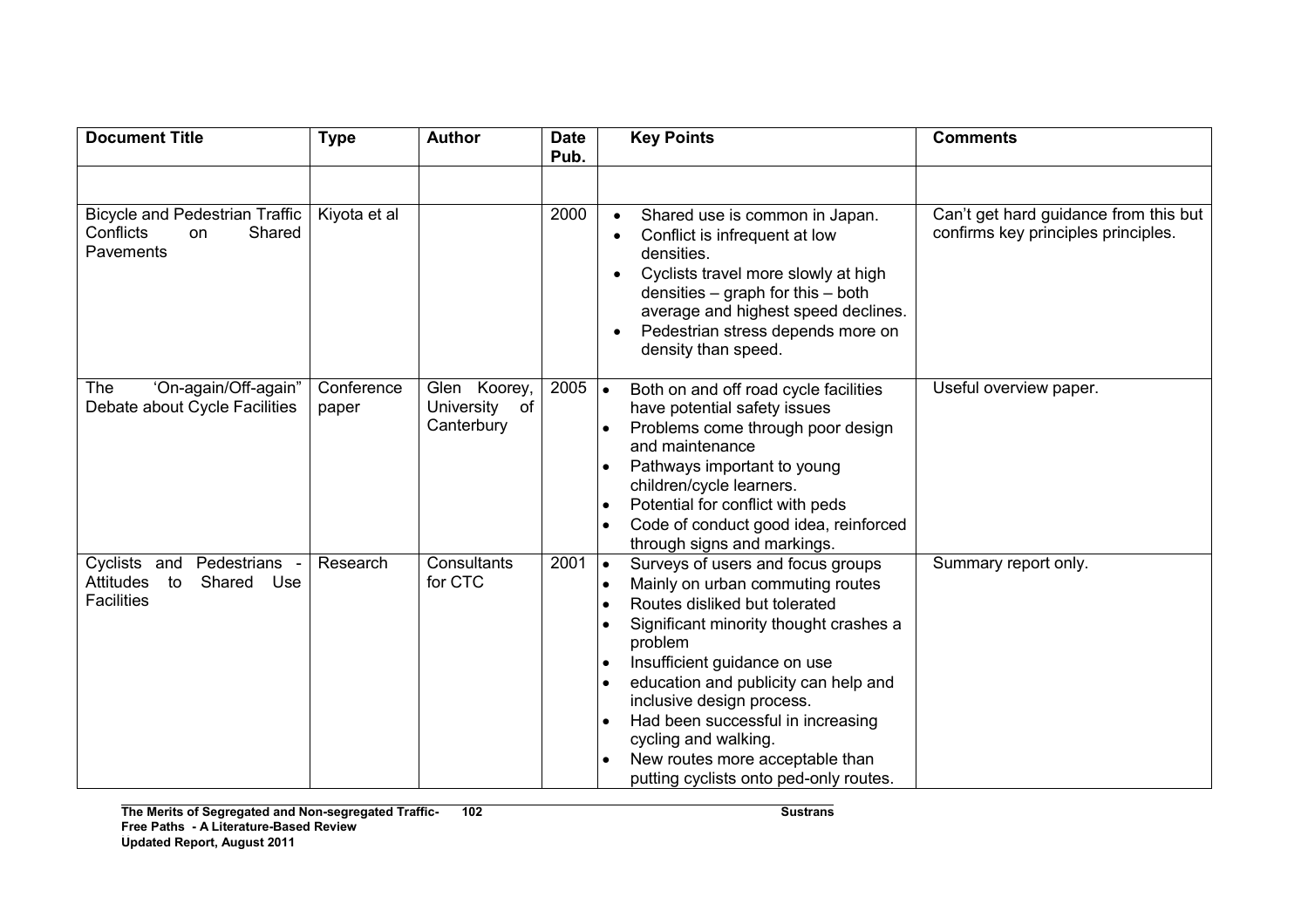| <b>Document Title</b>                                                                                                                                                                           | <b>Type</b>         | <b>Author</b>               | <b>Date</b><br>Pub. | <b>Key Points</b>                                                                                                                                                                                                                                                                                                                                                                                                                                                                                                                                                                                                         | <b>Comments</b>                                                                                                                                                         |
|-------------------------------------------------------------------------------------------------------------------------------------------------------------------------------------------------|---------------------|-----------------------------|---------------------|---------------------------------------------------------------------------------------------------------------------------------------------------------------------------------------------------------------------------------------------------------------------------------------------------------------------------------------------------------------------------------------------------------------------------------------------------------------------------------------------------------------------------------------------------------------------------------------------------------------------------|-------------------------------------------------------------------------------------------------------------------------------------------------------------------------|
|                                                                                                                                                                                                 |                     |                             |                     | Wheelchair users liked routes<br>Anecdote of withdrawal from blind<br>people                                                                                                                                                                                                                                                                                                                                                                                                                                                                                                                                              |                                                                                                                                                                         |
| Road accident casualties: a<br>comparison of STATS19 data<br>with<br>Hospital<br>Episode<br><b>Statistics</b>                                                                                   | Research            | Department<br>for Transport | 2006                | Based on hospital admissions,<br>collisions with cyclists make up 2%<br>of serious pedestrian injuries (159 in<br>2002/3)                                                                                                                                                                                                                                                                                                                                                                                                                                                                                                 |                                                                                                                                                                         |
| on Safety<br>Impacts<br>and<br>Feeling of Safety of Cycling<br>Infrastructure in Copenhagen                                                                                                     | Conference<br>Paper | Rasmussen                   | $2007$ $\bullet$    | 36% mode share to cycle<br>340km network<br>Cycle tracks have made cyclists feel<br>safer<br>Generally one-way 2.2m to 2.5m<br>along street, seg by kerbs from traffic<br>and peds.<br>Very few cycle lanes<br>Fewer injuries on links more on<br>intersections.<br>Overall more injuries on junctions and<br>links - cycle cycle injuries, with<br>turning cars and with peds.<br>Banning on street parking makes it<br>worse! More turning traffic.<br>Overall reduction in KSI cycle<br>accidents and per km cycled<br>Cyclists feel safer<br>But health benefits of encouraging<br>cycling more than offsets accident | Not directly relevant but shows that<br>car conflict is key issue for road<br>safety – particularly at junctions.<br>Also that health benefits shouldn't be<br>ignored. |
| FHWA-RD-99-078 - Injuries<br>to Pedestrians and Bicylists:<br>Based<br>An<br>analysis<br>on<br>Hospital<br>Emergency<br>Department Data<br>The Merits of Segregated and Non-segregated Traffic- | Research            | Stutts and<br>Hunter<br>103 | 1999                | increase.<br>Study of pedestrian and cyclist<br>admissions to hospital.<br>Very few ped/cycle collisions $-0.8\%$<br>according to Austroads report.<br><b>Sustrans</b>                                                                                                                                                                                                                                                                                                                                                                                                                                                    | ped/cycle<br>Data<br>crashes.<br>on<br>Referenced in Austroads document.                                                                                                |

The Merits of Segregated and Non-segregated Traffic-Free Paths - A Literature-Based Review

Up Updated Report, August 2011